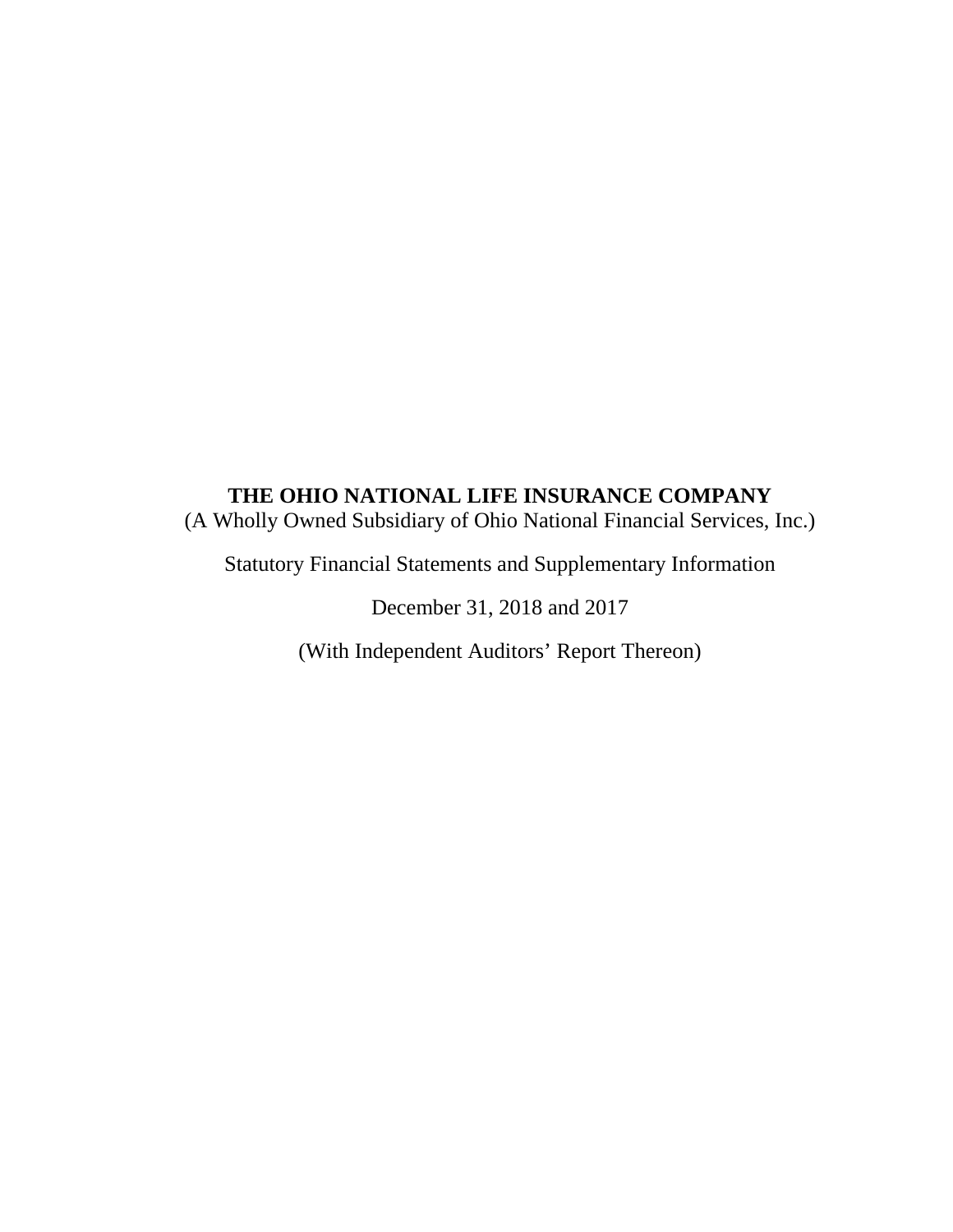

KPMG LLP Suite 500 191 West Nationwide Blvd. Columbus, OH 43215-2568

## **Independent Auditors' Report**

The Board of Directors The Ohio National Life Insurance Company:

We have audited the accompanying financial statements of The Ohio National Life Insurance Company (a wholly owned subsidiary of Ohio National Financial Services, Inc.) (the Company), which comprise the statutory statements of admitted assets, liabilities, and capital and surplus as of December 31, 2018 and 2017, and the related statutory statements of operations, changes in capital and surplus, and cash flow for the years then ended, and the related notes to the statutory financial statements.

## *Management's Responsibility for the Financial Statements*

Management is responsible for the preparation and fair presentation of these financial statements in accordance with statutory accounting practices prescribed or permitted by the Ohio Department of Insurance (the Department). Management is also responsible for the design, implementation, and maintenance of internal control relevant to the preparation and fair presentation of financial statements that are free from material misstatement, whether due to fraud or error.

## *Auditors' Responsibility*

Our responsibility is to express an opinion on these financial statements based on our audits. We conducted our audits in accordance with auditing standards generally accepted in the United States of America. Those standards require that we plan and perform the audit to obtain reasonable assurance about whether the financial statements are free from material misstatement.

An audit involves performing procedures to obtain audit evidence about the amounts and disclosures in the financial statements. The procedures selected depend on the auditors' judgment, including the assessment of the risks of material misstatement of the financial statements, whether due to fraud or error. In making those risk assessments, the auditor considers internal control relevant to the entity's preparation and fair presentation of the financial statements in order to design audit procedures that are appropriate in the circumstances, but not for the purpose of expressing an opinion on the effectiveness of the entity's internal control. Accordingly, we express no such opinion. An audit also includes evaluating the appropriateness of accounting policies used and the reasonableness of significant accounting estimates made by management, as well as evaluating the overall presentation of the financial statements.

We believe that the audit evidence we have obtained is sufficient and appropriate to provide a basis for our audit opinions.

## **Basis for Adverse Opinion on U.S. Generally Accepted Accounting Principles**

As described in Note 2 to the financial statements, the financial statements are prepared by the Company using statutory accounting practices prescribed or permitted by the Department, which is a basis of accounting other than U.S. generally accepted accounting principles. Accordingly, the financial statements are not intended to be presented in accordance with U.S. generally accepted accounting principles.

The effects on the financial statements of the variances between the statutory accounting practices and U.S. generally accepted accounting principles also are described in Note 2.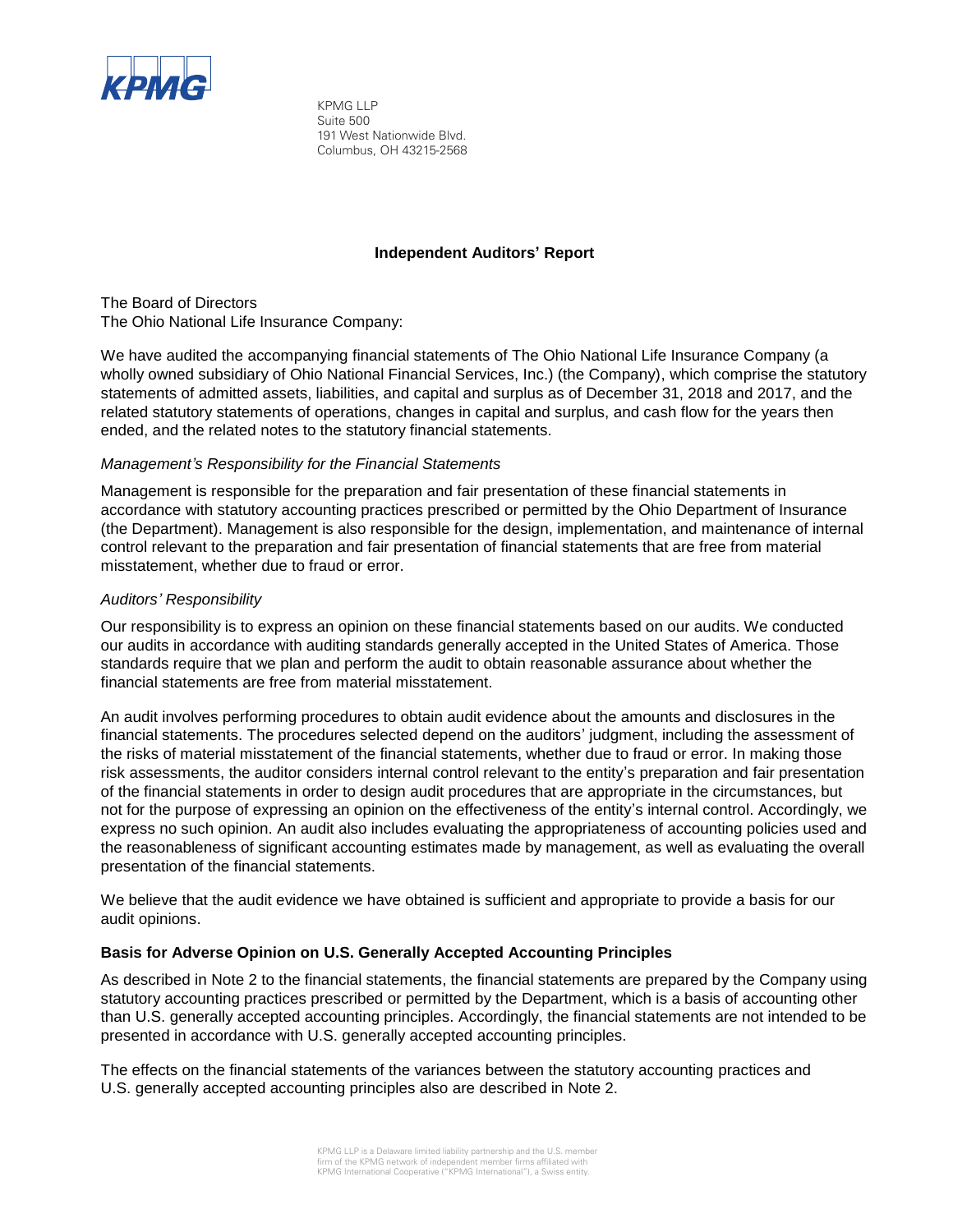

## *Adverse Opinion on U.S. Generally Accepted Accounting Principles*

In our opinion, because of the significance of the variances between statutory accounting practices and U.S. generally accepted accounting principles discussed in the Basis for Adverse Opinion on U.S. Generally Accepted Accounting Principles paragraph, the financial statements referred to above do not present fairly, in accordance with U.S. generally accepted accounting principles, the financial position of the Company as of December 31, 2018 and 2017, or the results of its operations or its cash flows for the years then ended.

#### *Opinion on Statutory Basis of Accounting*

In our opinion, the financial statements referred to above present fairly, in all material respects, the admitted assets, liabilities, and capital and surplus of the Company as of December 31, 2018 and 2017, and the results of its operations and its cash flow for the years then ended, in accordance with statutory accounting practices prescribed or permitted by the Department described in Note 2.

#### **Other Matter**

Our audits were conducted for the purpose of forming an opinion on the financial statements as a whole. The supplementary information included in the schedules of supplemental insurance information, investment risk interrogatories, and summary of investments is presented for purposes of additional analysis and is not a required part of the financial statements but is supplementary information required by the Department. Such information is the responsibility of management and was derived from and relates directly to the underlying accounting and other records used to prepare the financial statements. The information has been subjected to the auditing procedures applied in the audits of the financial statements and certain additional procedures, including comparing and reconciling such information directly to the underlying accounting and other records used to prepare the financial statements or to the financial statements themselves, and other additional procedures in accordance with auditing standards generally accepted in the United States of America. In our opinion, the information is fairly stated in all material respects in relation to the financial statements as a whole.



Columbus, Ohio May 9, 2019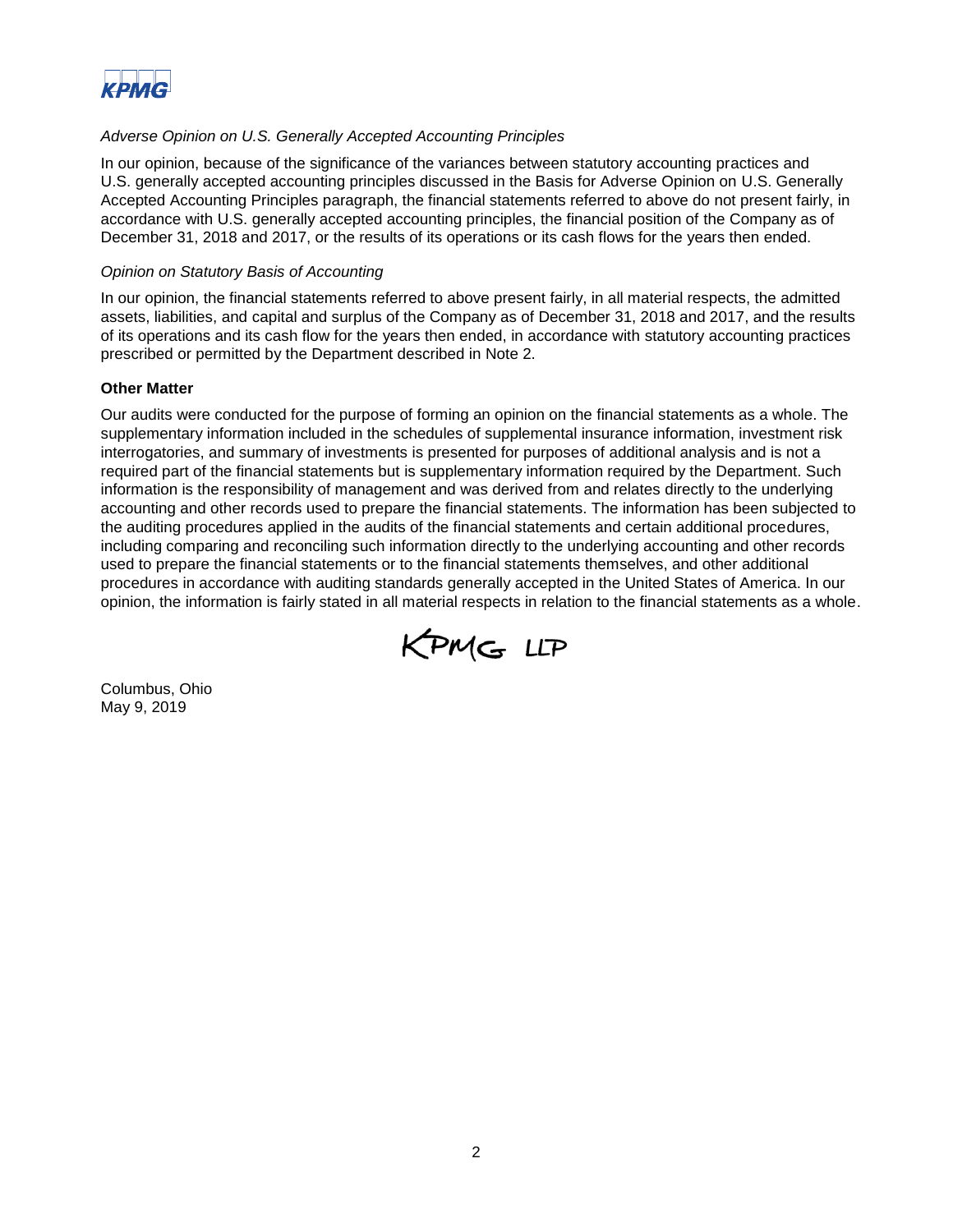(A Wholly Owned Subsidiary of Ohio National Financial Services, Inc.)

Statutory Statements of Admitted Assets, Liabilities, and Capital and Surplus

#### December 31, 2018 and 2017

(Dollars in thousands, except share amounts)

| <b>Admitted Assets</b>                                                                                                           | 2018              | 2017              |
|----------------------------------------------------------------------------------------------------------------------------------|-------------------|-------------------|
| Investments:                                                                                                                     |                   |                   |
| <b>Bonds</b>                                                                                                                     | \$<br>7,018,143   | 5,924,261         |
| Preferred stocks                                                                                                                 | 18,292            | 20,292            |
| Common stocks at fair value (cost \$37,680 in 2018 and \$37,473 in 2017)                                                         | 38,406            | 40,629            |
| Common stock of unconsolidated life insurance subsidiaries at statutory equity<br>(cost \$181,332 in 2018 and \$176,082 in 2017) | 352,946           | 339,235           |
| Common stocks of nonlife insurance subsidiaries at statutory equity                                                              |                   |                   |
| (cost \$10,830 in 2018 and \$9,730 in 2017)                                                                                      | 8,498             | 11,206            |
| Mortgage loans on real estate                                                                                                    | 859,830           | 804,802           |
| Real estate, at cost less accumulated depreciation                                                                               | 26,407            | 24,851            |
| Contract loans                                                                                                                   | 638,824           | 542,701           |
| Cash, cash equivalents and short-term investments                                                                                | 327,430           | 443,294           |
| Receivables for securities<br>Derivatives                                                                                        | 136<br>107,064    | 2,540<br>64,054   |
| Other invested assets                                                                                                            | 76,570            | 75,000            |
| Securities lending reinvested collateral assets                                                                                  | 230,305           | 533               |
| Total investments                                                                                                                | 9,702,851         | 8,293,398         |
|                                                                                                                                  |                   |                   |
| Premiums and other considerations deferred and uncollected<br>Accrued investment income                                          | 85,262            | 73,537            |
| Current federal income tax recoverable                                                                                           | 64,367<br>34,254  | 56,378<br>29,532  |
| Deferred tax asset, net                                                                                                          | 132,476           | 129,612           |
| Other assets                                                                                                                     | 181,741           | 198,298           |
| Separate account assets                                                                                                          | 18,883,485        | 22,895,981        |
| Total admitted assets                                                                                                            | \$<br>29,084,436  | 31,676,736        |
| <b>Liabilities and Capital and Surplus</b>                                                                                       |                   |                   |
| Reserves for future policy benefits:                                                                                             |                   |                   |
| Life policies and contracts                                                                                                      | \$<br>7,129,776   | 6,533,014         |
| Accident and health policies                                                                                                     | 28,833            | 28,750            |
| Annuity and other deposit funds                                                                                                  | 666,396           | 650,464           |
| Contract claims                                                                                                                  | 18,007            | 13,676            |
| Other policyholders' funds:                                                                                                      |                   |                   |
| Policyholders' dividend accumulations                                                                                            | 34,266            | 36,110            |
| Provision for policyholders' dividends payable in following year                                                                 | 112,196           | 97,278            |
| Other                                                                                                                            | 1,144             | 1,226             |
| Payable to parent, subsidiaries and affiliates<br>Interest maintenance reserve                                                   | 146,625<br>28,906 | 160,766<br>33,283 |
| Asset valuation reserve                                                                                                          | 2,422             | 5,842             |
| Transfers to separate accounts due or accrued, net                                                                               | (173,980)         | (251, 475)        |
| Payable for securities                                                                                                           | 1,428             | 20,143            |
| Payable for securities lending                                                                                                   | 230,305           | 533               |
| Reinsurance funds withheld due to affiliate, net                                                                                 | 484,274           |                   |
| Other liabilities                                                                                                                | 471,280           | 349,600           |
| Separate account liabilities                                                                                                     | 18,883,485        | 22,895,976        |
| <b>Total liabilities</b>                                                                                                         | 28,065,363        | 30,575,186        |
|                                                                                                                                  |                   |                   |
| Capital and surplus:                                                                                                             |                   |                   |
| Class A common stock, \$1 par value. Authorized, issued, and outstanding 10,000,000 shares<br>Surplus notes                      | 10.000<br>309,698 | 10,000<br>309,622 |
| Gross paid in and contributed surplus                                                                                            | 283,297           | 283,297           |
| Aggregate write-ins for special surplus funds                                                                                    | (4,409)           | (11, 532)         |
| Unassigned surplus                                                                                                               | 420,487           | 510,163           |
| Total capital and surplus                                                                                                        | 1,019,073         | 1,101,550         |
| Total liabilities and capital and surplus                                                                                        | \$<br>29,084,436  | 31,676,736        |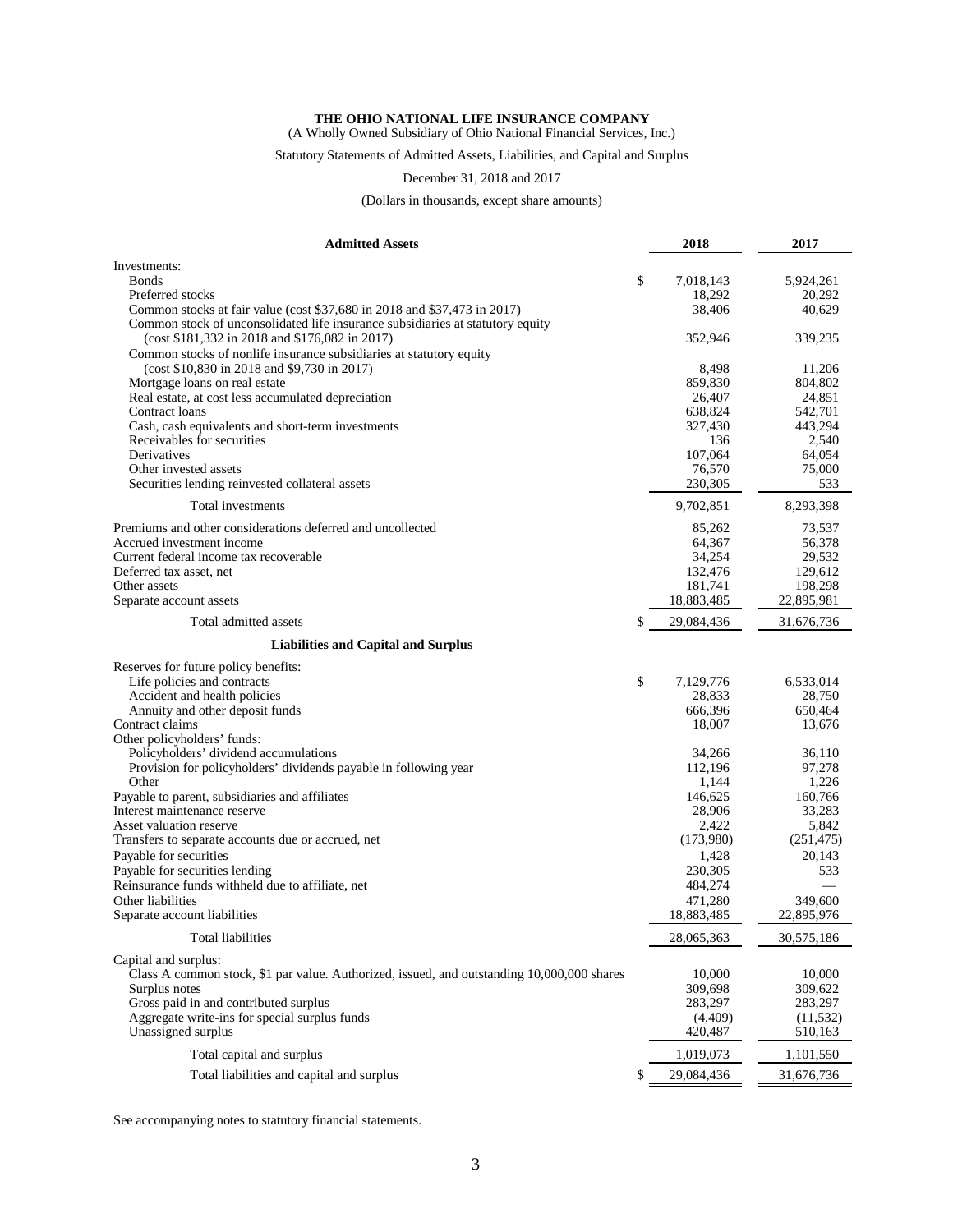(A Wholly Owned Subsidiary of Ohio National Financial Services, Inc.)

## Statutory Statements of Operations

## Years ended December 31, 2018 and 2017

## (Dollars in thousands)

|                                                                                                                                                                                                 | 2018                                                              | 2017                                                              |
|-------------------------------------------------------------------------------------------------------------------------------------------------------------------------------------------------|-------------------------------------------------------------------|-------------------------------------------------------------------|
| Premiums and other considerations:<br>Life and annuity<br>Accident and health                                                                                                                   | \$<br>2,222,765<br>5,981                                          | 2,572,585<br>6,354                                                |
| Total premiums and other considerations:                                                                                                                                                        | 2,228,746                                                         | 2,578,939                                                         |
| Investment income:<br>Interest on bonds<br>Dividends on stocks<br>Dividends from subsidiaries<br>Interest on mortgage loans<br>Real estate income<br>Interest on contract loans<br>Other income | 284,323<br>3,380<br>31,924<br>41,426<br>1,932<br>27,261<br>15,702 | 255,293<br>3,505<br>35,124<br>42,119<br>2,349<br>22,615<br>15,768 |
| Total investment income                                                                                                                                                                         | 405,948                                                           | 376,773                                                           |
| Less investment expenses                                                                                                                                                                        | 33,856                                                            | 32,829                                                            |
| Net investment income                                                                                                                                                                           | 372,092                                                           | 343,944                                                           |
| Total income                                                                                                                                                                                    | 2,600,838                                                         | 2,922,883                                                         |
| Death and other benefits:<br>Death benefits<br>Accident and health benefits<br>Annuity benefits, fund withdrawals, and other benefits to policyholders                                          | 98,072<br>2,178                                                   | 88,362<br>2,078                                                   |
| and beneficiaries                                                                                                                                                                               | 3,383,480                                                         | 2,154,856                                                         |
| Total death and other benefits                                                                                                                                                                  | 3,483,730                                                         | 2,245,296                                                         |
| Change in reserves for future policy benefits and other funds<br>Commissions<br>General insurance expenses<br>Insurance taxes, licenses, and fees<br>Net transfers from separate accounts       | 669,329<br>318,169<br>170,690<br>18,860<br>(2,139,023)            | 660,765<br>312,521<br>162,661<br>17,954<br>(668,908)              |
| Total expenses                                                                                                                                                                                  | 2,521,755                                                         | 2,730,289                                                         |
| Income before dividends to policyholders, benefit<br>for federal income taxes, and net realized capital losses                                                                                  | 79,083                                                            | 192,594                                                           |
| Dividends to policyholders                                                                                                                                                                      | 116,431                                                           | 102,665                                                           |
| (Loss) income before benefit for federal income<br>taxes and net realized capital losses                                                                                                        | (37, 348)                                                         | 89,929                                                            |
| Benefit for federal income taxes                                                                                                                                                                | (9,704)                                                           | (22, 489)                                                         |
| Loss (income) before net realized capital losses                                                                                                                                                | (27, 644)                                                         | 112,418                                                           |
| Net realized capital losses, net of interest maintenance reserve and<br>income taxes                                                                                                            | (27, 776)                                                         | (41, 404)                                                         |
| Net (loss) income                                                                                                                                                                               | \$<br>(55, 420)                                                   | 71,014                                                            |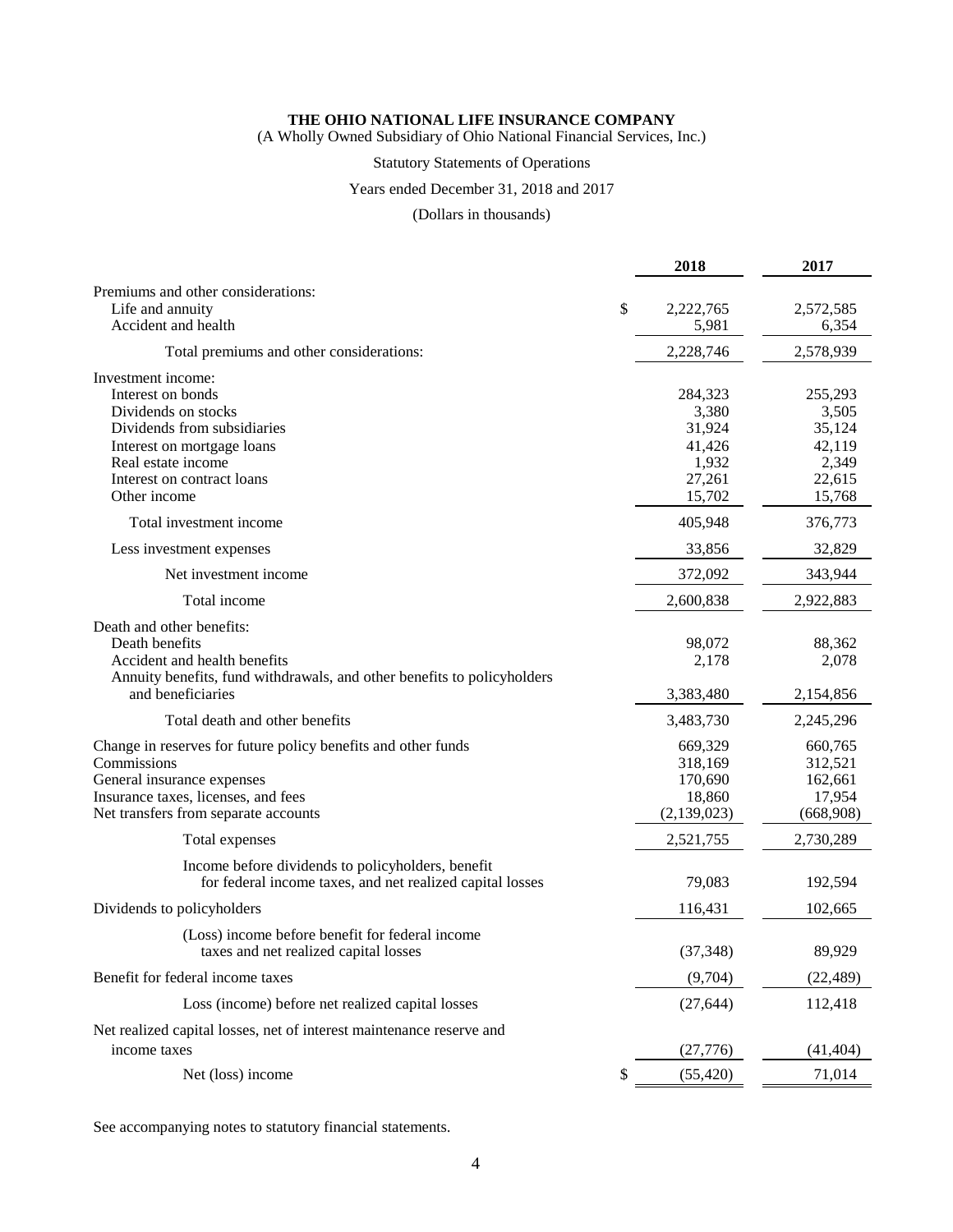(A Wholly Owned Subsidiary of Ohio National Financial Services, Inc.)

## Statutory Statements of Changes in Capital and Surplus

#### Years ended December 31, 2018 and 2017

#### (Dollars in thousands)

|                                                        |    | Common<br>stock | <b>Surplus</b><br>notes | Gross paid<br>in and<br>contributed<br>surplus | Aggregate<br>write-ins<br>for special<br>purpose funds | Unassigned<br>surplus | <b>Total</b><br>capital<br>and<br>surplus |
|--------------------------------------------------------|----|-----------------|-------------------------|------------------------------------------------|--------------------------------------------------------|-----------------------|-------------------------------------------|
| Balance at December 31, 2016                           | \$ | 10,000          | 309,546                 | 283,297                                        | (8,289)                                                | 487,536               | 1,082,090                                 |
| Net income                                             |    |                 |                         |                                                |                                                        | 71,014                | 71,014                                    |
| Amortization of surplus note                           |    |                 | 76                      |                                                |                                                        |                       | 76                                        |
| Change in net unrealized capital gains                 |    |                 |                         |                                                |                                                        | 8,976                 | 8,976                                     |
| Change in net unrealized foreign exchange capital gain |    |                 |                         |                                                |                                                        | 281                   | 281                                       |
| Change in net deferred income tax                      |    |                 |                         |                                                |                                                        | (77, 478)             | (77, 478)                                 |
| Change in nonadmitted assets and related items         |    |                 |                         |                                                |                                                        | 62,373                | 62,373                                    |
| Change in asset valuation reserve                      |    |                 |                         |                                                |                                                        | 25,754                | 25,754                                    |
| Correction of an error, net of tax                     |    |                 |                         |                                                |                                                        | 1,849                 | 1,849                                     |
| Benefit plan adjustment                                |    |                 |                         |                                                |                                                        | (142)                 | (142)                                     |
| Voluntary reserve                                      |    |                 |                         |                                                | (3,243)                                                |                       | (3,243)                                   |
| Dividends to stockholder                               |    |                 |                         |                                                |                                                        | (70,000)              | (70,000)                                  |
| Balance at December 31, 2017                           |    | 10,000          | 309,622                 | 283,297                                        | (11, 532)                                              | 510,163               | 1,101,550                                 |
| Net loss                                               |    |                 |                         |                                                |                                                        | (55, 420)             | (55, 420)                                 |
| Amortization of surplus note                           |    |                 | 76                      |                                                |                                                        |                       | 76                                        |
| Change in net unrealized capital gains                 |    |                 |                         |                                                |                                                        | 4.403                 | 4,403                                     |
| Change in net unrealized foreign exchange capital loss |    |                 |                         |                                                |                                                        | (137)                 | (137)                                     |
| Change in net deferred income tax                      |    |                 |                         |                                                |                                                        | 29,729                | 29,729                                    |
| Change in nonadmitted assets and related items         |    |                 |                         |                                                |                                                        | (16, 816)             | (16, 816)                                 |
| Change in asset valuation reserve                      |    |                 |                         |                                                |                                                        | 3,420                 | 3,420                                     |
| Correction of an error, net of tax                     |    |                 |                         |                                                |                                                        | (1,063)               | (1,063)                                   |
| Benefit plan adjustment                                |    |                 |                         |                                                |                                                        | 6,208                 | 6,208                                     |
| Voluntary reserve                                      |    |                 |                         |                                                | 7,123                                                  |                       | 7,123                                     |
| Dividends to stockholder                               |    |                 |                         |                                                |                                                        | (60,000)              | (60,000)                                  |
| Balance at December 31, 2018                           | S  | 10,000          | 309,698                 | 283,297                                        | (4,409)                                                | 420,487               | 1,019,073                                 |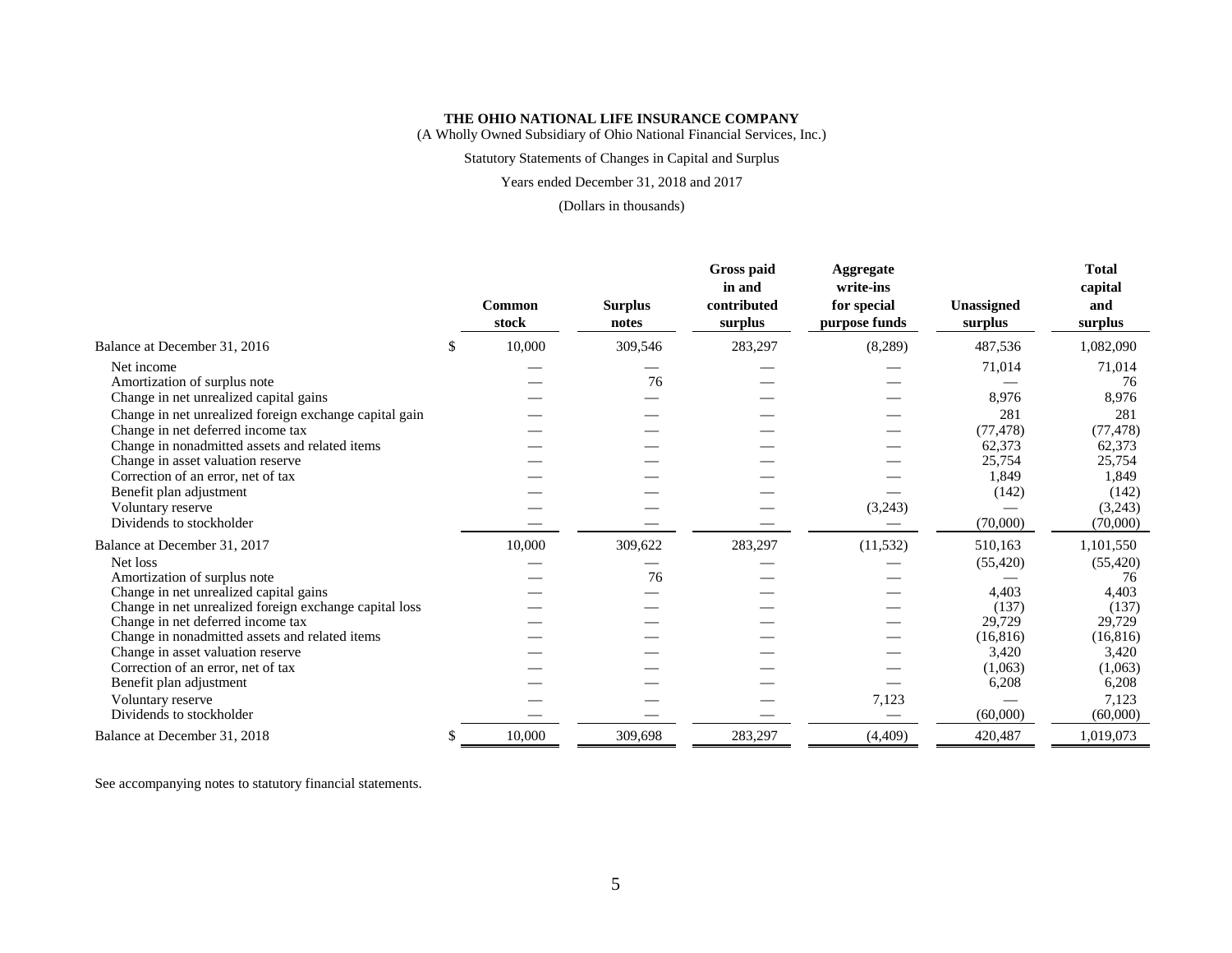(A Wholly Owned Subsidiary of Ohio National Financial Services, Inc.)

## Statutory Statements of Cash Flow

#### Years ended December 31, 2018 and 2017

(Dollars in thousands)

|                                                                              | 2018                       | 2017                 |
|------------------------------------------------------------------------------|----------------------------|----------------------|
| Cash flow from operations:                                                   |                            |                      |
| Premiums, other considerations, and fund deposits<br>Investment income       | \$<br>1,847,775<br>372,370 | 2,230,640<br>341,714 |
|                                                                              | 2,220,145                  | 2,572,354            |
| Less:                                                                        |                            |                      |
| Death and other benefits                                                     | 2,614,046                  | 1,922,099            |
| Commissions, taxes, and other expenses                                       | 445,230                    | 470,287              |
| Dividends paid to policyholders<br>Net transfers from separate accounts      | 100,620<br>(2, 216, 518)   | 92,022<br>(701, 733) |
|                                                                              |                            |                      |
|                                                                              | 943,378                    | 1,782,675            |
| Net cash provided by operations                                              | 1,276,767                  | 789,679              |
| Cash flow from investing activities:                                         |                            |                      |
| Proceeds from investments sold, matured, or repaid:<br><b>Bonds</b>          | 919,511                    | 706,249              |
| <b>Stocks</b>                                                                | 4,851                      | 9,038                |
| Mortgage loans on real estate                                                | 124,424                    | 134,516              |
| Other                                                                        | 2,435                      | 23,487               |
| Total investment proceeds                                                    | 1,051,221                  | 873,290              |
| Less cost of investments acquired:                                           |                            |                      |
| <b>Bonds</b>                                                                 | 2,016,210                  | 1,175,703            |
| <b>Stocks</b>                                                                | 6,426                      | 2,029                |
| Mortgage loans on real estate<br>Real estate                                 | 180,882<br>2,546           | 157,527<br>12        |
| Other                                                                        | 63,326                     | 23,813               |
| Total investments acquired                                                   | 2,269,390                  | 1,359,084            |
| Less increase in contract loans                                              | 95,801                     | 77,164               |
| Net cash used in investing activities                                        | (1,313,970)                | (562, 958)           |
| Cash flow from financing and other miscellaneous sources:                    |                            |                      |
| Deposits on deposit-type contracts and other liabilities                     | 122,022                    | 197,926              |
| Withdrawals on deposit-type contracts and other liabilities                  | (131,929)                  | (244, 860)           |
| Dividends to stockholder<br>Other, net                                       | (60,000)<br>(8,754)        | (70,000)<br>(3,582)  |
| Net cash used in financing                                                   | (78,661)                   | (120, 516)           |
|                                                                              |                            |                      |
| Net (decrease) increase in cash, cash equivalents and                        |                            |                      |
| short-term investments                                                       | (115, 864)                 | 106,205              |
| Cash, cash equivalents and short-term investments:                           |                            |                      |
| Beginning of year                                                            | 443,294                    | 337,089              |
| End of year                                                                  | \$<br>327,430              | 443,294              |
| Supplemental disclosures of cash flow information for non-cash transactions: |                            |                      |
| Change in securities lending collateral                                      | \$<br>229,772              | \$<br>(189, 283)     |
| Funds held under fixed indexed annuity reinsurance agreement, net            | 482,442                    |                      |
|                                                                              |                            |                      |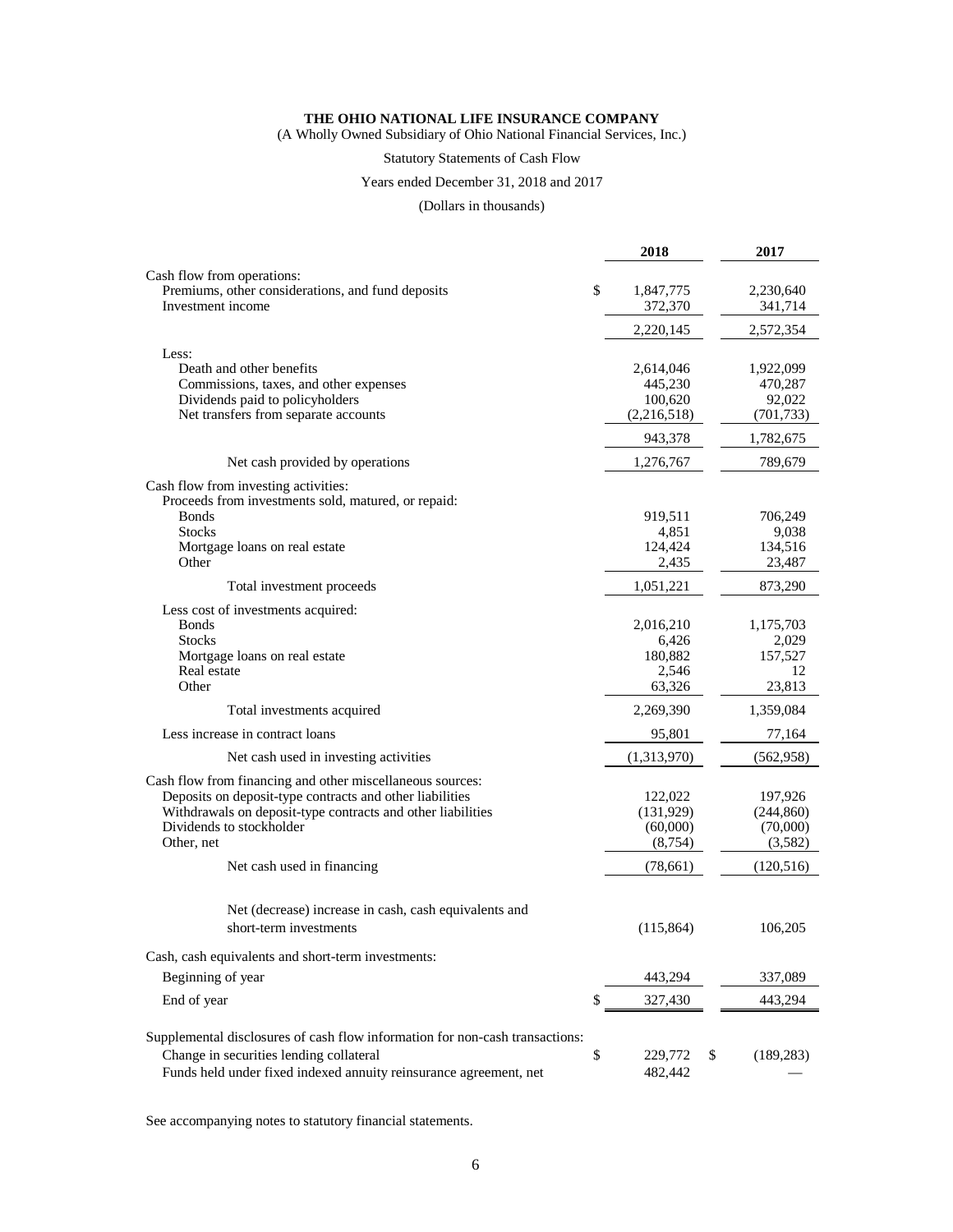(A Wholly Owned Subsidiary of Ohio National Financial Services, Inc.)

Notes to Statutory Financial Statements

December 31, 2018 and 2017

(Dollars in thousands)

## **(1) Organization and Business**

#### *Organization*

The Ohio National Life Insurance Company ("ONLIC" or the "Company") is a stock life insurance company wholly owned by Ohio National Financial Services, Inc. ("ONFS"), a stock holding company. ONFS is 100% owned by Ohio National Mutual Holdings, Inc. ("ONMH"), a mutual holding company organized under Ohio insurance laws.

In 1998, ONLIC became a stock company under provisions of Sections 3913.25 to 3913.38 of the Ohio Revised Code relating to mutual insurance holding companies.

ONLIC owns 100% of Ohio National Life Assurance Corporation ("ONLAC"), a stock life insurance subsidiary, National Security Life and Annuity Company ("NSLAC"), a stock life insurance subsidiary, Montgomery Re, Inc. ("MONT"), a special purpose financial captive life insurance company, Kenwood Re, Inc. ("KENW"), a special purpose financial captive life insurance company, Camargo Re Captive, Inc. ("CMGO"), a special purpose financial captive life insurance company, Sunrise Captive Re, LLC ("SUNR"), a special purpose financial captive life insurance company, approved by the State of Ohio on January 9, 2019, Ohio National Investments, Inc. ("ONII"), an investment advisor, Ohio National Equities, Inc. ("ONEQ"), a broker dealer registered under the Securities and Exchange Commission Act of 1934, and The O.N. Equity Sales Company ("ONESCO"), a broker dealer registered under the Securities and Exchange Commission Act of 1934.

## *Business*

ONLIC is a life and health (disability) insurer licensed in 49 states, the District of Columbia and Puerto Rico. The Company offered a full range of life, disability, and annuity products through independent agents and other distribution channels and is subject to competition from other insurers throughout the United States. The Company announced on September 6, 2018, that it will exclusively focus on growing its life insurance and disability insurance product lines going forward. The decision follows a comprehensive strategic review of the Company's businesses, taking into account the continuously changing regulatory landscape, the sustained low interest rate environment, and the increasing cost of doing business, as well as growth opportunities and the Company's competitive strengths. Effective September 15, 2018, the Company no longer accepts applications for annuities or new retirement plans, however, will continue to service and support existing clients in both product lines.

In 2018, the Company offered certain variable annuity policyholders with the guaranteed minimum income benefit ("GMIB") rider the opportunity to exchange that policy and associated rider for a fixed indexed annuity policy with an enhanced guaranteed lifetime withdrawal benefit ("GLWB") rider. More than \$500,000 in account value was exchanged under this program.

Additionally, in late 2018 and through March 15, 2019, the Company offered to buy-back certain variable annuity policies from policyholders with the GMIB rider. Through December 31, 2018, the Company paid more than \$50,000 related to the buy-back, which is included in benefits and claims on the corresponding statements of income. See Note  $3(p)$  for more information regarding the buy-back.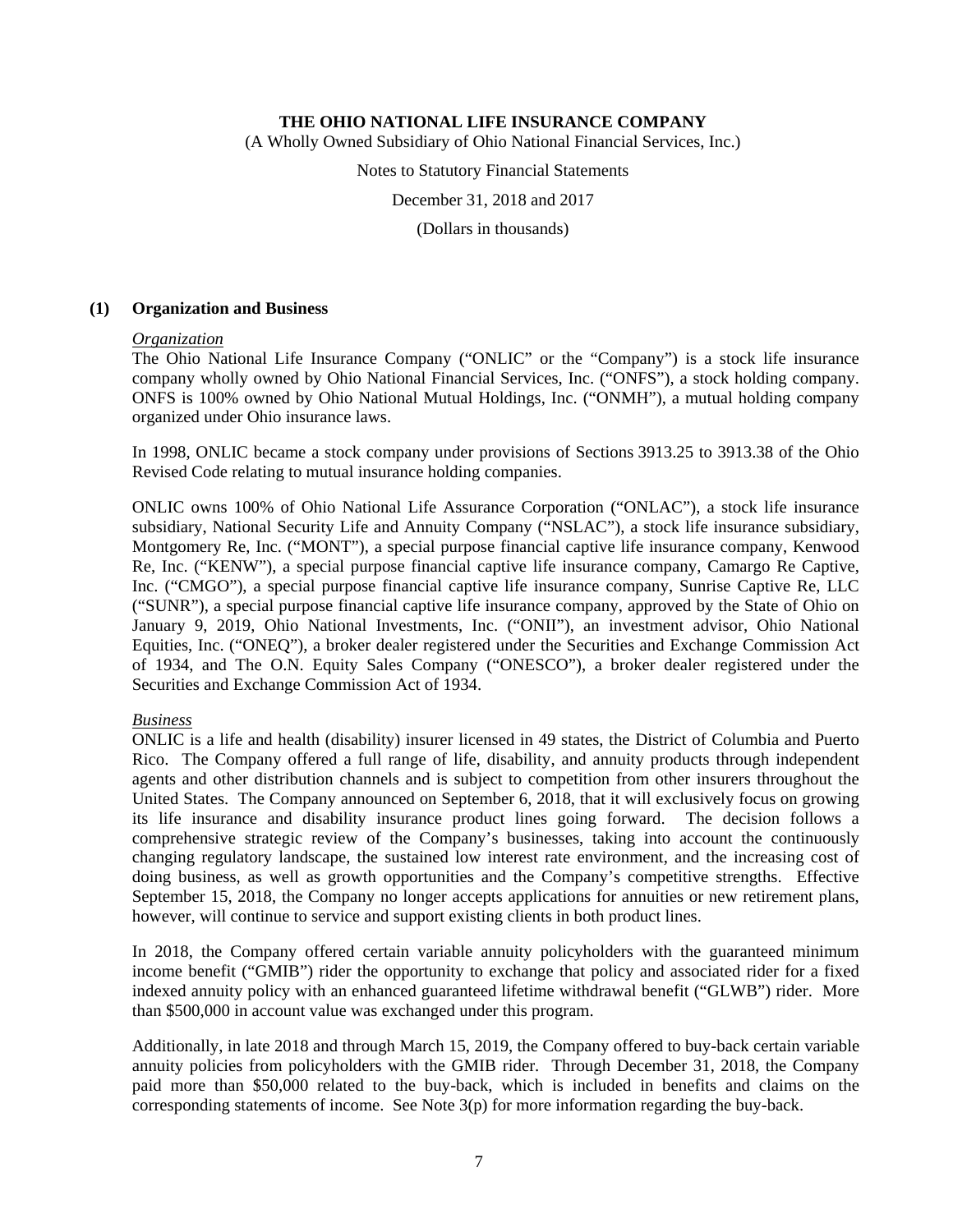(A Wholly Owned Subsidiary of Ohio National Financial Services, Inc.)

Notes to Statutory Financial Statements

December 31, 2018 and 2017

(Dollars in thousands)

The Company is subject to regulation by the insurance departments of states in which it is licensed and undergoes periodic examinations by those departments.

## **(2) Basis of Presentation**

The Company prepares its statutory financial statements in conformity with accounting practices prescribed or permitted by the Ohio Department of Insurance (the "Department"), which is an other comprehensive basis of accounting that differs from U.S. generally accepted accounting principles ("GAAP"). The Department requires that insurance companies domiciled in the State of Ohio prepare their statutory basis financial statements in accordance with the Statement of Statutory Accounting Principles ("SSAP") that are described in the National Association of Insurance Commissioners ("NAIC") *Accounting Practices and Procedures Manual* (the "Manual") subject to any deviations prescribed or permitted by the state insurance commissioner.

ONLIC does not have any permitted or prescribed statutory accounting practices as of December 31, 2018 and 2017. Certain of ONLIC's wholly-owned subsidiaries have permitted accounting practices as disclosed in Note 3(c). The statutory financial statements presented represent the accounts of the Company and do not include the accounts of any of its subsidiaries.

Statutory accounting practices are different in some respects from financial statements prepared in accordance with GAAP. The primary reasons for the differences between equity and net income on a GAAP basis versus capital and surplus and net income on a statutory basis are that, for GAAP reporting purposes:

- The costs related to acquiring business, principally commissions and certain policy issue expenses related to successful acquisition efforts, are amortized over the period benefited rather than charged to income in the year incurred;
- future policy benefit reserves are based on anticipated Company experience for lapses, mortality and investment yield, rather than statutory mortality and interest requirements, without consideration of withdrawals;
- investments in fixed maturity securities are carried at either amortized cost or fair value based on their classifications; fixed maturity securities designated at purchase as held-to-maturity based on the Company's intent and ability to hold to maturity are carried at amortized cost; investments in fixed maturity securities classified as available-for-sale are carried at estimated fair value with net unrealized holding gains and losses reported in other comprehensive income; fixed maturity securities designated as trading are carried at fair value with net unrealized holding gains and losses reported in income; under statutory accounting, investments in bonds are reported at the lower of amortized cost or fair value based on their NAIC rating and any adjustments to fair value are reported directly in surplus, see Note 3(c) for more information regarding bond valuation;
- only contracts that have significant mortality or morbidity risk are classified as insurance contracts; otherwise they are accounted for in a manner consistent with the accounting for interest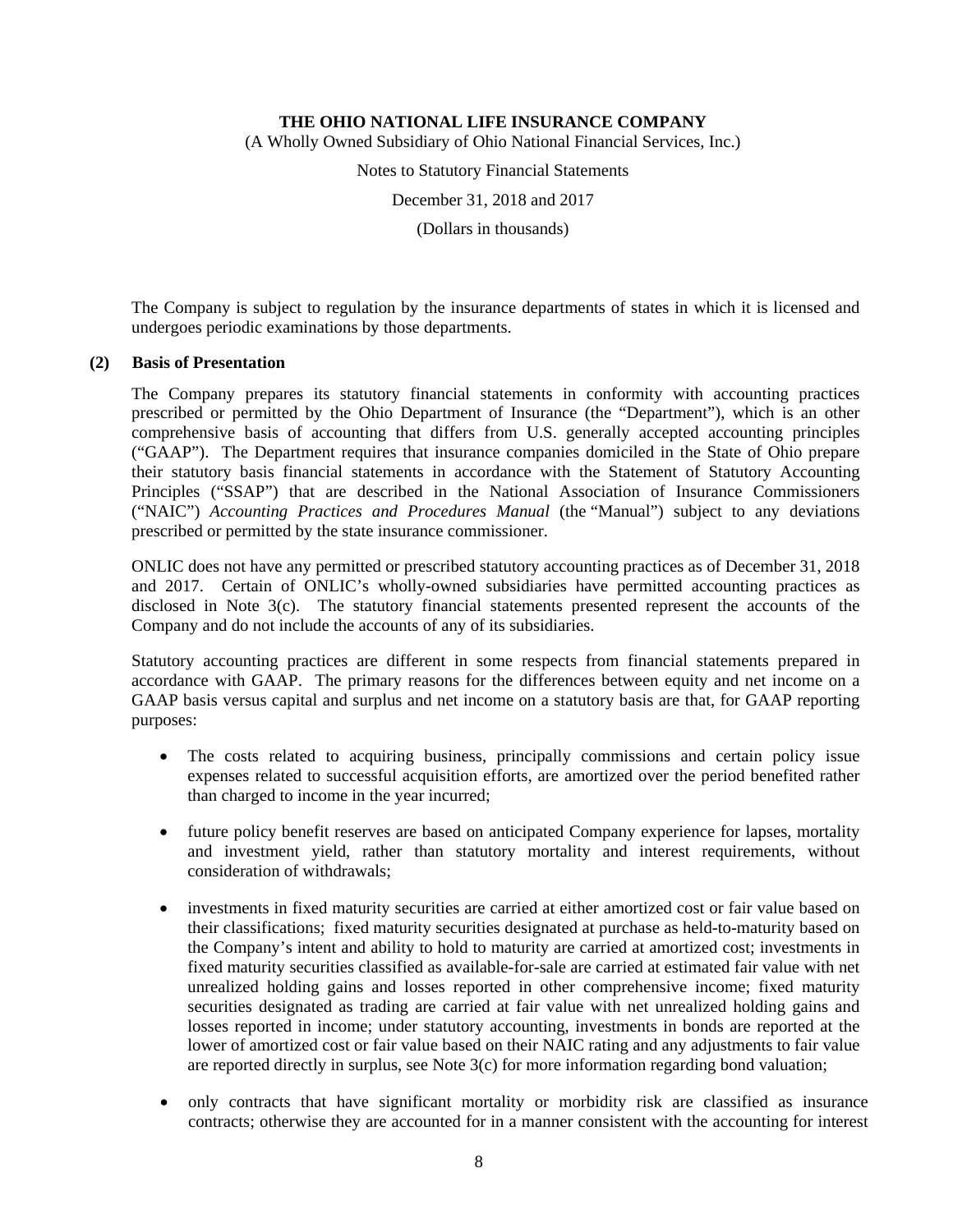(A Wholly Owned Subsidiary of Ohio National Financial Services, Inc.)

Notes to Statutory Financial Statements

December 31, 2018 and 2017

(Dollars in thousands)

bearing or other financial instruments; for statutory reporting, contracts that have any mortality or morbidity risk, regardless of significance, and contracts with life contingent annuity purchase rate guarantees are classified as insurance contracts;

- the asset valuation reserve and interest maintenance reserve are not recorded;
- separate account seed money is classified as a trading security recorded at fair value as opposed to a component of separate account assets;
- under GAAP, "nonadmitted" assets do not exist, while for statutory reporting nonadmitted assets are excluded from surplus; see Note 3(b) for more information regarding nonadmitted assets;
- changes in deferred taxes are recognized in operations;
- there is a presentation of other comprehensive income and comprehensive income;
- consolidation for GAAP is based on whether the Company has voting control, or for certain variable interest entities, is the primary beneficiary while for statutory, consolidation is not applicable;
- surplus notes are presented as part of notes payable within liabilities and are not presented as a component of capital and surplus;
- certain assets and liabilities are reported gross of ceded reinsurance balances;
- deposits to universal life contracts, investment contracts and limited payment contracts are not included in revenue;
- negative cash balances are reported as liabilities; and
- on a statutory basis only, the correction of immaterial prior period errors are recorded directly to surplus.

Equity in accordance with GAAP was \$2,609,008 and \$2,763,368 as of December 31, 2018 and 2017, respectively. Net income in accordance with GAAP was \$92,763 and \$245,722 for the years ended December 31, 2018 and 2017, respectively.

## **(3) Summary of Significant Accounting Policies**

The significant accounting policies followed by the Company that materially affect financial reporting are summarized below.

## *(a) Use of Estimates*

In preparing the statutory financial statements, management is required to make estimates and assumptions that affect the reported amounts of assets and liabilities and the disclosure of contingent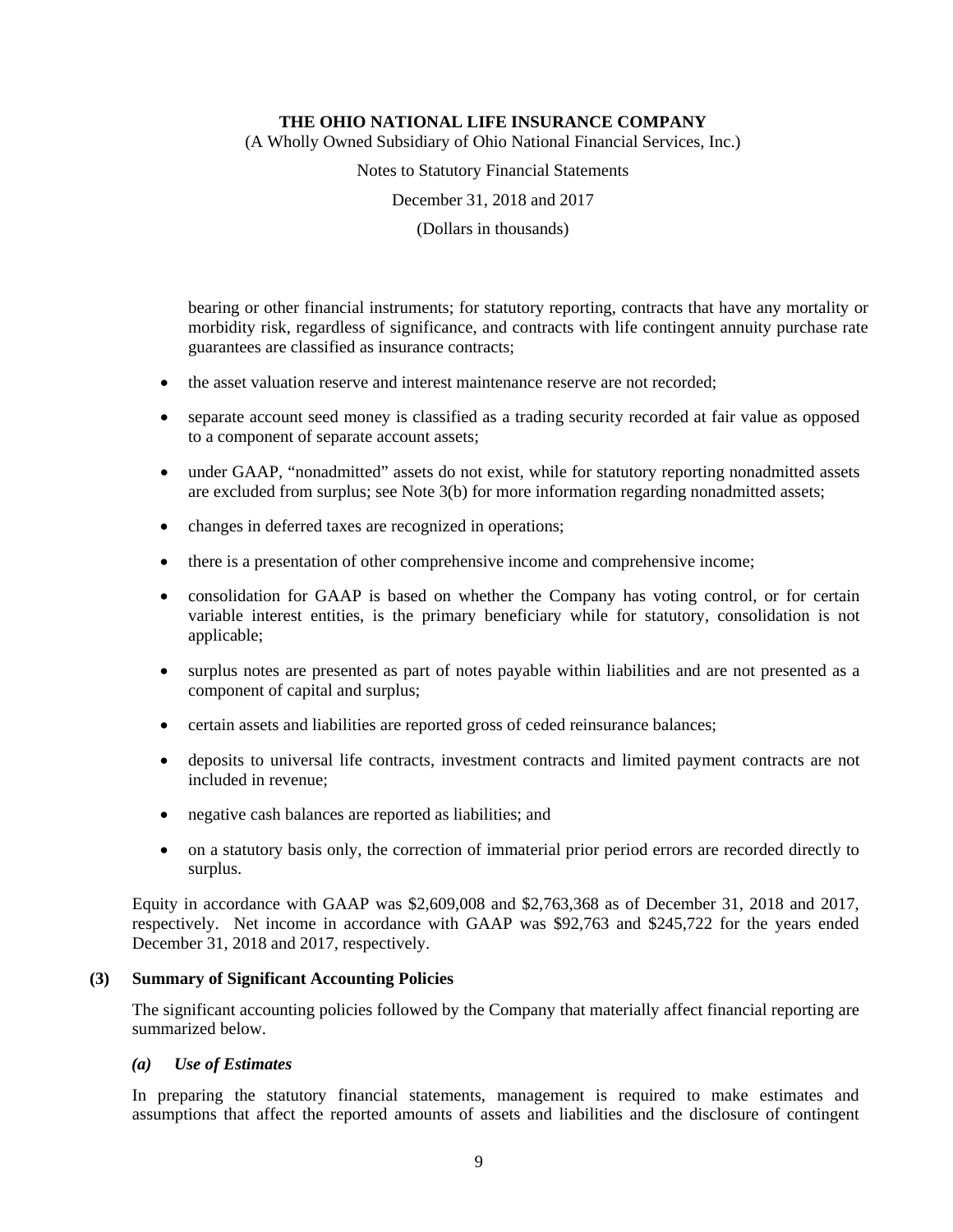(A Wholly Owned Subsidiary of Ohio National Financial Services, Inc.)

Notes to Statutory Financial Statements

December 31, 2018 and 2017

(Dollars in thousands)

assets and liabilities as of the date of the statutory financial statements and the reported amounts of revenues and expenses for the reporting period. Actual results could differ significantly from those estimates.

The most significant estimates and assumptions include those used in determining the liability for future policy benefits and claims, contingencies, provision for income taxes, deferred taxes, uncertain income tax positions and contingencies, and valuation of and impairment losses on investments. Although some variability is inherent in these estimates, the recorded amounts reflect management's best estimates based on facts and circumstances as of the date of the statutory financial statements. Management believes the amounts provided are appropriate.

## *(b) Nonadmitted Assets*

Certain assets designated as "nonadmitted assets" (principally furniture, equipment, certain deferred taxes, and certain receivables) have been excluded from total admitted assets by a direct charge to surplus.

## *(c) Investments*

## *Investment Income*

Interest and dividends on investments is recorded within investment income. Realized capital gains and losses are reported net of federal income tax and transfers to the interest maintenance reserve ("IMR"). Realized gains (losses) on the sale of investments are determined on the basis of specific security identification on the trade date. Unrealized gains and losses on investments are charged or credited to unassigned surplus in accordance with NAIC rules.

Dividends are recorded on the ex-dividend date and interest is accrued as earned using an effective yield method giving effect to amortization of premiums and accretion of discounts.

## *Bonds*

Bonds are valued as prescribed by the Securities Valuation Office ("SVO") of the NAIC Investment Analysis Office. Bonds are rated as"1" (highest quality), "2" (high quality), "3" (medium quality), "4" (low quality), "5" (lowest quality, not in or near default) or "6" (lowest quality, in or near default). Bonds rated as categories 1 through 5 are reported in the financial statements at amortized cost using the modified scientific method. Bonds rated as category 6 are reported at the lower of amortized cost or fair value.

Mortgage-backed securities are generally stated at amortized cost and are amortized using anticipated prepayment assumptions based on a retrospective adjustment method that estimates prepayment activity by way of certain factors, including seasonality, current levels of interest rates, economic activity, and the term and age of the underlying collateral.

All securities defined as hybrid securities by the SVO are reported as bonds and are carried at amortized cost.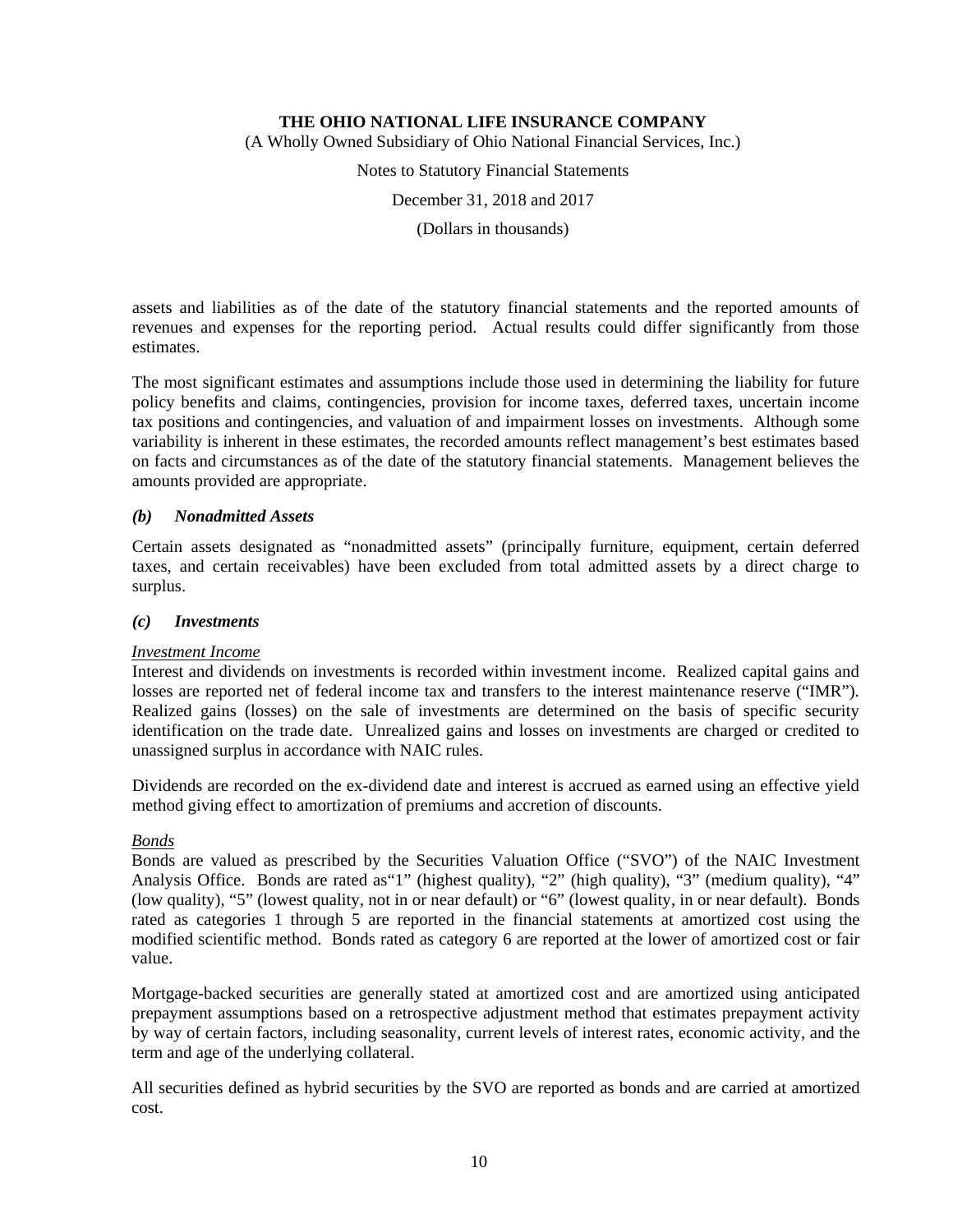(A Wholly Owned Subsidiary of Ohio National Financial Services, Inc.)

Notes to Statutory Financial Statements

December 31, 2018 and 2017

(Dollars in thousands)

## *Preferred and Common Stocks*

Preferred stocks rated by the SVO as categories 1-3 are reported at amortized cost. Those rated as categories 4-6 are reported at the lower of amortized cost or fair value.

Common stocks of unaffiliated companies are carried at fair value based on information from the SVO, and quoted market prices when information is not available from the SVO.

Investments in the Company's wholly owned insurance subsidiaries are carried at audited statutory equity with changes in net assets, other than dividends declared, recognized as net unrealized capital gains or losses through surplus. Investments in the Company's special purpose financial captive reinsurers are carried as follows: MONT and KENW are carried at zero due to the fact that the State of Vermont has granted a permitted practice to allow the recognition of an admitted asset related to recoverables from third party stop-loss reinsurance agreements. The investment in CMGO is carried at the amount of capital contributions made by the Company. If the value of CMGO's surplus was to fall below the level of all capital contributions then a dollar for dollar reduction of the carrying value would occur until the investment value reached zero. Investments in wholly owned noninsurance subsidiaries are carried at the value of their underlying audited GAAP basis equity, adjusted for nonadmitted assets, based on the significance of their operations beyond holding assets for the use of the Company. The Company does not record the investment in ONII, a noninsurance subsidiary, as it does not have audited GAAP financial statements for 2018 and 2017.

Management reviews its investments in subsidiary, controlled, and affiliated entities for impairment based upon if it is probable that the Company will be able to recover the carrying amount of the investment or if there is evidence indicating the inability of the investee to sustain earnings, which would justify the carrying amount of the investment.

Management regularly reviews its bond and stock portfolios in order to evaluate the necessity to record impairment losses for other-than-temporary declines in estimated fair value of investments. See Note 6 for management's description and analysis of the portfolio.

## *Mortgage Loans on Real Estate*

Mortgage loans on real estate are recorded at the unpaid principal balance of the loan, net of valuation allowance and unamortized discount. Management periodically reviews the portfolio for impairment and obtains updated valuations of the underlying collateral as needed. Significant changes (increase or decrease) in the net value of the collateral are adjusted through the valuation allowance; however, the net carrying value amount of the loan shall not exceed the recorded investment in the loan.

Loans in foreclosure and loans considered impaired as of the statutory statement of admitted assets, liabilities, and capital and surplus date are placed on nonaccrual status and written down to the estimated fair value, net of estimated selling costs, of the underlying property to derive a new cost basis. Interest received on nonaccrual status mortgage loans on real estate is included in net investment income in the period received.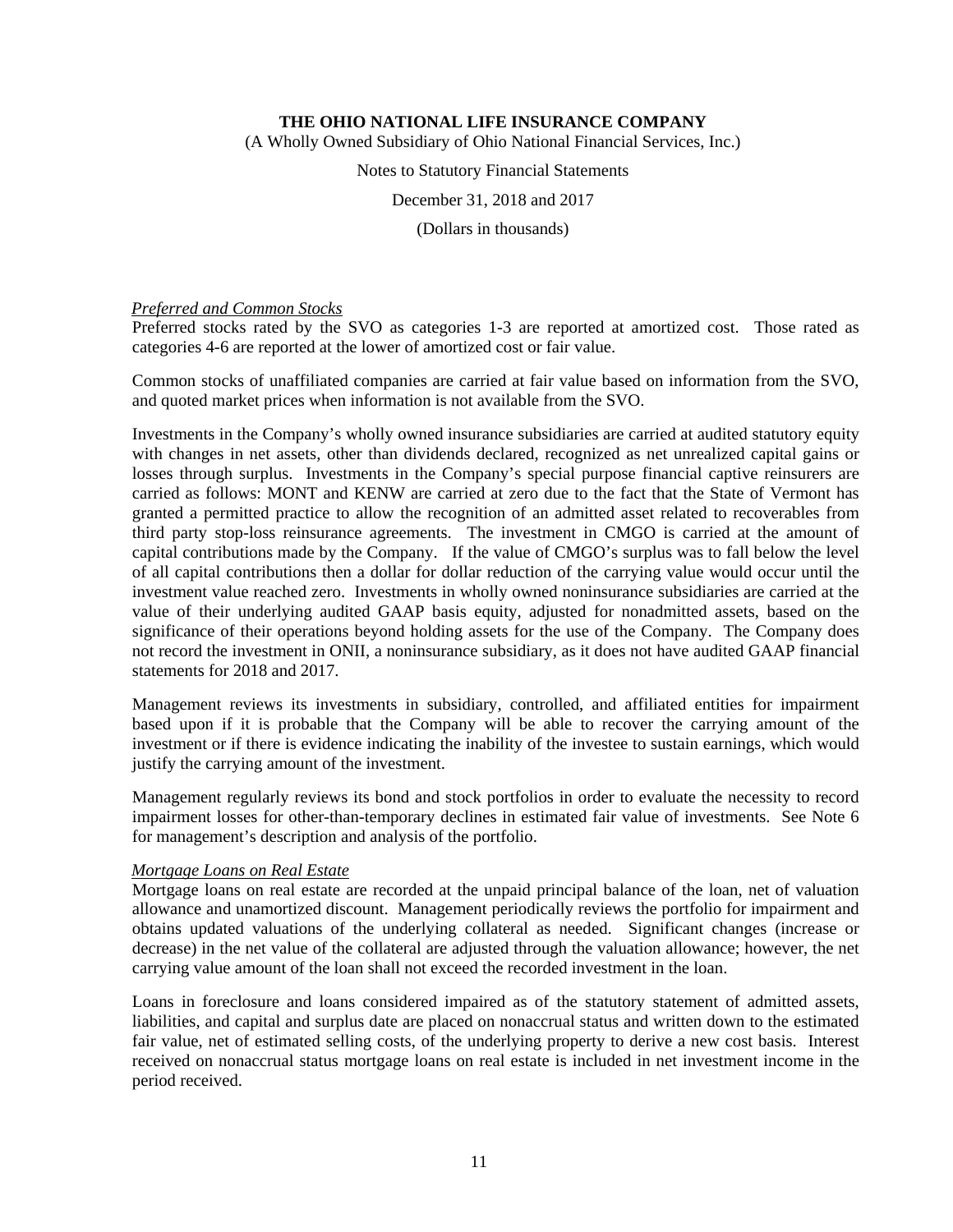(A Wholly Owned Subsidiary of Ohio National Financial Services, Inc.)

Notes to Statutory Financial Statements

December 31, 2018 and 2017

(Dollars in thousands)

Commercial mortgages can be restructured in a troubled debt restructuring ("TDR"). The Company assesses loan modifications on a case by case basis to evaluate whether a TDR has occurred and will then establish a specific valuation allowance for the excess carrying value of the loan over the estimated fair value of the collateral.

## *Real Estate*

Real estate, occupied by the Company and held for the production of income, is generally carried at depreciated cost, net of encumbrances. Accumulated depreciation was \$4,103 and \$2,542 as of December 31, 2018 and 2017, respectively.

The Company occupies less than 50% of buildings held for the production of income.

## *Contract Loans*

Contract loans are stated at unpaid principal balances. Interest income on such loans is recorded as earned using the contractually agreed upon interest rate. Generally, interest is capitalized on the policy's anniversary date.

## *Cash, Cash Equivalents and Short-term Investments*

Short-term investments are carried at amortized cost and cash equivalents are carried at fair value. Cash equivalents are short-term and highly liquid investments with original maturities of three months or less and short-term investments include securities and other investments with remaining maturities of one year or less, but greater than three months, at time of purchase.

## *Derivatives*

The Company enters into derivative transactions that do not meet the criteria for hedge accounting or have not been designated in hedging relationships by the Company. The Company purchases equity index put options, equity futures, currency futures, equity swaps and interest rate swaptions as hedges for certain riders that were sold with variable annuity products. The Company similarly purchases equity index call options as hedges for the fixed indexed annuity product. These transactions provide the Company with an economic hedge, which is used as part of its overall risk management strategies. These derivative instruments are carried at estimated fair value. The realized changes in fair value are recorded in net realized capital losses, net of interest maintenance reserve and income taxes. The unrealized changes in fair value are recorded in unassigned surplus.

The Company enters into derivative transactions that meet the criteria for hedge accounting. The Company purchased a foreign currency swap that meets the criteria for hedge accounting and is accounted for consistent with the underlying hedged asset. The swap instrument is carried at estimated fair value and changes in estimated fair value of the swaps are recorded as unrealized capital gains or losses in unassigned surplus.

## *Other Invested Assets*

Other invested assets primarily consist of an inter-company surplus note, accounted for at amortized cost less any portion deemed to be nonadmitted.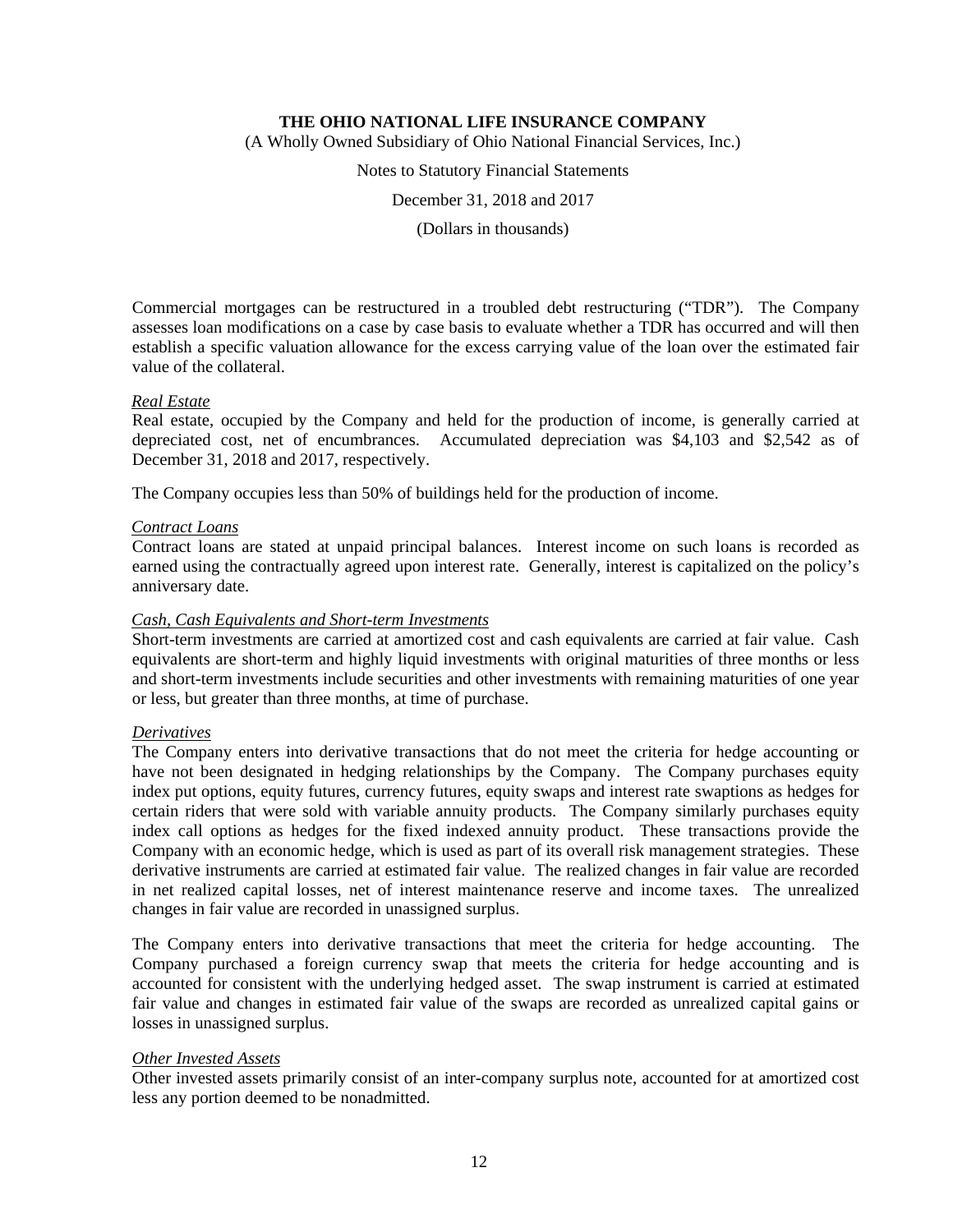(A Wholly Owned Subsidiary of Ohio National Financial Services, Inc.)

Notes to Statutory Financial Statements

December 31, 2018 and 2017

(Dollars in thousands)

#### *Securities Lending Program*

The Company participates in an indemnified securities lending program administered by an unaffiliated agent in which certain portfolio holdings are loaned to third parties. The borrower must deliver to the Company's agent collateral having a market value equal to at least 102% and 105%, respectively, of the market value of the domestic and foreign securities loaned. The collateral received by the Company's agent from the borrower to secure loans on behalf of the Company must be in the form of cash, securities issued or guaranteed by the U.S. government or its agencies, or a bank letter of credit or equivalent obligation as may be pre-approved by the Company. The Company monitors the estimated fair value of the loaned securities on a daily basis and additional collateral is obtained as necessary. Securities lending reinvested collateral assets and the corresponding liability, payables for securities lending, are recorded on the statutory statements of admitted assets, liabilities, and capital and surplus. Income and expenses associated with securities lending transactions are reported within net investment income.

## *(d) Separate Accounts*

Separate account assets and liabilities represent contract holders' funds, which have been segregated into accounts with specific investment objectives. Separate account assets are recorded at estimated fair value based primarily on market quotations of the underlying securities. The investment income and gains or losses of these accounts accrue directly to the contract holders. Separate account liabilities for individual annuities issued in 1992 and after represent contract holders' funds adjusted for possible future surrender charges in accordance with the Commissioner's Annuity Reserve Valuation Method ("CARVM"). The difference between full account value and CARVM is reflected in transfers to separate accounts due or accrued, net, as prescribed by the NAIC, on the statutory statements of admitted assets, liabilities and capital and surplus. The annual change in the difference between full account value and CARVM is reflected in the statutory statements of income as part of the net transfers from separate accounts. The Company's revenue reflects fees charged to the separate accounts including administrative services and risks assumed and for the activity related to guaranteed contracts, which are riders to existing variable annuity contracts that are guaranteed by the Company's general account assets.

Under accounting procedures prescribed by the NAIC, the Company records seed money contributed to or withdrawn from variable annuity separate accounts through a direct charge or credit to surplus. Seed money held in separate accounts represents the difference between separate account assets and liabilities. The change in separate account surplus, developed through seed money contributions, withdrawals, and unrealized gains and losses generated thereon, is also recorded directly to surplus, without providing for federal income tax, or income tax reductions. Dividend and capital gain distributions on seed money are recorded as other income in the statutory statements of income.

Premium income, benefits and expenses of the separate accounts are included in the statutory statements of income with the offset recorded in net transfers from separate accounts in the statutory statements of income. Investment income and realized capital gains (losses) on the assets of separate accounts, other than seed money, accrue to contract holders and are not recorded in the statutory statements of income. Unrealized capital gains (losses) on assets of separate accounts accrue to contract holders and, accordingly, are reflected in the separate account liability to the contract holder.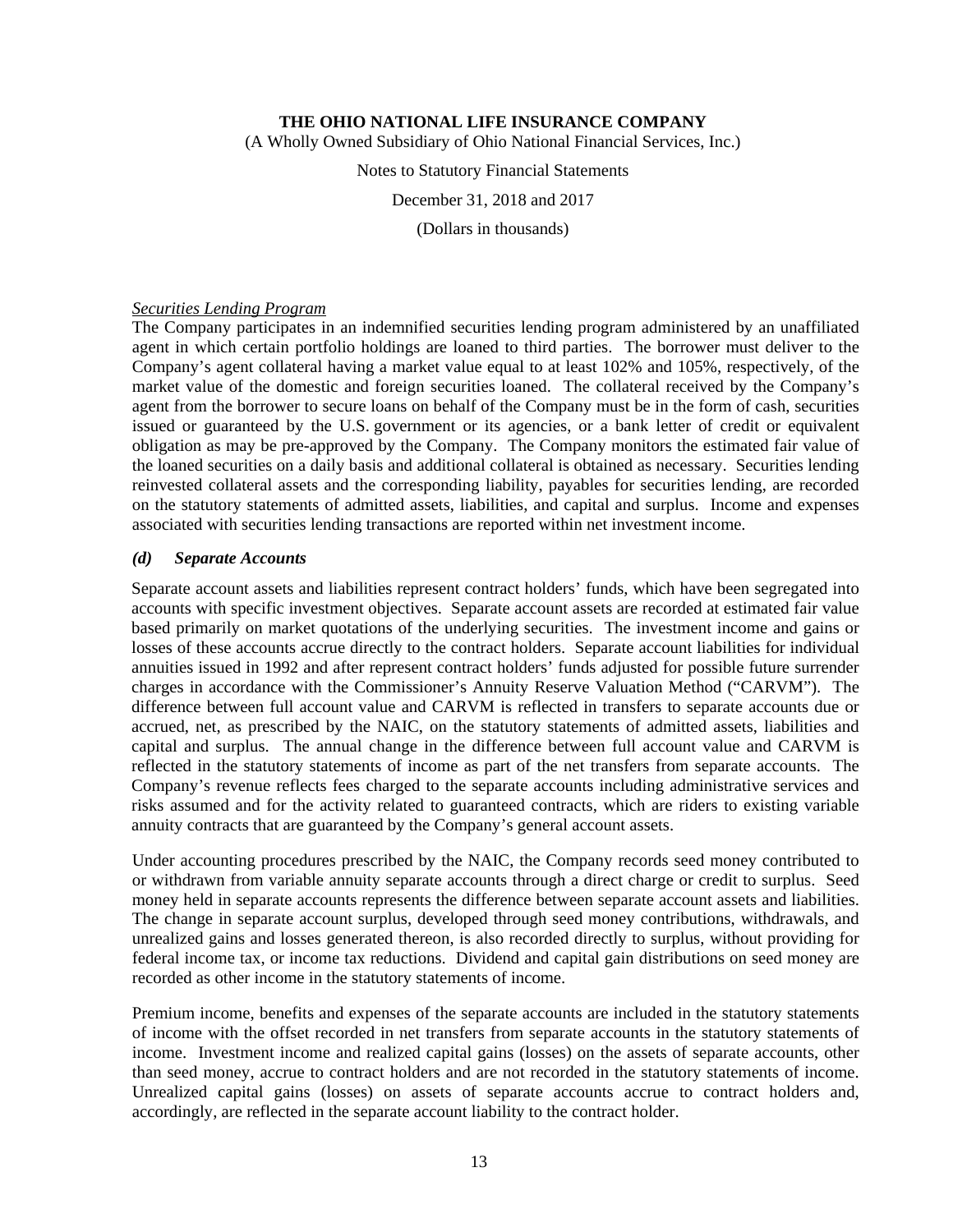(A Wholly Owned Subsidiary of Ohio National Financial Services, Inc.)

Notes to Statutory Financial Statements

December 31, 2018 and 2017

(Dollars in thousands)

## *(e) Revenues and Expenses*

Premiums are credited to revenue over the premium paying period of the policies. Individual accident and health (disability) premiums are earned ratably over the terms of the related contracts or policies. Universal life and annuity premiums are recognized as revenue when received. Amounts received related to deposit contracts with mortality or morbidity risk, such as traditional life products and certain annuities with life contingencies, are recorded as premiums. Amounts received as payment for deposit contracts that do not incorporate any mortality or morbidity risk, including those annuities without life contingencies and guaranteed investment contracts, are not reported as revenue, but are recorded directly to the appropriate policy reserve account.

Expenses, including acquisition costs related to acquiring new business, are charged to operations as incurred.

## *(f) Reserves for Future Policy Benefits*

## *Life Policies and Contracts*

Reserves for traditional life products are based on statutory mortality and interest requirements without consideration for withdrawals. The mortality table and interest assumptions currently being used for the majority of new policies issued are the 2001 Commissioners Standard Ordinary ("CSO") table with an interest rate of 3.5%. With respect to in force policies, the mortality tables and interest assumptions used are primarily the 1941 CSO table with interest rates of 2.25% to 2.5%, the 1958 CSO table with interest rates of 1.75% to 4.5%, the 1980 CSO table with interest rates of 3.0% to 6.0%, the 2001 CSO table with interest rates of 3.0% to 4.0%, and the 2017 CSO table with an interest rate of 3.5%.

The Company waives the deduction of deferred fractional premium at death and returns any portion of the final premium beyond the date of death. Surrender values are not promised in excess of the legally computed reserves. Reserves are computed using continuous functions to reflect these practices.

The method used in valuation of substandard policies is to hold 50% of the annual substandard premium as the substandard reserve in addition to the reserve calculated using standard mortality.

The Company had \$4,540,932 and \$3,991,068 of individual life insurance in force as of December 31, 2018 and 2017, respectively, and \$478,968 and \$402,824 of related reserves as of December 31, 2018 and 2017, respectively, for which the gross premiums were less than the net premiums according to the standard valuation set by the Department.

Tabular interest, tabular less actual reserves released, and tabular cost for all life contracts are determined in accordance with NAIC Annual Statement instructions. Traditional life, permanent and term products use a formula that applies a weighted average interest rate determined from a seriatim valuation file to the mean average reserves.

## *Accident and Health (Disability) Policies*

The aggregate reserves for individual accident and health (disability) policies consist of active life reserves, disabled life reserves and unearned premium reserves. The active life reserves are calculated on a two year preliminary term basis at interest rates of 3.0% to 6.0%, using either the 1964 Commissioner's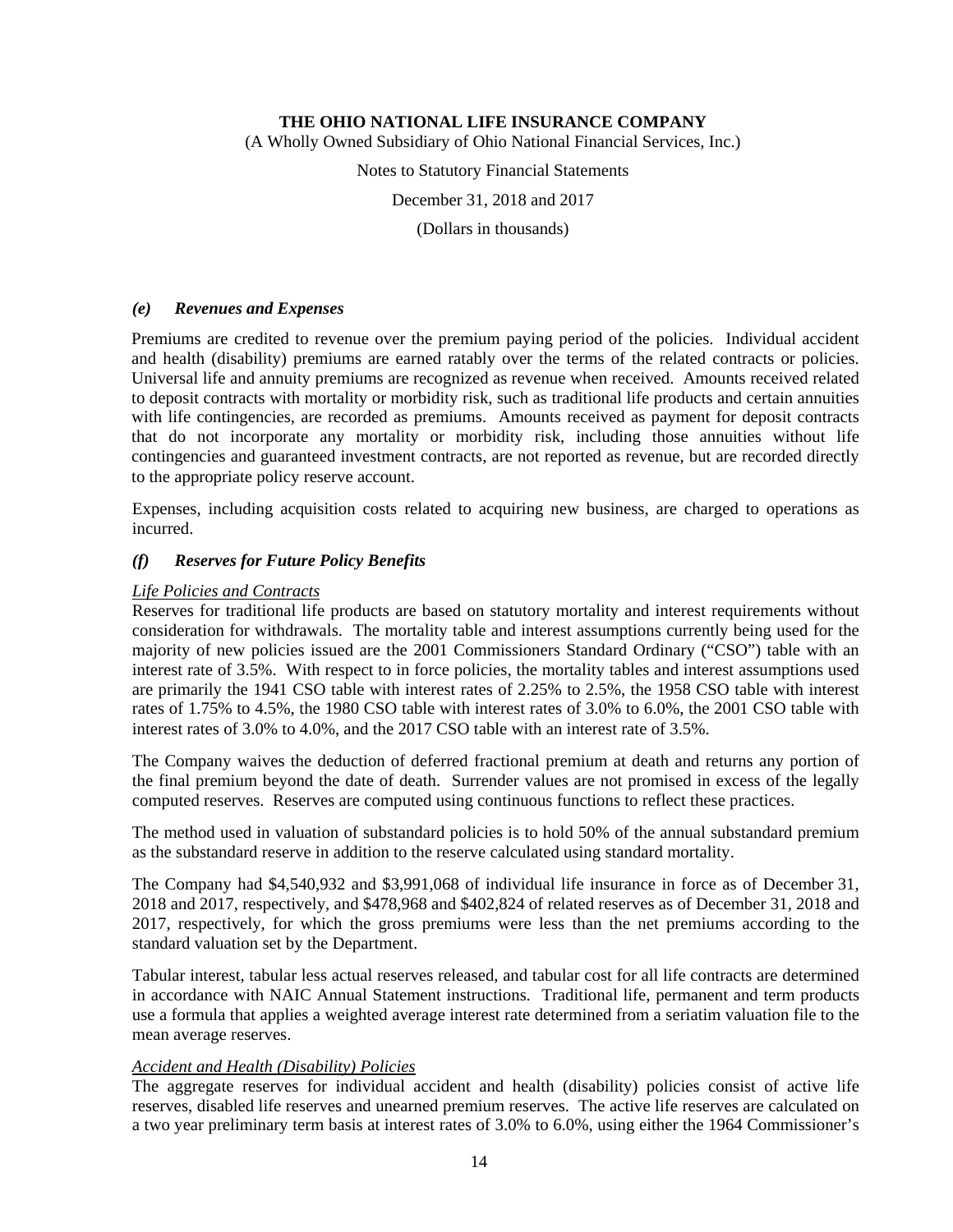(A Wholly Owned Subsidiary of Ohio National Financial Services, Inc.)

Notes to Statutory Financial Statements

December 31, 2018 and 2017

(Dollars in thousands)

Disability Table (policies issued prior to 1990) or the 1985 Commissioner's Individual Disability Table A (policies issued after 1989). The disabled life reserves are calculated using either the 1985 Commissioner's Individual Disability Table C, at interest rates of 3.5% to 5.5% (claims incurred after 1989) or the 1964 Commissioner's Disability Table, at an interest rate of 3.5% (claims incurred prior to 1990).

## *Annuity and Other Deposit Funds*

The Company issued traditional variable annuity contracts through its separate accounts, for which investment income and gains and losses on investments accrue directly to, and investment risk is borne by, the contract holder.

The Company also issued nontraditional variable annuity contracts in which the Company provides various forms of guarantees/riders to benefit the related contract holders.

The Company has five main types of rider benefits offered with individual variable annuity contracts:

- guaranteed minimum death benefit ("GMDB");
- guaranteed minimum income benefit ("GMIB");
- guaranteed minimum accumulation benefit ("GMAB");
- guaranteed minimum withdrawal benefit ("GMWB"); and
- guaranteed lifetime withdrawal benefit ("GLWB").

The Company also issued fixed indexed annuity contracts with an enhanced GLWB rider.

Actuarial Guideline 43 ("AG43") interprets the standards for the valuation of reserves for variable annuity and other contracts involving certain guaranteed benefits similar to those offered with variable annuities. AG43 is a holistic reserve methodology, thus rider benefit reserves are not determined separately from the base reserve; rather the reserve is determined on the policy as a whole. The guideline applies the principles of asset adequacy analysis directly to the risks associated with these products and guarantees. The AG43 liability is evaluated under both standard and stochastic scenarios net of currently held applicable hedge asset cash flows. The Company holds the reserve liability valuation at the higher of the standard or stochastic scenario values. These guarantee reserves are included in the general account reserves.

Actuarial Guideline 35 ("AG35") interprets the standards for the valuation of reserves for fixed indexed annuities. AG35 is a holistic reserve methodology, thus rider benefit reserves are not determined separately from the base reserve; rather the reserve is determined on the policy as a whole. The reserves for both the base policy and the rider guarantees and are included in general account liabilities.

The reserves and deposit liabilities for individual deferred annuity products have been established based on the participants' net contributions, policy term, interest rates and various contract provisions. The average interest rates credited on these annuity policies were 2.77% and 2.75% for the years ended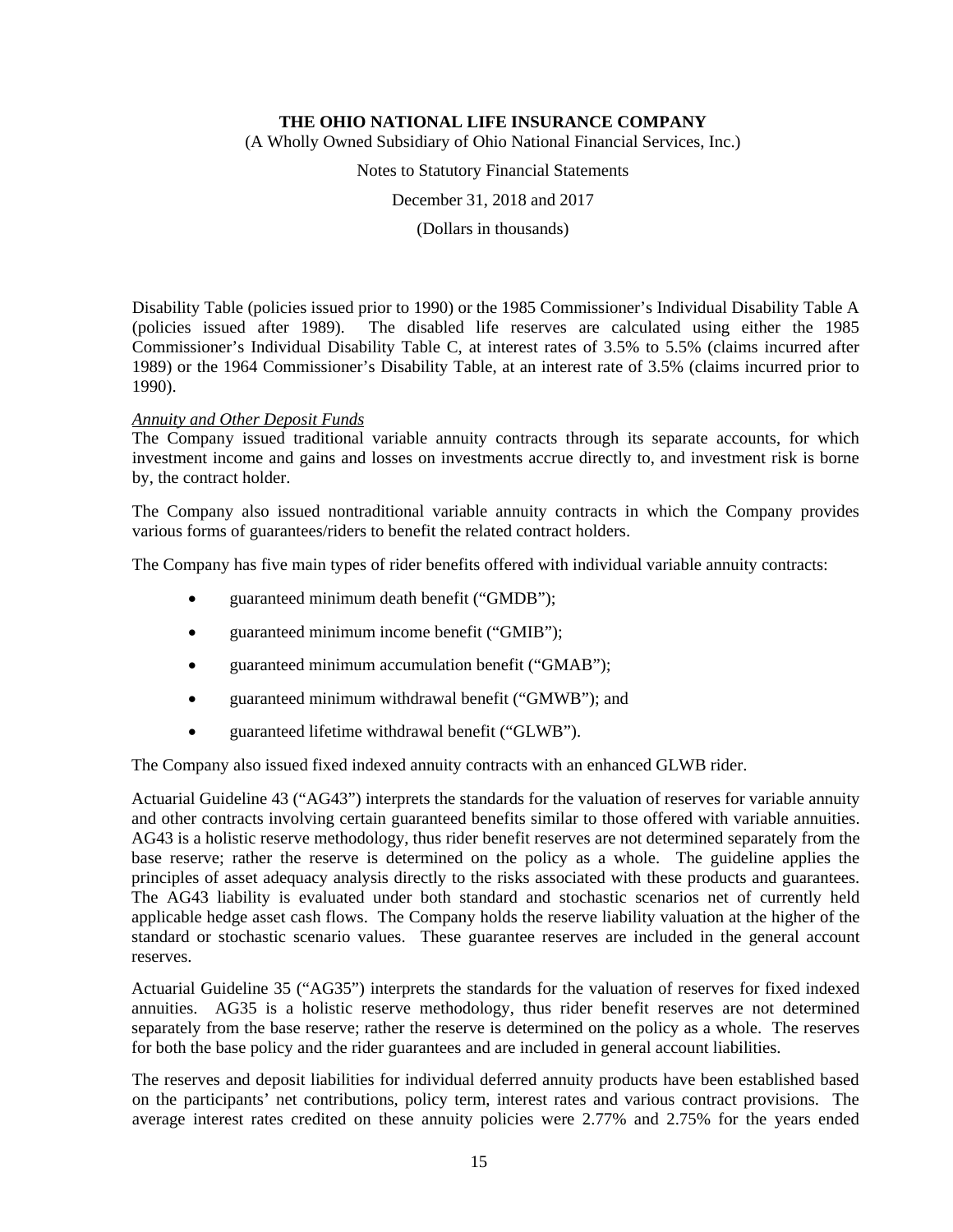(A Wholly Owned Subsidiary of Ohio National Financial Services, Inc.)

Notes to Statutory Financial Statements

December 31, 2018 and 2017

(Dollars in thousands)

December 31, 2018 and 2017, respectively. The reserves for individual annuity policies issued after 1991 have been adjusted for possible future surrender charges in accordance with CARVM.

Reserves for ordinary (individual) immediate annuities are determined primarily using the 1937 Standard Annuity Table (interest rate of 11.25%), the 1971 Individual Annuity Mortality Table (interest rate of 11.25%), the 1983 Annuity Table (interest rates of 6.25% to 11.00%), the Annuity 2000 Table (interest rates of 4.00% to 7.00%), or the IAR2012 Mortality Table (interest rates of 2.25% to 4.00%). Group immediate annuity reserves are based primarily on the 1971 Group Annuity Mortality Table (interest rates of 11% to 11.25%), the 1983 Group Annuity Mortality Table (interest rates of 6.25% to 9.25%) or the 1994 Group Annuity Mortality Table (interest rates of 3.00% to 7.00%).

## *(g) Participating Business/Policyholders' Dividends*

Participating business, which refers to policies that participate in profits through policyholders' dividends, represents 19.8% and 19.1% of the Company's ordinary life insurance in force at December 31, 2018 and 2017, respectively. The liability for policyholder dividends includes the estimated amount of annual dividends earned by policyholders and is recorded in other policyholders' funds in the statutory statements of admitted assets, liabilities and capital and surplus. The policyholder dividends incurred are recorded in dividends to policyholders in the statutory statements of income.

Policyholder dividends are approved annually by the Company's board of directors based upon the amount of distributable surplus. The aggregate amount of policyholder dividends is related to actual interest, mortality, morbidity, and expense experience for the year, as well as management's judgment as to the appropriate level of statutory surplus to be retained by the Company.

## *(h) Asset Valuation Reserve/Interest Maintenance Reserve*

In compliance with statutory requirements, the Company maintains an asset valuation reserve ("AVR") and an IMR as prescribed by the NAIC.

The AVR is a formula reserve, which addresses specific asset risk areas and consists of the default component and the equity component. The default component provides for future credit related losses on bonds including corporate debt securities, preferred stocks, derivative instruments, net of reinsurance, and mortgages. The equity component covers all types of equity investments. The two components are designed to address the default and equity risks of the Company's assets by calculating maximum reserve targets and controlling the flow of the reserve from and into surplus. The change in AVR is charged or credited directly to unassigned surplus.

The IMR minimizes the statutory statements of income impact of interest rates related realized capital gains and losses. Realized capital gains and losses for all types of bonds that result from changes in the overall level of interest rates are removed from the net realized capital gains (losses) amount and credited or charged to the liability for IMR. This liability is amortized into income over the remaining life of each bond based on a seriatim method.

Credit related other-than-temporary impairment losses are recorded through the AVR; interest related other-than-temporary impairment losses are recorded through the IMR.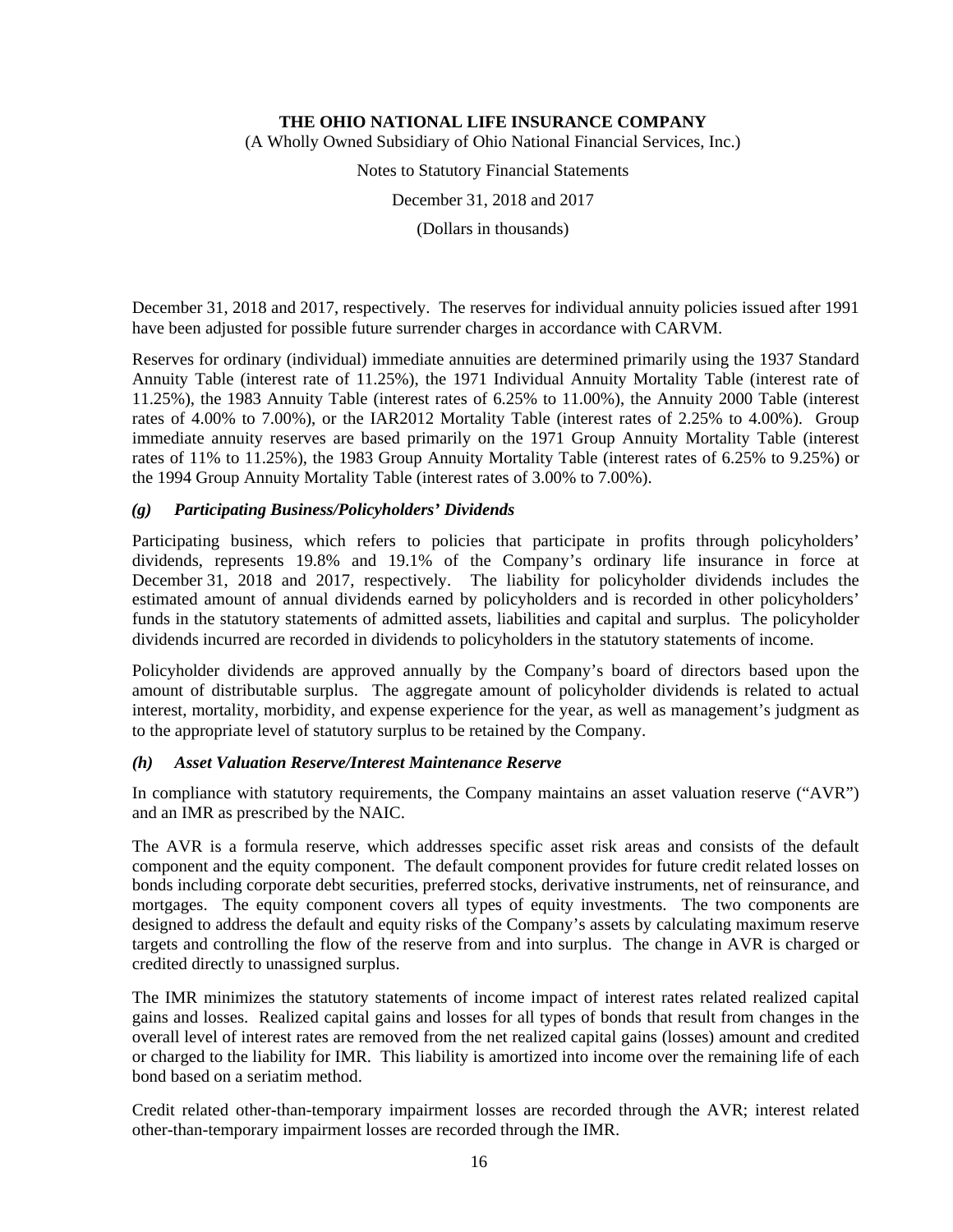(A Wholly Owned Subsidiary of Ohio National Financial Services, Inc.)

Notes to Statutory Financial Statements

December 31, 2018 and 2017

(Dollars in thousands)

## *(i) Reinsurance*

Reinsurance is an agreement by which a reporting entity transfers all or part of its risk under a contract to another reporting entity. For each of its reinsurance agreements, the Company determines whether the agreement provides indemnification against loss or liability relating to insurance risk in accordance with applicable accounting standards. The Company reviews all contractual features, including those that may limit the amount of insurance risk to which the reinsurer is subject or features that delay the timely reimbursement of claims.

Accounting for reinsurance requires the use of significant management estimates and assumptions, particularly related to the future performance of the underlying business and the potential impact of counterparty credit risk. The Company periodically reviews actual and anticipated experience compared to the assumptions used to establish assets and liabilities relating to ceded and assumed reinsurance and evaluates the strength of counterparties to its reinsurance agreements. Reinsurance does not discharge the Company from its primary liability to policyholders and to the extent that a reinsurer should be unable to meet its obligations, the Company would be liable to policyholders.

Premium income, reserves for future policy benefits, and liabilities for contract claims are stated net of reinsurance. Premiums, benefits and reserves related to reinsured business are accounted for on a basis consistent with those used in accounting for the original policies issued and the terms of the reinsurance contracts. The Company records a receivable for reinsured benefits paid and reduces policyholders' reserves for the portion of insurance liabilities that are reinsured. Commissions and expense allowances on reinsurance ceded are recorded as revenue.

## *(j) Federal Home Loan Bank ("FHLB") Agreements*

The Company is a member of the FHLB of Cincinnati. Through its membership, and by purchasing FHLB stock, the Company can enter into deposit contracts. The Company had outstanding deposit contracts of \$350,000 as of December 31, 2018 and December 31, 2017 which are included in annuity and other deposit funds on the statutory statements of admitted assets, liabilities, and capital and surplus. The Company uses the deposits for the purpose of additional spread income.

FHLB capital stock purchased at December 31 is indicated in the table below and is only in the general account. FHLB capital stock is included in common stocks at fair value on the statutory statements of admitted assets, liabilities and capital and surplus.

|                                           | 2018    | 2017    |
|-------------------------------------------|---------|---------|
| Membership stock - Class B                | 25,000  | 25,000  |
| Activity stock                            | 11,552  | 11,552  |
| Total                                     | 36,552  | 36,552  |
| Actual or estimated borrowing capacity as |         |         |
| determined by the insurer                 | 577,615 | 577,615 |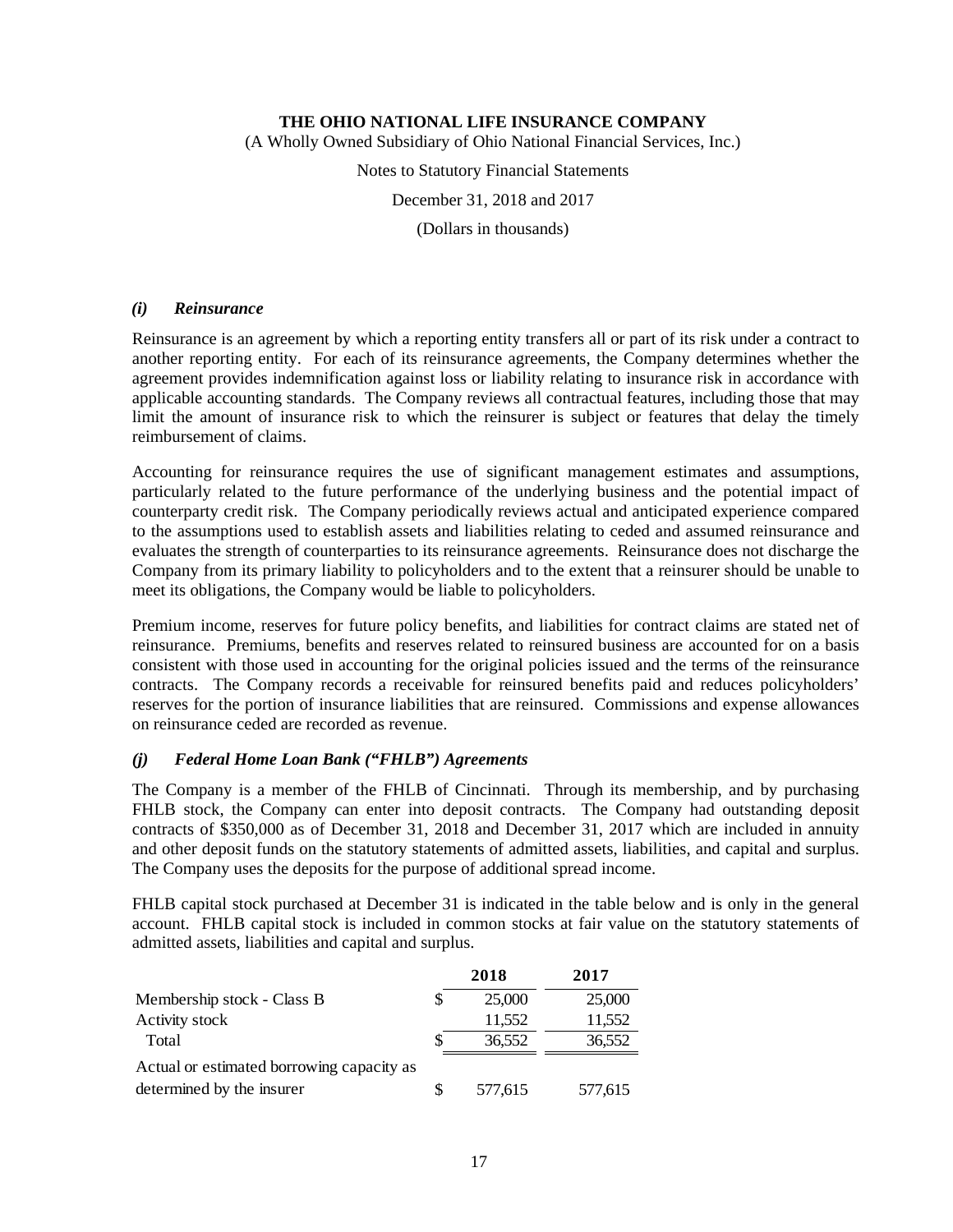(A Wholly Owned Subsidiary of Ohio National Financial Services, Inc.)

Notes to Statutory Financial Statements

December 31, 2018 and 2017

(Dollars in thousands)

Membership stock eligible and not eligible for redemption at December 31, 2018 is as follows:

|                     |                              | Not eligible                               |                          | 6 months                 | 1 to less                |                          |  |  |
|---------------------|------------------------------|--------------------------------------------|--------------------------|--------------------------|--------------------------|--------------------------|--|--|
| Membership<br>stock | <b>Current</b><br>vear total | Less than<br>for<br>redemption<br>6 months |                          | to less<br>than 1        | than 3<br>vears          | 3 to 5<br>vears          |  |  |
| Class B             | 25,000                       | 25,000                                     | $\overline{\phantom{0}}$ | $\overline{\phantom{0}}$ | $\overline{\phantom{0}}$ | $\overline{\phantom{0}}$ |  |  |

Total collateral pledged to FHLB as of December 31 is indicated in the table below and is only in the general account.

|                           |   | 2018    | 2017    |
|---------------------------|---|---------|---------|
| Total collateral pledged: |   |         |         |
| Fair value                | S | 399,899 | 392,253 |
| Carrying value            |   | 401,075 | 387,415 |
| Total borrowing           |   | 350,000 | 350,000 |

The maximum amount pledged as of December 31 is as follows:

|                         |   | 2018    | 2017    |
|-------------------------|---|---------|---------|
| Maximum amount pledged: |   |         |         |
| Fair value              | S | 404,638 | 407,872 |
| Carrying value          |   | 408,075 | 396,268 |
| Total borrowing         |   | 350,000 | 350,000 |

Borrowing from FHLB as of December 31 is indicated in the table below and is only in the general account.

|                       |                | <b>Funding</b> |  |  |
|-----------------------|----------------|----------------|--|--|
|                       |                | agreements     |  |  |
|                       | <b>General</b> | reserves       |  |  |
| 2018                  | account        | established    |  |  |
| Funding agreements \$ | 350,000        | 350,000        |  |  |
| 2017                  |                |                |  |  |
| Funding agreements \$ | 350,000        | 350,000        |  |  |

The maximum amount available during the reporting period ended December 31, 2018 is indicated in the table below and is only applicable to the general account.

|                    | 2018    |
|--------------------|---------|
| Funding agreements | 350,000 |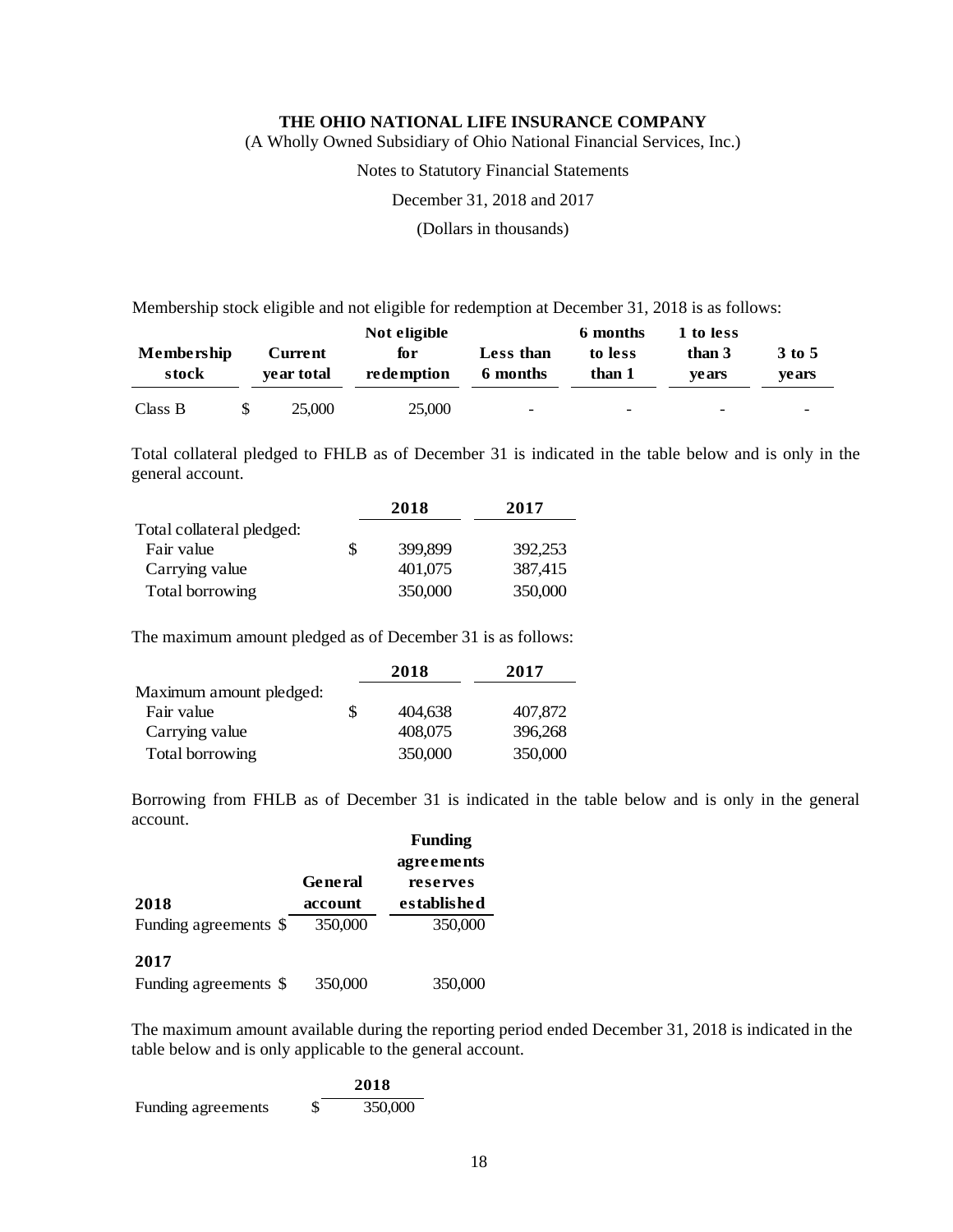(A Wholly Owned Subsidiary of Ohio National Financial Services, Inc.)

Notes to Statutory Financial Statements

December 31, 2018 and 2017

(Dollars in thousands)

The Company has no prepayment obligations under debt, funding agreements or other agreements.

## *(k) Income Taxes*

Total federal income taxes are based upon the Company's best estimate of its current and deferred tax liabilities. Current tax expense is reported on the statutory statements of income as provision for federal income tax expenses if resulting from operations, and within net realized capital gains (losses) if resulting from capital transactions. Changes in the balance of deferred taxes, which provided for book versus tax temporary differences, are subject to limitations and are reported on various lines within surplus. Limitations of deferred income taxes are recorded on the change in nonadmitted assets line, whereas, deferred taxes associated with net unrealized capital gains (losses) are shown within that caption on a net basis. Accordingly, the reporting of temporary differences, such as reserves and policy acquisition costs, and permanent differences, such as dividend received deduction and tax credits, results in effective tax rates that differ from the federal statutory tax rate.

The Company is included as part of the life/non-life consolidated federal income tax return of its ultimate parent, ONMH. The method of allocation of tax among the consolidated affiliates is subject to a written agreement and is based on the affiliates' separate company taxable income. Net operating losses and realized losses are settled when utilized. Intercompany settlements are made at least quarterly.

On December 22, 2017, President Donald Trump signed into law the tax legislation commonly known as the Tax Cuts and Jobs Act. See Note 4 for a description of the new tax law.

## *(l) Litigation Contingencies*

The Company is a party in various legal actions arising in the normal course of business. Given the inherent unpredictability of these matters, it is difficult to estimate the impact on the Company's financial position. Liabilities are established when it is probable that a loss has been incurred and the amount of loss can be reasonably estimated. Legal costs are recognized as incurred and for the estimated amount to be incurred. On a quarterly and annual basis, the Company reviews relevant information with respect to liabilities for litigation, regulatory investigations and litigation-related contingencies to be reflected in the Company's statutory financial statements.

## *(m) Employee Benefit Plans*

The Company sponsors and/or administers various plans that provide defined benefit pension and other postretirement benefits covering eligible employees and sales representatives. Measurement dates used for all of the defined benefit pension and other postretirement benefit plans correspond with the year end of the Company. The Company recognizes the funded status of the projected benefit obligation ("PBO") less plan assets for pension benefits and the accumulated benefit obligation ("ABO") for other postretirement benefits for each of its plans.

The obligations and expenses associated with these plans require the use of assumptions such as discount rate, expected long-term return on plan assets, rate of compensation increases, healthcare cost trend rates, as well as participant demographics such as rate and age of retirements, withdrawal rates and mortality.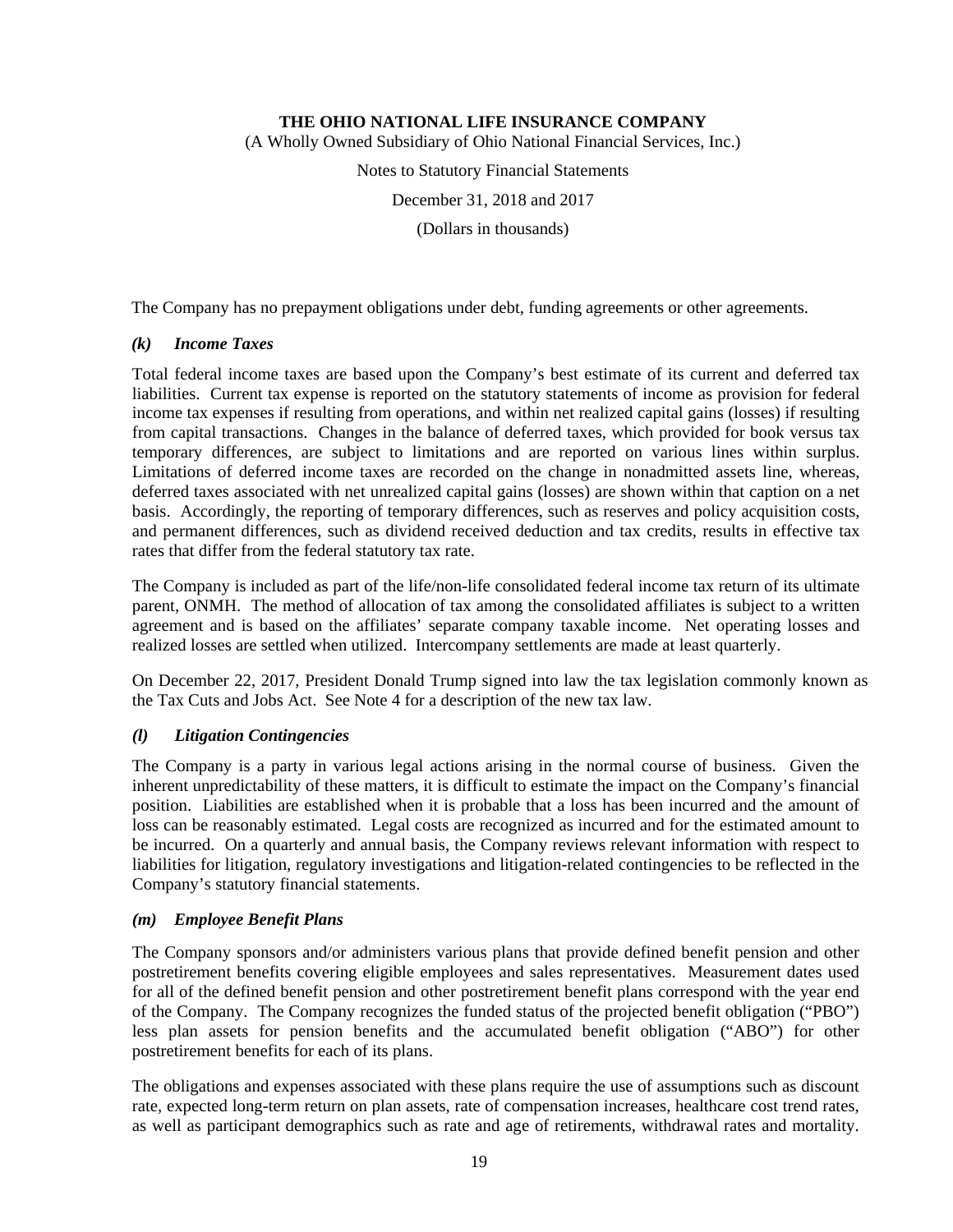(A Wholly Owned Subsidiary of Ohio National Financial Services, Inc.)

Notes to Statutory Financial Statements

December 31, 2018 and 2017

(Dollars in thousands)

Management determines these assumptions based upon a variety of factors such as historical performance of the plan and its assets, currently available market and industry data and mortality tables, and expected benefit payout streams. The assumptions used may differ materially from actual results due to, among other factors, changing market and economic conditions and changes in participant demographics. These differences may have an effect on the Company's statutory financial statements.

The Company sponsors a defined contribution plan for substantially all employees. The Company also sponsors a qualified contributory defined contribution profit-sharing plan for substantially all employees. Discretionary Company contributions are based on the net earnings of the Company. Accordingly, the Company recognizes compensation cost for current contributions.

## *(n) Equity and Undistributed Income of Subsidiaries*

Dividends received by the Company from its affiliates are recognized in investment income provided that the dividend is not in excess of undistributed accumulated earnings.

## *(o) New Accounting Standards*

In November of 2018, the NAIC issued SSAP No. 108, Derivatives Hedging Variable Annuity Guarantees, effective January 1, 2020. This guidance establishes statutory accounting principles to address certain, limited derivative transactions hedging variable annuity guarantees subject to fluctuations as a result of interest rate sensitivity. Eligibility for the special accounting provision within this standard is strictly limited to variable annuity contracts and other contracts involving certain guaranteed benefits similar to those offered with variable annuities that are reserved for in accordance with Valuation Manual 21: Requirements for Principal-Based Reserves for Variable Annuities. The Company has not yet evaluated the impact of this standard on its financial statements.

In November of 2017, the NAIC adopted modifications to SSAP No. 86 *Derivatives*. This guidance captures information on financing premium in derivative contracts in aggregate and requires disclosures in a narrative format. The adoption of this new guidance was immaterial.

In August of 2017, the NAIC adopted modifications to SSAP No. 26 *Bonds*. This guidance clarifies that recognized losses from other-than-temporary impairments shall be recorded entirely to the asset valuation reserve or the interest maintenance reserve in accordance with the Annual Statement instructions. The adoption of this guidance did not impact the Company's financial statements.

In June of 2017, the NAIC adopted modifications to SSAP No. 37 *Mortgage Loans*. This guidance clarifies the definition of a mortgage loan to include both "participant" and a "co-lender" within the definition of a mortgage loan. The adoption of this guidance did not have a material impact on the Company's financial statements.

The Company plans to adopt principles based reserving in 2020 and all applicable SSAP and Actuarial Guideline additions and updates.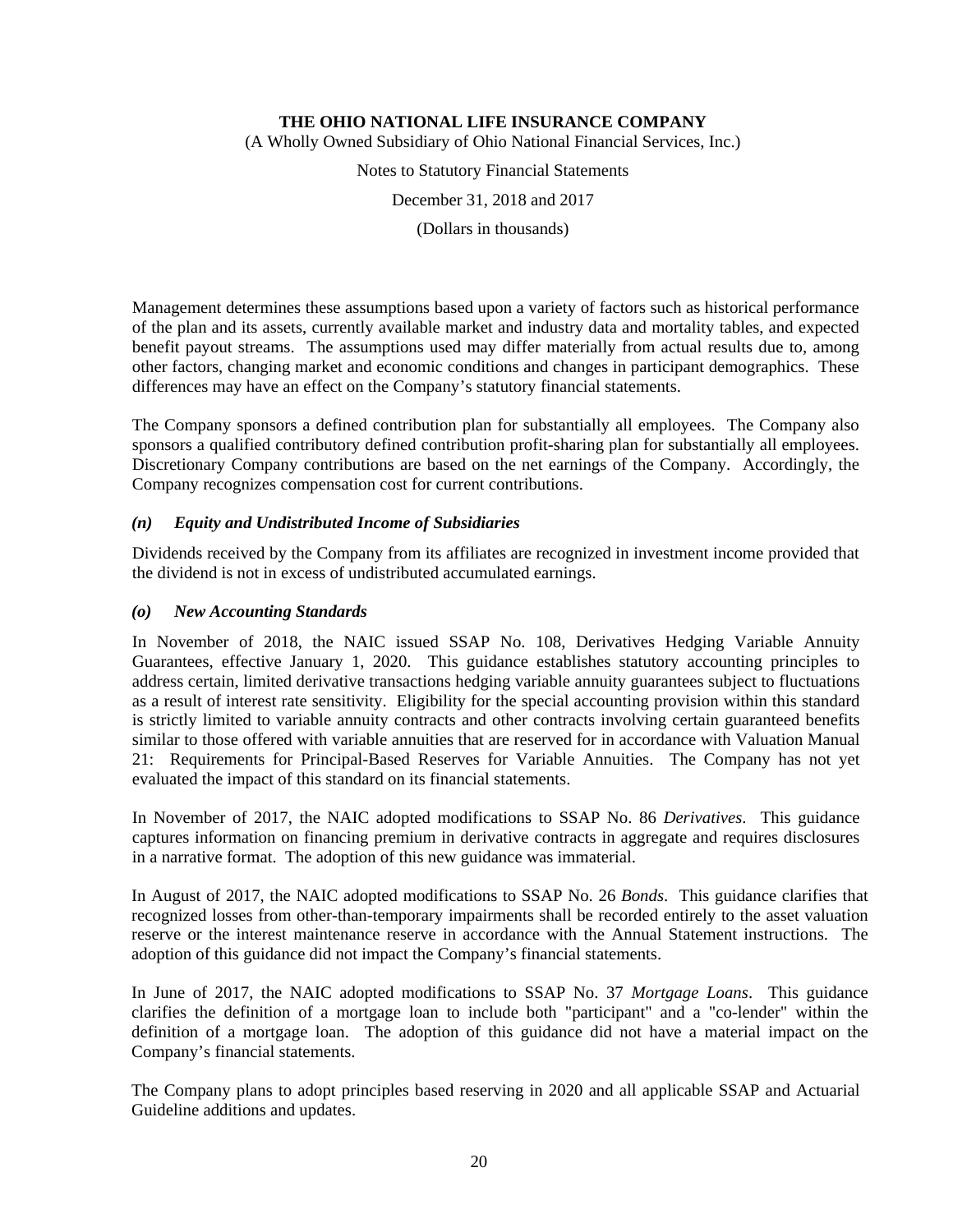(A Wholly Owned Subsidiary of Ohio National Financial Services, Inc.)

Notes to Statutory Financial Statements

December 31, 2018 and 2017

(Dollars in thousands)

## *(p) Subsequent Events*

The Company has evaluated subsequent events through May 09, 2019, the date the statutory financial statements were available to be issued.

The buy-back program mentioned in Note 1 produced over \$100,000 of expense for the year 2019 through May 09, 2019.

No other events have occurred subsequent to the statutory statements of admitted assets, liabilities, and capital and surplus date and before the date of evaluation that would require disclosure.

## **(4) Risks**

The Company participates in an industry where there are risk factors that could have material adverse effects on the business and operating results. The following is a description of the various risk factors:

*Legal/Regulatory Risk* is the risk that changes in the legal or regulatory environment in which the Company operates could result in increased competition, reduced demand for the Company's products, or additional unanticipated expenses in the pricing of its products.

On December 22, 2017, President Donald Trump signed into law the tax legislation commonly known as the Tax Cuts and Jobs Act (the "Act"). Under SSAP 101, *Income Taxes*, the effects of new legislation are recognized upon enactment, which, for federal legislation, is the date the President signs a bill into law.

The Act reduces the corporate income tax rate to 21 percent (previously 35 percent), effective January 1, 2018, for all corporations. The effects of the new legislation are recognized by adjusting the Company's deferred tax assets and/or deferred tax liabilities as of December 31, 2017. The effects of changes in tax laws or rates on deferred tax assets or deferred tax liabilities are allocated to capital and surplus and are reflected in the tax rate reconciliation in Note 15.

State insurance regulators and the NAIC regularly re-examine existing laws and regulations applicable to insurance companies and their products. Changes in these laws and regulations may be designed to protect or benefit policyholders and thus affect the Company's operating results.

Changes in the tax treatment for corporate owned life insurance ("COLI") and bank owned life insurance ("BOLI") could impact the Company's ability to sell those products in the future or existing policies may be surrendered or allowed to lapse.

Increased assessments from guaranty associations may occur if there is an increase of impaired, insolvent or failed insurers in the jurisdictions in which the Company operates.

*Concentration Risk* is the risk that arises from the Company's reliance upon certain key business relationships. Based on policyholder account balances, the Company's largest distributor of individual (fixed and variable) annuity products accounted for approximately 13% of total individual annuity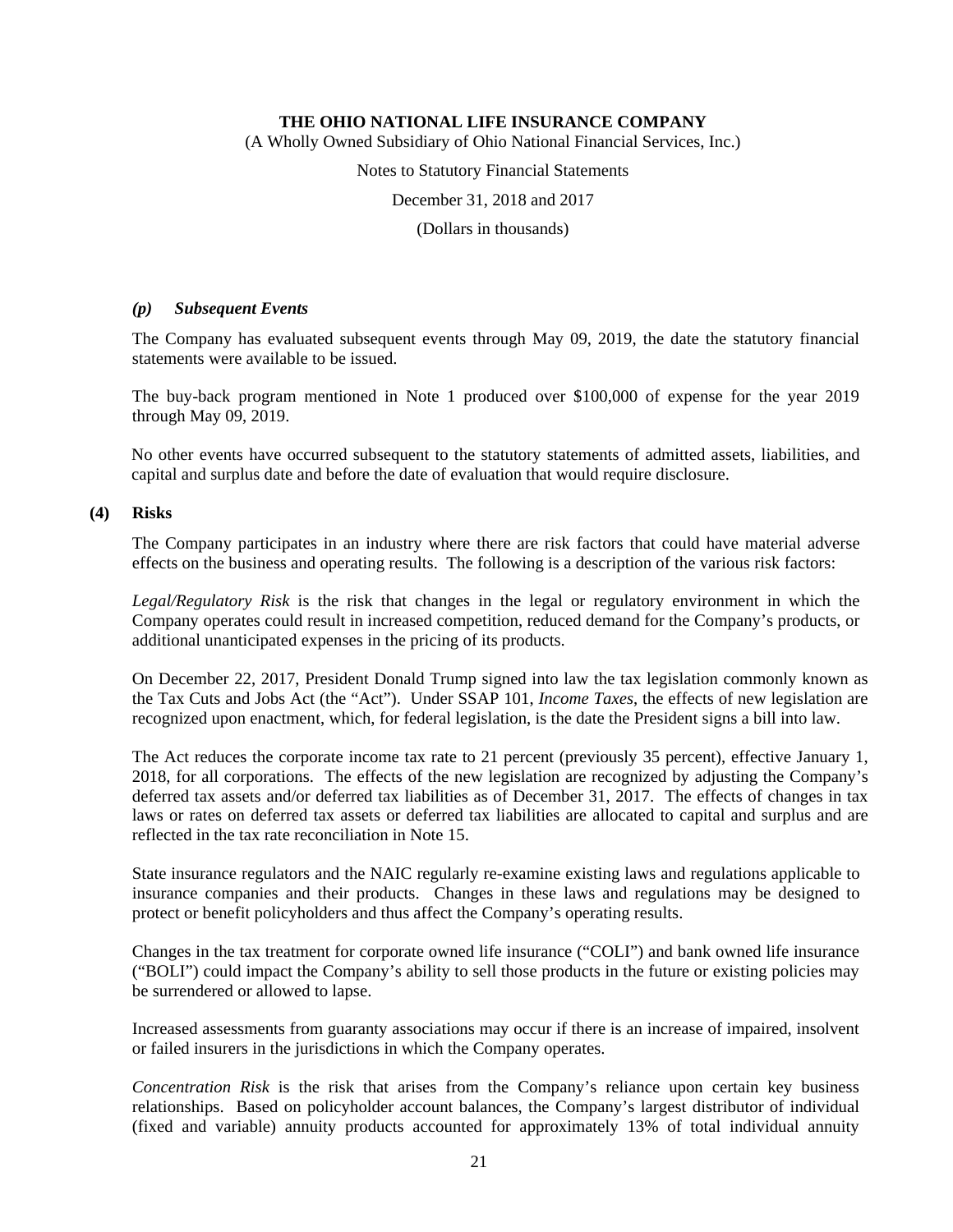(A Wholly Owned Subsidiary of Ohio National Financial Services, Inc.)

Notes to Statutory Financial Statements

December 31, 2018 and 2017

(Dollars in thousands)

reserves as of December 31, 2018 and 2017. It is possible that a change in the Company's relationship with this distributor could result in the loss of existing business and a large outflow of the Company's general account assets along with the subsequent loss of the investment spread earned on those assets.

*Mortality Risk* is the risk that overall life expectancy assumptions used by the Company in the pricing of its life insurance and annuity products prove to be too aggressive. This situation may occur, for example, as a result of pandemics, terrorism, natural disasters, or acts of war. The Company attempts to reduce this risk through geographical diversification and the purchase of reinsurance.

*Reinsurance Risk* is the risk that the reinsurance companies, where the Company has ceded a portion of its underwriting risk, may default on their obligation. The Company has entered into reinsurance contracts to cede a portion of its life, annuity and health business. The Company attempts to mitigate this risk by monitoring the ratings of reinsurance companies it chooses to cede risk to, requiring collateral to support ceded reserves, and following up on any outstanding balances with reinsurance companies.

*Ratings Risk* is the risk that rating agencies change their outlook or rating of the Company. If such ratings were lowered significantly relative to our competitors, our ability to market products to new customers could be harmed as well as the potential loss of existing customers. The Company monitors its Risk-Based Capital ("RBC") and other ratios for adequacy and maintains regular communications with the rating agencies in its effort to minimize the adverse impact of this risk.

*Information Technology Risk* is the risk that the computer systems may be vulnerable to disruptions or breaches as the result of natural disasters, man-made disasters, criminal activity, or other events beyond the Company's control. The failure of the computer systems for any reason could disrupt operations, result in the loss of customer business, materially affect profitability as well as negatively impact the Company's reputation. The Company attempts to mitigate this risk through several layers of firewall and system access protocols as well as off-site data warehouse facilities.

*Credit Risk* is the risk that issuers of investment securities, mortgagees on mortgage loans or other parties, including reinsurers and derivative counterparties, default on their contractual obligations or experience adverse changes that would affect the Company. The Company attempts to minimize the adverse impact of this risk by monitoring the portfolio diversification, the Company's exposure to impairment, collectability of the loans, and the credit quality of reinsurers and derivative counterparties, as well as, in many cases, requiring collateral, lines of credit or assets in trust to manage credit exposure.

*Interest Rate Risk* is the risk that interest rates will change and impact the valuation of the bond investments. A change in rates may cause certain interest-sensitive products to become uncompetitive or may cause disintermediation. To the extent that liabilities come due more quickly than assets mature, an insurer would have to borrow funds or sell assets prior to maturity and potentially recognize a gain or loss.

*Equity Market Risk* is the risk of loss due to declines in the equity markets in which the Company participates. A decline in the stock market will affect the value of equity securities and the contract value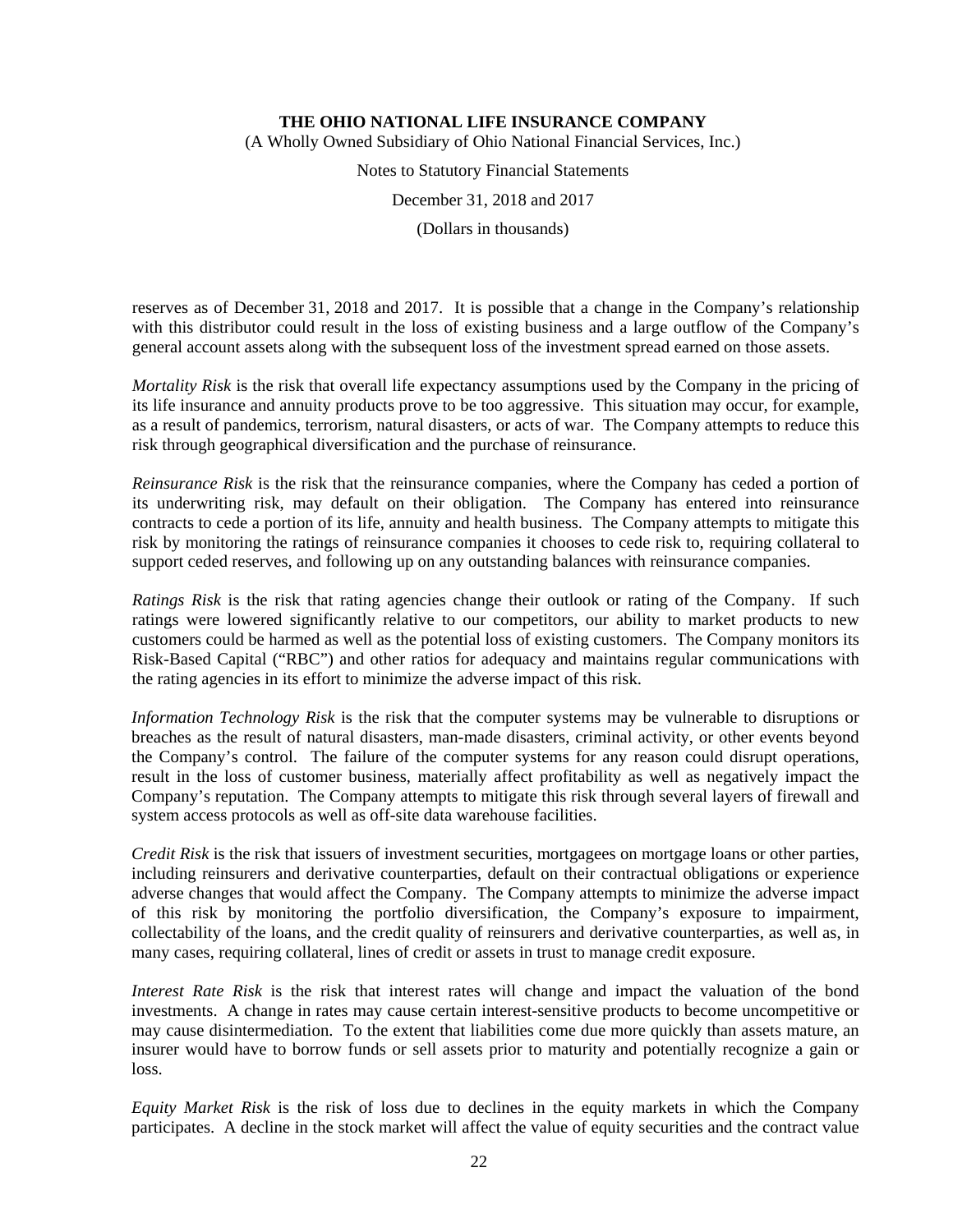(A Wholly Owned Subsidiary of Ohio National Financial Services, Inc.)

Notes to Statutory Financial Statements

December 31, 2018 and 2017

(Dollars in thousands)

of the Company's individual variable annuity contracts which offer guaranteed benefit riders as well as fixed indexed annuity contracts. Losses in the equity market could result in declines in separate account assets and assets under management thus affecting investment management fees revenue.

The Company attempts to minimize the adverse impact of equity market risk by monitoring the diversification of the Company's investment portfolio and through reinsurance arrangements with thirdparties. The Company uses equity index put options, equity index call options, equity swaps and interest rate swaptions to minimize exposure to the market risk associated with guarantees on certain underlying policyholder liabilities.

*Liquidity Risk* is the risk that the Company may not have the ability to sell certain investments to meet obligations of the Company.

If the tax treatment of existing BOLI policies is changed, there is the potential that a portion of the issued policies may be surrendered or allowed to lapse in a short period of time creating a liquidity strain. The Company has applied risk mitigation through diversifying BOLI sales to community banks and credit unions. Credit unions are tax exempt entities, thus eliminating the surrender risk due to any pending tax law changes. In addition, the Company manages the BOLI growth to not exceed a specified percentage of general account assets to minimize the risk of liquidity strain.

*Investment Risk* – see Note 6 for additional risks specific to the investment portfolio.

## **(5) Fair Value Measurements**

Included in various investment related line items in the statutory financial statements are certain financial instruments carried at fair value. Other financial instruments are periodically measured at fair value, such as when impaired, or for certain bonds and preferred stock when carried at the lower of cost or market.

## *Fair Value Hierarchy*

Fair value is defined as the price that would be received to sell an asset or paid to transfer a liability (exit price) in an orderly transaction between market participants at the measurement date. In determining fair value, the Company uses various methods including market, income and cost approaches. The market approach utilizes prices and other relevant information generated by market transactions involving identical or comparable assets and liabilities. The income approach uses discounted cash flows to determine fair value. When applying either approach, the Company maximizes the use of observable inputs and minimizes the use of unobservable inputs. Observable inputs reflect the assumptions market participants would use in valuing a financial instrument based on market data obtained from sources independent of the Company. Unobservable inputs reflect the Company's estimates about the assumptions market participants would use in valuing financial assets and financial liabilities based on the best information available in circumstances.

The Company is required to categorize its assets and liabilities that are carried at estimated fair value on the statutory statements of admitted assets, liabilities, and capital and surplus into a three level hierarchy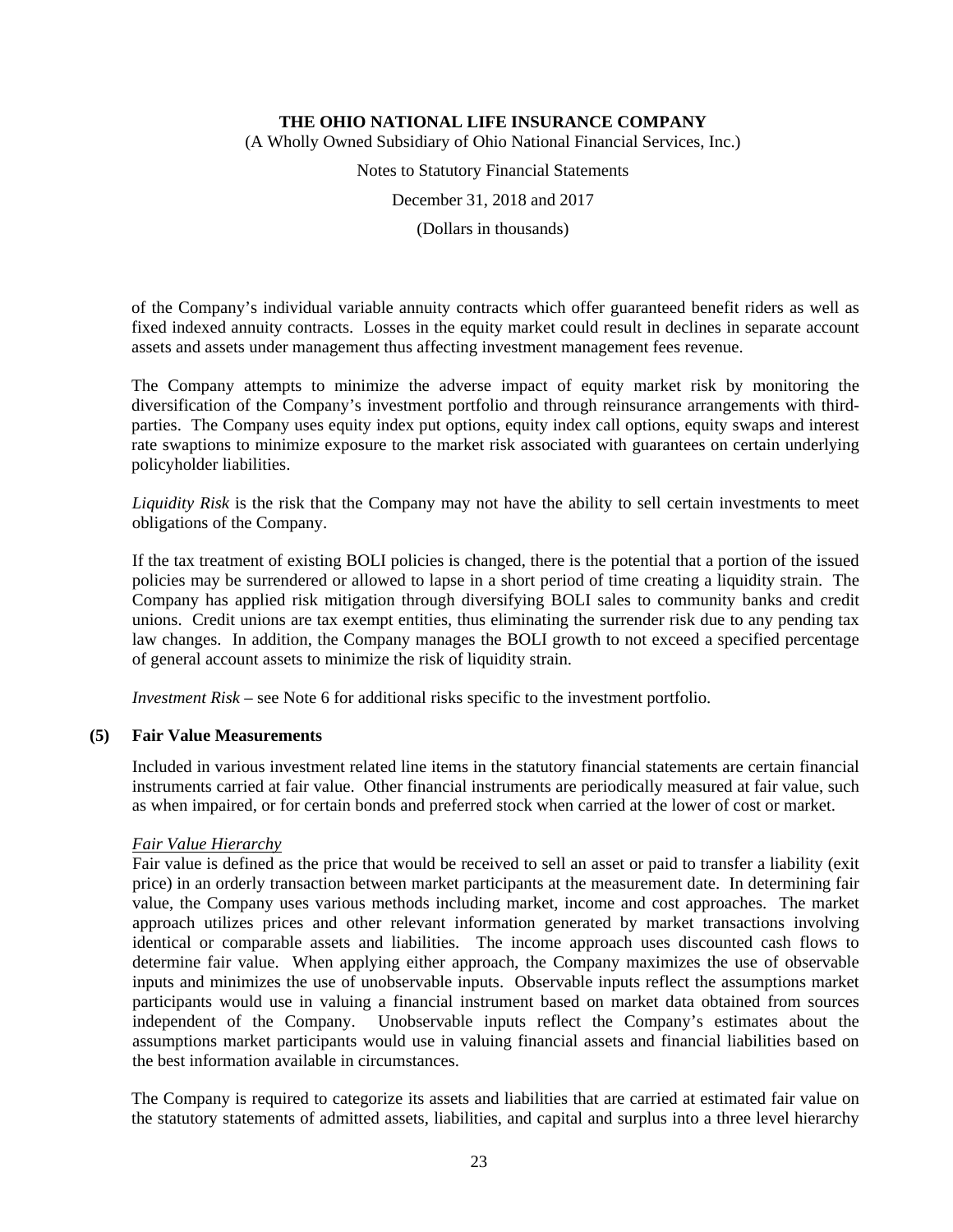(A Wholly Owned Subsidiary of Ohio National Financial Services, Inc.)

Notes to Statutory Financial Statements

December 31, 2018 and 2017

(Dollars in thousands)

based on the priority of the inputs to the valuation technique in accordance with SSAP No. 100, *Fair Value Measurements*. The fair value hierarchy gives the highest priority to quoted prices in active markets for identical assets or liabilities (Level 1) and the lowest priority to unobservable inputs (Level 3). If the inputs used to measure estimated fair value fall within different levels of the hierarchy, the category level is based on the lowest priority level input that is significant to the fair value measurement.

The levels of the fair value hierarchy are as follows:

- Level 1 Fair value is based on unadjusted quoted prices for identical assets and liabilities in an active market at the measurement date. The types of assets and liabilities utilizing Level 1 valuations generally include cash, cash equivalents and short-term investments, separate account assets and exchange traded derivatives.
- **Level 2** Fair value is based on significant inputs, other than quoted prices included in Level 1 that are observable in active markets or that are derived principally from or corroborated by observable market data through correlation or other means for identical or similar assets and liabilities. The types of assets and liabilities utilizing Level 2 valuations generally include U.S. government agency securities, municipal bonds, foreign government debt, certain corporate debt, asset-backed, mortgagebacked, and private placement securities, derivatives, common stocks, securities lending reinvested collateral and cash equivalent securities.
- Level 3 Fair value is based on unobservable inputs for the asset or liability for which there is little or no market activity at the measurement date. Unobservable inputs used in the valuation reflect management's best estimate about the assumptions market participants would use to price the asset or liability. The types of assets and liabilities utilizing Level 3 valuations generally include certain corporate debt, asset-backed or mortgage-backed securities, and derivative securities.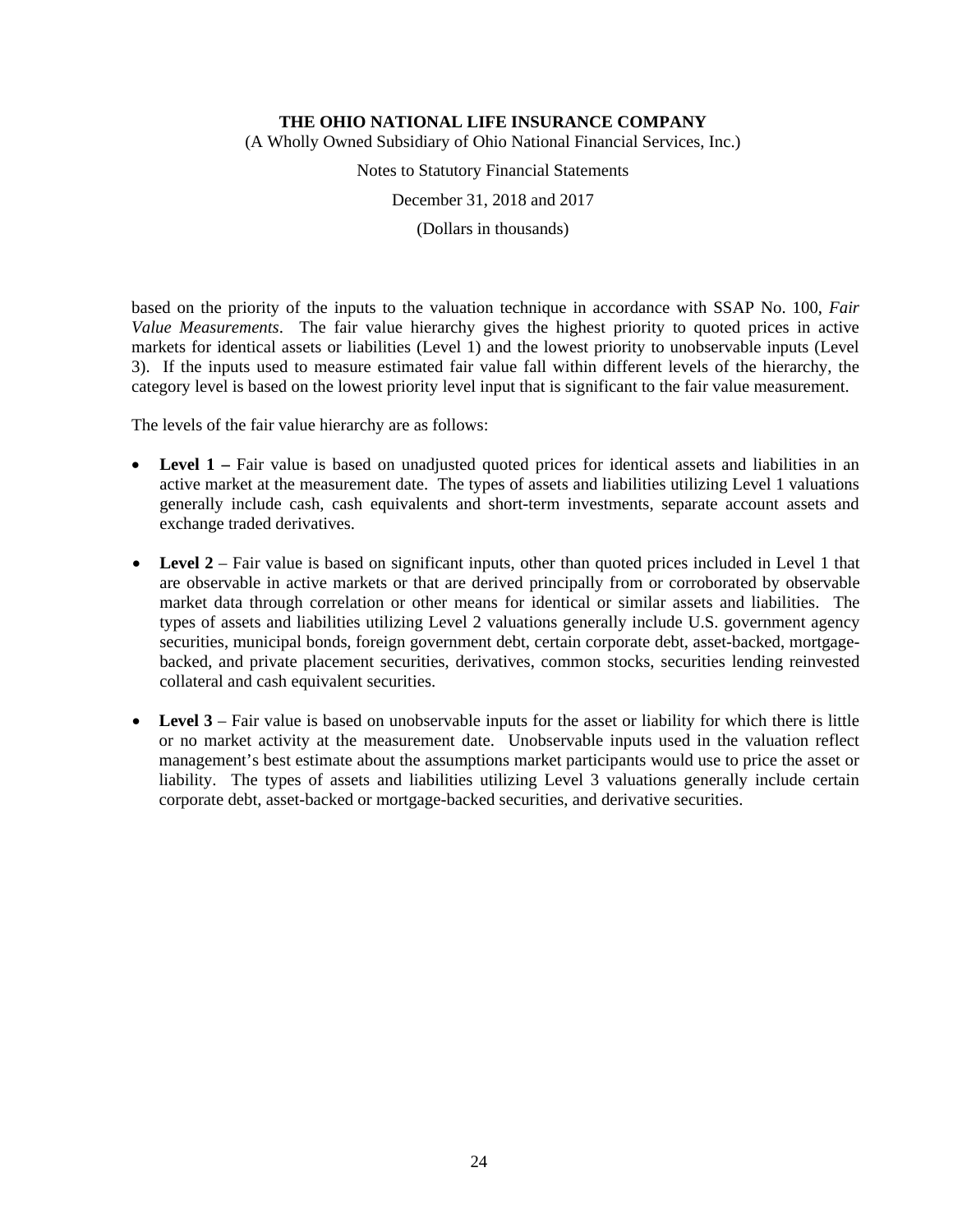(A Wholly Owned Subsidiary of Ohio National Financial Services, Inc.)

Notes to Statutory Financial Statements

December 31, 2018 and 2017

(Dollars in thousands)

The following tables present the Company's hierarchy for its financial assets and liabilities measured at estimated fair value on a recurring basis at December 31:

|                                                   |    | Level 1    | Level 2 | Level 3 | <b>Total</b> |
|---------------------------------------------------|----|------------|---------|---------|--------------|
| 2018                                              |    |            |         |         |              |
| Assets:                                           |    |            |         |         |              |
| Investments:                                      |    |            |         |         |              |
| <b>B</b> onds                                     | \$ |            | 196     |         | 196          |
| Common stocks                                     |    |            | 38,406  |         | 38,406       |
| Cash, cash equivalents and short-term investments |    | 327,430    |         |         | 327,430      |
| Derivatives                                       |    | 6,906      | 100,158 |         | 107,064      |
| Securities lending reinvested collateral assets   |    |            | 230,305 |         | 230,305      |
| Other assets:                                     |    |            |         |         |              |
| Separate account assets                           |    | 18,883,485 |         |         | 18,883,485   |
| Total assets                                      | \$ | 19,217,821 | 369,065 |         | 19,586,886   |
| Liabilities:                                      |    |            |         |         |              |
| Other liabilities:                                |    |            |         |         |              |
| Derivatives                                       | \$ | 2,866      |         |         | 2,866        |
| <b>Total liabilities</b>                          | \$ | 2,866      |         |         | 2,866        |
|                                                   |    |            |         |         |              |
|                                                   |    |            |         |         |              |
|                                                   |    | Level 1    | Level 2 | Level 3 | <b>Total</b> |
| 2017                                              |    |            |         |         |              |
| Assets:                                           |    |            |         |         |              |
| Investments:                                      |    |            |         |         |              |
| <b>Bonds</b>                                      | \$ |            | 278     |         | 278          |
| Common stocks                                     |    |            | 40,629  |         | 40,629       |
| Cash, cash equivalents and short-term investments |    | 375,324    | 67,970  |         | 443,294      |
| Derivatives                                       |    | 2,632      | 61,422  |         | 64,054       |
| Securities lending reinvested collateral assets   |    |            | 533     |         | 533          |
| Other assets:                                     |    |            |         |         |              |
| Separate account assets                           |    | 22,895,981 |         |         | 22,895,981   |
| <b>Total</b> assets                               | S  | 23,273,937 | 170,832 |         | 23,444,769   |
| Liabilities:                                      |    |            |         |         |              |
| Other liabilities:                                |    |            |         |         |              |
| Derivatives                                       | \$ | 12,712     | 23,104  |         | 35,816       |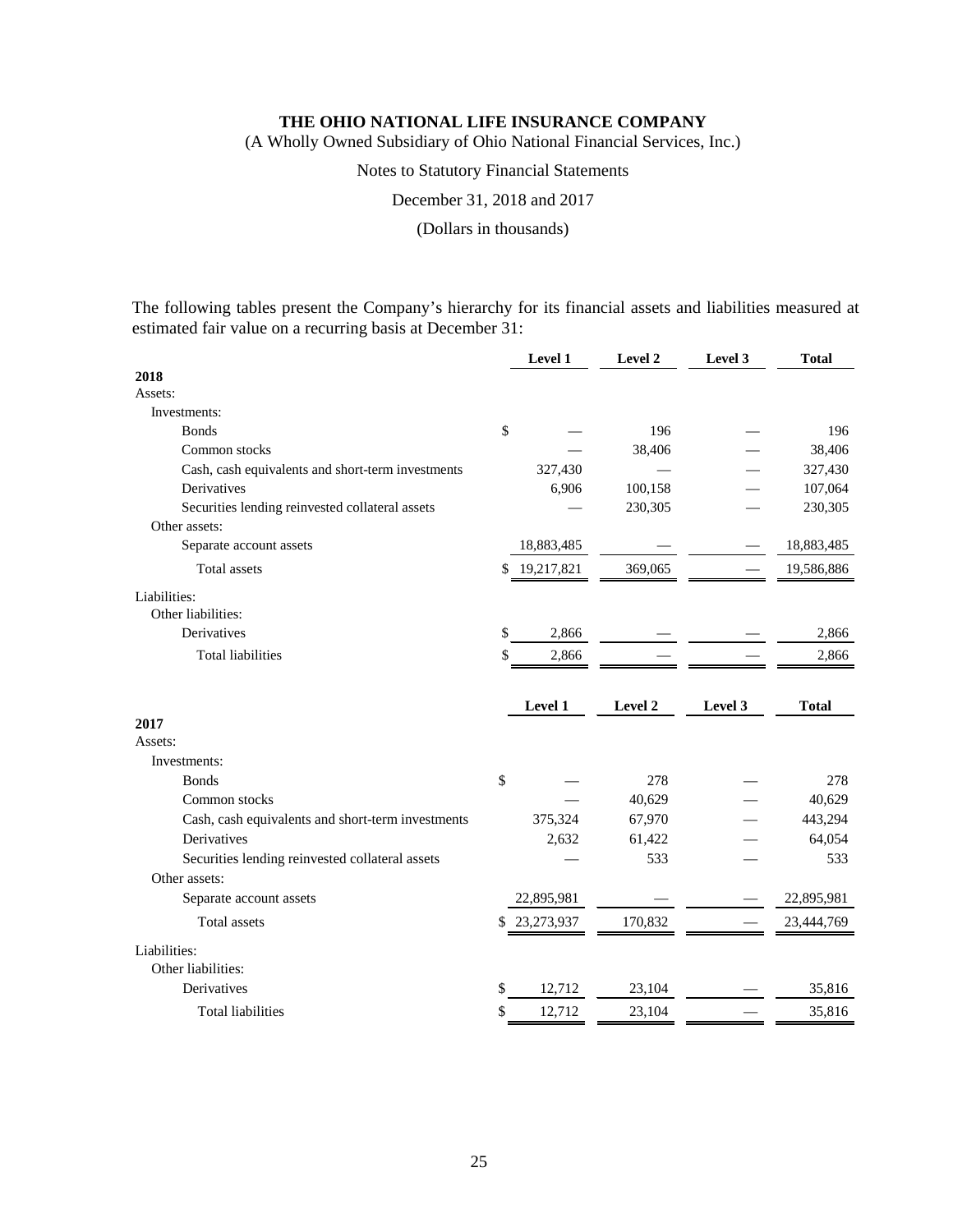(A Wholly Owned Subsidiary of Ohio National Financial Services, Inc.)

## Notes to Statutory Financial Statements

December 31, 2018 and 2017

#### (Dollars in thousands)

The carrying amount and the NAIC estimated fair value of all financial instruments were as follows as of December 31. The valuation techniques used to estimate these fair values are described below.

|                                      |                 | <b>NAIC</b> |            |                            |         |
|--------------------------------------|-----------------|-------------|------------|----------------------------|---------|
|                                      | Carrying        | estimated   |            | Fair value hierarchy level |         |
| 2018                                 | amount          | fair value  | Level 1    | Level 2                    | Level 3 |
| Assets:                              |                 |             |            |                            |         |
| Investments:                         |                 |             |            |                            |         |
| <b>Bonds</b>                         | \$<br>7,018,143 | 7,046,661   | 10,512     | 6,998,851                  | 37,298  |
| Preferred stocks                     | 18,292          | 17,954      |            | 17,954                     |         |
| Common stocks, other than            |                 |             |            |                            |         |
| investments in affiliates            | 38,406          | 38,406      |            | 38,406                     |         |
| Mortgage loans on real estate        | 859,830         | 854,877     |            |                            | 854,877 |
| Contract loans                       | 638,824         | 677,219     |            |                            | 677,219 |
| Cash, cash equivalents and           |                 |             |            |                            |         |
| short-term investments               | 327,430         | 327,430     | 327,430    |                            |         |
| Derivatives                          | 107,064         | 107,064     | 6,906      | 100,158                    |         |
| Other invested assets                | 76,570          | 90,065      |            | 90,065                     |         |
| Securities lending reinvested        |                 |             |            |                            |         |
| collateral assets                    | 230,305         | 230,305     |            | 230,305                    |         |
| Other assets:                        |                 |             |            |                            |         |
| Separate account assets              | 18,883,485      | 18,883,485  | 18,883,485 |                            |         |
| Liabilities:                         |                 |             |            |                            |         |
| Guaranteed investment contracts      | \$<br>541,154   | 514,763     |            | 514,763                    |         |
| Individual deferred annuities        | 1,681,087       | 1,663,862   |            | 1,663,862                  |         |
| Immediate and other annuity deposits | 1,256,535       | 1,256,678   |            | 1,256,678                  |         |
| Other policyholder funds             | 146,462         | 146,462     | 146,462    |                            |         |
| <b>Derivatives</b>                   | 2,866           | 2,866       | 2,866      |                            |         |
| Separate account liabilities         | 18,883,485      | 18,883,485  | 18,883,485 |                            |         |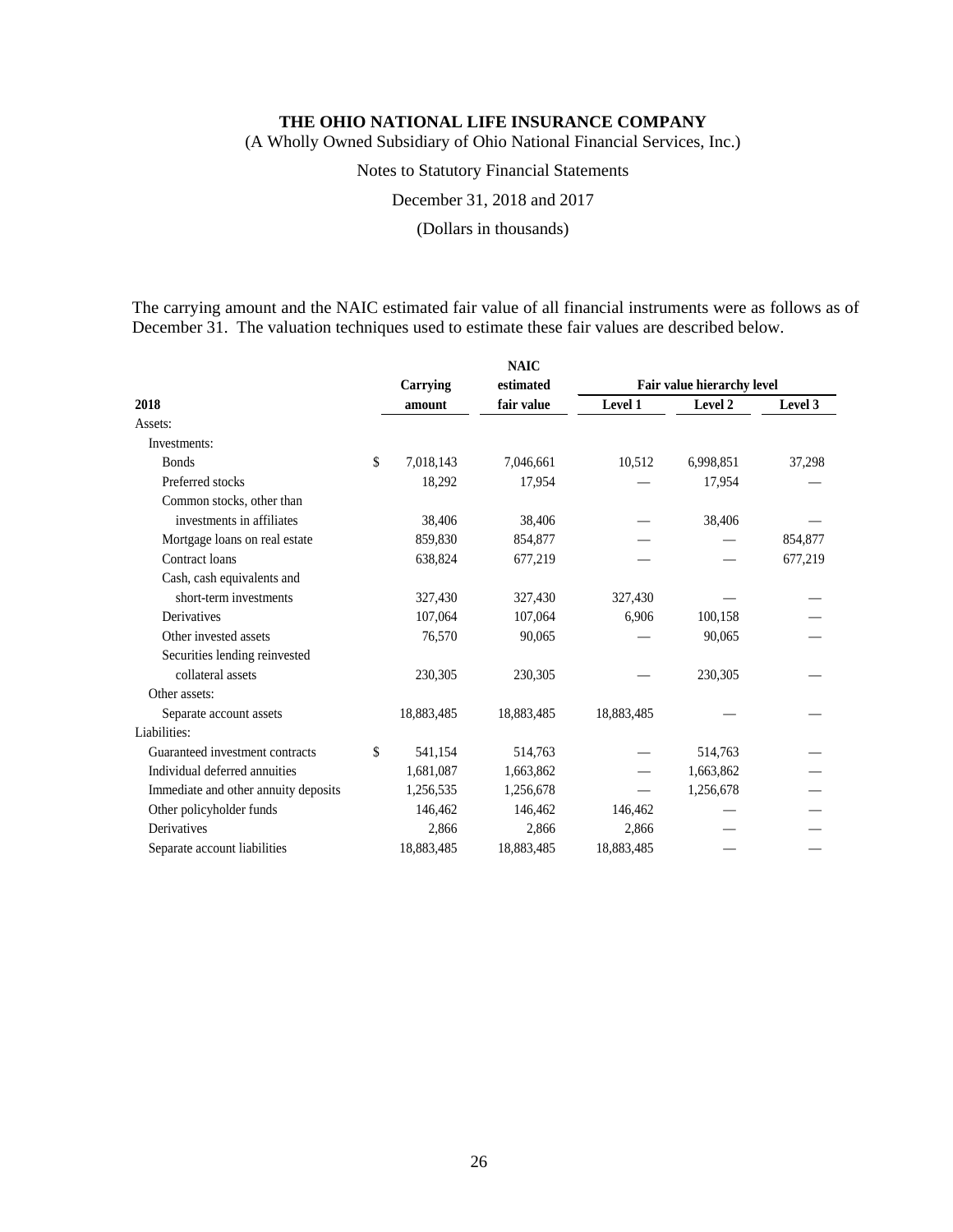(A Wholly Owned Subsidiary of Ohio National Financial Services, Inc.)

## Notes to Statutory Financial Statements

December 31, 2018 and 2017

(Dollars in thousands)

|                                      |                 | <b>NAIC</b> |                            |           |         |  |
|--------------------------------------|-----------------|-------------|----------------------------|-----------|---------|--|
|                                      | Carrying        | estimated   | Fair value hierarchy level |           |         |  |
| 2017                                 | amount          | fair value  | Level 1                    | Level 2   | Level 3 |  |
| Assets:                              |                 |             |                            |           |         |  |
| Investments:                         |                 |             |                            |           |         |  |
| <b>Bonds</b>                         | \$<br>5,924,261 | 6,189,535   | 9,843                      | 6,150,844 | 28,848  |  |
| Preferred stocks                     | 20,292          | 21,214      |                            | 21,214    |         |  |
| Common stocks, other than            |                 |             |                            |           |         |  |
| investments in affiliates            | 40,629          | 40,629      |                            | 40,629    |         |  |
| Mortgage loans on real estate        | 804,802         | 810,281     |                            |           | 810,281 |  |
| Contract loans                       | 542,701         | 584,417     |                            |           | 584,417 |  |
| Cash, cash equivalents and           |                 |             |                            |           |         |  |
| short-term investments               | 443,294         | 443,294     | 375,324                    | 67,970    |         |  |
| Derivatives                          | 64,054          | 64,054      | 2,632                      | 61,422    |         |  |
| Other invested assets                | 75,000          | 88,496      |                            | 88,496    |         |  |
| Securities lending reinvested        |                 |             |                            |           |         |  |
| collateral assets                    | 533             | 533         |                            | 533       |         |  |
| Other assets:                        |                 |             |                            |           |         |  |
| Separate account assets              | 22,895,981      | 22,895,981  | 22,895,981                 |           |         |  |
| Liabilities:                         |                 |             |                            |           |         |  |
| Guaranteed investment contracts      | \$<br>552,571   | 538,757     |                            | 538,757   |         |  |
| Individual deferred annuities        | 1,839,124       | 1,833,113   |                            | 1,833,113 |         |  |
| Immediate and other annuity deposits | 930,796         | 916,536     |                            | 916,536   |         |  |
| Other policyholder funds             | 133,388         | 133,388     | 133,388                    |           |         |  |
| Derivatives                          | 35,816          | 35,816      | 12,712                     | 23,104    |         |  |
| Separate account liabilities         | 22,895,976      | 22,895,976  | 22,895,976                 |           |         |  |

#### *Determination of Fair Values*

The valuation methodologies used to determine the estimated fair values of assets and liabilities under the exit price notion of SSAP No. 100, *Fair Value Measurements*, reflect market participant objectives and are based on the application of the fair value hierarchy that prioritizes observable market inputs over unobservable inputs. The Company determines the estimated fair values of certain financial assets and financial liabilities based on quoted market prices, where available. The Company also determines estimated fair value based on future cash flows discounted at the appropriate current market rate. Estimated fair values include adjustments for credit-related and liquidity issues of the underlying issuer of the investment.

The Company has policies and guidelines that establish valuation methodologies and consistent application of such methodologies. These policies and guidelines provide controls around the valuation process. These controls include appropriate review and analysis of investment prices against market activity or price variances, review of price source changes, and review of methodology changes.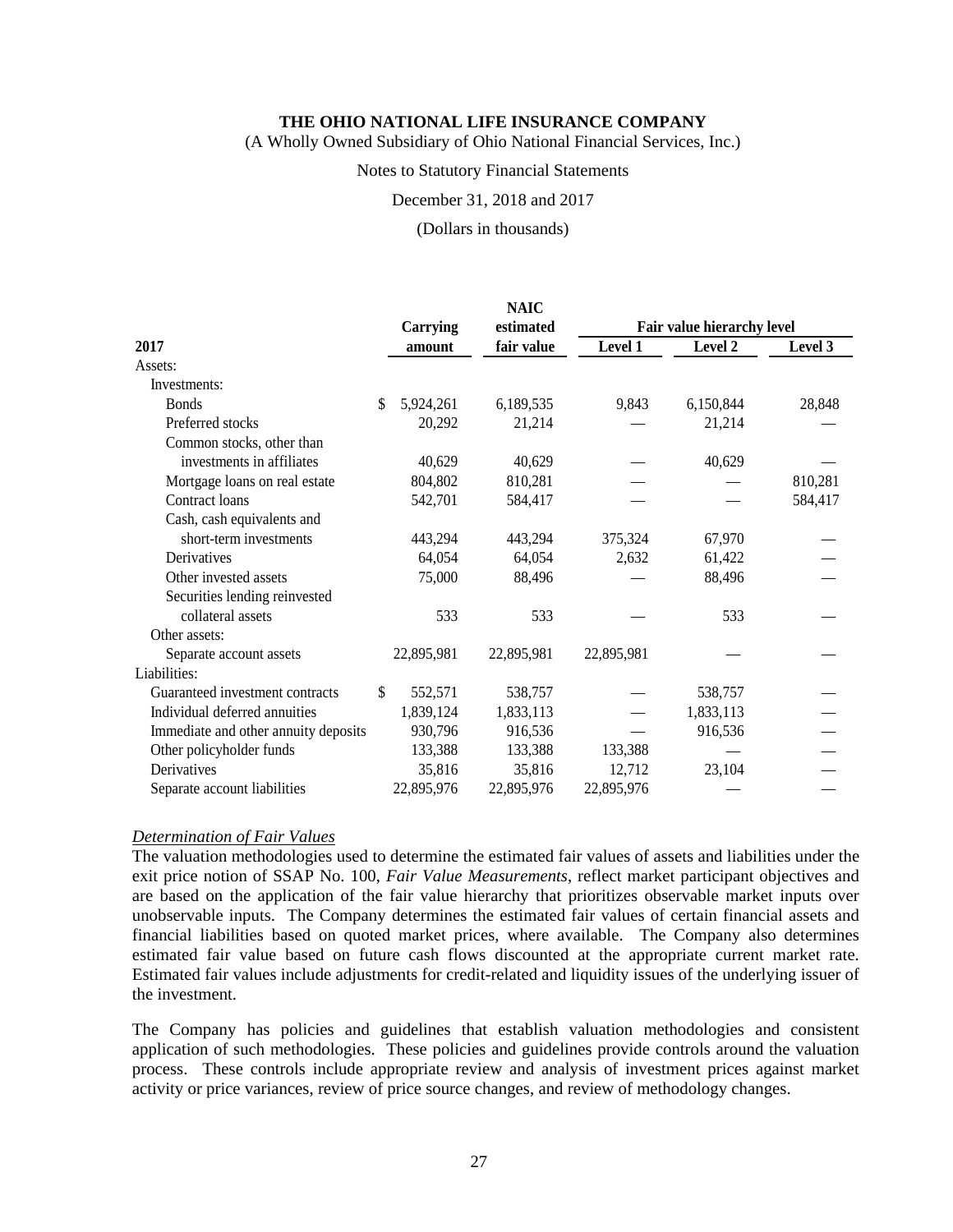(A Wholly Owned Subsidiary of Ohio National Financial Services, Inc.)

Notes to Statutory Financial Statements

December 31, 2018 and 2017

(Dollars in thousands)

The following is a discussion of the methodologies used to determine estimated fair values for the financial instruments and policy reserves listed in the above tables:

*Bonds –* The estimated fair value of bonds is based on market prices published by the SVO, where available. Otherwise, the fair value of bonds is generally obtained from independent pricing services based on market quotations of reported trades for identical or similar securities. The Company classifies these bonds as Level 1 assets.

When there are no recent reported trades, the Company uses third party pricing services that use matrix or model processes to develop a security price using future cash flow expectations and collateral performance discounted at an estimated market rate. For the pricing of asset-backed and mortgage-backed securities, the models include estimates for future principal prepayments based on the characteristics of the underlying structure and prepayment speeds previously experienced at the interest rate levels projected for the underlying collateral. Since these securities have been priced using market observable inputs that are obtained by the independent pricing services, the Company has classified these bonds as Level 2 assets.

Bonds not priced by independent services are generally priced using an internal pricing matrix. The internal pricing matrix is developed by obtaining spreads for corporate securities with varying weighted average lives and bond ratings. The weighted average life and bond rating of a particular bond to be priced using the internal matrix are important inputs into the model and are used to determine a corresponding spread that is added to the appropriate U.S. Treasury yield to create an estimated market yield for that bond. The estimated market yield is then used to estimate the fair value of the particular bond. Since the inputs used for the internal pricing matrix are based on observable market data, the Company has classified these fair values within Level 2.

In some instances, the independent pricing service will price securities using independent broker quotations from market makers and other broker/dealers recognized to be market participants, which utilize inputs that may be difficult to corroborate with observable market data. These bonds are classified as Level 3 assets.

*Preferred stocks* – The estimated fair values of preferred stocks are determined from market prices published by the SVO. The Company has classified these fair values as Level 2 as they are priced using market observable inputs.

*Common stocks –* The Company's primary common stock holding is FHLB stock which is carried at par, which approximates fair value. The FHLB stock is not traded on an active market and is classified as a Level 2 asset.

Common stocks of unaffiliated companies are carried at fair value based on information from the SVO or quoted market prices when fair market values are not available from the SVO. The Company has classified these other common stock fair values as Level 2 as they are priced using market observable inputs.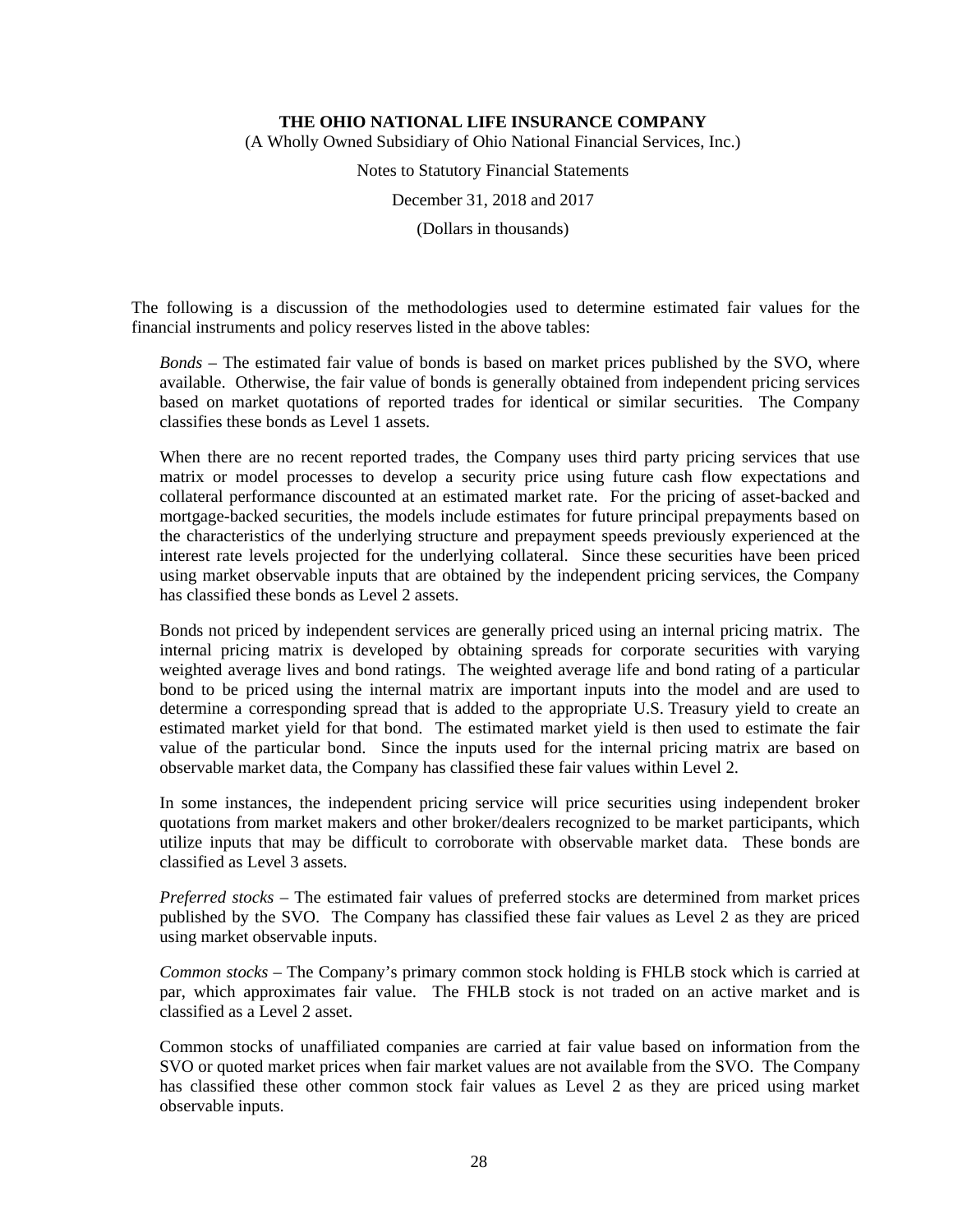(A Wholly Owned Subsidiary of Ohio National Financial Services, Inc.)

Notes to Statutory Financial Statements

December 31, 2018 and 2017

(Dollars in thousands)

*Cash, cash equivalents and short-term investments –* Cash is considered a Level 1 asset as it is the functional currency in the U.S. and is the most liquid form of an asset and not subject to valuation fluctuations. Cash and cash equivalents are comprised of money market funds, bank deposits, and commercial paper.

Short-term investments are considered Level 2 since they are short-term, highly liquid investments that are not traded on an active market but are both a) readily convertible to known amounts of cash, and b) so near their maturity that they present insignificant risk of changes in value because of changes in interest rates. These short-term investments are recorded at carrying value, which approximates fair value since they are so close to maturity.

*Derivatives –* The Company enters into long-term investments comprised of equity futures, currency futures, equity index put options, equity index call options, equity swaps and interest rate swaptions to economically hedge liabilities embedded in certain variable annuity and fixed indexed annuity products. The equity futures and currency futures are exchange traded derivatives and the fair value is based on an active market quotation. The Company has classified the fair values of the exchange traded derivatives as Level 1. The equity index put options, equity index call options, equity swaps and interest rate swaptions are valued using pricing models with inputs that are observable in the market or can be derived principally from or corroborated by observable market data. These derivative assets are classified as Level 2 assets.

*Securities lending reinvested collateral assets –* Securities lending reinvested collateral is considered Level 2 for the purposes of our fair value classification since they are short-term money market funds that are only available to securities lending customers and are not traded on an active market.

*Separate account assets* – Separate account assets are recorded at estimated fair value based primarily on market quotations of the underlying securities and reported as a summarized total on the statutory statement of admitted assets, liabilities, and capital and surplus. The underlying securities are mutual funds that are valued using the reported net asset value which is published daily. The Company has classified separate account assets as Level 1 assets*.*

*Mortgage loans on real estate* – The fair value of mortgage loans on real estate is estimated using discounted cash flow analyses, using interest rates currently being offered for similar loans to borrowers with similar credit ratings. Loans with similar characteristics are aggregated for purposes of the calculations. The Company has classified the fair value of mortgage loans using the discounted cash flow analysis as Level 3 since certain significant inputs such as credit rating are internal.

*Contract loans* – The fair value of policy loans is estimated using discounted cash flow calculations. The Company has classified these fair values as Level 3 since the expected life of the loan is based on internal assumptions.

*Other invested assets* – The Company's other invested assets include an affiliated surplus note. The fair value of the affiliated surplus note is determined by discounting the scheduled cash flows of the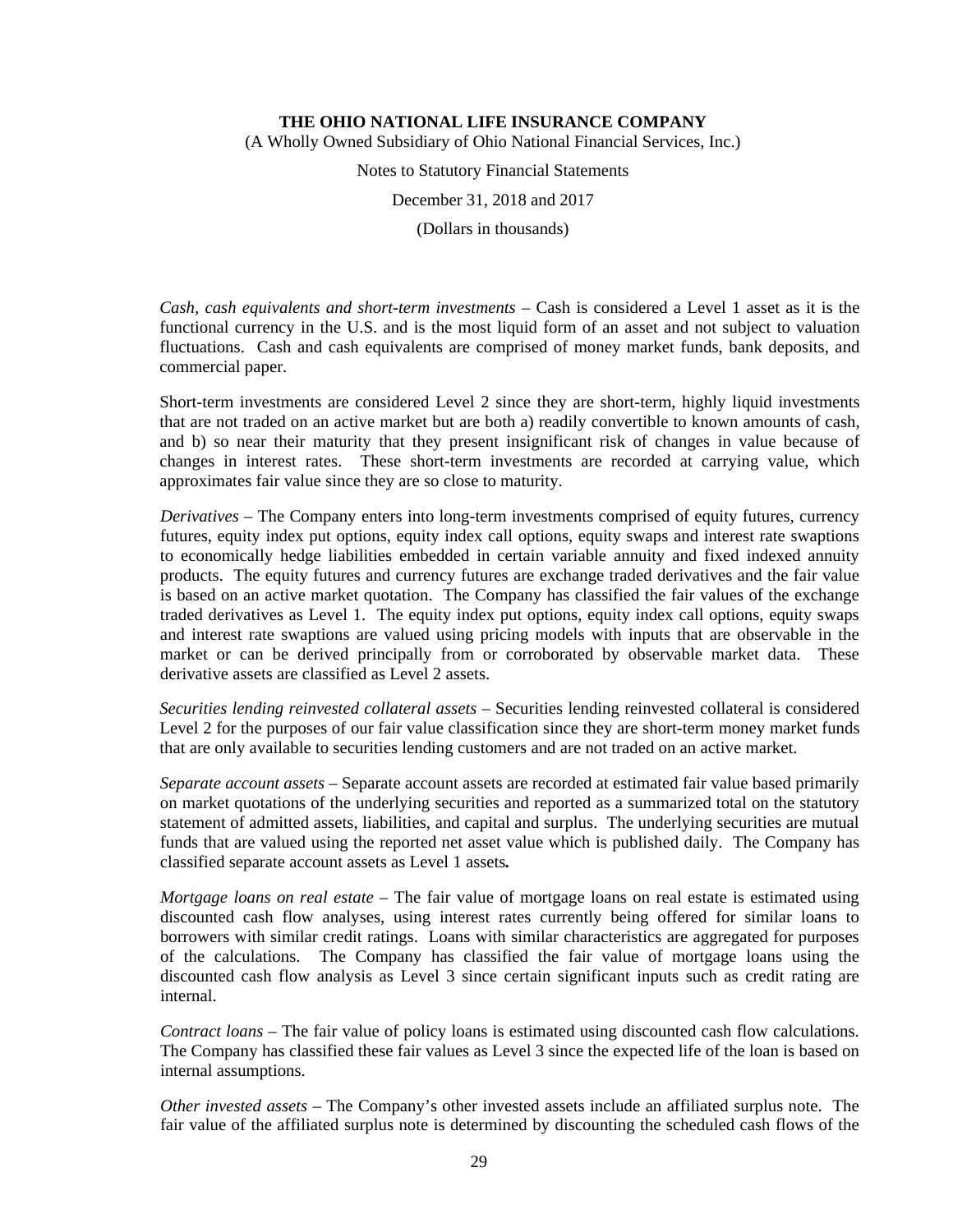(A Wholly Owned Subsidiary of Ohio National Financial Services, Inc.)

Notes to Statutory Financial Statements

December 31, 2018 and 2017

(Dollars in thousands)

notes using a market rate applicable to the yield, credit quality and maturity of similar debt instruments. The Company has classified the fair value generally as Level 2 since the valuation inputs are based on market observable information.

The carrying amount reported in the statutory financial statements of unaffiliated joint ventures or partnership interests that have underlying characteristics of common stocks approximates fair value. The Company has classified these fair values as Level 3 since the valuation inputs are not based on market observable information.

*Deferred and immediate annuity and investment contracts –* The fair value of the Company's liabilities under investment contracts is disclosed using one of two methods. For investment contracts without defined maturities, fair value is the estimated amount payable on demand, net of certain surrender charges. For investment contracts with known or determined maturities, fair value is estimated using discounted cash flow analyses. Interest rates used are similar to currently offered contracts with maturities consistent with those remaining for the contracts being valued. The Company has classified these fair values as Level 2 since the inputs are market observable.

*Policyholders' dividend accumulations and other policyholder funds* – The carrying amount reported in the statutory financial statements for these instruments approximates their estimated fair value. The Company has classified these amounts as Level 1 since these amounts can be converted to cash by the policyholder.

## *Asset Transfers Between Levels*

The Company reviews its fair value hierarchy classifications annually. Changes in the observability of significant valuation inputs identified during these reviews may trigger reclassification of fair value hierarchy levels of financial assets and liabilities. Transfers into or out of Level 3 are primarily due to the availability of quoted market prices or changes in the market observability of valuation inputs that are significant to the fair value measurement.

The Company had no transfers between levels in 2018 or 2017.

## *Common Stock of Subsidiaries*

Common stock of unconsolidated non-life insurance subsidiaries at statutory equity recorded in the statutory statement of admitted assets, liabilities, and capital and surplus consists of the statutory equity of ONEQ, and ONESCO. At December 31, 2018 and 2017, no non-life insurance subsidiary's common stock exceeded 10% of the Company's admitted assets.

|                       | 12/31/2017      |                  | Type of            | <b>NAIC</b> |                  | <b>NAIC</b>             |
|-----------------------|-----------------|------------------|--------------------|-------------|------------------|-------------------------|
|                       | <b>Admitted</b> | Date of          | <b>NAIC Filing</b> | Response    | <b>NAIC</b>      | <b>Disallowed</b>       |
| <b>Description of</b> | Asset           | <b>Filing to</b> | (Sub 1 or          | Received    | <b>Valuation</b> | <b>Valuation Method</b> |
| <b>SCA Investment</b> | Amount          | <b>NAIC</b>      | Sub 2)             | (Yes/No)    | (Amount)         | (Yes/No)                |
| <b>ONEO</b>           | 5.503           | 6/28/2018        | Sub 2              | -S<br>Yes   | 5.503            | No                      |
| <b>ONESCO</b>         | 5.703           | 6/28/2018        | Sub 2              | Yes         | 5.703            | No                      |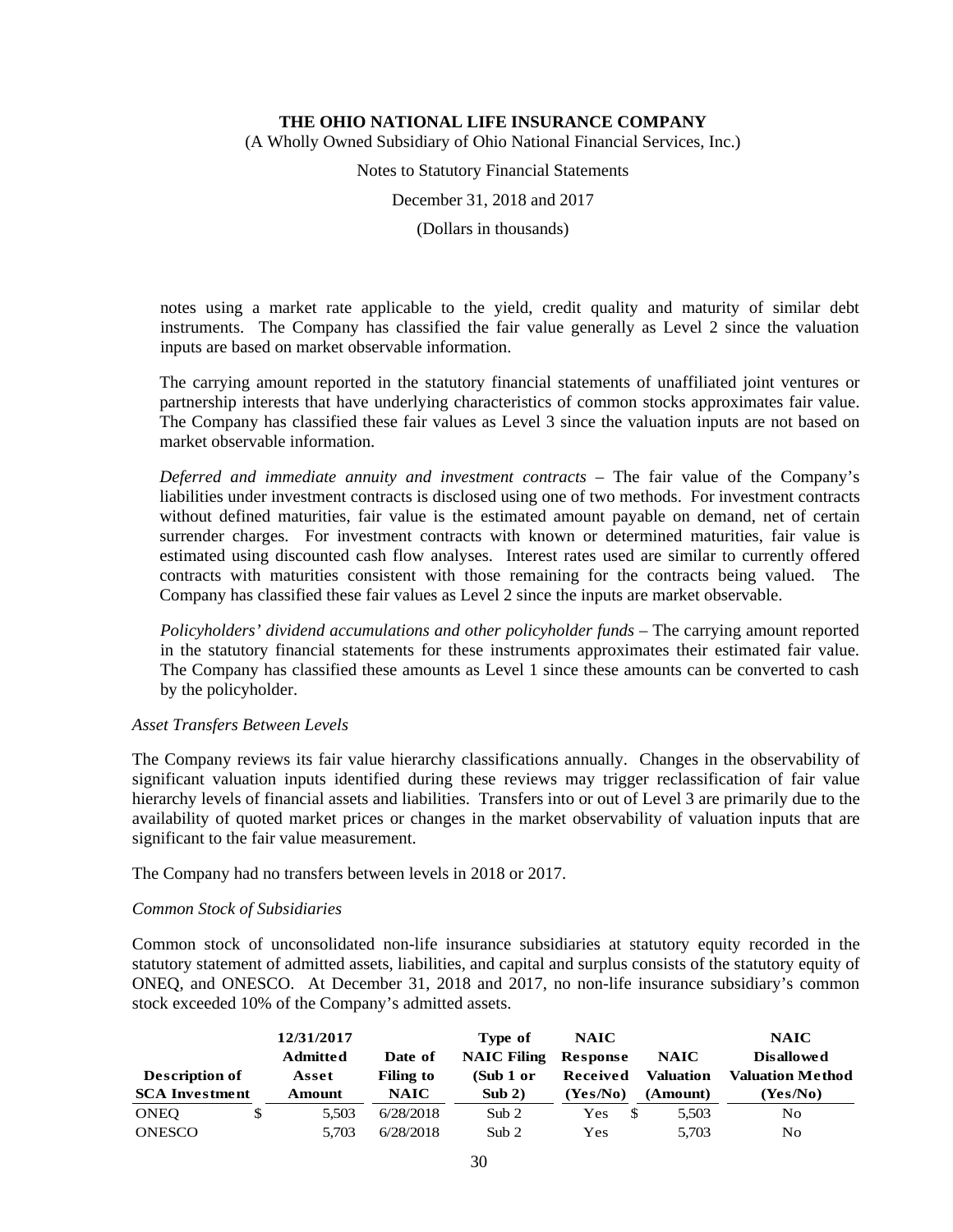(A Wholly Owned Subsidiary of Ohio National Financial Services, Inc.)

Notes to Statutory Financial Statements

December 31, 2018 and 2017

(Dollars in thousands)

Common stock of unconsolidated life insurance subsidiaries at statutory equity recorded in the statutory statement of admitted assets, liabilities, and capital and surplus consists of the statutory equity of ONLAC and NSLAC. Investments in the Company's special purpose financial captive reinsurers are carried differently. MONT and KENW are carried at zero due to the fact that the State of Vermont has allowed the recognition of an admitted asset related to recoverables from third party stop-loss reinsurance agreements. The investment in CMGO is carried at the amount of capital contributions made by the Company. If the value of CMGO's surplus were to fall below the level of all capital contributions, then a dollar for dollar reduction of the carrying value would occur until the investment value reached zero. The investment in SUNR is carried at the amount of capital contributions made by the Company at December 31, 2018 and is immaterial. At December 31, 2018 and 2017, none of the Company's unconsolidated life insurance subsidiaries' common stock exceeded 10% of the Company's admitted assets.

## **(6) Investments**

## *Investment Risks and Uncertainties*

Investments are exposed to various risks and uncertainties that affect the determination of estimated fair values, the ability to sell certain investments during strained market conditions, the recognition of impairments, and the recognition of income on certain investments. These risks and uncertainties include:

- the risk that the Company's assessment of an issuer's ability to meet all of its contractual obligations will change based on changes in the credit characteristics of that issuer;
- the risk that the economic outlook will be worse than expected or have more of an impact on the issuer than anticipated;
- the risk that the Company obtains inaccurate information for the determination of the estimated fair value estimates and other than temporary impairments; and
- the risk that new information or changes in other facts and circumstances lead the Company to change its intent to hold the security to maturity or until it recovers in value.

Any of these situations are reasonably possible and could result in a charge to income in a future period.

The determination of impairments is highly subjective and is based upon periodic evaluations and assessments of known and inherent risks associated with each asset class. Such evaluations and assessments are revised as conditions change and new information becomes available.

The recognition of income on certain investments, including asset-backed and mortgage-backed securities, is dependent upon certain factors such as prepayments and defaults, and changes in factors could result in changes in amounts to be earned.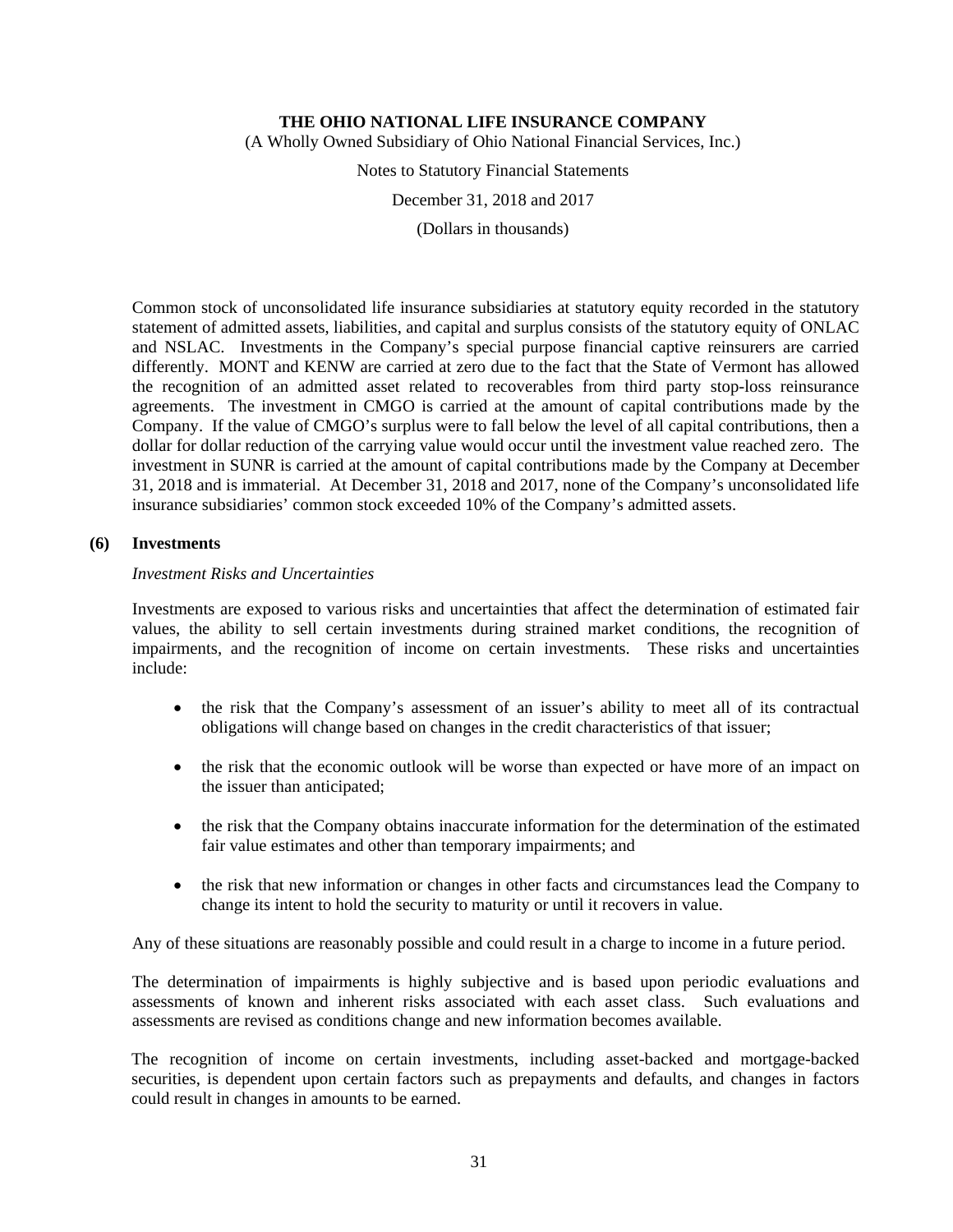(A Wholly Owned Subsidiary of Ohio National Financial Services, Inc.)

## Notes to Statutory Financial Statements

December 31, 2018 and 2017

(Dollars in thousands)

## *Bonds and Stocks*

## *Bonds and Stocks by Sector*

The carrying value, gross unrealized gains and losses, and estimated fair values of investments in bonds and stocks at December 31 are as follows:

| 2018               |                                     |                                      |                                        |  |  |
|--------------------|-------------------------------------|--------------------------------------|----------------------------------------|--|--|
| Carrying<br>value* | <b>Gross</b><br>unrealized<br>gains | <b>Gross</b><br>unrealized<br>losses | <b>NAIC</b><br>estimated<br>fair value |  |  |
|                    |                                     |                                      |                                        |  |  |
| \$<br>163,425      | 3,444                               | (3,852)                              | 163,017                                |  |  |
| 16,940             |                                     | (808)                                | 16,132                                 |  |  |
| 559,222            | 14,421                              | (3,660)                              | 569,983                                |  |  |
| 13,694             | 521                                 | (2)                                  | 14,213                                 |  |  |
| 344,751            | 8,368                               | (4,698)                              | 348,421                                |  |  |
| 5,917,111          | 130,082                             | (115,309)                            | 5,931,884                              |  |  |
| 3,000              | 11                                  |                                      | 3,011                                  |  |  |
| \$<br>7,018,143    | 156,847                             | (128, 329)                           | 7,046,661                              |  |  |
| \$<br>18,292       | 55                                  | (393)                                | 17,954                                 |  |  |
| \$<br>37,680       | 1,291                               | (565)                                | 38,406                                 |  |  |
|                    |                                     |                                      |                                        |  |  |

\* Represents cost for Common stocks

|                                     |    | 2017               |                              |                               |                                        |  |  |
|-------------------------------------|----|--------------------|------------------------------|-------------------------------|----------------------------------------|--|--|
|                                     |    | Carrying<br>value* | Gross<br>unrealized<br>gains | Gross<br>unrealized<br>losses | <b>NAIC</b><br>estimated<br>fair value |  |  |
| Bonds:                              |    |                    |                              |                               |                                        |  |  |
| U.S. government                     | \$ | 164,021            | 5,257                        | (2,511)                       | 166,767                                |  |  |
| All other governments               |    | 4,986              | 222                          |                               | 5,208                                  |  |  |
| States, territories and possessions |    | 491,202            | 21,681                       | (1,266)                       | 511,617                                |  |  |
| Political subdivisions of states    |    | 13,886             | 783                          | (19)                          | 14,650                                 |  |  |
| Special revenue and assessment      |    | 314,121            | 11,955                       | (3,323)                       | 322,753                                |  |  |
| Industrial and miscellaneous        |    | 4,933,045          | 248,746                      | (16, 499)                     | 5,165,292                              |  |  |
| Hybrid securities                   |    | 3,000              | 248                          |                               | 3,248                                  |  |  |
| Total bonds                         | \$ | 5,924,261          | 288,892                      | (23,618)                      | 6,189,535                              |  |  |
| Preferred stocks                    | \$ | 20,292             | 922                          |                               | 21,214                                 |  |  |
| Common stocks                       | \$ | 37,473             | 3,467                        | (311)                         | 40,629                                 |  |  |

\* Represents cost for Common stocks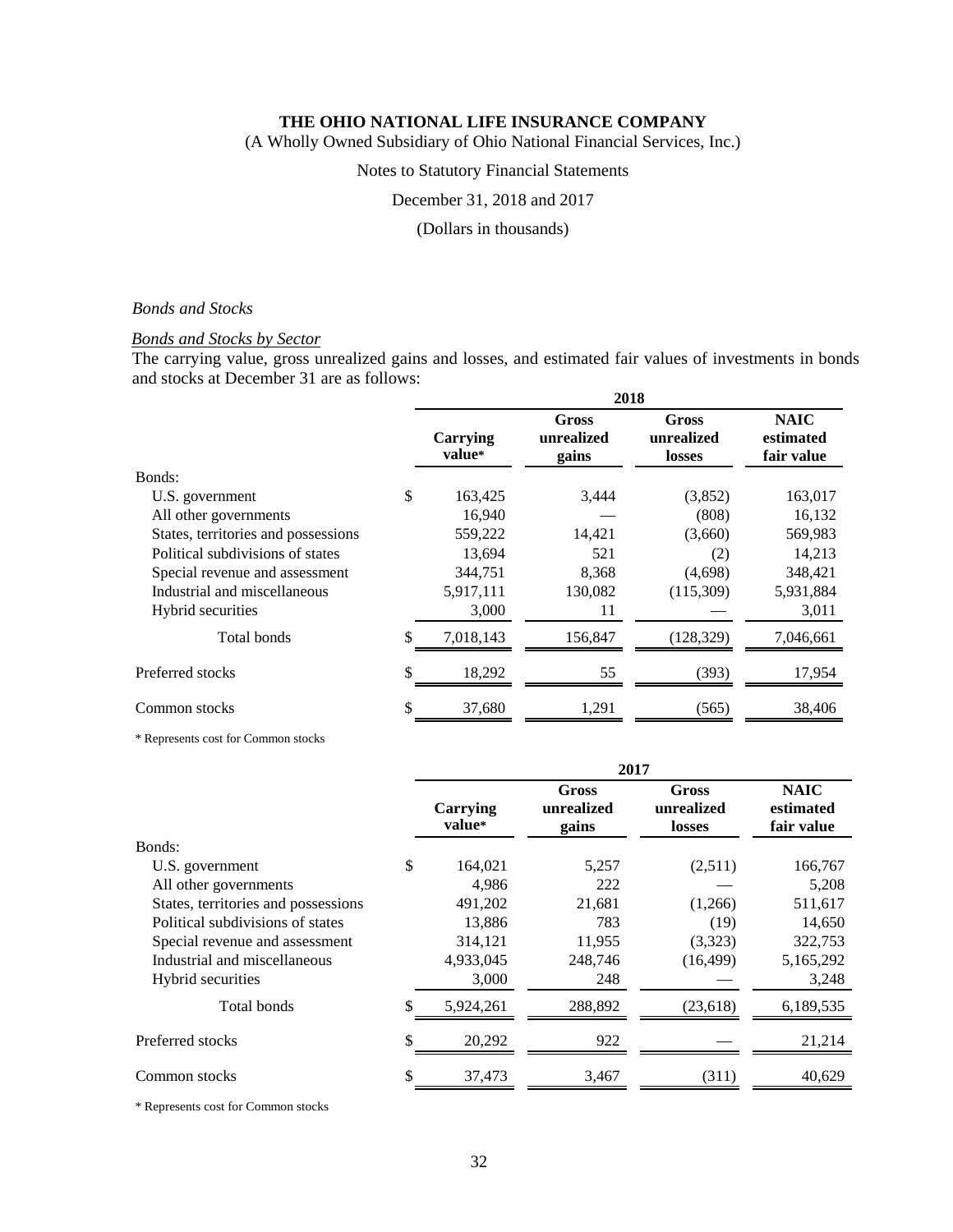(A Wholly Owned Subsidiary of Ohio National Financial Services, Inc.)

Notes to Statutory Financial Statements

December 31, 2018 and 2017

(Dollars in thousands)

Included in the above tables under the caption U.S. government are bonds that were issued by agencies not backed by the full faith and credit of the U.S. government such as the Federal National Mortgage Association and the Federal Home Loan Mortgage Corporation.

Investments with an amortized cost of \$8,708 and \$9,062 were on deposit with various regulatory agencies as required by law as of December 31, 2018 and 2017, respectively.

## *Maturities of Bonds*

The carrying value and the NAIC estimated fair value of bonds at December 31, 2018, by contractual maturity, are shown below. Expected maturities may differ from contractual maturities because borrowers may have the right to call or prepay obligations with or without call or prepayment penalties. Mortgage-backed securities are classified based on the last payment date of the underlying mortgage loans with the longest contractual duration.

|                                        |    | Carrying<br>value | <b>NAIC</b><br>estimated<br>fair value |
|----------------------------------------|----|-------------------|----------------------------------------|
| Due in one year or less                | S  | 352,893           | 354,327                                |
| Due after one year through five years  |    | 2,198,333         | 2,207,266                              |
| Due after five years through ten years |    | 3,052,005         | 3,064,407                              |
| Due after ten years                    |    | 1,414,912         | 1,420,661                              |
| Total                                  | \$ | 7,018,143         | 7,046,661                              |

## *Continuous Gross Unrealized Losses for Bonds and Stocks*

The following tables present the NAIC estimated fair value and gross unrealized losses of the Company's bonds (aggregated by sector) and preferred and common stocks in an unrealized loss position, aggregated by length of time the securities have been in a continuous unrealized loss position at December 31: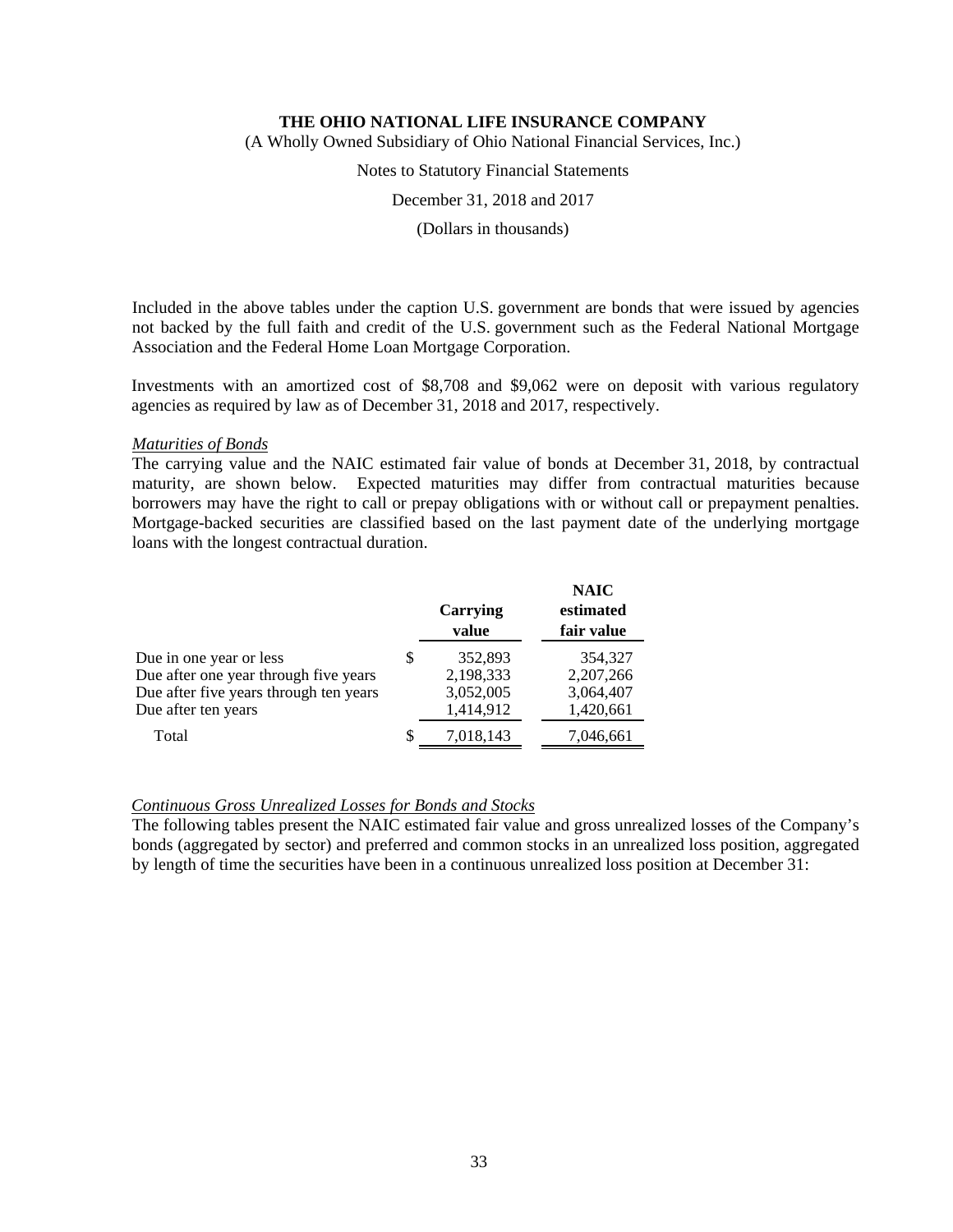(A Wholly Owned Subsidiary of Ohio National Financial Services, Inc.)

# Notes to Statutory Financial Statements

December 31, 2018 and 2017

(Dollars in thousands)

|                                     | Less than 12 months |                   | 12 months or longer |                   | <b>Total</b> |                   |
|-------------------------------------|---------------------|-------------------|---------------------|-------------------|--------------|-------------------|
|                                     | <b>NAIC</b>         |                   | <b>NAIC</b>         |                   | <b>NAIC</b>  |                   |
|                                     | estimated           | <b>Unrealized</b> | estimated           | <b>Unrealized</b> | estimated    | <b>Unrealized</b> |
|                                     | fair value          | <b>losses</b>     | fair value          | losses            | fair value   | <b>losses</b>     |
| 2018                                |                     |                   |                     |                   |              |                   |
| Bonds:                              |                     |                   |                     |                   |              |                   |
| \$<br>U.S. government               | 30,443              | (385)             | 68,156              | (3,467)           | 98,599       | (3,852)           |
| All other governments               | 16,132              | (808)             |                     |                   | 16,132       | (808)             |
| States, territories and possessions | 90,116              | (1,423)           | 83,849              | (2,237)           | 173,965      | (3,660)           |
| Political subdivisions of states    |                     |                   | 2,643               | (2)               | 2,643        | (2)               |
| Special revenue and assessment      | 34,552              | (379)             | 121,602             | (4,319)           | 156,154      | (4,698)           |
| Industrial and miscellaneous        | 2,149,404           | (67, 616)         | 944,634             | (47, 693)         | 3,094,038    | (115,309)         |
| Total bonds                         | 2,320,647           | (70,611)          | 1,220,884           | (57,718)          | 3,541,531    | (128, 329)        |
| Preferred and common stocks         | 7,961               | (239)             | 1,204               | (719)             | 9,165        | (958)             |
| Total<br>\$                         | 2,328,608           | (70, 850)         | 1,222,088           | (58, 437)         | 3,550,696    | (129, 287)        |

|                                     |    | Less than 12 months |            | 12 months or longer |                   | <b>Total</b> |                   |  |
|-------------------------------------|----|---------------------|------------|---------------------|-------------------|--------------|-------------------|--|
|                                     |    | <b>NAIC</b>         |            | <b>NAIC</b>         |                   | <b>NAIC</b>  |                   |  |
|                                     |    | estimated           | Unrealized | estimated           | <b>Unrealized</b> | estimated    | <b>Unrealized</b> |  |
|                                     |    | fair value          | losses     | fair value          | losses            | fair value   | losses            |  |
| 2017                                |    |                     |            |                     |                   |              |                   |  |
| Bonds:                              |    |                     |            |                     |                   |              |                   |  |
| U.S. government                     | \$ | 21,222              | (193)      | 61,761              | (2,318)           | 82,983       | (2,511)           |  |
| States, territories and possessions |    | 56,969              | (597)      | 30,616              | (669)             | 87,585       | (1,266)           |  |
| Political subdivisions of states    |    | 2,626               | (19)       |                     |                   | 2,626        | (19)              |  |
| Special revenue and assessment      |    | 48,329              | (405)      | 77,433              | (2,918)           | 125,762      | (3,323)           |  |
| Industrial and miscellaneous        |    | 795,987             | (7,379)    | 254,198             | (9,120)           | 1,050,185    | (16,499)          |  |
| Total bonds                         |    | 925,133             | (8,593)    | 424,008             | (15,025)          | 1.349.141    | (23, 618)         |  |
| Preferred and common stocks         |    | 1,979               | (51)       | 667                 | (260)             | 2,646        | (311)             |  |
| Total                               | S  | 927,112             | (8,644)    | 424,675             | (15,285)          | 1,351,787    | (23, 929)         |  |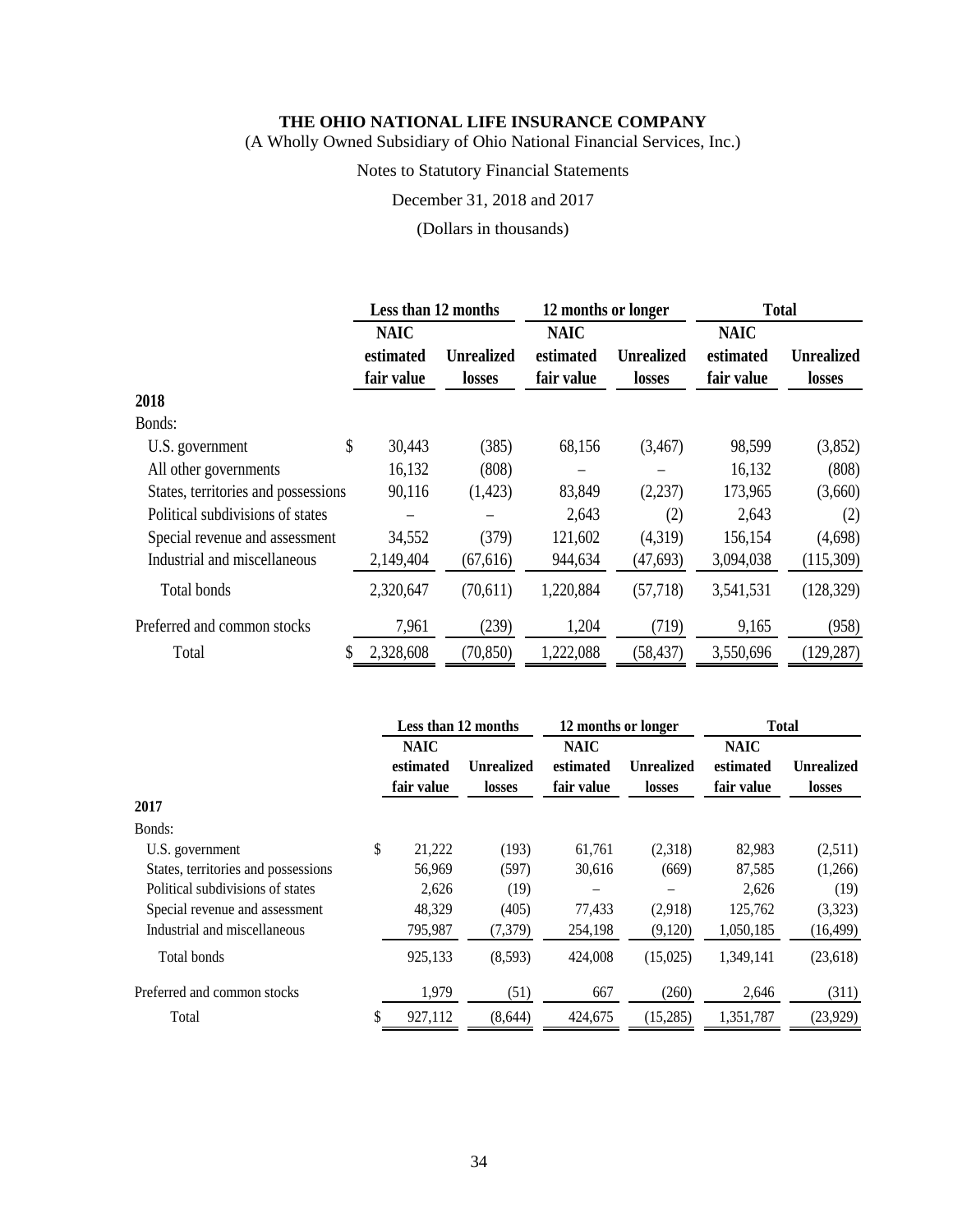(A Wholly Owned Subsidiary of Ohio National Financial Services, Inc.)

Notes to Statutory Financial Statements

December 31, 2018 and 2017

(Dollars in thousands)

The tables below summarize the bonds by sector in an unrealized loss position for less than and greater than twelve months as of December 31:

|                                     |              | <b>Less than</b> | 12 months |              |
|-------------------------------------|--------------|------------------|-----------|--------------|
|                                     |              | 12 months        | or longer | Total        |
| 2018                                |              |                  |           |              |
| 99.9%-80%:                          |              |                  |           |              |
| U.S. government                     | \$           | (385)            | (3,467)   | (3,852)      |
| All other governments               |              | (808)            |           | (808)        |
| States, territories and possessions |              | (1, 423)         | (2, 237)  | (3,660)      |
| Political subdivisions of states    |              |                  | (2)       | (2)          |
| Special revenue and assessment      |              | (379)            | (4,319)   | (4,698)      |
| Industrial and miscellaneous        |              | (66, 369)        | (43, 673) | (110,042)    |
| Below 80%:                          |              |                  |           |              |
| Industrial and miscellaneous        |              | (1,247)          | (4,020)   | (5,267)      |
| Total                               | \$           | (70,611)         | (57, 718) | (128, 329)   |
|                                     |              | <b>Less than</b> | 12 months |              |
|                                     |              | 12 months        | or longer | <b>Total</b> |
| 2017                                |              |                  |           |              |
| 99.9%-80%:                          |              |                  |           |              |
| U.S. government                     | $\mathbb{S}$ | (193)            | (2,318)   | (2,511)      |
| States, territories and possessions |              | (597)            | (669)     | (1,266)      |
| Political subdivisions of states    |              | (19)             |           | (19)         |
| Special revenue and assessment      |              | (405)            | (2,918)   | (3,323)      |
| Industrial and miscellaneous        |              | (7,379)          | (9,120)   | (16, 499)    |
| Total                               | \$           | (8,593)          | (15,025)  | (23, 618)    |

## *Evaluation of Other Than Temporarily Impaired Investments*

Management regularly reviews its bond and stock portfolios to evaluate the necessity of recording impairment losses for other than temporary declines in fair value of investments.

An analysis which focuses on the issuer's ability to service its debts and the length of time and extent the bond has been valued below cost. This review process includes an assessment of the credit quality or an assessment of the future cash flows of the identified investment in the portfolio.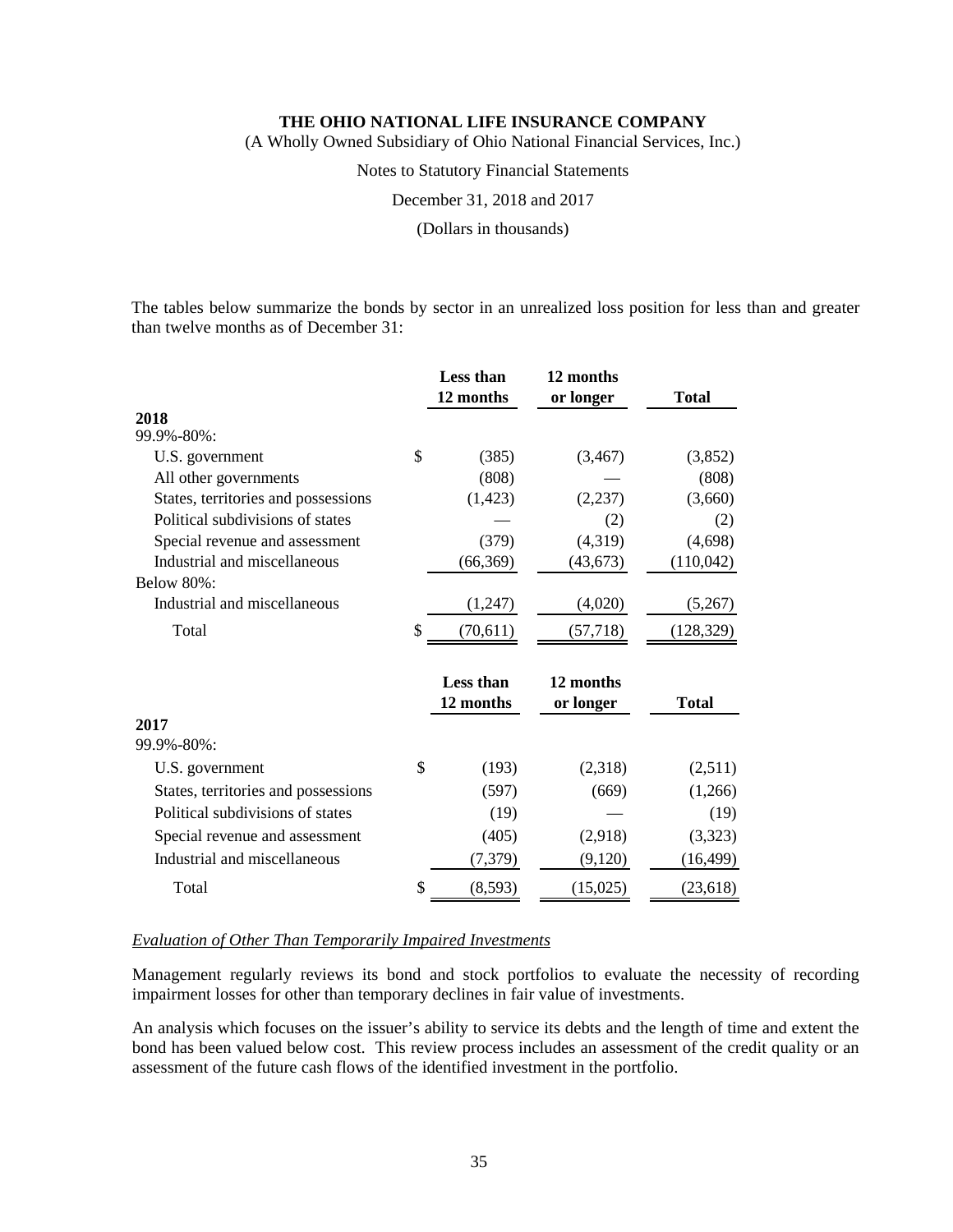(A Wholly Owned Subsidiary of Ohio National Financial Services, Inc.)

Notes to Statutory Financial Statements

December 31, 2018 and 2017

(Dollars in thousands)

For any securities identified in the review of the portfolio, the Company considers additional relevant facts and circumstances in evaluating whether the security is other than temporarily impaired ("OTTI"). Relevant facts and circumstances that may be considered include:

- comparison of current estimated fair value of the security as compared to cost;
- length of time the estimated fair value has been below cost;
- financial position of the issuer, including the current and future impact of any specific events, including changes in management;
- analysis of issuer's key financial ratios based upon the issuer's financial statements;
- any items specifically pledged to support the credit along with any other security interests or collateral;
- the Company's intent to sell the security or if it is more likely than not that it will be required to sell the security before it can recover the amortized cost or, for equity investments, the forecasted recovery of estimated fair value in a reasonable period of time;
- overall business climate including litigation and government actions;
- rating agency downgrades;
- analysis of late payments, revenue forecasts and cash flow projections for use as indicators of credit issues; and
- other circumstances particular to an individual security.

In addition to the above, for certain securitized financial assets with contractual cash flows, including loan-backed and structured securities, the Company periodically evaluates the securities using the currently estimated cash flows, including new prepayment assumptions using the retrospective adjustment methodology. If the evaluation based on currently estimated cash flows results in discounted estimated future cash flows less than the book value, an OTTI is considered to have occurred. If the Company has the ability to hold and no intent to sell the security, the impairment amount recognized as a realized loss would be the difference between the amortized cost and the discounted cash flows.

For bonds that are OTTI and securities where the Company intends to sell or does not have the ability to hold the security, the realized loss would equal the difference between the amortized cost and its fair value at the statutory statements of admitted assets, liabilities, and capital and surplus date.

For industrial and miscellaneous securities, the Company evaluated the financial performance of the issuer based upon credit performance and investment ratings, and expects to recover the entire amortized cost of each security.

As of December 31, 2018, investments in loan-backed and structured securities for which an OTTI has not been recognized in earnings and which were in an unrealized loss position had a fair value of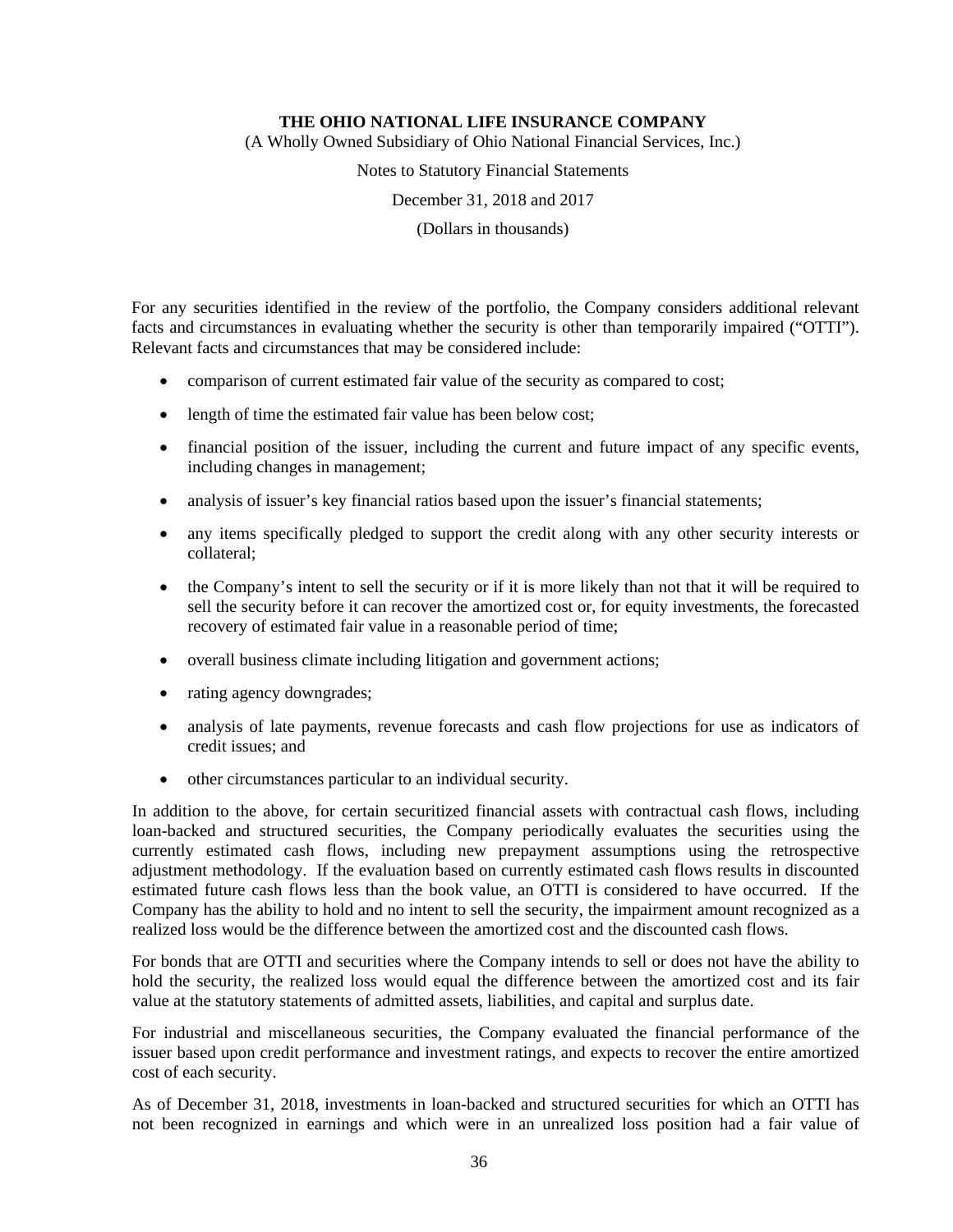(A Wholly Owned Subsidiary of Ohio National Financial Services, Inc.)

Notes to Statutory Financial Statements

December 31, 2018 and 2017

(Dollars in thousands)

\$1,019,835. Loan-backed and structured securities in an unrealized loss position for less than 12 months had a fair value of \$493,250 and unrealized losses of \$6,217. Loan-backed and structured securities in an unrealized loss position for greater than 12 months had a fair value of \$526,585 and unrealized losses of \$15,661. These loan-backed and structured securities were primarily categorized as industrial and miscellaneous.

#### *Current Year Evaluation*

The Company has concluded that securities in an unrealized loss position as of December 31, 2018 and 2017 reflect temporary fluctuations in economic factors that are not indicative of OTTI due to the Company's ability and intent to hold these investments until recovery of estimated fair value or amortized cost and for equity investments, anticipate a forecasted recovery in a reasonable period of time.

Total unrealized losses increased from December 31, 2017 to December 31, 2018 due to wider credit spreads and higher U.S. Treasury yields. Additionally, unrealized losses increased in certain industry sectors (i.e. energy, oil) due to overall sector declines in value and not issuer-specific credit deterioration. Accordingly, no write-downs were deemed necessary for the securities reflected in the tables above.

#### *Mortgage Loans*

Mortgage loans consist of commercial mortgage loans originated in the United States. Mortgage loans are collateralized by the underlying properties. Collateral on mortgage loans must meet or exceed 125% of the loan at the time the loan is made. The carrying amounts of the commercial mortgage loan portfolio as of December 31, 2018 and 2017 were \$859,830 and \$804,802, respectively.

The minimum and maximum gross lending rates for commercial mortgage loans for the years ended December 31 were:

|         | 2018 | 2017 |  |
|---------|------|------|--|
| Minimum | 3.9% | 3.8% |  |
| Maximum | 5.3% | 5.3% |  |

#### *Concentration of Credit Risk*

The Company diversifies its mortgage loan portfolio by both geographic region and property type to reduce concentration risk. The Company's portfolio is collateralized by properties located in the United States. Total loans in any state did not exceed 17.3% as of December 31, 2018 or 2017.

The states that exceed 10% of the total loan portfolio were as follows as of December 31:

|            |     | 2018    | 2017    |
|------------|-----|---------|---------|
| Ohio       | \$. | 148,611 | 104,186 |
| Texas      |     | 104,983 | 101,094 |
| California |     | 100,155 | 85,229  |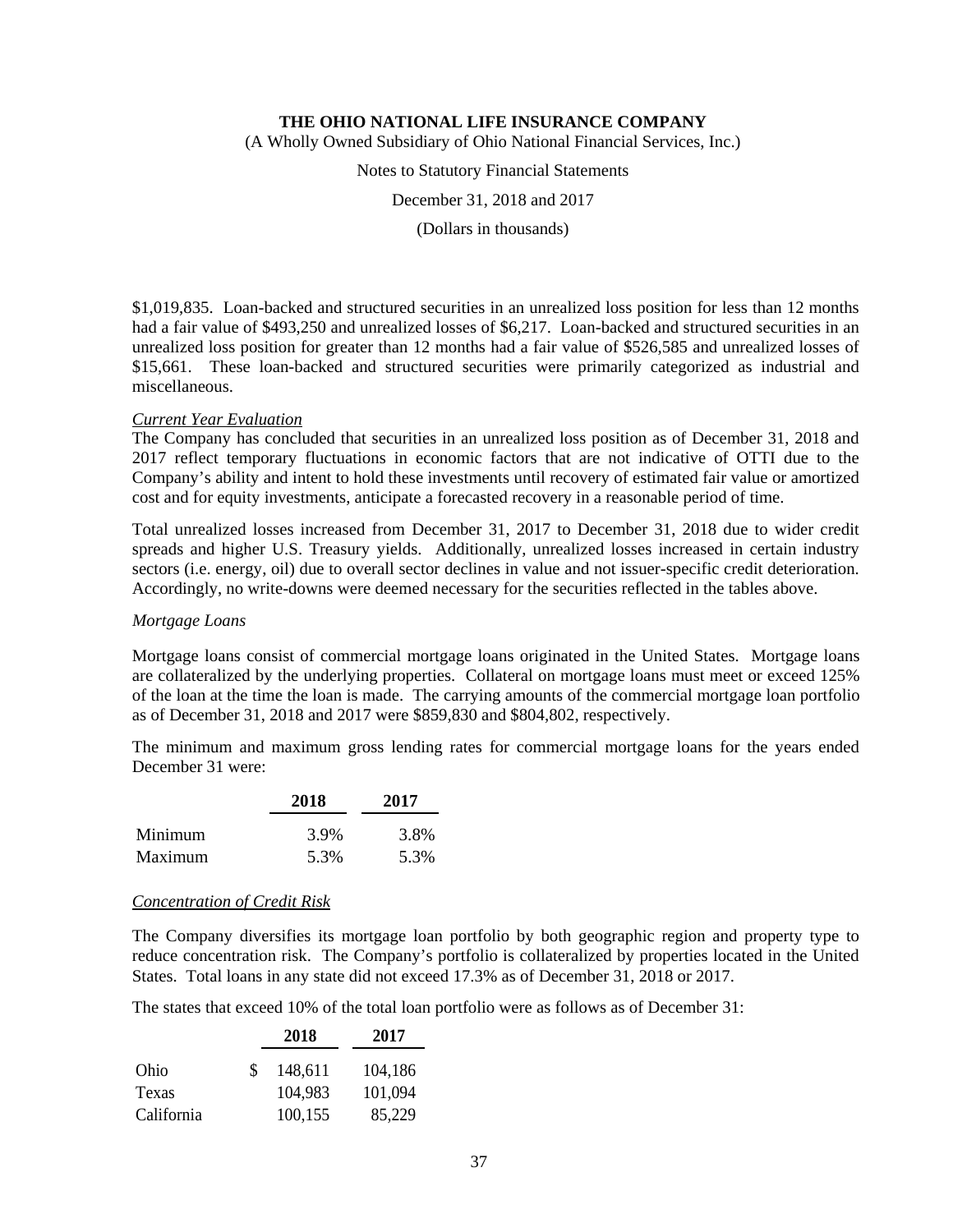(A Wholly Owned Subsidiary of Ohio National Financial Services, Inc.)

#### Notes to Statutory Financial Statements

December 31, 2018 and 2017

(Dollars in thousands)

#### *Portfolio Analysis*

The Company performs an annual performance review of the commercial mortgage loan portfolio and assigns a rating based on the property's loan-to-value ("LTV"), age, mortgage debt service coverage ("DSC") and occupancy. This analysis helps identify loans that may experience difficulty. If a loan is not paying in accordance with contractual terms, it is placed on a watch list and monitored through inspections and contact with the property's local representative. In addition, as part of portfolio monitoring, the Company physically inspected nearly 100% of the properties in the portfolio. The LTV and DSC ratios are applied consistently across the entire commercial mortgage loan portfolio.

The following table summarizes our commercial mortgage loan portfolio, net of allowance, LTV ratios and DSC ratios using available data as of December 31. The ratios are updated as information becomes available.

|                 |                     |           |           | <b>DSC</b> |           |           |              |
|-----------------|---------------------|-----------|-----------|------------|-----------|-----------|--------------|
|                 | <b>Greater than</b> | $1.8x$ to | $1.5x$ to | $1.2x$ to  | $1.0x$ to | Less than |              |
| <b>LTV</b>      | 2.0x                | 2.0x      | 1.8x      | 1.5x       | 1.2x      | 1.0x      | <b>Total</b> |
| 2018            |                     |           |           |            |           |           |              |
| $0\% - 50\%$    | \$<br>154,291       | 54,500    | 105,266   | 92,760     | 31,660    | 7,776     | 446,253      |
| $50\% - 60\%$   | 9,702               | 12,571    | 60,451    | 52,577     | 46,941    | 3,834     | 186,076      |
| $60\% - 70\%$   |                     | 23,636    | 23,164    | 44,808     | 29,797    | 7,936     | 129,341      |
| 70% - 80%       |                     |           |           | 47,311     | 18,213    | 16,901    | 82,425       |
| 80% and greater |                     |           |           | 6,790      | 3,310     | 5,635     | 15,735       |
| Total           | \$<br>163,993       | 90,707    | 188,881   | 244,246    | 129,921   | 42,082    | 859,830      |

|                 | <b>DSC</b> |                     |           |           |           |           |           |              |
|-----------------|------------|---------------------|-----------|-----------|-----------|-----------|-----------|--------------|
|                 |            | <b>Greater than</b> | $1.8x$ to | $1.5x$ to | $1.2x$ to | $1.0x$ to | Less than |              |
| <b>LTV</b>      |            | 2.0x                | 2.0x      | 1.8x      | 1.5x      | 1.2x      | 1.0x      | <b>Total</b> |
| 2017            |            |                     |           |           |           |           |           |              |
| $0\% - 50\%$    | \$         | 141,069             | 70,870    | 136,384   | 81,516    | 26,753    | 1,544     | 458,136      |
| $50\% - 60\%$   |            |                     | 22,169    | 50,888    | 35,203    | 28,595    | 923       | 137,778      |
| $60\% - 70\%$   |            |                     | 1,161     | 78,749    | 33,543    | 39,603    | 1,818     | 154,874      |
| 70% - 80%       |            |                     |           |           | 9,653     | 24,575    | 7,626     | 41,854       |
| 80% and greater |            |                     |           |           | 3,401     |           | 8,759     | 12,160       |
| Total           | S          | 141,069             | 94,200    | 266,021   | 163,316   | 119,526   | 20,670    | 804,802      |

LTV and DSC ratios are measures frequently used in commercial real estate to determine the quality of a mortgage loan. The LTV ratio is a comparison between the current loan balance and the value assigned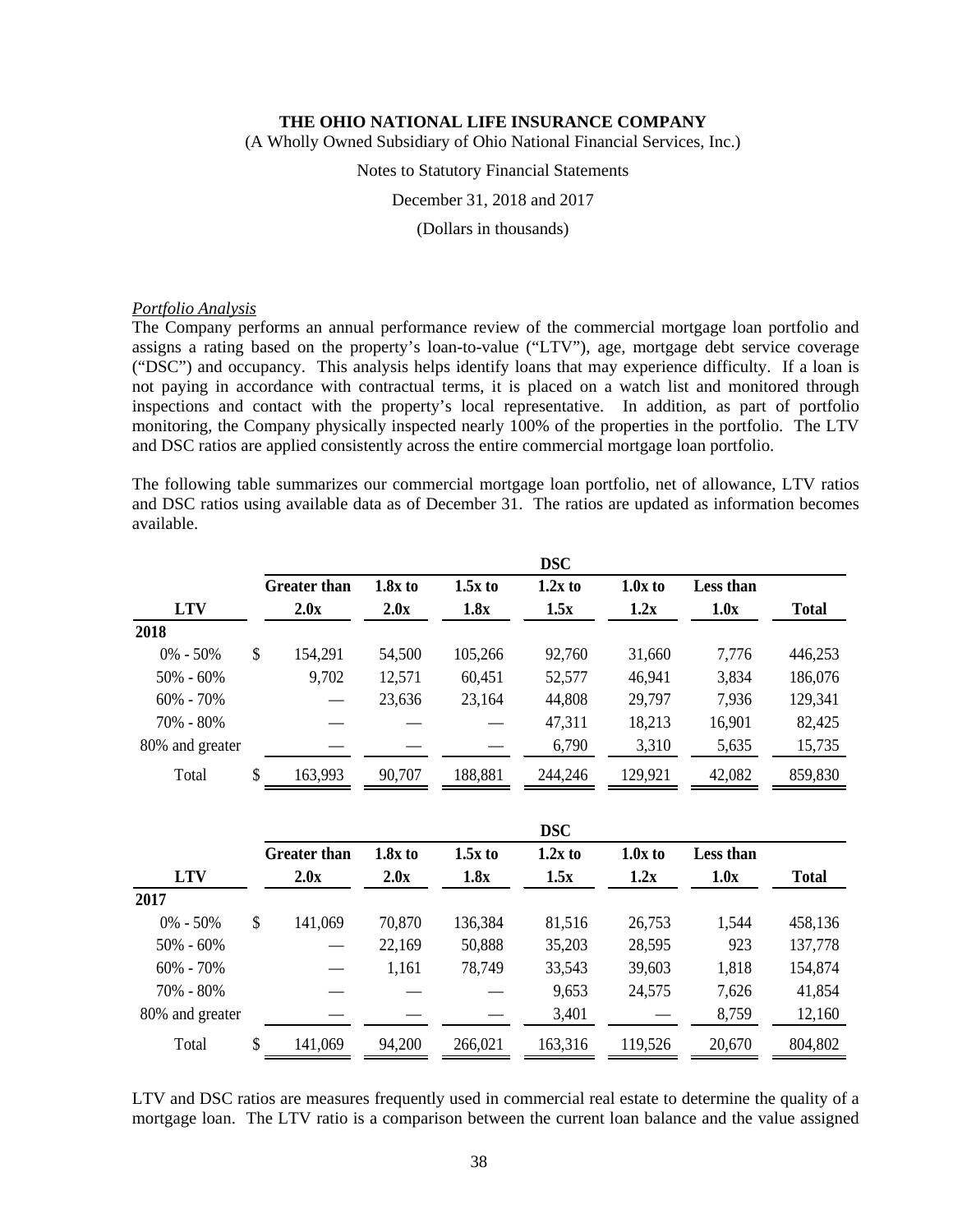(A Wholly Owned Subsidiary of Ohio National Financial Services, Inc.)

Notes to Statutory Financial Statements

December 31, 2018 and 2017

(Dollars in thousands)

to the property and is expressed as a percentage. If the LTV is greater than 100%, this would indicate that the loan amount exceeds the value of the property. It is preferred that the LTV be less than 100%. Our corporate policy directs that our LTV on new mortgages not exceed 75% for standard mortgages. The maximum percentage of any one loan to the value of security at the time of the loan, exclusive of insured or guaranteed or purchase money mortgages was 75% in 2018 and 2017.

The DSC ratio compares the property's net operating income to its mortgage debt service payments. If the debt service coverage ratio is less than 1.0x, this would indicate that the property is not generating enough income after expenses to cover the mortgage payment. Therefore, a higher debt service coverage ratio could indicate a better quality loan.

#### *Mortgage Loan Aging*

The table below depicts the commercial mortgage loan portfolio exposure of the remaining balances (which equal the Company's recorded investment), by type, as of December 31:

|      | 30-59 days<br>past due | $60-89$ days<br>past due | 90 days<br>or more<br>past due | Total<br>past due | Current | Total   | Recorded<br>investment<br>90 days and<br>accruing |
|------|------------------------|--------------------------|--------------------------------|-------------------|---------|---------|---------------------------------------------------|
| 2018 | 2.144                  |                          |                                | 2,144             | 857,686 | 859,830 |                                                   |
| 2017 | 2,419                  |                          |                                | 2.419             | 802,383 | 804,802 |                                                   |

### *Performance, Impairment and Foreclosures*

The Company had no mortgage loans in the process of foreclosure at December 31, 2018 and 2017. There were no mortgage loan write-downs in 2018 and 2017. The Company did not have an allowance for credit losses at December 31, 2018 or 2017.

Commercial mortgage loans in foreclosure and mortgage loans considered to be impaired as of the statutory statements of admitted assets, liabilities, and capital and surplus date are placed on a nonaccrual status if the payments are not current. Interest received on nonaccrual status mortgage loans is included in net investment income in the period received.

The Company had no mortgage loans on nonaccrual status as of December 31, 2018 and 2017.

The Company did not have any significant troubled debt restructurings of mortgage loans during 2018 or 2017.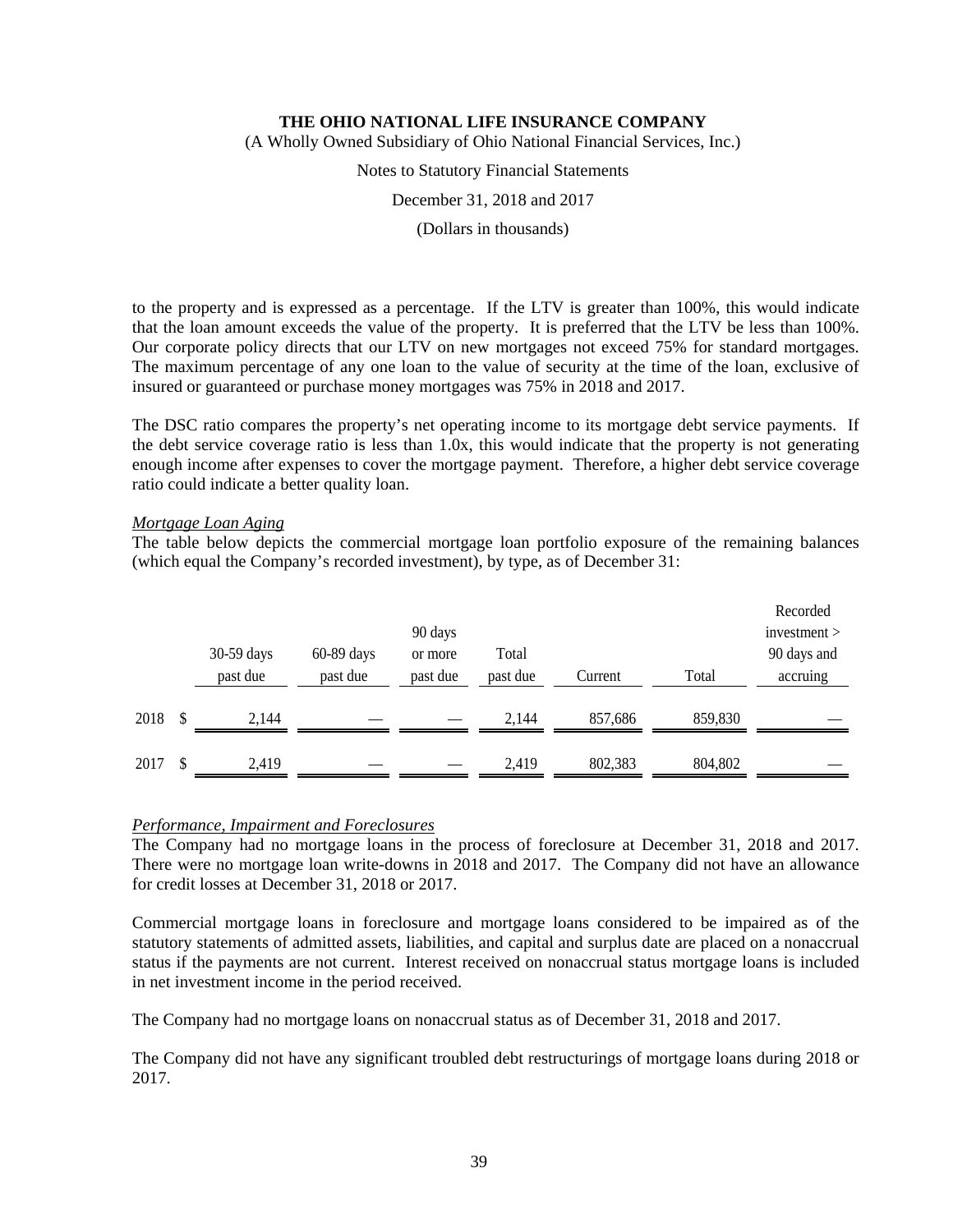(A Wholly Owned Subsidiary of Ohio National Financial Services, Inc.)

Notes to Statutory Financial Statements

December 31, 2018 and 2017

(Dollars in thousands)

The Company had no recorded investments in and unpaid principal balance of impaired commercial loans at December 31, 2018 or 2017.

No mortgages were sold to ONFS in 2018 or 2017.

The Company has a mortgage loan receivable from ONFS of \$23,257 and \$24,002 as of December 31, 2018 and 2017, respectively.

The Company has other financing receivables with contractual maturities of one year or less such as reinsurance recoverables and premiums receivables. The Company does not record a valuation allowance for these items since the Company has not had any significant collection issues related to these types of receivables. The Company writes off the receivable if it is deemed to be uncollectible.

## *Securities Lending*

As of December 31, 2018 and 2017, the Company received \$230,305 and \$533, respectively, of cash collateral on securities lending. The cash collateral is invested in short-term investments, which are recorded in securities lending reinvested collateral assets in the statutory statements of admitted assets, liabilities, and capital and surplus with a corresponding liability of payable for securities lending to account for the Company's obligation to return the collateral. The Company had not received any noncash collateral on securities lending as of December 31, 2018 and 2017. The estimated fair value of loaned securities was \$223,155 and \$519 as of December 31, 2018 and 2017, respectively.

#### *Insurer Self-Certified Securities*

The following represents securities for which the Company does not have all the information required for the NAIC to provide an NAIC designation, but for which the Company is receiving timely payments of principal and interest. These securities are referred to as "5GI Securities."

|              | <b>Number of 5GI Securities</b> |      | <b>Aggregate BACV</b> |      | <b>Aggregate Fair Value</b> |      |
|--------------|---------------------------------|------|-----------------------|------|-----------------------------|------|
|              | 2018                            | 2017 | 2018                  | 2017 | 2018                        | 2017 |
| <b>Bonds</b> |                                 |      | $000$ .               |      | ,000                        |      |

# *Net Realized Capital Gains (Losses) and Change in Unrealized Capital Gains (Losses)*

The following is a summary of realized capital gains (losses) and the change in unrealized capital gains (losses), including realized losses for OTTI of investments, for the years ended December 31: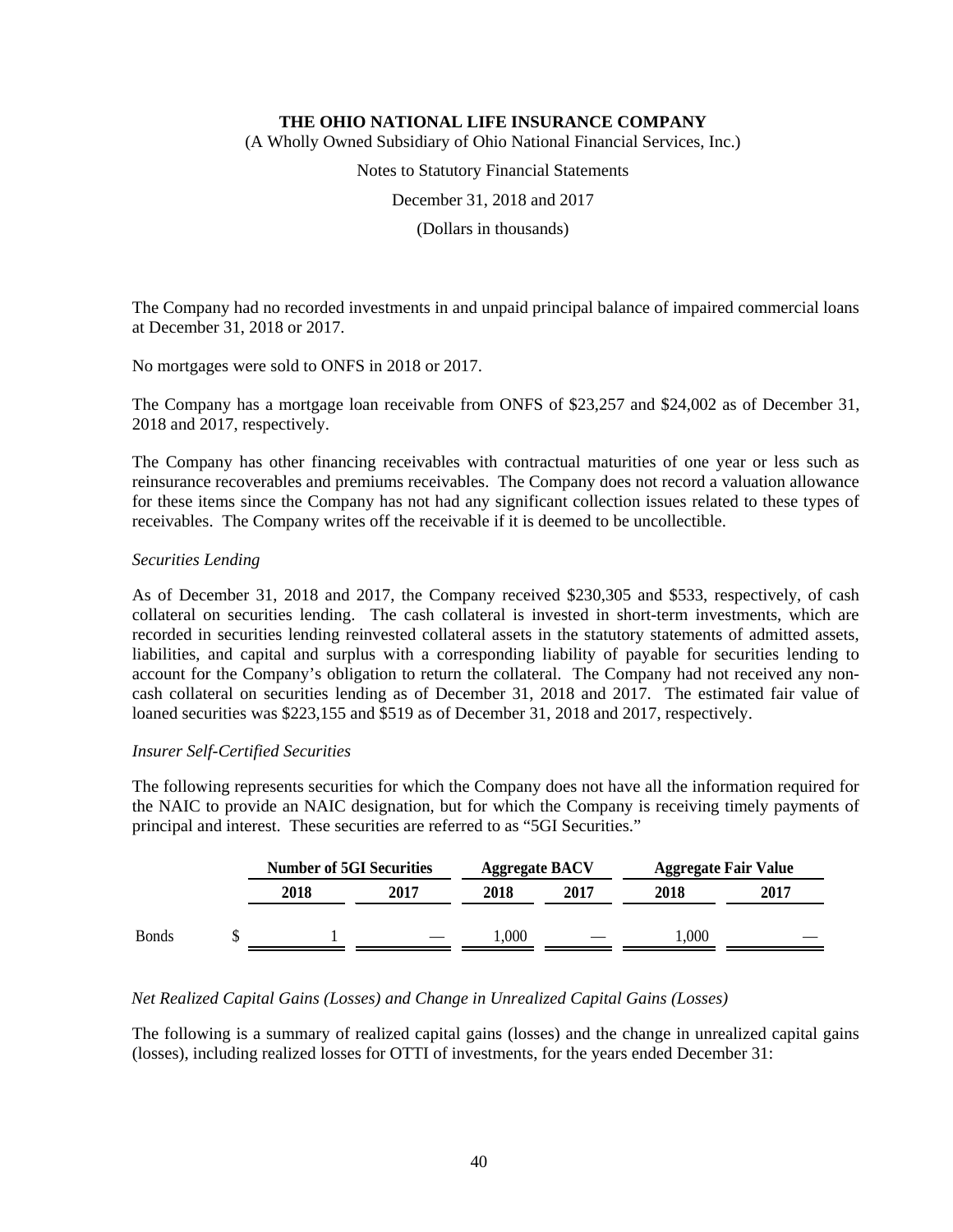(A Wholly Owned Subsidiary of Ohio National Financial Services, Inc.)

# Notes to Statutory Financial Statements

December 31, 2018 and 2017

(Dollars in thousands)

|                                                         | <b>Realized</b><br>gains (losses) | <b>Change in</b><br>unrealized<br>gains (losses) | <b>Total</b><br>investment<br>gains (losses) |
|---------------------------------------------------------|-----------------------------------|--------------------------------------------------|----------------------------------------------|
| 2018                                                    |                                   |                                                  |                                              |
| <b>Bonds</b>                                            | \$<br>1,531                       | (2,778)                                          | (1,247)                                      |
| Common stocks                                           | 691                               | 2,223                                            | 2,914                                        |
| Derivative instruments                                  | (27, 485)                         | 5,376                                            | (22,109)                                     |
| Other                                                   | (641)                             | (555)                                            | (1,196)                                      |
| Total                                                   | (25,904)                          | 4,266                                            | (21, 638)                                    |
| Less amount credited to interest<br>maintenance reserve | 1,218                             |                                                  | 1,218                                        |
|                                                         |                                   |                                                  |                                              |
| Net losses before tax                                   | (27, 122)                         | 4,266                                            | (22, 856)                                    |
| Taxes on investment losses                              | (654)                             | (2,643)                                          | (3,297)                                      |
| Admitted deferred tax asset                             |                                   | 2,643                                            | 2,643                                        |
| Net (losses) gains after tax                            | \$<br>(27, 776)                   | 4,266                                            | (23,510)                                     |

|                                                         | <b>Realized</b><br>gains (losses) | <b>Change</b> in<br>unrealized<br>gains (losses) | <b>Total</b><br>investment<br>gains (losses) |
|---------------------------------------------------------|-----------------------------------|--------------------------------------------------|----------------------------------------------|
| 2017                                                    |                                   |                                                  |                                              |
| <b>Bonds</b>                                            | \$<br>(14,350)                    | (1,722)                                          | (16,072)                                     |
| Common stocks                                           |                                   | 6,550                                            | 6,550                                        |
| Mortgage loans on real estate                           | (459)                             |                                                  | (459)                                        |
| Derivative instruments                                  | (18, 543)                         | 1,348                                            | (17, 195)                                    |
| Other                                                   | (6,665)                           | 3,081                                            | (3,584)                                      |
| Total                                                   | (40,017)                          | 9,257                                            | (30,760)                                     |
| Less amount credited to interest<br>maintenance reserve | 747                               |                                                  | 747                                          |
| Net losses before tax                                   | (40,764)                          | 9,257                                            | (31,507)                                     |
| Taxes on investment losses                              | (640)                             | (2,020)                                          | (2,660)                                      |
| Admitted deferred tax asset                             |                                   | 2,020                                            | 2,020                                        |
| Net (losses) gains after tax                            | \$<br>(41, 404)                   | 9,257                                            | (32, 147)                                    |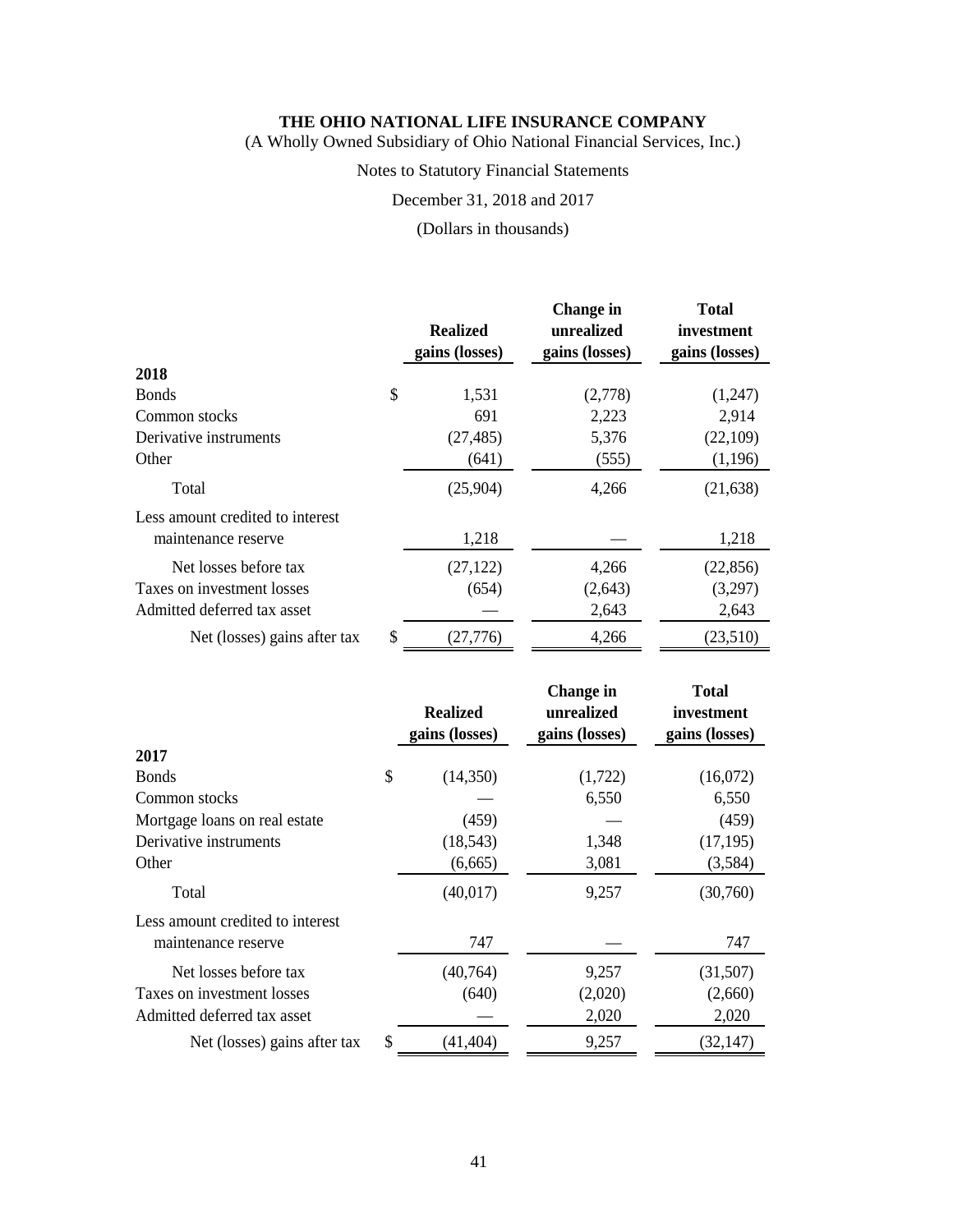(A Wholly Owned Subsidiary of Ohio National Financial Services, Inc.)

Notes to Statutory Financial Statements

December 31, 2018 and 2017

(Dollars in thousands)

Realized capital gains and losses, net of tax, for all types of bonds that result from changes in the overall level of interest rates are credited or charged to the IMR, and these capital gains or losses are amortized into income over the remaining period of time based on the original maturity date of the bond sold.

Realized capital losses on investments, as shown in the tables above, include write-downs for OTTI of \$1,552 and \$15,828 for the years ended December 31, 2018 and 2017, respectively. As of December 31, 2018, securities with a carrying value of \$61,810 which had a cumulative write-down of \$17,703 due to OTTI, remained in the Company's investment portfolio.

Included in the write-downs for OTTI are write-downs for OTTI on loan-backed and structured securities of \$1,552 and \$0 for 2018 and 2017, respectively. The table below lists each security that recognized OTTI impairment in 2018 due to the fact that the present value of the cash flows expected to be collected was less than the amortized cost basis of the securities:

|              | <b>Book/Adjusted</b><br><b>Carrying Value</b><br><b>Amortized Cost</b><br><b>Before Current</b> | <b>Projected</b>  | Recognized<br><b>OTTI</b> in<br><b>Current</b> | Amortized<br><b>Cost After</b> | Fair         | Date of<br><b>Financial</b><br><b>Statement</b><br>When |
|--------------|-------------------------------------------------------------------------------------------------|-------------------|------------------------------------------------|--------------------------------|--------------|---------------------------------------------------------|
| <b>CUSIP</b> | Period OTTI                                                                                     | <b>Cash Flows</b> | <b>Period</b>                                  | <b>OTTI</b>                    | <b>Value</b> | <b>Reported</b>                                         |
| 22540VZZ8 \$ | 2.104                                                                                           | 1,941             | 163                                            | 1.941                          | 1.962        | 12/31/2018                                              |
| 00934@AA7    | 750                                                                                             | 200               | 550                                            | 200                            | 200          | 12/31/2018                                              |
| 694308HG5    | 1.999                                                                                           | 1.470             | 529                                            | 1.470                          | 1.470        | 12/31/2018                                              |
| 694308GJ0    | 1,085                                                                                           | 948               | 137                                            | 948                            | 948          | 12/31/2018                                              |
| 694308HI A   | 621                                                                                             | 596               | 25                                             | 596                            | 596          | 12/31/2018                                              |
| 22540VMK5    | 465                                                                                             | 398               | 67                                             | 398                            | 397          | 9/30/2018                                               |
| 12669GC82    | 1,030                                                                                           | 949               | 81                                             | 950                            | 994          | 6/30/2018                                               |
| \$<br>Total  | 8,054                                                                                           | 6,502             | 1,552                                          | 6,503                          | 6,567        |                                                         |

# *Sales of Bonds*

Proceeds from sales of investments in bonds, excluding calls, during 2018 and 2017 were \$662,441 and \$487,589, respectively. Gross gains of \$4,970 and \$9,436, and gross losses of \$2,564 and \$7,376 were realized on those transactions in 2018 and 2017, respectively.

#### **(7) Derivative Financial Instruments**

The Company enters into derivative contracts to economically hedge guarantees on riders for certain insurance contracts. Although these contracts do not qualify for hedge accounting or have not been designated in hedging relationships by the Company, they provide the Company with an economic hedge, which is used as part of its overall risk management strategy. The Company enters into equity futures, currency futures, equity index put options, equity index call options, equity swaps and interest rate swaptions to economically hedge liabilities embedded in certain variable annuity products, such as the GMAB, GMWB, GMIB and GLWB, and in fixed indexed annuity products.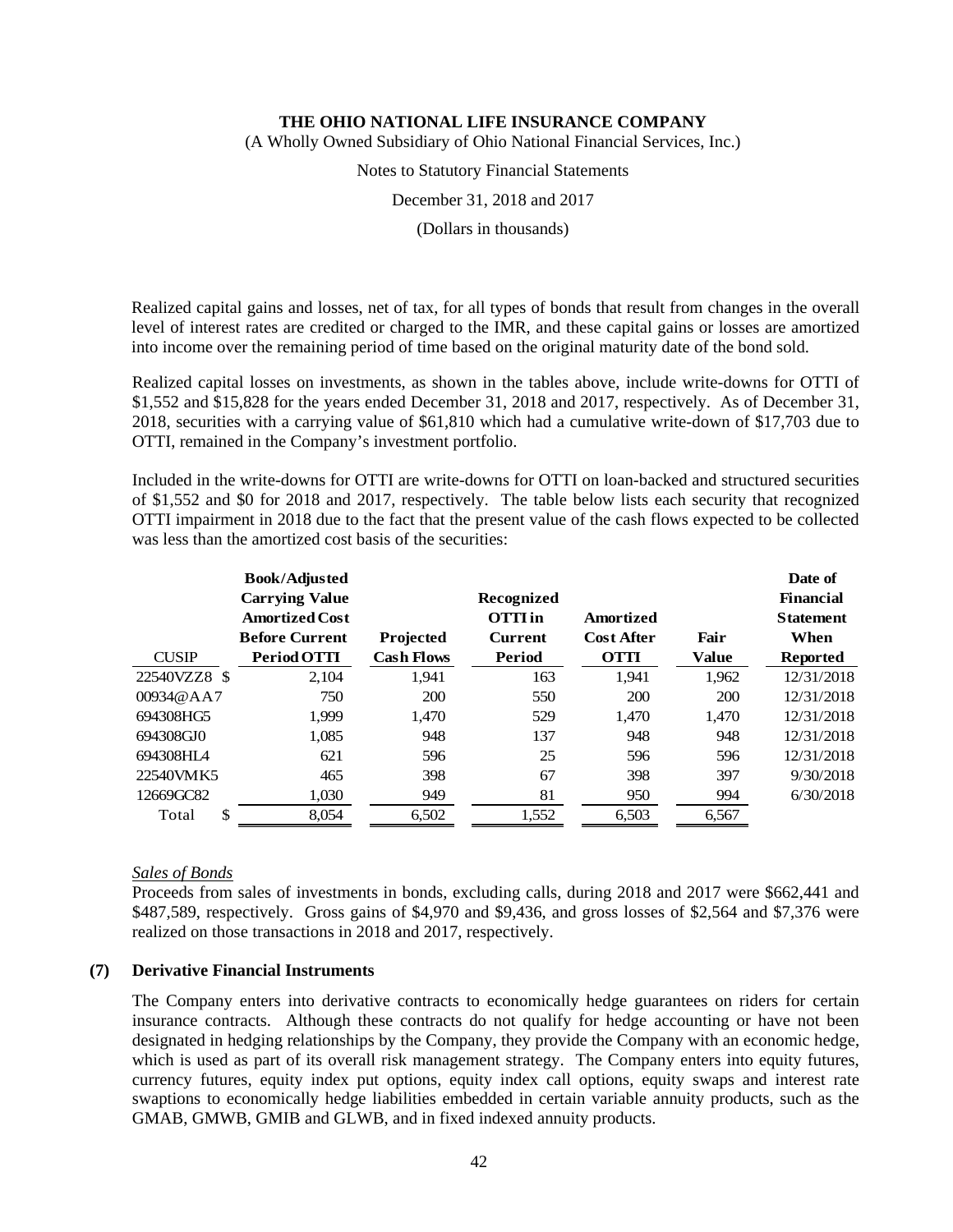(A Wholly Owned Subsidiary of Ohio National Financial Services, Inc.)

Notes to Statutory Financial Statements

December 31, 2018 and 2017

(Dollars in thousands)

The following tables summarize the carrying value and notional amounts of the Company's derivative financial instruments as of December 31:

|                           |                    | <b>Assets</b>             |                     | <b>Liabilities</b>        |
|---------------------------|--------------------|---------------------------|---------------------|---------------------------|
|                           | Carrying<br>value* | <b>Notional</b><br>amount | Carrying<br>value** | <b>Notional</b><br>amount |
| 2018                      |                    |                           |                     |                           |
| <b>Equity futures</b>     | \$<br>5,679        | 244,536                   |                     |                           |
| Currency futures          | 1,227              | 30,689                    | 2,866               | 265,613                   |
| Equity puts               | 57,604             | 870,360                   |                     |                           |
| Equity index call options | 9,097              | 1,823,403                 |                     |                           |
| Equity swap               |                    |                           |                     |                           |
| Currency swap             | 1,020              | 9,038                     |                     |                           |
| Swaption                  | 32,437             | 2,600,000                 |                     |                           |
| Total                     | \$<br>107,064      | 5,578,026                 | 2,866               | 265,613                   |
| 2017                      |                    |                           |                     |                           |
| <b>Equity futures</b>     | \$<br>2,632        | 110,563                   | 8,798               | 691,976                   |
| Currency futures          |                    |                           | 3,914               | 328,277                   |
| Equity puts               | 770                | 90,949                    | 1,614               | 1,326,558                 |
| Equity index call options | 12,911             | 550,919                   |                     |                           |
| Equity swap               |                    |                           | 21,490              | 509,883                   |
| Currency swap             | 642                | 9,038                     |                     |                           |
| Swaption                  | 47,099             | 4,870,000                 |                     |                           |
| Total                     | \$<br>64,054       | 5,631,469                 | 35,816              | 2,856,694                 |

\* Included in derivatives

\*\* Included in other liabilities

## *Credit Risk*

The Company may be exposed to credit-related losses in the event of nonperformance by counterparties to derivative financial instruments.

Because exchange traded futures are affected through regulated exchanges, and positions are marked to market on a daily basis, the Company has minimal exposure to credit-related losses in the event of nonperformance by counterparties to such derivative instruments. The Company manages its credit risk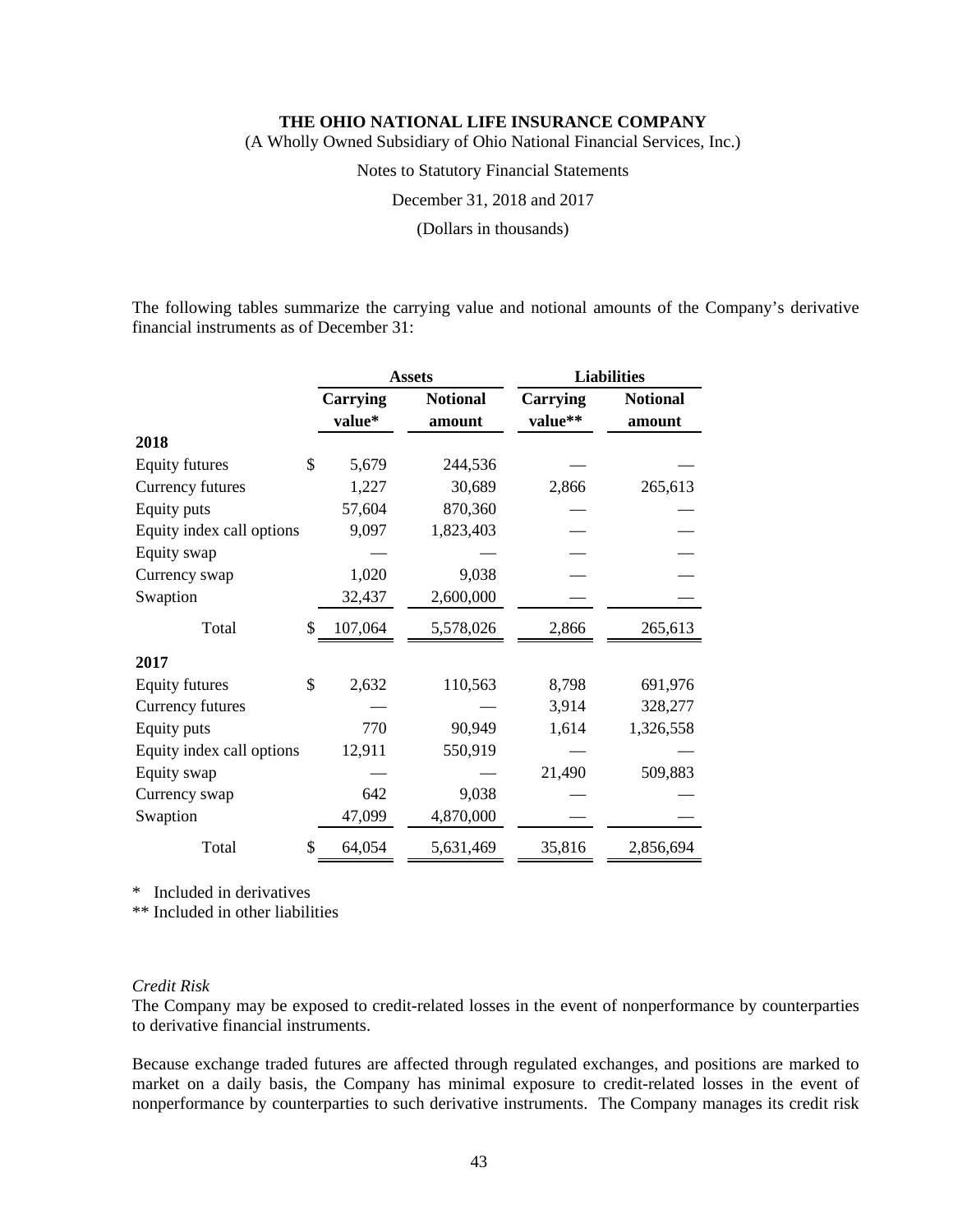(A Wholly Owned Subsidiary of Ohio National Financial Services, Inc.)

Notes to Statutory Financial Statements

December 31, 2018 and 2017

(Dollars in thousands)

related to over-the-counter derivatives by only entering into transactions with creditworthy counterparties with long-standing performance records.

The Company manages its credit risk related to certain reinsurance contracts by monitoring the credit ratings of the reinsurer and requiring either a certain level of assets to be held in a trust for the benefit of the Company or a letter of credit to be held by the reinsurer and assigned to the Company. As of December 31, 2018 and 2017, a non-affiliated reinsurer held assets in trust with an estimated fair value of \$891,834 and \$843,495, respectively, and a letter of credit of \$299,602 and \$169,757, respectively. As of December 31, 2018 and 2017, SYRE held assets in trust with an estimated fair value of \$7,406 and \$7,289, respectively, and a letter of credit of \$935,000 and \$400,000, respectively.

For equity futures and currency futures, cash or an acceptable security is posted to the margin account whenever the Company has open derivatives positions to meet the initial margin maintenance requirement. Additional cash or securities are posted to the account if the margin balance is less than the maintenance margin requirement due to market movements. Conversely, the Company can request funds back if the Company has a margin surplus greater than the maintenance requirement.

## **(8) Deferred and Uncollected Life Insurance Premiums**

Deferred and uncollected life insurance premiums are included in premiums and other considerations deferred and uncollected in the Company's statutory statements of admitted assets, liabilities, and capital and surplus. The table below summarizes these deferred and uncollected life insurance premiums, gross and net of loading for the years ended December 31:

|                                           | 2018              |                   | 2017             |                   |  |
|-------------------------------------------|-------------------|-------------------|------------------|-------------------|--|
|                                           | Gross             | Net of<br>loading | Gross            | Net of<br>loading |  |
| Ordinary new business<br>Ordinary renewal | 15,259<br>108,154 | 3,083<br>82,179   | 18,591<br>92,061 | 3,550<br>69,987   |  |
| Total                                     | \$<br>123,413     | 85,262            | 110,652          | 73,537            |  |

# **(9) Separate Accounts**

The Company utilizes separate accounts to record and account for assets and liabilities for particular lines of business and/or transactions. For the current reporting year, the Company reported assets and liabilities from variable individual annuities and variable group annuities.

In accordance with the State of Ohio procedures on approving items within the separate account, the separate account classification of the product is supported by the Ohio Statute 3907.15.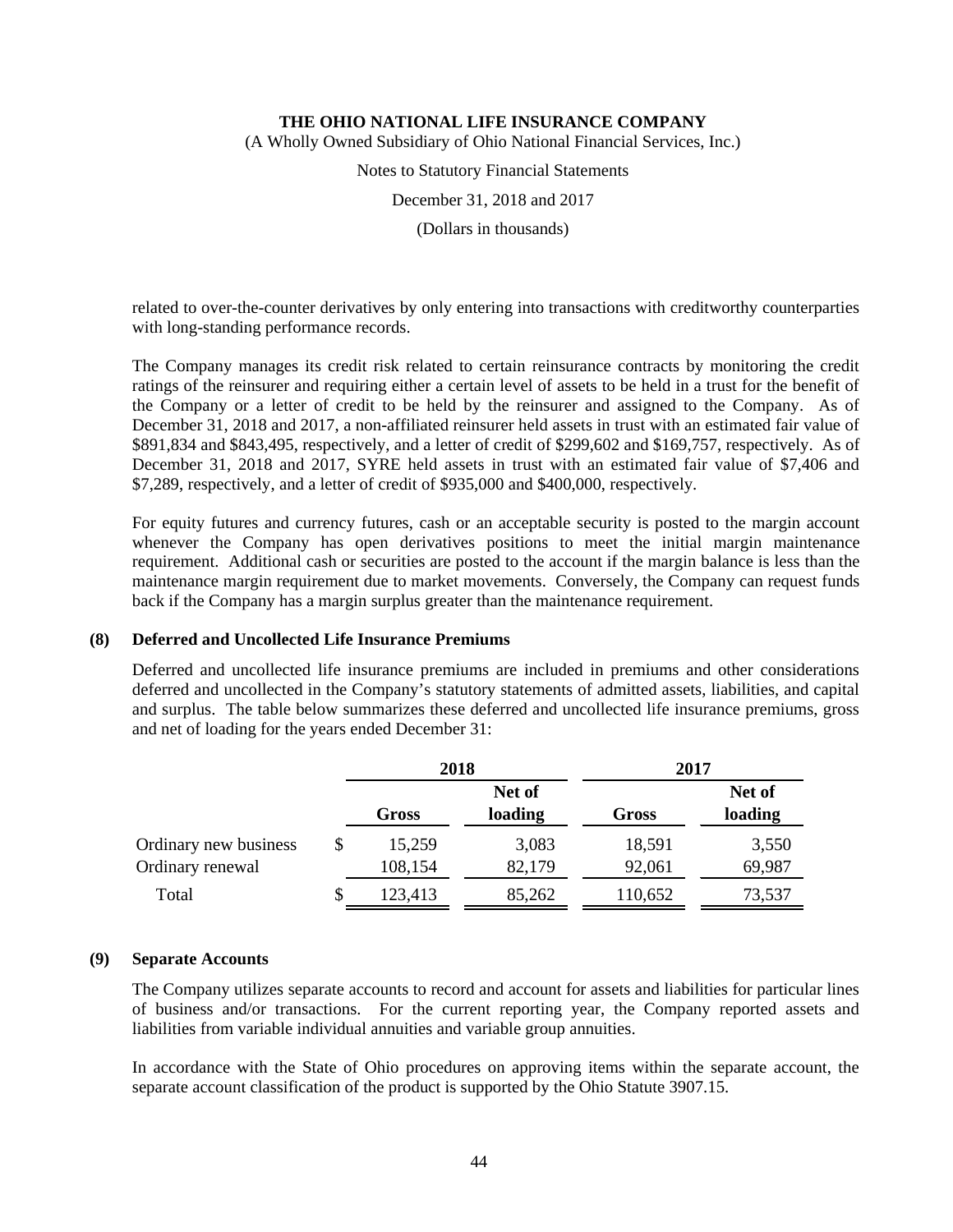(A Wholly Owned Subsidiary of Ohio National Financial Services, Inc.)

Notes to Statutory Financial Statements

December 31, 2018 and 2017

(Dollars in thousands)

As of December 31, 2018 and 2017, the Company's separate account statement included legally insulated assets of \$18,883,485 and \$22,895,976, respectively. The assets legally insulated from the general account as of December 31, are attributed to the following:

|                               | 2018         | 2017       |  |
|-------------------------------|--------------|------------|--|
| Variable individual annuities | \$17,918,169 | 21,807,513 |  |
| Variable group annuities      | 935,832      | 1,054,130  |  |
| Variable immediate annuities  | 29,484       | 34,338     |  |
| Total                         | 18,883,485   | 22,895,981 |  |

At December 31, 2018, there were no separate account securities lending arrangements.

In accordance with the products/transactions recorded within the separate account, some separate account liabilities are guaranteed by the general account. (In accordance with the guarantees provided, if the investment proceeds are insufficient to cover the rate of return guaranteed for the product, the policyholder proceeds will be remitted by the general account.)

As of December 31, 2018, the general account of the Company had a maximum guarantee for separate account liabilities of \$657,440.

To compensate the general account for the risk taken, the separate account has paid risk charges as follows for the past five years:

|      | <b>Risk</b>   |
|------|---------------|
|      | charges       |
| 2018 | \$<br>248,184 |
| 2017 | 244,227       |
| 2016 | 230,772       |
| 2015 | 213,087       |
| 2014 | 189,797       |

As of December 31, 2018, the general account of the Company had paid \$68,604 towards separate account guarantees.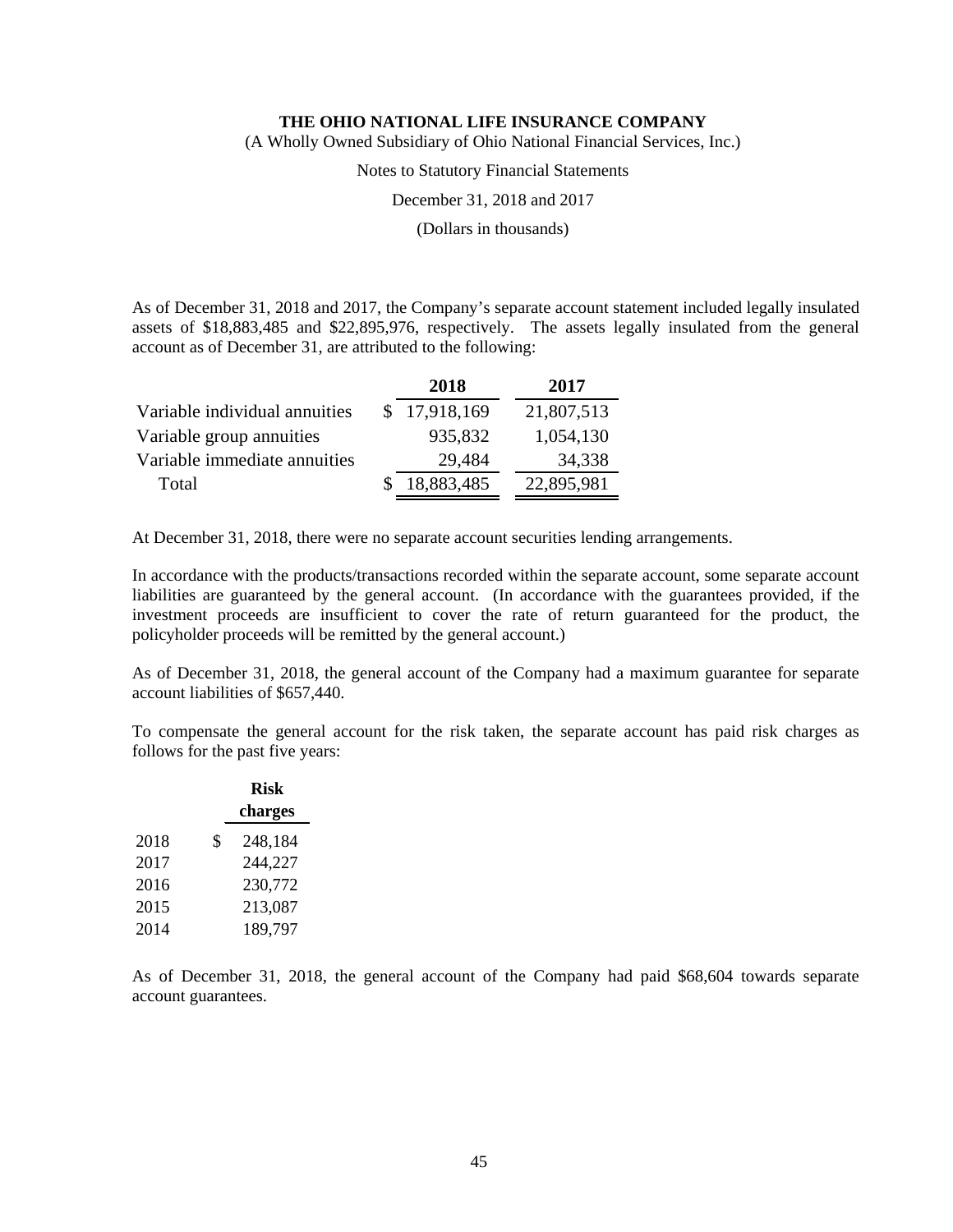(A Wholly Owned Subsidiary of Ohio National Financial Services, Inc.)

Notes to Statutory Financial Statements

December 31, 2018 and 2017

(Dollars in thousands)

The Company does not guarantee a return of the contract holders' separate account. Information regarding the nonguaranteed separate accounts of the Company is as follows as of and for the years ended December 31:

|                                                   | 2018             | 2017       |
|---------------------------------------------------|------------------|------------|
| Premiums, considerations or deposits at year end  | \$<br>712,604    | 996,538    |
| Reserves at year end for accounts with assets at: |                  |            |
| Market value                                      | \$<br>18,544,703 | 22,483,194 |
| Amortized cost                                    | 164,801          | 161,307    |
| <b>Total reserves</b>                             | \$<br>18,709,504 | 22,644,501 |
| By withdrawal characteristics:                    |                  |            |
| Subject to discretionary withdrawal:              |                  |            |
| With market value adjustment                      | \$               |            |
| At book value without market value adjustment and |                  |            |
| with current surrender charge of 5% or more       |                  |            |
| At market value                                   | 18,679,987       | 22,610,144 |
| At book value without market value adjustment and |                  |            |
| with current surrender charge of less than 5%     |                  |            |
| Subtotal                                          | 18,679,987       | 22,610,144 |
| Not subject to discretionary withdrawal           | 29,518           | 34,357     |
| Total reserves                                    | \$<br>18,709,505 | 22,644,501 |

The following is a reconciliation of net transfers from separate accounts for the years ended December 31:

| 2018        | 2017       |
|-------------|------------|
|             |            |
| 713,299     | 996,586    |
| 2,851,627   | 1,665,446  |
| (2,138,328) | (668, 860) |
|             |            |
| (695)       | (48)       |
|             |            |
| (2,139,023) | (668.908   |
|             |            |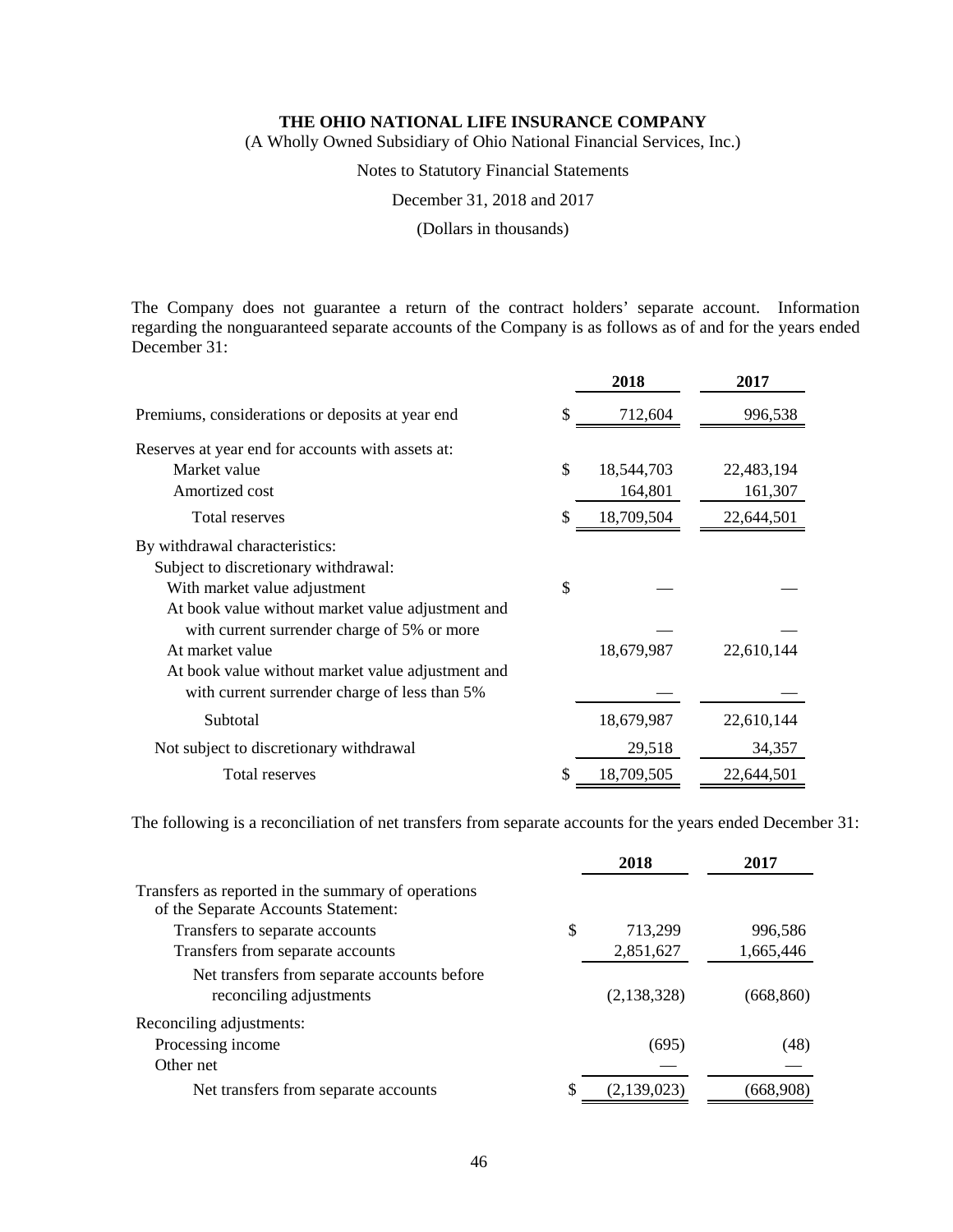(A Wholly Owned Subsidiary of Ohio National Financial Services, Inc.)

Notes to Statutory Financial Statements

December 31, 2018 and 2017

(Dollars in thousands)

### **(10) Reserves for Future Policy Benefits**

The reserves for future policy benefits are comprised of liabilities for life policies and contracts, accident and health (disability) policies, and annuity and other deposit funds including riders.

As discussed in Note 3, the Company has five main types of rider benefits offered with individual variable annuity contracts: GMDBs, GMIBs, GLWBs, GMABs and GMWBs. The Company also issued fixed indexed annuity contracts with an enhanced GLWB rider.

#### *Variable Annuity Riders*

#### *GMDB Riders*

Certain variable annuity contracts include GMDB riders with the base contract and offer additional death and income benefits through riders that can be added to the base contract. These GMDB riders typically provide that upon the death of the annuitant, the beneficiaries could receive an amount in excess of the contract value. The GMDB rider benefit could be equal to the premiums paid into the contract, the highest contract value as of a particular time, e.g., every contract anniversary, or the premiums paid into the contract times an annual interest factor. The Company assesses a charge for the GMDB riders and prices the base contracts to allow the Company to recover a charge for any built-in death benefits.

#### *GMIB Riders*

Certain variable annuity contracts include GMIB riders with the base contract. These riders allow the policyholder to annuitize the contract after ten years and to receive a guaranteed minimum monthly income for life. The amount of the payout is based upon a guaranteed income base that is typically equal to the greater of the premiums paid increased by 5% annually (6% for riders sold before May 2009) or the highest contract value on any contract anniversary. In some instances, based upon the age of the annuitant, the terms of this rider may be less favorable for the contract purchaser. The amount of the monthly income is tied to annuitization tables that are built into the GMIB rider. In the event that the policyholder could receive a higher monthly income by annuitization based upon the Company's current annuitization rates, the annuitant will automatically receive the higher monthly income. This means that the contract value could be significantly less than the guaranteed income base, but it might not provide any benefit to the policyholder or any cost to the Company. In addition, some policyholders may not be willing to give up access to their contract value that occurs with annuitization under the rider. Effective May 1, 2010, the Company discontinued offering the GMIB rider.

The Company's GMIB and GMDB riders issued prior to April 1, 2008 are reinsured with a non-affiliated reinsurer up to a certain level of coverage. The Company has reinsurance agreements in place with an affiliate for reinsurance coverage on the amounts in excess of the underlying non-affiliated reinsurance which has a \$135 million deductible that must be covered by the Company before coverage is provided by the affiliate. The Company established a voluntary reserve using the AG43 stochastic computation ("CTE98") for this deductible portion.

The voluntary reserve is the difference between the stochastic CTE98 reserve for the deductible less the implicit reserve for the deductible in the reported reserve prior to adding the CTE98 reserve for the deductible. As of December 31, 2018, the implicit reserve for the deductible was \$0 using the standard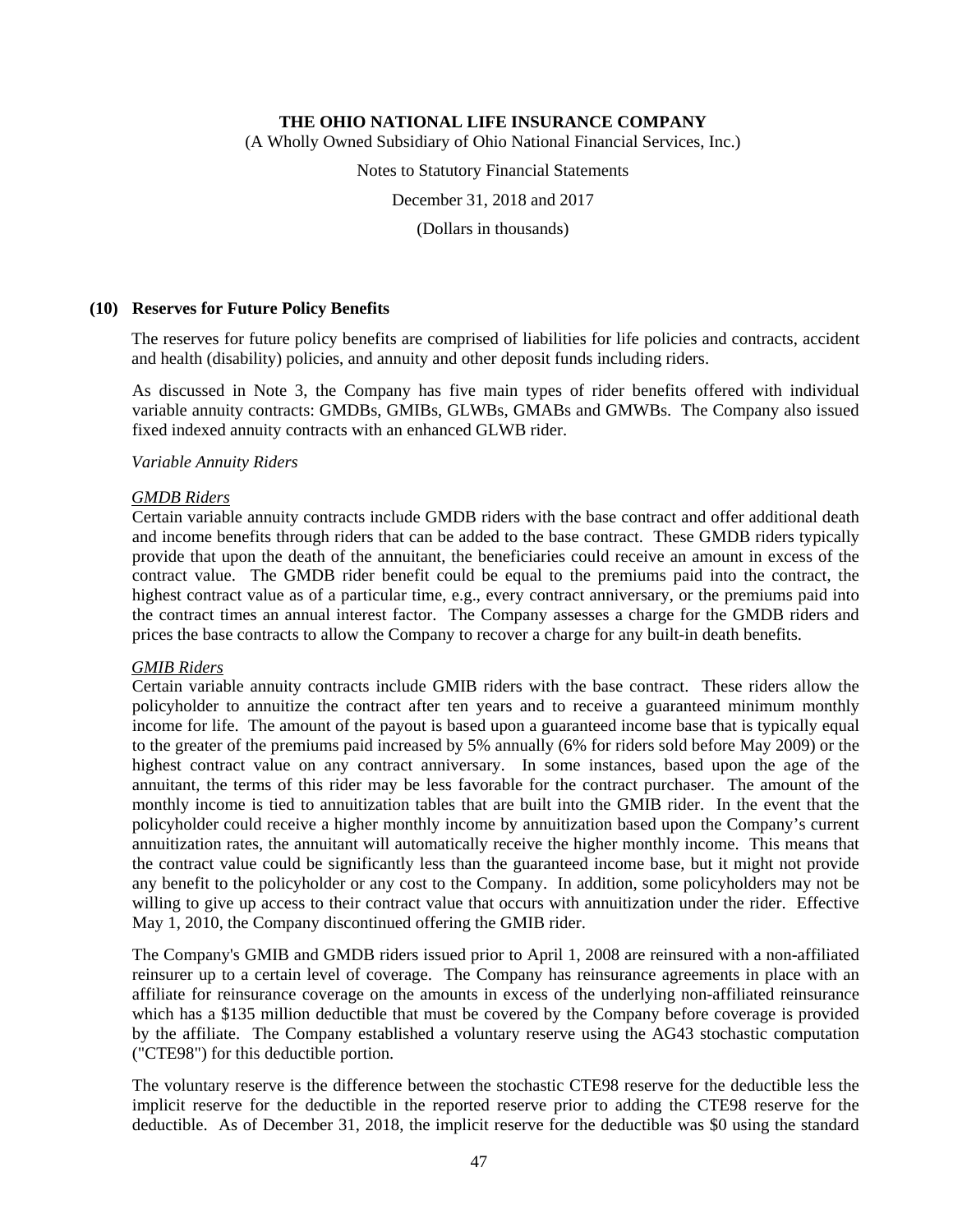(A Wholly Owned Subsidiary of Ohio National Financial Services, Inc.)

Notes to Statutory Financial Statements

December 31, 2018 and 2017

(Dollars in thousands)

scenario reserve prior to increasing the deductible reserve to \$99,150 using CTE98. The voluntary reserve was initially set up at December 31, 2011 with a balance of \$93,158, which was recorded as a direct reduction to unassigned surplus. During 2018, the reserve decreased \$7,123 from its 2017 value of \$106,273. Since the change in reserve amount cannot be determined for the next three years, no deferred tax benefit was admitted.

#### *GLWB Riders*

The GLWB rider allows the owner to take withdrawals from the contract at a guaranteed percentage of the GLWB base every year even if the contract value goes to zero. Such guaranteed withdrawals may start any time after the annuitant reaches age 59 1⁄2. The percentage withdrawal amount guaranteed increases if the annuitant attains a higher age band before the owner starts taking withdrawals. In some versions of GLWB riders sold in 2013 and later, there is a guaranteed minimum percentage withdrawal amount for the first 15 years of the contract; if the policyholder's account value goes to zero subsequent to the 15 year guarantee period, the percentage withdrawal amount is then calculated per a specified formula based on the 10 year treasury rate from the preceding 90 calendar days, with the calculated treasury linked rate subject to a specified cap and floor.

At policy inception, the GLWB base is set at the amount of the purchase payments and it is increased by the amount of future purchase payments. It increases (roll-up) by up to eight percent simple interest every year for the first ten years, as long as no withdrawal is made. If a withdrawal is made in any year during the first ten years, there is no roll-up at all for that year. If the contract value exceeds the GLWB base on any contract anniversary prior to the first contract anniversary after the annuitant reaches age 95, the GLWB base resets to the contract value and a new ten-year roll-up period begins.

The GLWB may also contain a step-up feature which preserves potential market gain by ratcheting up to the contract value, if higher, on each anniversary. If the contract has both a roll-up and step-up feature, the GLWB base will be the greater of: 1) the GLWB base on the previous anniversary plus any additional purchase payments; 2) the step-up base; or 3) the roll-up base.

In addition to the roll-up feature, some versions of the GLWB rider also provide for a top-off of the GLWB base at the end of the tenth contract year subject to attained age restrictions where applicable if the owner has not made any withdrawals in the first ten years. The top-off is equal to two hundred percent of the first-year purchase payments. Policyholders are eligible for only one top-off during the contractual term. A reset to the contract value does not start a new top-off period. A top-off will typically not occur if there is any reset in the first ten years.

The initial GLWB riders (issued May 1, 2010 through December 31, 2010) had a built-in death benefit. This death benefit is reduced dollar for dollar for withdrawals. It differs from most of the other death benefits that decline pro rata for withdrawals. Thus, when the contract value is less than the death benefit, withdrawals will reduce the death benefit under the GLWB rider by a smaller amount than the reduction for other death benefits.

The Company also offers single life and joint life versions of the GLWB rider. Under the joint life version, if the annuitant dies after the owner has started taking withdrawals the surviving spouse may elect a spousal continuation under the rider and continue to receive the same payment. Under the single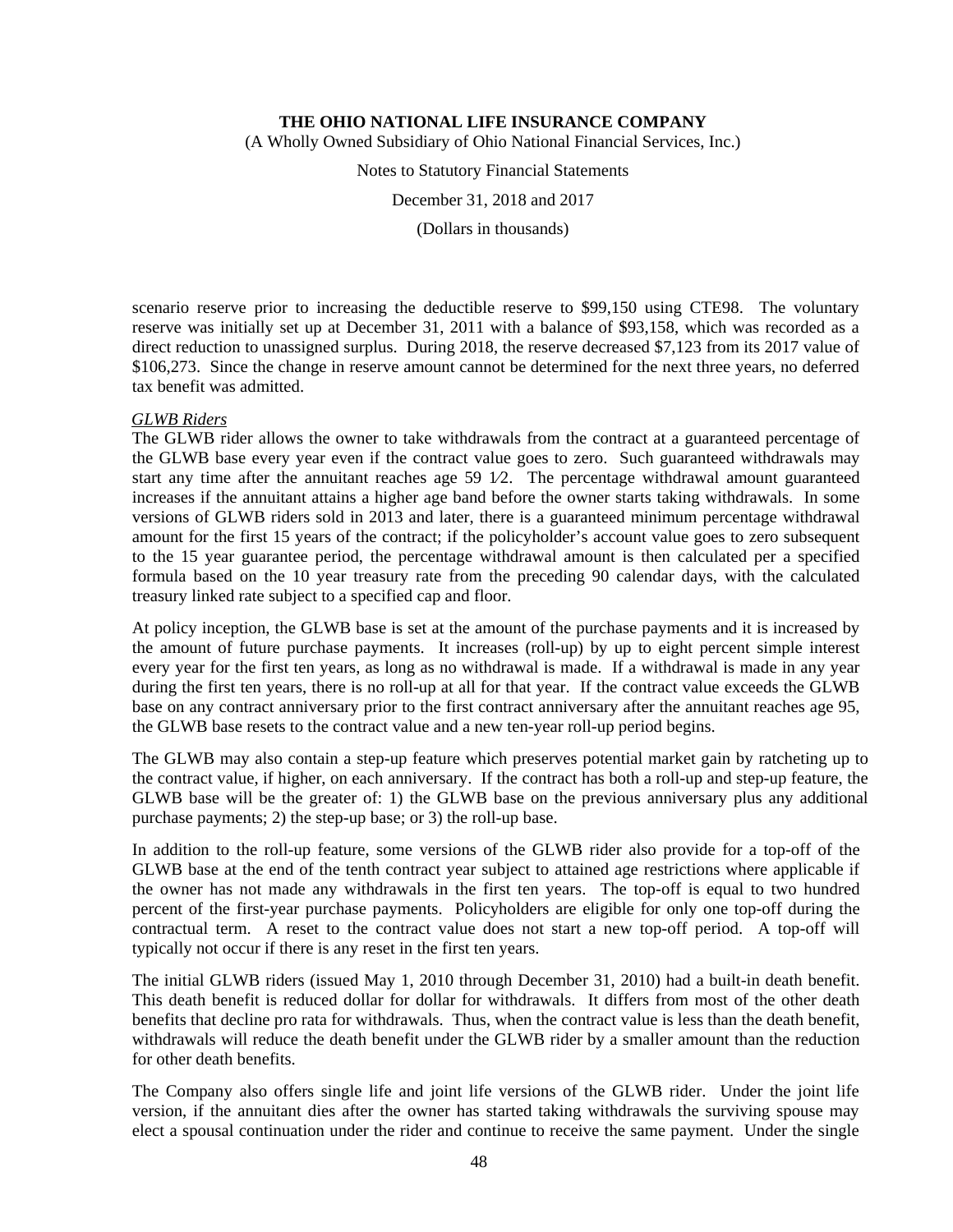(A Wholly Owned Subsidiary of Ohio National Financial Services, Inc.)

Notes to Statutory Financial Statements

December 31, 2018 and 2017

(Dollars in thousands)

life version, the guaranteed amount that may be withdrawn could decline either because 1) the contract value is less than the GLWB base and under the single life GLWB rider the contract value then becomes the new GLWB base and/or 2) the surviving spouse is in a different age band.

The GLWB riders, issued beginning January 1, 2011, are offered by the Company in both single-life and joint-life versions. In conjunction with the second generation GLWB riders, the Company also began selling new death benefit riders in both single-life and joint-life versions.

#### *GMAB Riders*

Certain variable annuity contracts include a GMAB rider. On the eighth or tenth anniversary, depending on the version of the rider, the policyholder's account value will increase to the amount of the initial deposit if the account value at that anniversary is less than the initial deposit.

#### *GMWB Riders*

Certain variable annuity contracts include a GMWB rider, which is similar to the GMAB rider noted above except the policyholder is allowed to make periodic withdrawals instead of waiting for the benefit in a lump sum at the end of the tenth year. The Company discontinued the sale of its GMWB rider in 2009. The activity associated with GMWB riders is included with GMAB riders and labeled "GMAB."

The following tables summarize the net amount at risk, net of reinsurance, for variable annuity contracts with guarantees invested in both general and separate accounts as of December 31 (note that most contracts contain multiple guarantees):

|                                                                                                       | 2018 |                          |             |                        |             |  |
|-------------------------------------------------------------------------------------------------------|------|--------------------------|-------------|------------------------|-------------|--|
|                                                                                                       |      | <b>Death</b><br>benefits |             | <b>Living benefits</b> |             |  |
|                                                                                                       |      | <b>GMDB</b>              | <b>GMIB</b> | <b>GLWB</b>            | <b>GMAB</b> |  |
| Return of net deposit                                                                                 |      |                          |             |                        |             |  |
| Net amount at risk $1$                                                                                | \$   | 56,298                   |             |                        | 865         |  |
| Return of net deposits accrued at a stated rate                                                       |      |                          |             |                        |             |  |
| Net amount at risk $1$                                                                                | \$   | 188,893                  |             |                        | 98          |  |
| Highest of return of net deposits accrued at a stated<br>rate and return of highest anniversary value |      |                          |             |                        |             |  |
| Net amount at risk $1$                                                                                | \$   | 28,118                   |             |                        |             |  |
| Return of highest anniversary value                                                                   |      |                          |             |                        |             |  |
| Net amount at risk $1$                                                                                | \$   | 383,169                  |             |                        |             |  |
| <b>Total</b>                                                                                          |      |                          |             |                        |             |  |
| Net amount at risk                                                                                    | \$   | 656,478                  |             |                        | 963         |  |

 $1$  Death benefit net amount at risk and living benefit net amount at risk are not additive at the contract level.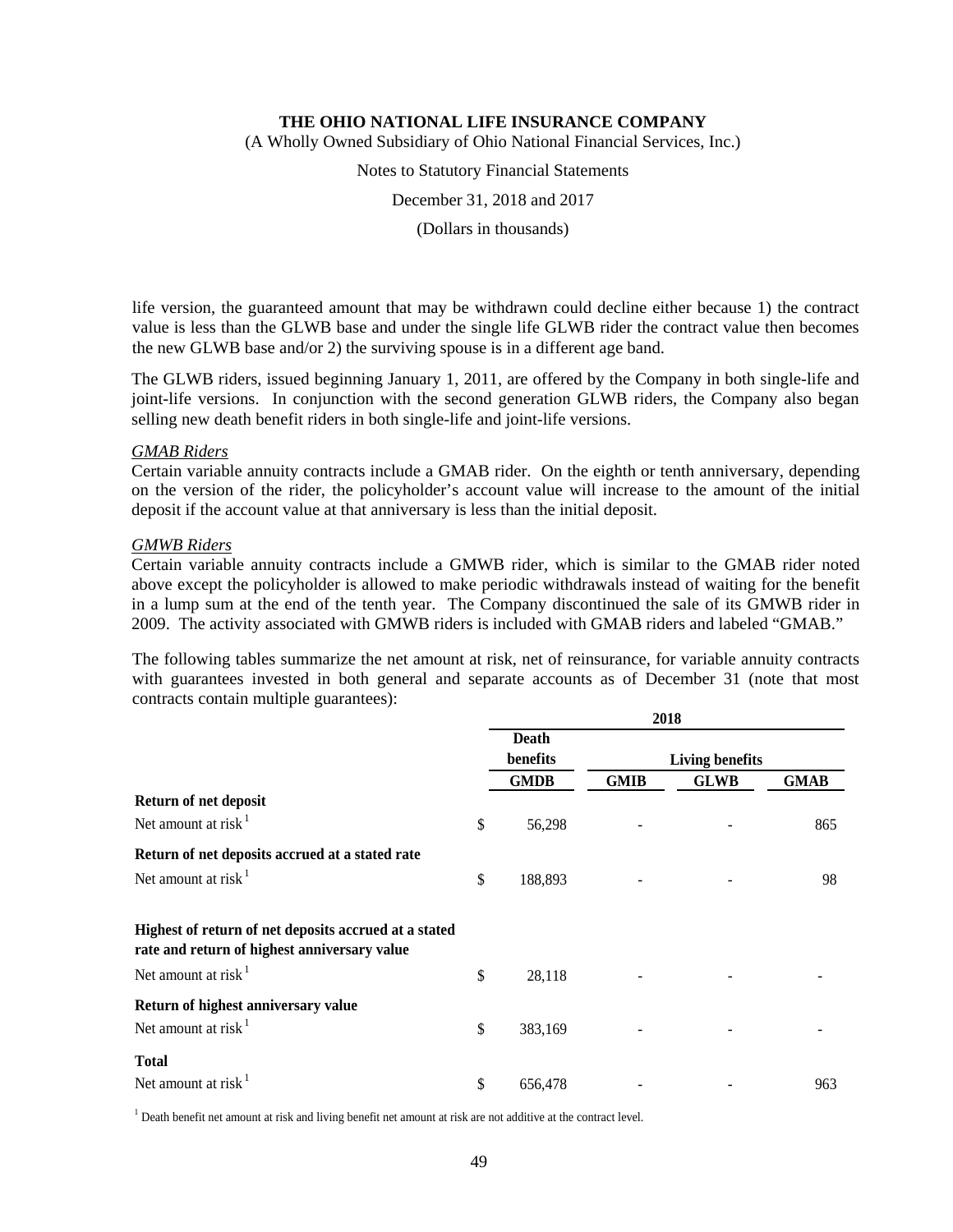(A Wholly Owned Subsidiary of Ohio National Financial Services, Inc.)

#### Notes to Statutory Financial Statements

December 31, 2018 and 2017

#### (Dollars in thousands)

|                                                                                                       | 2017                     |                        |             |             |  |
|-------------------------------------------------------------------------------------------------------|--------------------------|------------------------|-------------|-------------|--|
|                                                                                                       | <b>Death</b><br>benefits | <b>Living benefits</b> |             |             |  |
|                                                                                                       | <b>GMDB</b>              | <b>GMIB</b>            | <b>GLWB</b> | <b>GMAB</b> |  |
| <b>Return of net deposit</b>                                                                          |                          |                        |             |             |  |
| Net amount at risk $1$                                                                                | \$<br>7,582              |                        |             | 24          |  |
| Return of net deposits accrued at a stated rate                                                       |                          |                        |             |             |  |
| Net amount at risk $1$                                                                                | \$<br>130,835            |                        |             |             |  |
| Highest of return of net deposits accrued at a stated<br>rate and return of highest anniversary value |                          |                        |             |             |  |
| Net amount at risk $1$                                                                                | \$<br>8,578              |                        |             |             |  |
| Return of highest anniversary value<br>Net amount at risk $1$                                         | \$<br>9,491              |                        |             |             |  |
| <b>Total</b><br>Net amount at risk                                                                    | \$<br>156,486            |                        |             | 24          |  |

 $<sup>1</sup>$  Death benefit net amount at risk and living benefit net amount at risk are not additive at the contract level.</sup>

For guarantees of benefits that are payable in the event of death (GMDB), the net amount at risk is generally defined as the current guaranteed minimum death benefit in excess of the account balance as of the balance sheet date.

For benefit guarantees that are payable at annuitization (GMIB), the net amount at risk is generally defined as the present value of the minimum guaranteed annuity payments available to the contract holder, determined in accordance with the terms of the contract and best estimate assumptions, where applicable, in excess of the account balance as of the balance sheet date.

For benefit guarantees that are payable upon withdrawal (GLWB), the net amount at risk is generally defined as the present value of the current maximum guaranteed withdrawal available to or taken by the contract holder, determined in accordance with the terms of the contract and best estimate assumptions, where applicable, in excess of the account balance as of the balance sheet date.

For accumulation guarantees (GMAB), the net amount at risk is generally defined as the guaranteed minimum accumulation balance in excess of the account balance as of the balance sheet date.

All separate account assets associated with these contracts are invested in shares of various mutual funds offered by the Company and its sub advisors. Some riders require that separate account funds be invested in asset allocation models, managed volatility models, and/or have other investment restrictions. Net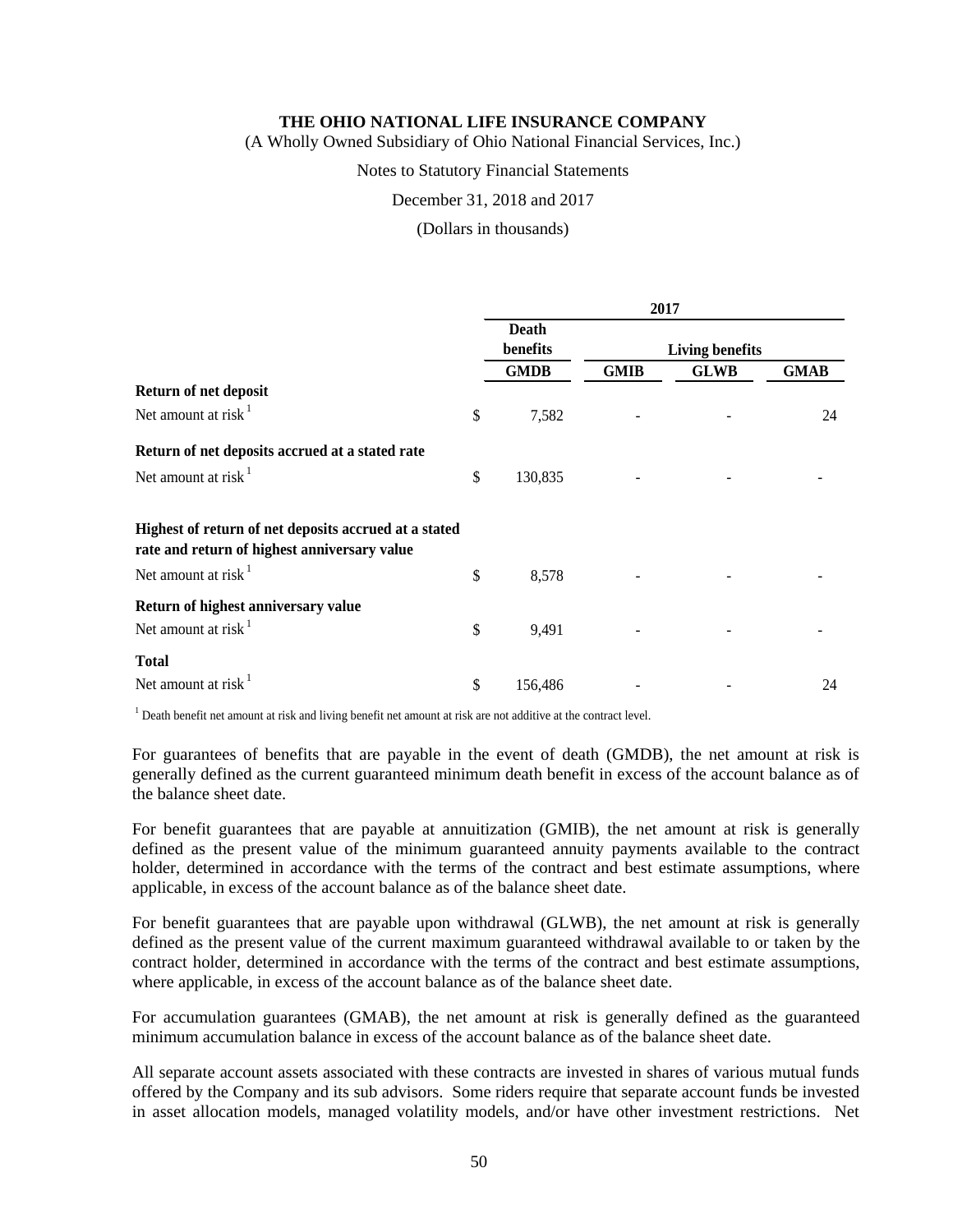(A Wholly Owned Subsidiary of Ohio National Financial Services, Inc.)

Notes to Statutory Financial Statements

December 31, 2018 and 2017

(Dollars in thousands)

amount at risk represents the amount of death benefit in excess of the account balance that is subject to market fluctuations.

The Company did not transfer assets from the general account to the separate account for any of its variable annuity contracts during 2018 and 2017.

The following table summarizes account balances of variable annuity contracts with guarantees that were invested in separate accounts as of December 31:

|               | 2018             | 2017       |
|---------------|------------------|------------|
| Mutual funds: |                  |            |
| Bond          | \$<br>5,050,601  | 6,034,599  |
| Equity        | 12,063,381       | 14,851,379 |
| Money market  | 804,191          | 921,540    |
| Total         | \$<br>17,918,173 | 21,807,518 |

The reserves on guaranteed riders are held in the general accounts and there are no guaranteed separate accounts.

#### *Fixed Indexed Annuity Riders*

#### *GLWB Riders*

Certain fixed indexed annuity contracts include a GLWB rider. The GLWB rider allows the owner to take withdrawals from the contract at a guaranteed percentage of the GLWB base every year even if the contract value goes to zero. There are two versions of GLWB rider offered: a single life GLWB with the annuitant as the covered person, and a joint life GLWB with the annuitant and the annuitant's spouse as the covered persons.

The rider provides for a guaranteed payment of the maximum allowable withdrawal (MAW) each index year during the lifetime withdrawal period. Such guaranteed withdrawals may start any time after the annuitant/youngest covered spouse reaches age 59 1⁄2. The percentage withdrawal amount guaranteed increases if the annuitant/youngest covered spouse attains a higher age band before the guarantee is elected.

At the policy's initial sweep date, the GLWB base is set at the amount of the purchase payments. After the initial sweep date, the GLWB base will be the greatest of the step-up GLWB base and the annual credit GLWB base. On each anniversary of the initial sweep date, except under excess withdrawal, the step-up GLWB base is equal to the greater of the GLWB base on the prior day, and the then current contract value, after deducting any applicable charges for the contract and credited interest. The annual credit base is the GLWB base just prior to the index year processing, plus the annual credit calculation base just prior to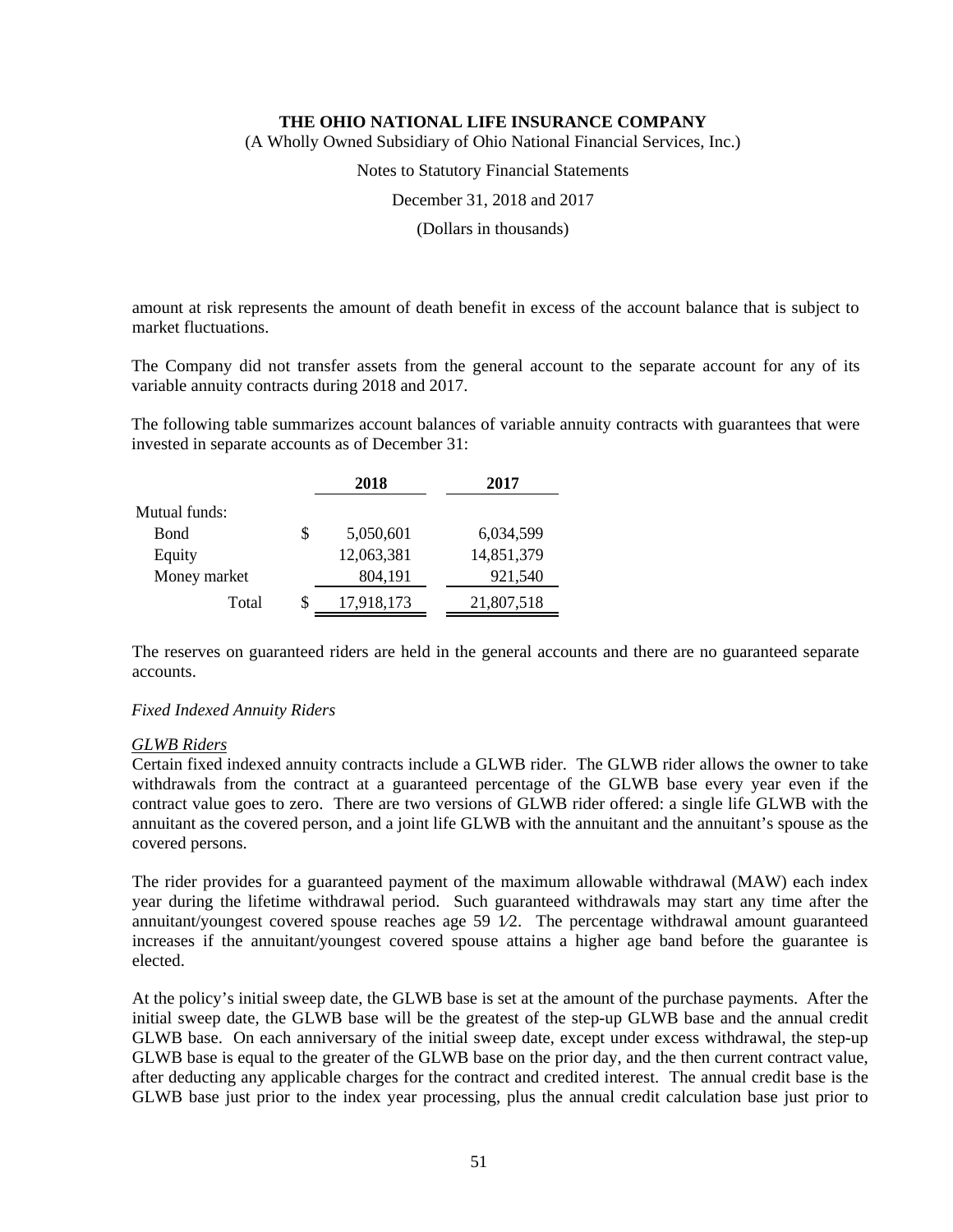(A Wholly Owned Subsidiary of Ohio National Financial Services, Inc.)

Notes to Statutory Financial Statements

December 31, 2018 and 2017

(Dollars in thousands)

index processing, multiplied by an index or bonus credit rate. Upon a step-up, the annual credit calculation base will reset to the contract value at the time of step-up.

For the period from January 2, 2018 through April 6, 2018, and for the period from June 4, 2018 through September 7, 2018 in the state of California, the Company offered an exchange program, which provided certain variable annuity policyholders with a GMIB rider the opportunity to exchange the policy and associated rider for a fixed indexed annuity policy with an enhanced GLWB rider. The notable difference of the enhanced GLWB rider is the calculation of the initial GLWB benefit base. At the policy's initial sweep date, the GLWB base is set to equal the contract value on the sweep date multiplied by the GLWB enhancement percentage, which is set based on the ratio of GMIB benefit base to AV at the time of exchange. After the initial sweep date, the GLWB base will be the greatest of the step-up GLWB base and the annual credit GLWB base.

The total account value, net of reinsurance, of the fixed indexed annuities was over \$500,000. The account value, net of reinsurance, specific to the GLWB riders was over \$50,000 as of December 31, 2018.

#### **(11) Annuity Reserves and Deposit Liabilities by Withdrawal Characteristics**

Annuity reserves and deposit liabilities by withdrawal characteristics are shown below as of December 31, 2018:

|                                          |           | <b>Separate</b> |              |            |
|------------------------------------------|-----------|-----------------|--------------|------------|
|                                          | General   | account         |              |            |
|                                          | account   | non-guaranteed  | <b>Total</b> | % of Total |
| Subject to discretionary withdrawal:     |           |                 |              |            |
| \$<br>With market value adjustment       | 1.411.371 |                 | 1.411.371    | 5.6%       |
| At book value less surrender charge      | 121,071   |                 | 121,071      | 0.5%       |
| At fair value*                           |           | 18,679,987      | 18,679,987   | 74.4%      |
| Total with adjustment or at market value | 1,532,442 | 18,679,987      | 20,212,429   | 80.5%      |
| At book value without adjustment         | 1,772,458 |                 | 1,772,458    | 7.1%       |
| Not subject to discretionary withdrawal  | 3,087,758 | 29,518          | 3,117,276    | 12.4%      |
| Total, gross                             | 6,392,658 | 18,709,505      | 25,102,163   | 100.0%     |
| Reinsurance ceded                        | 2,974,861 |                 | 2,974,861    |            |
| \$<br>Total, net                         | 3.417.797 | 18.709.505      | 22,127,302   |            |

\* Includes \$18,679,987 of individual and group variable deferred annuity held in the separate accounts that were surrenderable at market value less a surrender charge.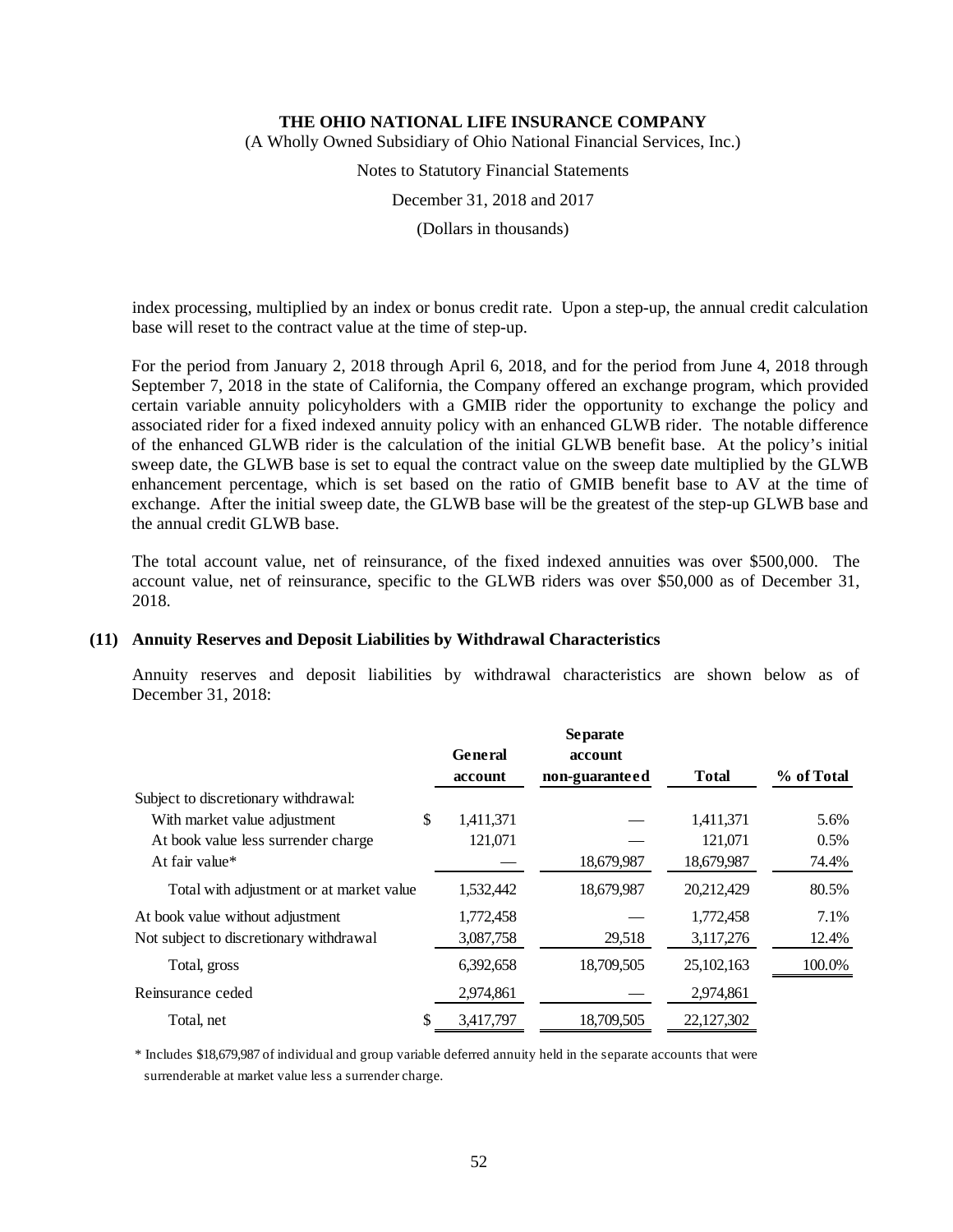(A Wholly Owned Subsidiary of Ohio National Financial Services, Inc.)

Notes to Statutory Financial Statements

December 31, 2018 and 2017

(Dollars in thousands)

The following is the reconciliation of annuity reserves and deposit liabilities as of December 31, 2018:

| Life, accident and health Annual Statement:                                |            |
|----------------------------------------------------------------------------|------------|
| Annuities (excluding supplementary contracts with life contingencies), net | 2,712,021  |
| Supplementary contracts with life contingencies, net                       | 5,114      |
| Deposit-type contracts                                                     | 700,662    |
| Subtotal                                                                   | 3,417,797  |
| Separate Accounts Annual Statement:                                        |            |
| Annuities, net                                                             | 18,709,505 |
| Total annuity reserves and deposit liabilities, net                        | 22,127,302 |

Annuity reserves and deposit liabilities by withdrawal characteristics are shown below as of December 31, 2017:

|                                          |                 | <b>Separate</b> |              |            |
|------------------------------------------|-----------------|-----------------|--------------|------------|
|                                          | <b>General</b>  | account         |              |            |
|                                          | account         | non-guaranteed  | <b>Total</b> | % of Total |
| Subject to discretionary withdrawal:     |                 |                 |              |            |
| With market value adjustment             | \$<br>647,004   |                 | 647.004      | 2.4%       |
| At book value less surrender charge      | 169,725         |                 | 169,725      | 0.6%       |
| At fair value*                           |                 | 22,610,144      | 22,610,144   | 82.5%      |
| Total with adjustment or at market value | 816.729         | 22,610,144      | 23,426,873   | 85.5%      |
| At book value without adjustment         | 1,942,321       |                 | 1.942.321    | 7.1%       |
| Not subject to discretionary withdrawal  | 2,010,287       | 34,357          | 2,044,644    | 7.4%       |
| Total, gross                             | 4,769,337       | 22,644,501      | 27,413,838   | 100.0%     |
| Reinsurance ceded                        | 1,512,493       |                 | 1,512,493    |            |
| Total, net                               | \$<br>3,256,844 | 22,644,501      | 25,901,345   |            |

\* Includes \$22,610,144 of individual and group variable deferred annuity held in the separate accounts that were surrenderable at market value less a surrender charge.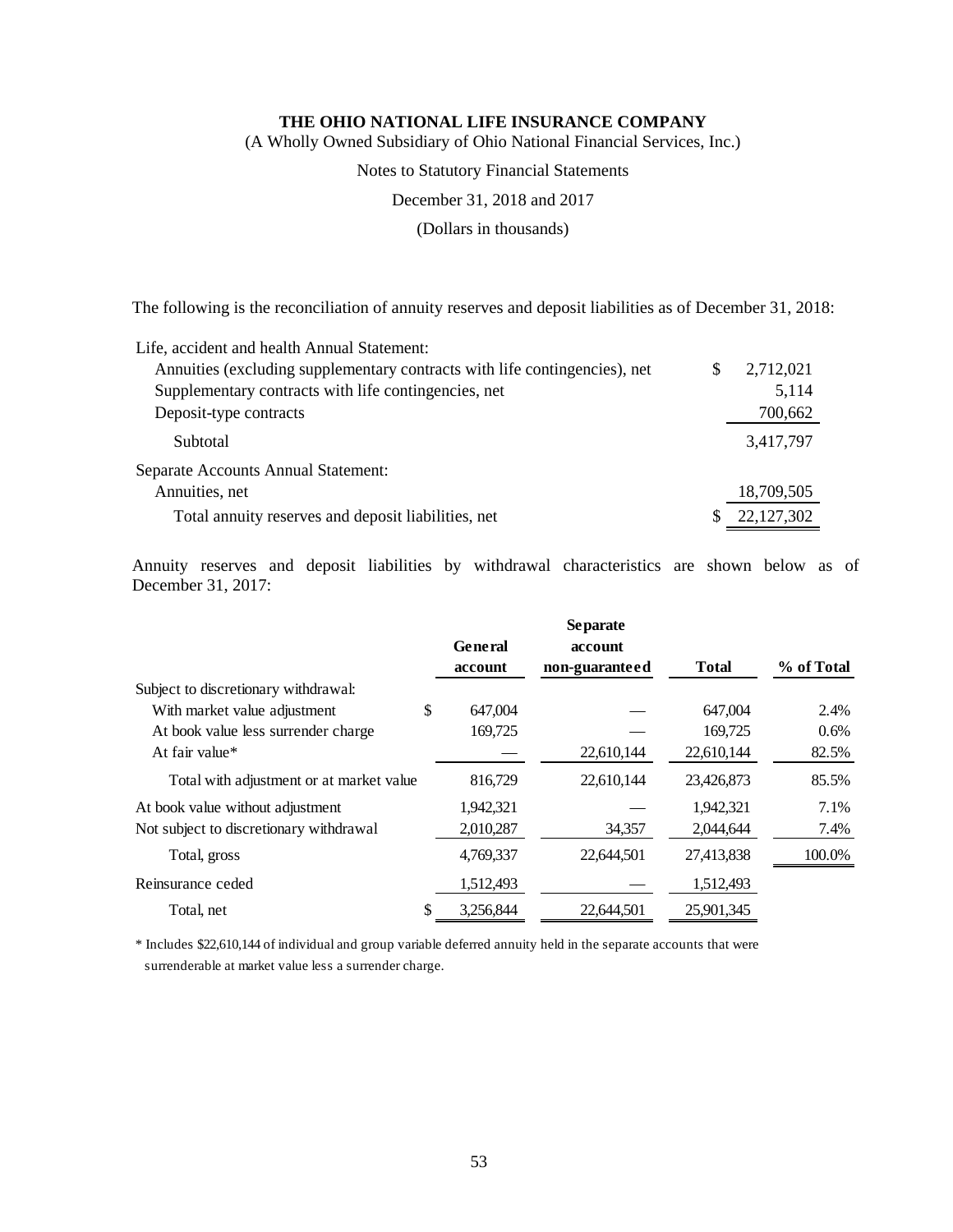(A Wholly Owned Subsidiary of Ohio National Financial Services, Inc.)

Notes to Statutory Financial Statements

December 31, 2018 and 2017

(Dollars in thousands)

The following is the reconciliation of annuity reserves and deposit liabilities as of December 31, 2017:

| Life, accident and health Annual Statement:                                |            |
|----------------------------------------------------------------------------|------------|
| Annuities (excluding supplementary contracts with life contingencies), net | 2.565.481  |
| Supplementary contracts with life contingencies, net                       | 4,790      |
| Deposit-type contracts                                                     | 686,573    |
| Subtotal                                                                   | 3,256,844  |
| Separate Accounts Annual Statement:                                        |            |
| Annuities, net                                                             | 22,644,501 |
| Total annuity reserves and deposit liabilities, net                        | 25,901,345 |

## **(12) Unpaid Claim Reserves**

The Company establishes unpaid claim reserves which provide an estimated cost of paying claims made under individual disability accident and health policies. These reserves include estimates for claims that have been reported and those that have been incurred but not reported. The amounts recorded for unpaid claim reserves are based on appropriate actuarial guidelines and techniques that represent the Company's best estimate based on current known facts and the actuarial guidelines. Accordingly, actual claim payouts may vary from present estimates.

The following table summarizes the disabled life unpaid claims for the years ended December 31:

|                                                                                                                              | 2018                    | 2017                      |
|------------------------------------------------------------------------------------------------------------------------------|-------------------------|---------------------------|
| Claim reserves, beginning of year<br>Less reinsurance recoverables                                                           | \$<br>10,345<br>(635)   | 10,837<br>(631)           |
| Net claim reserves, beginning of year                                                                                        | 9,710                   | 10,206                    |
| Claims paid related to:<br>Current year<br>Prior years                                                                       | (30)<br>(1,641)         | (5)<br>(1,320)            |
| Total claims paid                                                                                                            | (1,671)                 | (1,325)                   |
| Incurred related to:<br>Current year's incurred<br>Current year's interest<br>Prior years' incurred<br>Prior years' interest | 945<br>18<br>170<br>401 | 736<br>14<br>(346)<br>425 |
| Total incurred                                                                                                               | 1,534                   | 829                       |
| Net claim reserves, end of year                                                                                              | 9,573                   | 9,710                     |
| Plus reinsurance recoverables                                                                                                | 899                     | 635                       |
| Claims reserves, end of year                                                                                                 | \$<br>10,472            | 10,345                    |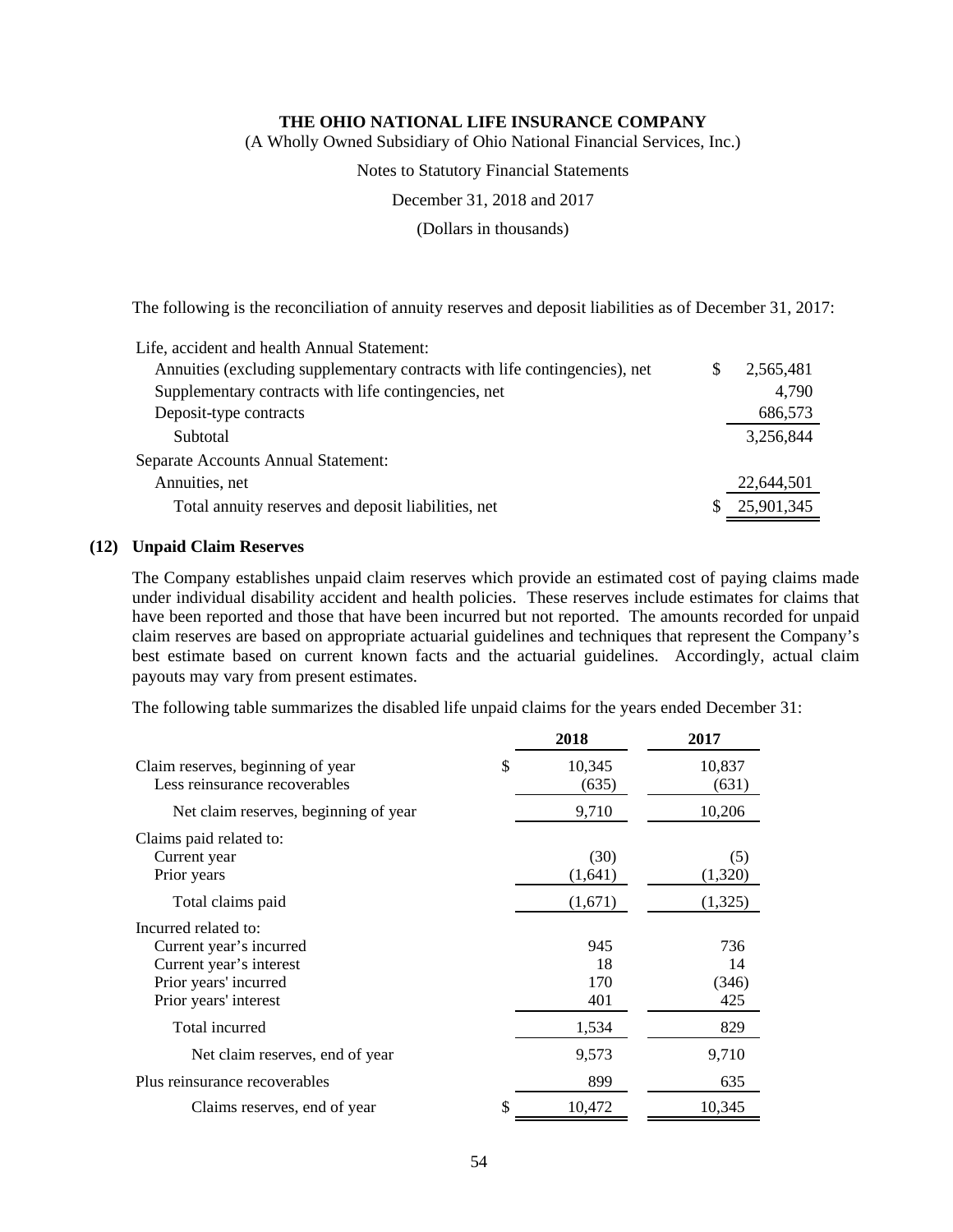(A Wholly Owned Subsidiary of Ohio National Financial Services, Inc.)

Notes to Statutory Financial Statements

December 31, 2018 and 2017

(Dollars in thousands)

The change in claim reserves and liabilities for claims incurred in prior years is the result of the general maturing process of claims, including the normal fluctuation resulting from the relatively small size of the block, and continuing claim analysis.

#### **(13) Reinsurance**

The Company participates in reinsurance activities in order to limit losses, minimize exposure to significant risks and provide additional capacity for future growth. The Company routinely enters into reinsurance transactions with other insurance companies, third parties, affiliates and subsidiaries. This reinsurance involves either ceding certain risks to or assuming risks from other insurance companies. The Company's statutory financial statements reflect the effects of assumed and ceded reinsurance transactions.

#### *External Reinsurance*

For the Company's life insurance products, the Company reinsures a percentage of the mortality or morbidity risk on a quota share basis or on an excess of retention basis. The Company also reinsures risk associated with their disability and health insurance policies. Ceded premiums approximated 30.9% and 27.1% of gross earned life and accident and health premiums during 2018 and 2017, respectively.

For the Company's individual variable annuity products, the Company reinsures the various living and death benefit riders, including GMDB, GMIB, and GLWB.

For the Company's fixed annuity products, the Company has coinsurance agreements in place to reinsure fixed annuity products sold between 2001 and 2006. Ceded amounts under these coinsurance agreements range from one-third to two-thirds of the business produced. The ceded reserves attributable to fixed annuity coinsurance agreements were \$276,135 and \$311,231 as of December 31, 2018 and 2017, respectively.

#### *Affiliate Reinsurance*

As it relates to reinsurance among affiliates, to mitigate the volatility of statutory surplus for the Company, the Company cedes variable annuity-related risks, living and death benefits to SYRE for the GMAB, GMIB, GMDB, and GLWB riders. Additionally, to consolidate the management of such living benefit risks, the Company assumes GMIB and associated riders issued by NSLAC, which are correspondingly retroceded to SYRE as discussed above. Effective January 2018, ONLIC cedes 100% of the exchange program fixed indexed annuities and associated GLWB riders to SYRE. The Company assumes BOLI policies issued by ONLAC, but ceased reinsuring new policies in October 2016.

As noted above, the Company cedes to SYRE variable annuity-related risks, living and death benefits consisting of GMAB, GMIB, GMDB and GLWB riders, including those riders assumed from NSLAC and fixed indexed annuity exchange policies and associated GLWB riders. The base variable annuity contracts are retained by the Company. SYRE applies a permitted practice prescribed by CIMA that allows SYRE to carry the assumed reserves of \$915,555 under the reinsurance arrangement utilizing a reserve methodology that is approved by CIMA. The approved reserve methodology is based upon U.S.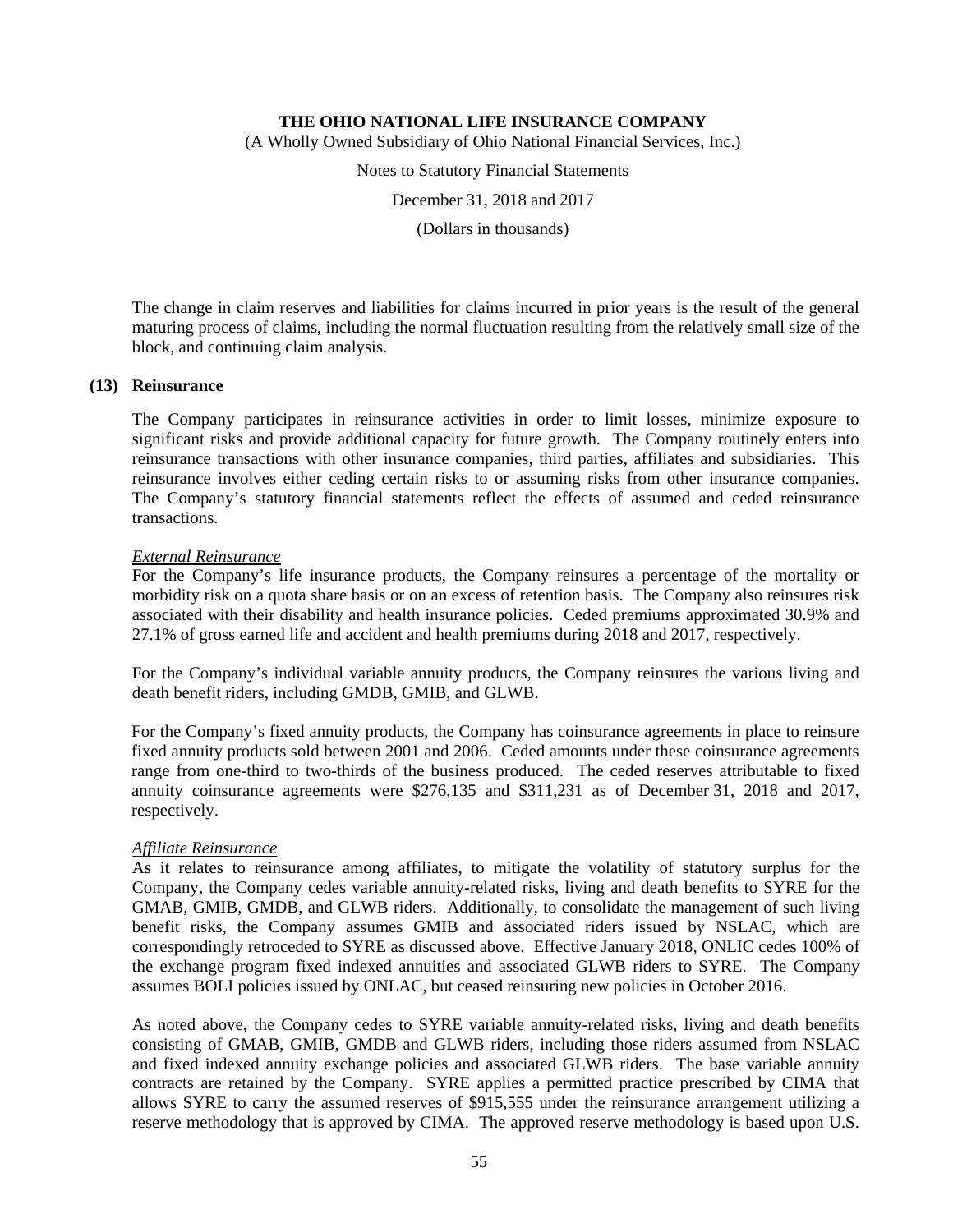(A Wholly Owned Subsidiary of Ohio National Financial Services, Inc.)

Notes to Statutory Financial Statements

December 31, 2018 and 2017

(Dollars in thousands)

generally accepted accounting principles. For all GMAB riders and some GLWB riders with net settlement provisions, the reserves are calculated using the Financial Accounting Standards Board ("FASB") Accounting Standards Codification ("ASC") Topic 815, *Derivatives and Hedging*. Topic 815 is a fair value or mark-to-market calculation required if the liability is deemed to be an embedded derivative. For all GMIB and GMDB riders, and the remaining GLWB riders without net settlement provisions, the reserves are calculated in accordance with FASB ASC Topic 944, *Financial Services - Insurance*. Topic 944 provides guidance for calculating reserves for contracts that provide additional benefits in excess of the account values and is similar to other generally accepted accounting principles reserve accounting methodologies. Topic 944 is a stochastic method that determines the percentage of the future rider charges required to fund the projected benefits. This percentage is recalculated at each valuation period. Under both of these generally accepted accounting principles calculations, the reserve calculation is measuring the reserve liability associated with the rider cash flows.

|                           | 2018          | 2017     |
|---------------------------|---------------|----------|
| FASB ASC Topic 944:       |               |          |
| <b>GMIB</b>               | \$<br>246,846 | 204,018  |
| <b>GMDB</b>               | 86,575        | 75,222   |
| <b>GLWB</b>               | 49,302        | 32,620   |
| GMIB payout               | 3,805         |          |
| Subtotal                  | 386,528       | 311,860  |
| FASB ASC Topic 815:       |               |          |
| GLWB embedded derivatives | 20,032        | 16,550   |
| GMAB embedded derivatives | 1,997         | (28,589) |
| Fixed indexed annuities   | 506,998       |          |
| Subtotal                  | 529,027       | (12,039) |
| Total reserves            | \$<br>915,555 | 299,821  |

The following table is a summary of the reserves by product, rider type and valuation standard as of December 31, 2018:

As of December 31, 2018, the Company recorded a reserve credit of \$1,526,208 related to the rider benefits and fixed indexed annuities ceded to SYRE. As of December 31, 2017, the Company recorded a reserve credit of \$229,955 related to the rider benefits ceded to SYRE. ONFS secured letters of credit totaling \$935,000 for SYRE, with ONLIC as the beneficiary in order to recognize the reserve credit. The Company also established funds withheld accounts for the benefit of SYRE that have a total carrying value of \$612,811 and are recorded in reinsurance funds withheld due to affiliate, net and other liabilities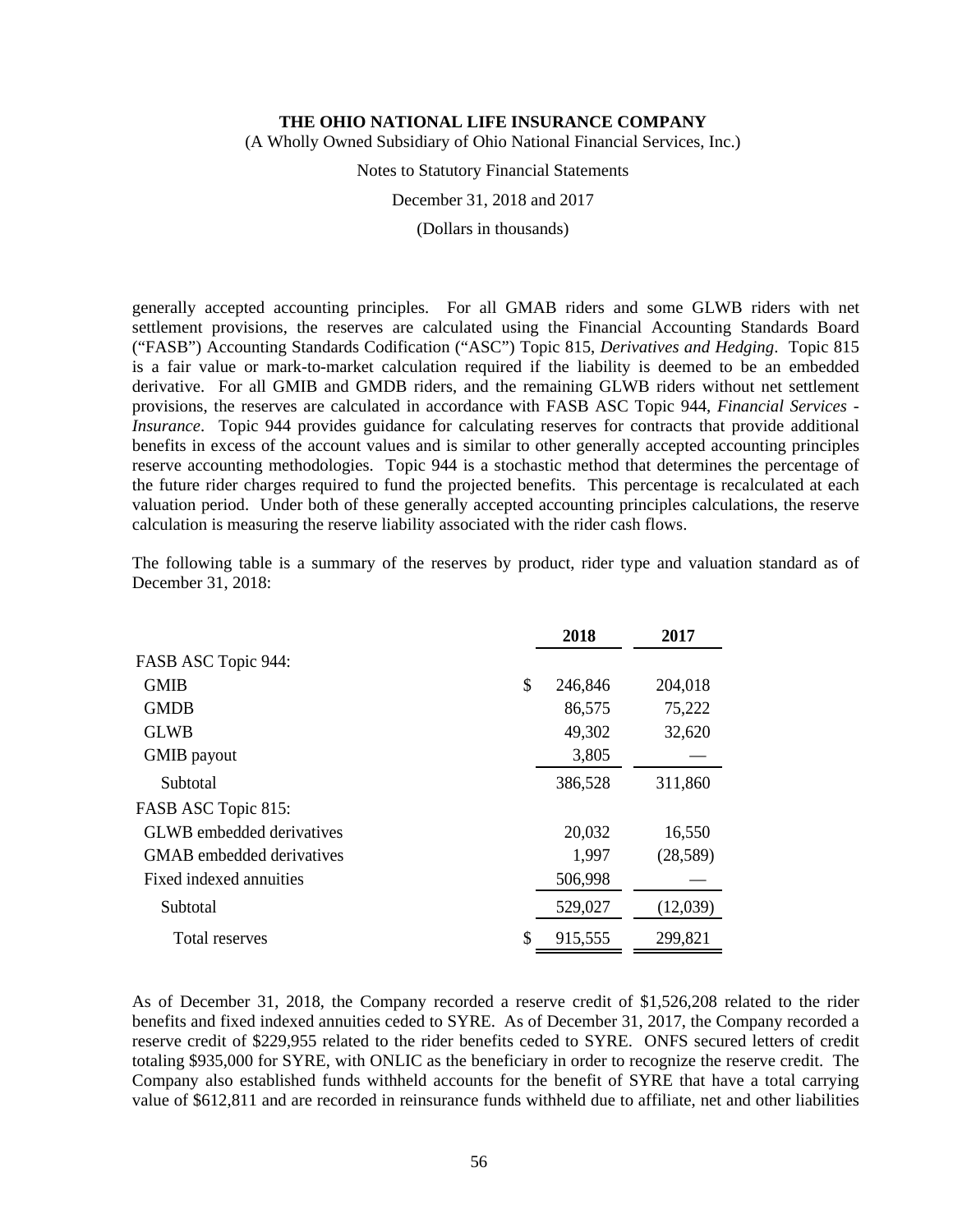(A Wholly Owned Subsidiary of Ohio National Financial Services, Inc.)

Notes to Statutory Financial Statements

December 31, 2018 and 2017

(Dollars in thousands)

on the statutory statements of admitted assets, liabilities, and capital and surplus, and assets held in trust of \$7,406. The following table presents additional information regarding the nature of the collateral held:

|                     |    | Carrying |
|---------------------|----|----------|
| Description         |    | Value    |
| Cash                | \$ | 65,373   |
| Cash equivalents    |    | 7.406    |
| <b>Futures</b>      |    | 4,942    |
| Equity put options  |    | 57,534   |
| Bonds and mortgages |    | 484,962  |
| Total               | S  | 620,217  |

MONT, KENW and CMGO retrocede certain term life policies through yearly renewable term agreements to the Company on a quota share basis, which the Company then cedes to external reinsurers based on certain retention levels.

The Company assumes GMIB, GMAB, and GMWB riders issued by NSLAC. As of 2015, the Company no longer assumes new business from NSLAC.

Amounts in the accompanying statutory financial statements related to reinsurance agreements with ONLAC, NSLAC, MONT, and SYRE are as follows for the years ended as of December 31:

|                                     |   | 2018    | 2017    |
|-------------------------------------|---|---------|---------|
| Premiums assumed                    | S | 96,857  | 91,770  |
| Benefits incurred                   |   | 90,661  | 75,784  |
| Commission and expense allowance    |   | 4,426   | 4,375   |
| Reserves for future policy benefits |   | 965,524 | 945,385 |
| Modified coinsurance reserves       |   |         |         |
| Policy and contract claims payable  |   | 13,733  | 10,313  |

#### *Variable Annuity Rider Reinsurance Agreements with SYRE*

The details of the Company's annuity rider reinsurance agreements with SYRE are as follows:

#### *GMIB and GMDB Riders Written After April 1, 2008*

In December 2008, the Company entered into a reinsurance agreement with SYRE to reinsure Annual Reset Death Benefit Riders ("ARDBR") and GMIB riders associated with variable annuity products written between April, 2008 and August, 2012. The treaty was amended to include new products issued beginning April 1, 2009. Under the agreement for contracts issued between April 1, 2008 and March 31, 2009, the Company retained the first 15% and reinsured to SYRE on an excess of loss basis the remaining 85% of the risk under its GMIB rider and the related ARDBR rider. For the above contracts, the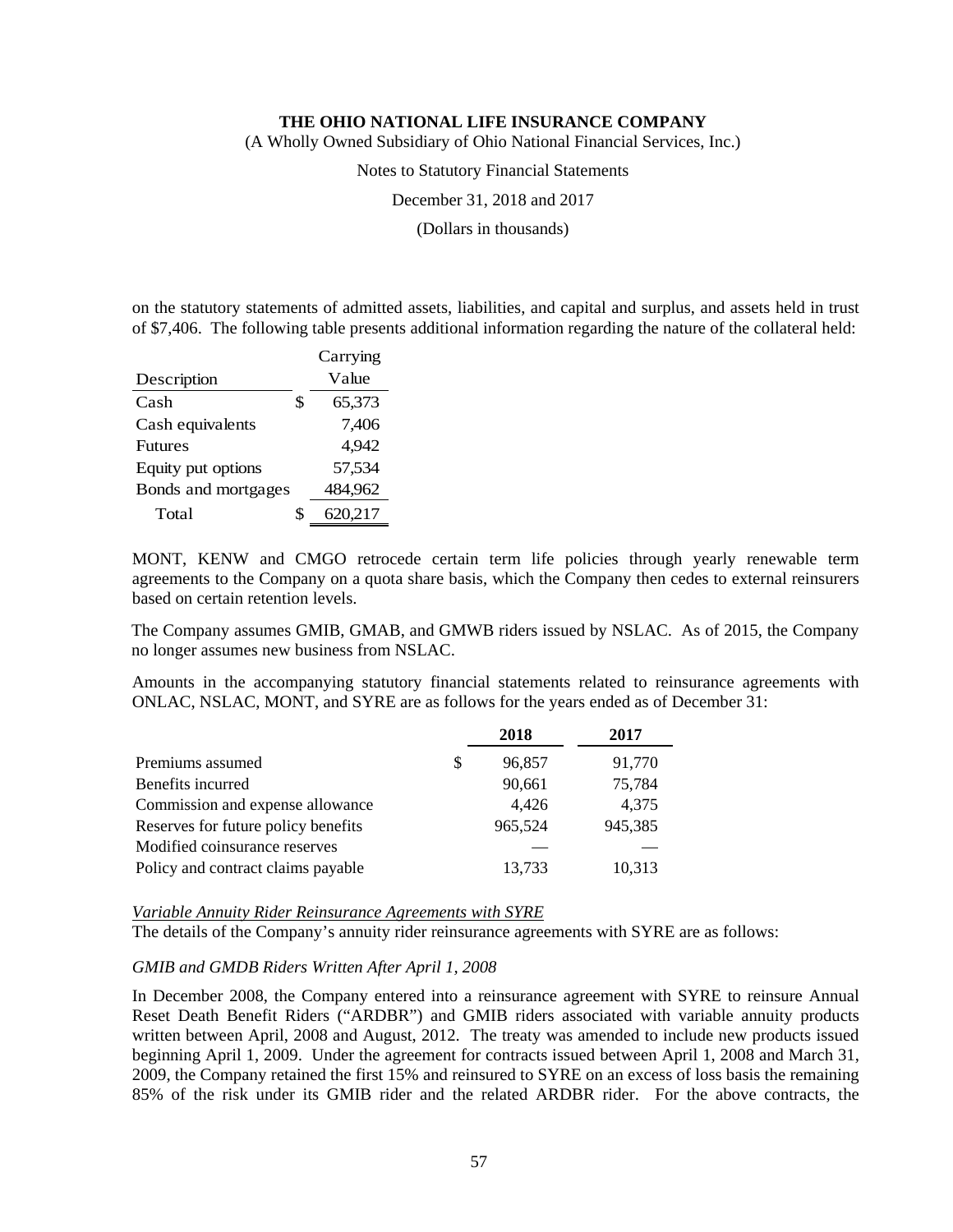(A Wholly Owned Subsidiary of Ohio National Financial Services, Inc.)

Notes to Statutory Financial Statements

December 31, 2018 and 2017

(Dollars in thousands)

Company reinsured to SYRE 100% of the risk for all riders listed above up to \$5 million per annuitant. Furthermore, SYRE was to pay a single adjusted GMIB claim amount when a GMIB policy annuitized.

Effective July 31, 2010, a treaty addendum was executed which effectively resulted in the extinguishment of the treaty above and the establishment of a new amended treaty. The new treaty resulted in the removal of the adjusted GMIB claim calculation that contains the one-time net settlement payment and in its place, a GMIB claim amount that covers the monthly GMIB benefit during the annuity payout. SYRE now accepts 100% of the risk for all GMIB and ARDBR riders up to \$5 million per annuitant.

## *GMIB and GMDB Riders Written Prior to April 1, 2008*

Effective November 30, 2011, the Company entered into a reinsurance agreement with SYRE to reinsure the claims in excess of limits established in a non-affiliated reinsurance treaty ("cap coverage") related to the GMIB riders associated with variable annuity products written on or after April 1, 2002 through March 31, 2008. Under the agreement, the cap coverage will have a deductible of \$100,000. The deductible will increase each year at the risk free rate defined by the 1-year swap curve. The valuation date for the calculation of the fair value for the initial consideration was October 31, 2011.

Effective December 31, 2011, the Company entered into a reinsurance agreement with SYRE to reinsure the cap coverage related to the GMDB riders associated with variable annuity products written on or after July 1, 2005 but prior to April 1, 2008. Under the agreement, the cap coverage will have a deductible of \$35,000. The deductible will increase each year at the risk free rate defined by the 1-year swap curve. The valuation date for the calculation of the fair value for the initial consideration was November 30, 2011.

#### *GLWB Riders*

Effective May 1, 2010, the Company replaced its GMIB rider with a GLWB rider (see Note 10) in connection with its variable annuity products for all new business written from this date. The Company reinsures 100% of all GLWB riders with SYRE.

#### *GMIB, GMDB, and GLWB Riders*

During December 2011, amendments were made to the SYRE reinsurance treaties for pre April 1, 2008 GMIB riders, post April 1, 2008 GMIB riders, GLWB riders and pre April 1, 2008 GMDB riders. The amendments provided SYRE with the option to convert the reinsurance treaties into a funds withheld ("FWH") arrangement in which the Company would engage in a hedging program under SYRE's direction and for the benefit of SYRE. The hedging performed by the Company for SYRE's benefit would be done in segregated FWH accounts. At the end of each quarter, SYRE will reimburse the Company for any hedging losses and expenses for operating the hedging program and SYRE will receive credit for any gains realized under the hedging program. The FWH amendments also state the responsibilities of the Company and SYRE as it relates to the margin requirements on the open derivative positions held in the FWH accounts. SYRE is responsible for reimbursing the Company for any cash held in a margin account related to a derivative program operated for the benefit of SYRE. The derivatives held by the Company for the benefit of SYRE in each segregated FWH account as well as the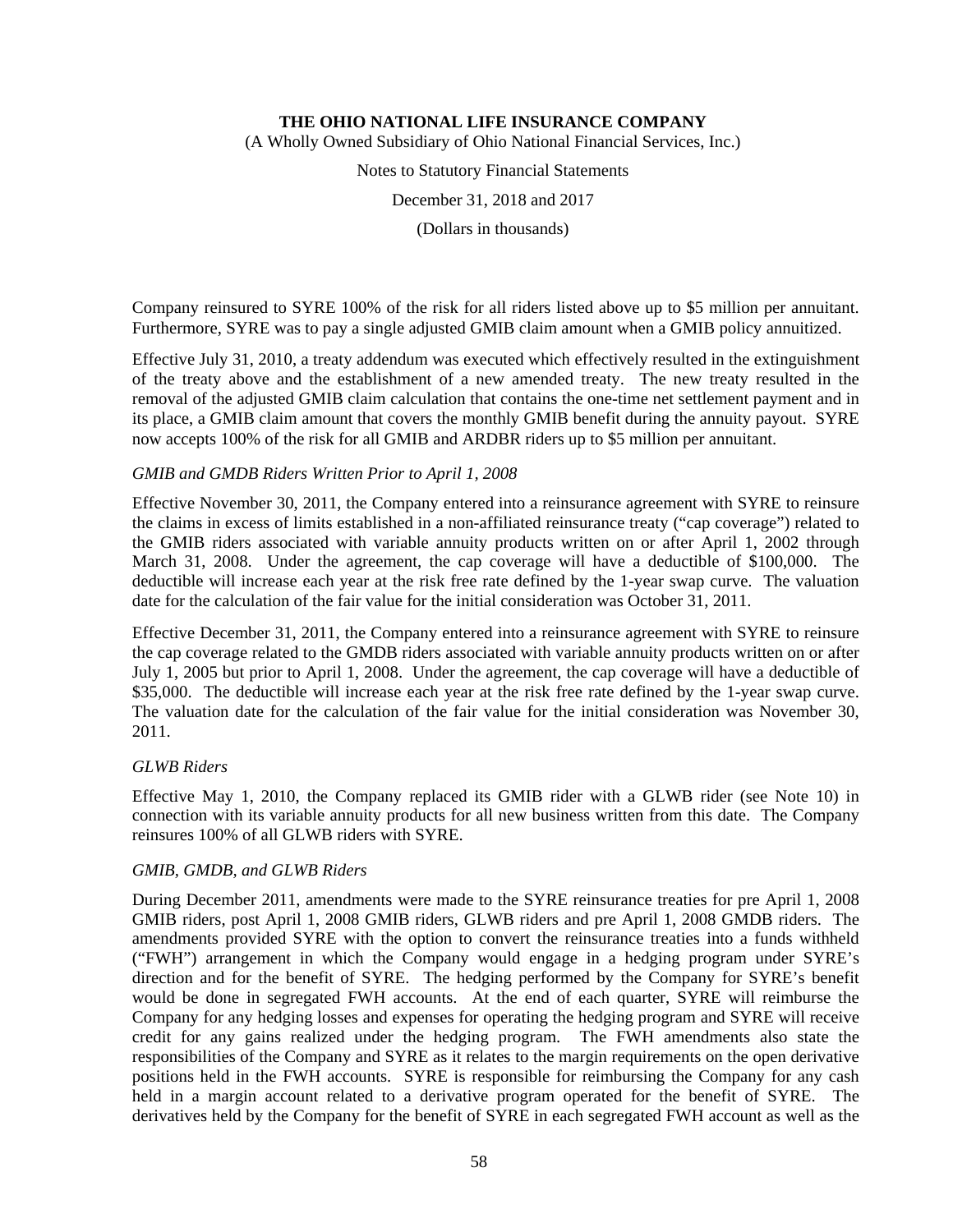(A Wholly Owned Subsidiary of Ohio National Financial Services, Inc.)

Notes to Statutory Financial Statements

December 31, 2018 and 2017

(Dollars in thousands)

cash held in a margin account related to the derivative program are considered the amounts withheld and are recorded as separate funds withheld liability (or asset if the derivative positions decrease) in other liabilities (assets) on the statutory statements of admitted assets, liabilities, and capital and surplus. The change in the value of the FWH related to the derivative positions were recorded within derivative instruments in the statutory statements of income. As of December 31, 2011, the FWH option was elected by SYRE for the post April 1, 2008 GMIB riders and GLWB riders reinsurance treaties. As part of the initial FWH election, open derivative futures were sold from SYRE to the Company using the December 29, 2011 closing value of these positions of \$16,095.

## *GLWB Riders*

Effective May 1, 2013, the Company began selling a new 2013 Interest Sensitive GLWB rider (IS GLWB). An amendment was made to the SYRE GLWB reinsurance treaty to add these riders to the coverage. The Company cedes 30% of the benefit for this rider to SYRE.

#### *GMAB Riders*

Certain variable annuity contracts include a GMAB rider. On the eighth or tenth anniversary, depending on the version of the rider, the policyholder's account value will increase to the amount of the initial deposit if the account value at that anniversary is less than the initial deposit.

Amounts in the accompanying statutory financial statements related to ceded variable annuity business to SYRE were as follows for the years ended December 31:

|                                                                                | 2018          | 2017    |
|--------------------------------------------------------------------------------|---------------|---------|
| <b>Statements of Income:</b>                                                   |               |         |
| Premiums and other considerations                                              | \$<br>162,386 | 166,296 |
| Death and other benefits                                                       | 8,040         | 6,475   |
| <b>Statements of Admitted Assets, Liabilities,</b><br>and Capital and Surplus: |               |         |
| Other admitted assets:                                                         |               |         |
| Reinsurance recoverable                                                        | \$<br>802     | 408     |
| Receivable from affiliate                                                      | $\mathcal{P}$ |         |
| Reserves for future policy benefits                                            | 943,324       | 229,955 |
| Other liabilities:                                                             |               |         |
| Premiums payable                                                               | 13,060        | 13,987  |
| FWH under reinsurance:                                                         |               |         |
| Margin account                                                                 | 122,906       | 26,271  |
| Unrealized losses derivative instrument                                        | 4,942         | 2,503   |
| Capital and surplus:                                                           |               |         |
| Unassigned surplus:                                                            |               |         |
| Unrealized losses derivative instrument                                        | (59,770)      | 36,788  |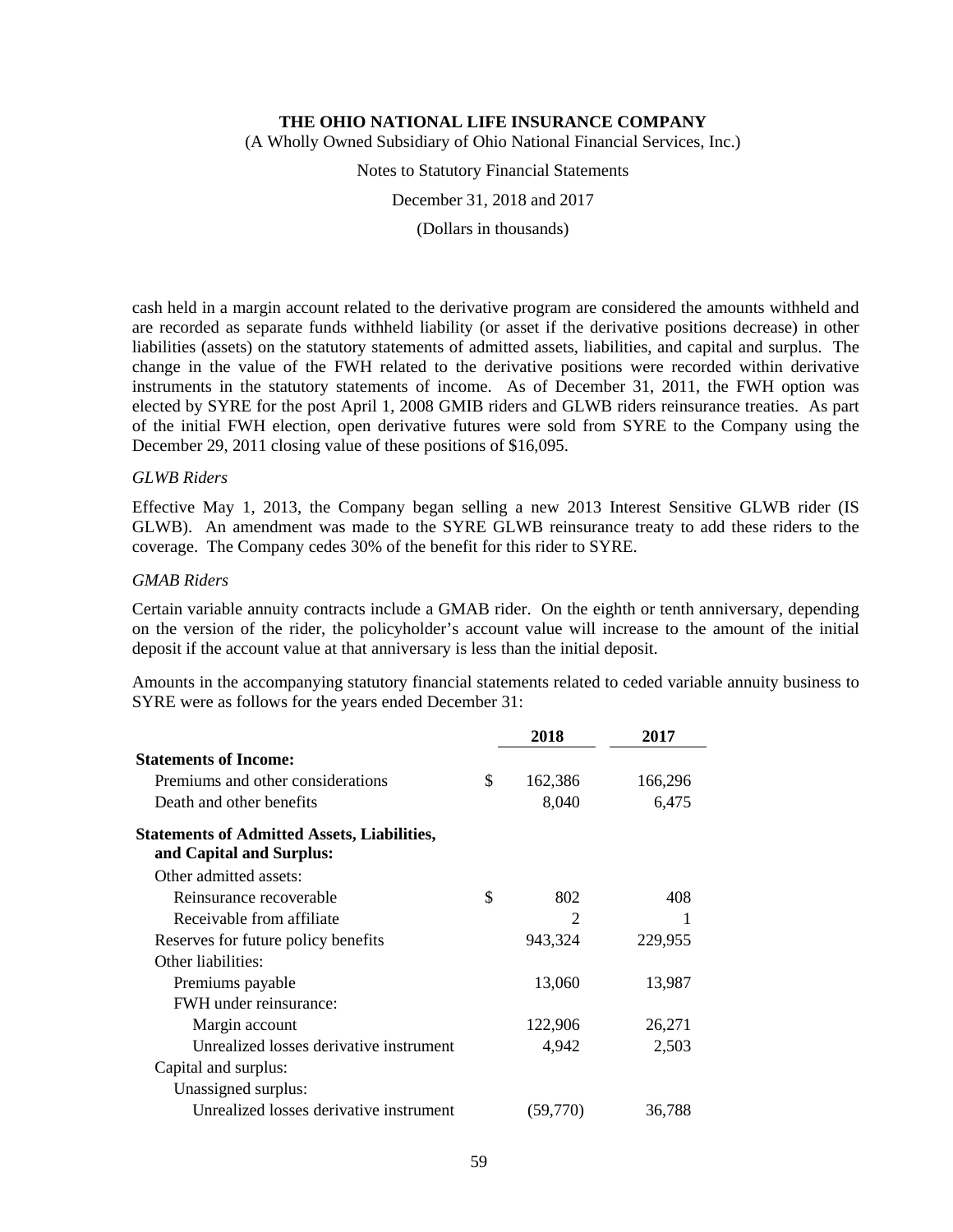(A Wholly Owned Subsidiary of Ohio National Financial Services, Inc.)

Notes to Statutory Financial Statements

December 31, 2018 and 2017

#### (Dollars in thousands)

#### *Fixed Indexed Annuity Reinsurance Agreements with SYRE*

Effective January 2018, the Company entered into a 100% coinsurance funds withheld reinsurance agreement with SYRE to reinsure the exchange program fixed indexed annuities and associated GLWB riders offered to certain policyholders of variable annuities with the GMIB rider. This exchange program was available for the period from January 2, 2018 through April 6, 2018, and for the period from June 4, 2018 through September 7, 2018 in the state of California.

Amounts in the accompanying statutory financial statements related to ceded fixed indexed annuity business to SYRE were as follows for the year ended December 31:

|                                                    |    | 2018    |
|----------------------------------------------------|----|---------|
| <b>Statements of Income:</b>                       |    |         |
| Premiums and other considerations                  | \$ | 526,276 |
| Death and other benefits                           |    | 703     |
| <b>Statements of Admitted Assets, Liabilities,</b> |    |         |
| and Capital and Surplus:                           |    |         |
| Reserves for future policy benefits                | S  | 582,884 |
| Other liabilities:                                 |    |         |
| Reinsurance payable                                |    | 684     |
| <b>FWH</b> under reinsurance:                      |    |         |
| <b>Assets Payable to Affiliate</b>                 |    | 484,274 |
| Capital and surplus:                               |    |         |
| Unassigned surplus:                                |    |         |
| Unrealized losses derivative instrument            |    | 10,552  |

#### **(14) Bank Line of Credit**

In April 2016, ONFS obtained a \$525,000 senior unsecured, syndicated credit facility. The credit facility was established for the purpose of issuing letters of credit and loans for general corporate purposes and matured in April 2021. In March 2017, ONFS increased this credit facility by \$50,000 to \$575,000. In March, 2018, ONFS increased this credit facility by \$325,000 to \$900,000. The credit facility now matures in March 2023.

ONFS utilized \$810,000 and \$400,000 of this facility as of December 31, 2018 and 2017, respectively, to secure a letter of credit for SYRE, with the Company as the beneficiary, in order to recognize reserve credit under statutory accounting principles.

In December 2018, ONFS entered into a \$50,000, 364-Day letter of credit facility with a bank in order to finance and to support the reserve requirements of SYRE. The Company is the only beneficiary of the related letters of credit. ONFS utilized \$50,000 of this facility as of December 31, 2018 to secure a letter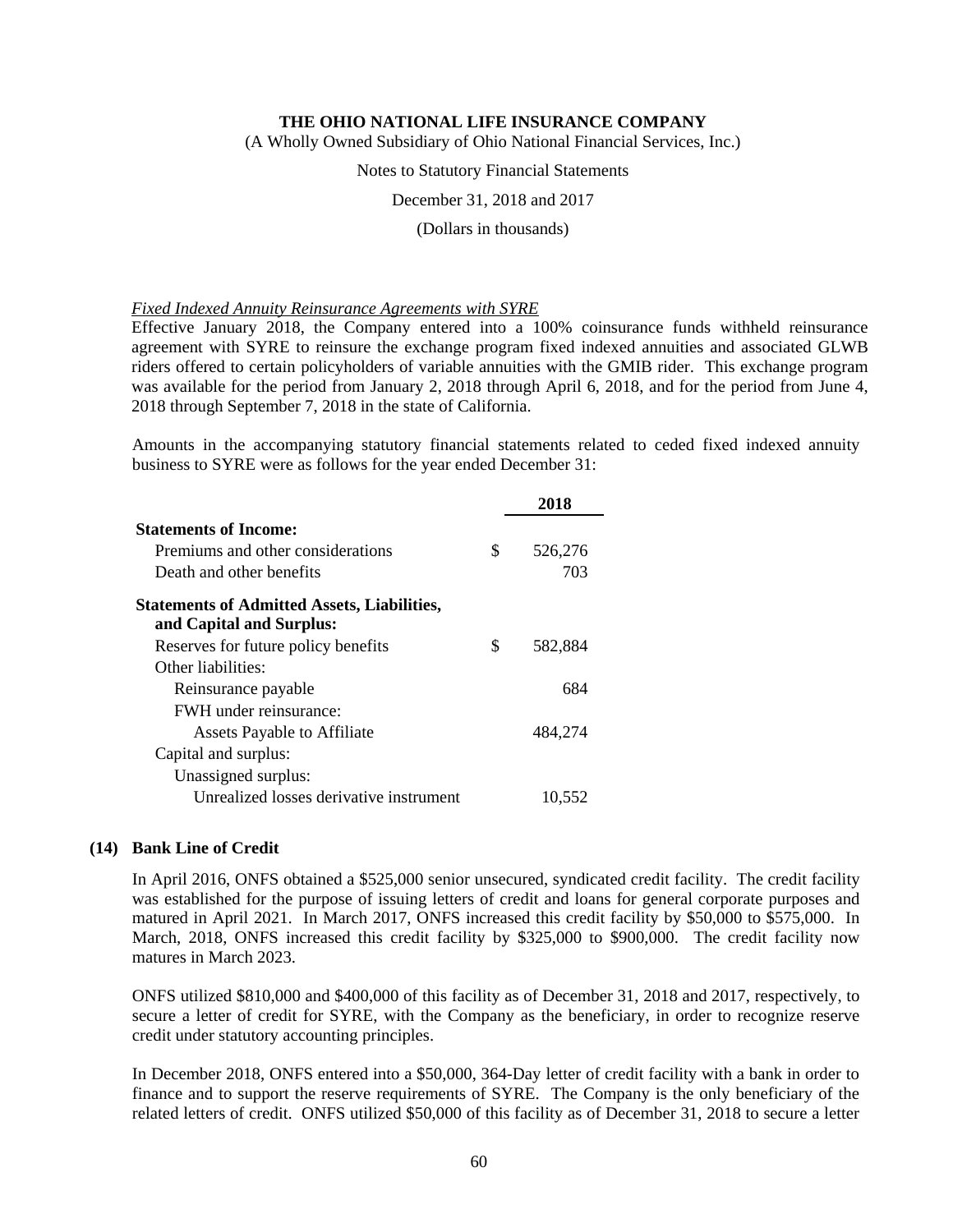(A Wholly Owned Subsidiary of Ohio National Financial Services, Inc.)

Notes to Statutory Financial Statements

December 31, 2018 and 2017

(Dollars in thousands)

of credit for SYRE, with the Company as the beneficiary, in order to recognize reserve credit under statutory accounting principles.

In December 2018, ONFS entered into a \$150,000, 364-Day letter of credit facility with two banks in order to finance and to support the reserve requirements of SYRE and the Company (related to NSLAC). The Company and NSLAC are the only beneficiaries of the related letters of credit. ONFS utilized \$75,000 of this facility as of December 31, 2018 to secure a letter of credit for SYRE, with the Company as the beneficiary, in order to recognize reserve credit under statutory accounting principles.

There was no interest or fees paid by the Company on these lines of credit in 2018 and 2017.

#### **(15) Income Taxes**

On December 22, 2017, President Trump signed into law the tax legislation commonly known as the Tax Cuts and Jobs Act (the "Act"). Under SSAP 101, the effects of new legislation are recognized upon enactment, which (for federal legislation) is the date the President signs a bill into law. The Act reduced the corporate tax rate to 21 percent, effective January 1, 2018. Consequently, the Company recorded a decrease related to the gross deferred tax assets and net admitted deferred tax assets of \$91,587 and \$16,151, respectively, with a corresponding net adjustment to capital and surplus of \$16,151 for the year ended December 31, 2017. These adjustments include deferred tax assets on unrealized gains and losses.

The Act revised the computation of life insurance tax reserves to be the greater of the net surrender value of a contract or 92.81% of statutory reserves, in general. The revised reserve computation is effective for taxable years beginning after December 31, 2017. A transition rule requires life insurers to spread the difference between the prior year end reserves computed on the old basis and those computed on the new basis over eight years as either income or a deduction. The Company recorded an estimated provision for this change by recognizing a net \$26,990 increase in deferred tax assets for the year ended December 31, 2017, offset by a corresponding increase in deferred tax liabilities that will reverse over the eight year transition period. This provision has been refined to a net increase of \$23,886 for the year ended December 31, 2018.

The Company provides for deferred tax assets in accordance with the NAIC issued guidance. The components of the net admitted deferred tax asset, including those certain deferred tax assets and deferred tax liabilities, recognized in the Company's statutory statements of admitted assets, liabilities, and capital and surplus as of December 31 are as follows: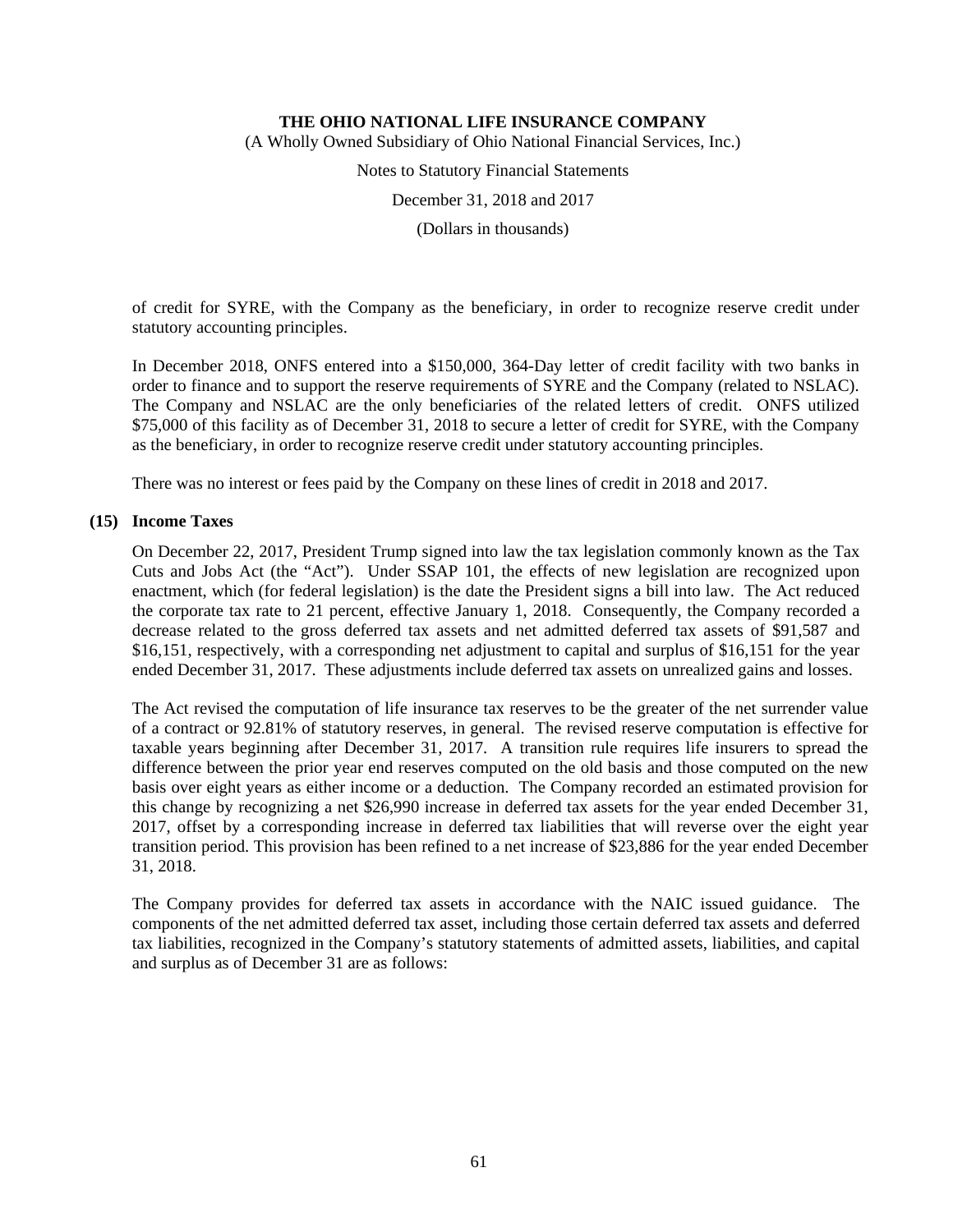(A Wholly Owned Subsidiary of Ohio National Financial Services, Inc.)

# Notes to Statutory Financial Statements

December 31, 2018 and 2017

(Dollars in thousands)

|                                           | Ordinary      | Capital  | <b>Total</b> |
|-------------------------------------------|---------------|----------|--------------|
| 2018                                      |               |          |              |
| Gross deferred tax assets                 | \$<br>252,086 | 6,275    | 258,361      |
| Statutory valuation allowance adjustments |               |          |              |
| Adjusted gross deferred tax assets        | 252,086       | 6,275    | 258,361      |
| Nonadmitted deferred tax assets           | (63, 375)     | (6,122)  | (69, 497)    |
| Admitted deferred tax assets              | 188,711       | 153      | 188,864      |
| Deferred tax liabilities                  | (56, 235)     | (153)    | (56, 388)    |
| Admitted deferred tax assets, net         | \$<br>132,476 |          | 132,476      |
| 2017                                      |               |          |              |
| Gross deferred tax assets                 | \$<br>233,661 | 3,485    | 237,146      |
| Statutory valuation allowance adjustments |               |          |              |
| Adjusted gross deferred tax assets        | 233,661       | 3,485    | 237,146      |
| Nonadmitted deferred tax assets           | (45, 362)     |          | (45, 362)    |
| Admitted deferred tax assets              | 188,299       | 3,485    | 191,784      |
| Deferred tax liabilities                  | (61, 401)     | (771)    | (62, 172)    |
| Admitted deferred tax assets, net         | \$<br>126,898 | 2,714    | 129,612      |
| <b>Change</b>                             |               |          |              |
| Gross deferred tax assets                 | \$<br>18,425  | 2,790    | 21,215       |
| Statutory valuation allowance adjustments |               |          |              |
| Adjusted gross deferred tax assets        | 18,425        | 2,790    | 21,215       |
| Nonadmitted deferred tax assets           | (18, 013)     | (6,122)  | (24, 135)    |
| Admitted deferred tax assets              | 412           | (3, 332) | (2,920)      |
| Deferred tax liabilities                  | 5,166         | 618      | 5,784        |
| Admitted deferred tax assets, net         | \$<br>5,578   | (2,714)  | 2,864        |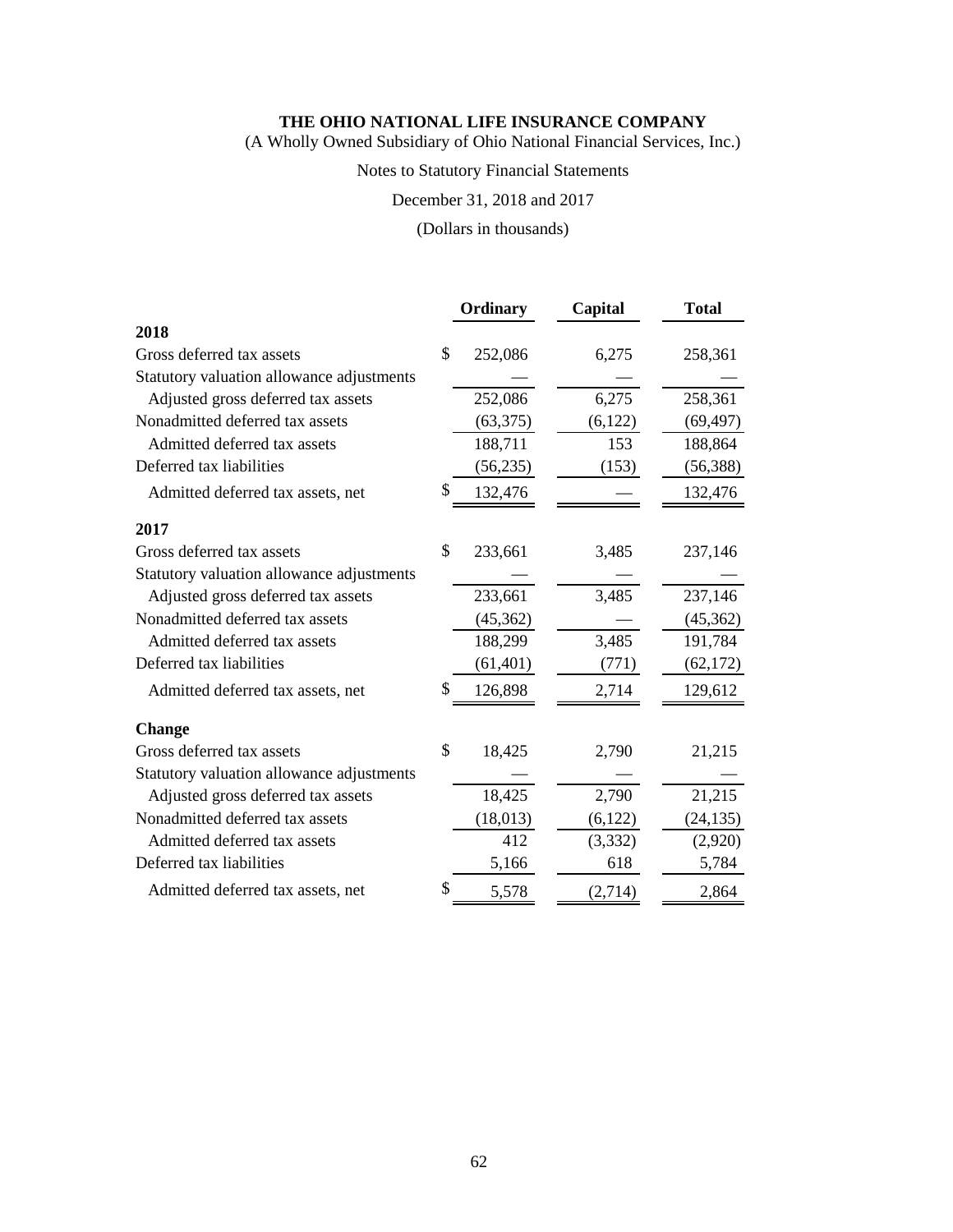(A Wholly Owned Subsidiary of Ohio National Financial Services, Inc.)

#### Notes to Statutory Financial Statements

December 31, 2018 and 2017

(Dollars in thousands)

The amount of gross deferred tax assets admitted under each component and the resulting increased amount by tax character as of December 31 are as follows: **Ordinary Capital Total**

|                                                                                                               | <b>Ordinary</b> | Capital | 1 otal   |
|---------------------------------------------------------------------------------------------------------------|-----------------|---------|----------|
| 2018                                                                                                          |                 |         |          |
| Federal income taxes paid in prior years recoverable through loss                                             |                 |         |          |
| carrybacks                                                                                                    | \$              |         |          |
| Adjusted gross deferred tax assets expected to be realized after                                              |                 |         |          |
| application of the threshold limitations:                                                                     |                 |         |          |
| (1) Adjusted gross deferred tax assets expected to be realized                                                |                 |         |          |
| following the balance sheet date                                                                              | N/A             | N/A     | 133,939  |
| (2) Adjusted gross deferred tax assets allowed per limitation threshold                                       | N/A             | N/A     | 132,476  |
| Lesser of $(1)$ or $(2)$                                                                                      | 132,476         |         | 132,476  |
| Deferred tax liabilities                                                                                      | 56,235          | 153     | 56,388   |
| Admitted deferred tax assets                                                                                  | \$<br>188,711   | 153     | 188,864  |
| 2017                                                                                                          |                 |         |          |
| Federal income taxes paid in prior years recoverable through loss                                             |                 |         |          |
| carrybacks                                                                                                    | \$              |         |          |
| Adjusted gross deferred tax assets expected to be realized after                                              |                 |         |          |
| application of the threshold limitations:                                                                     |                 |         |          |
| (1) Adjusted gross deferred tax assets expected to be realized                                                |                 |         |          |
| following the balance sheet date                                                                              | N/A             | N/A     | 129,612  |
| (2) Adjusted gross deferred tax assets allowed per limitation threshold                                       | N/A             | N/A     | 145,764  |
| Lesser of $(1)$ or $(2)$                                                                                      | 126,127         | 3,485   | 129,612  |
| Deferred tax liabilities                                                                                      | 61,401          | 771     | 62,172   |
| Admitted deferred tax assets                                                                                  | \$<br>187,528   | 4,256   | 191,784  |
| <b>Change</b>                                                                                                 |                 |         |          |
| Federal income taxes paid in prior years recoverable through loss                                             |                 |         |          |
| carrybacks                                                                                                    | \$              |         |          |
| Adjusted gross deferred tax assets expected to be realized after<br>application of the threshold limitations: |                 |         |          |
| (1) Adjusted gross deferred tax assets expected to be realized                                                |                 |         |          |
| following the balance sheet date                                                                              | N/A             | N/A     | 4,327    |
| (2) Adjusted gross deferred tax assets allowed per limitation threshold                                       | N/A             | N/A     | (13,288) |
| Lesser of $(1)$ or $(2)$                                                                                      | 6,349           | (3,485) | 2,864    |
| Deferred tax liabilities                                                                                      | (5,166)         | (618)   | (5,784)  |
| Admitted deferred tax assets                                                                                  | \$<br>1,183     | (4,103) | (2,920)  |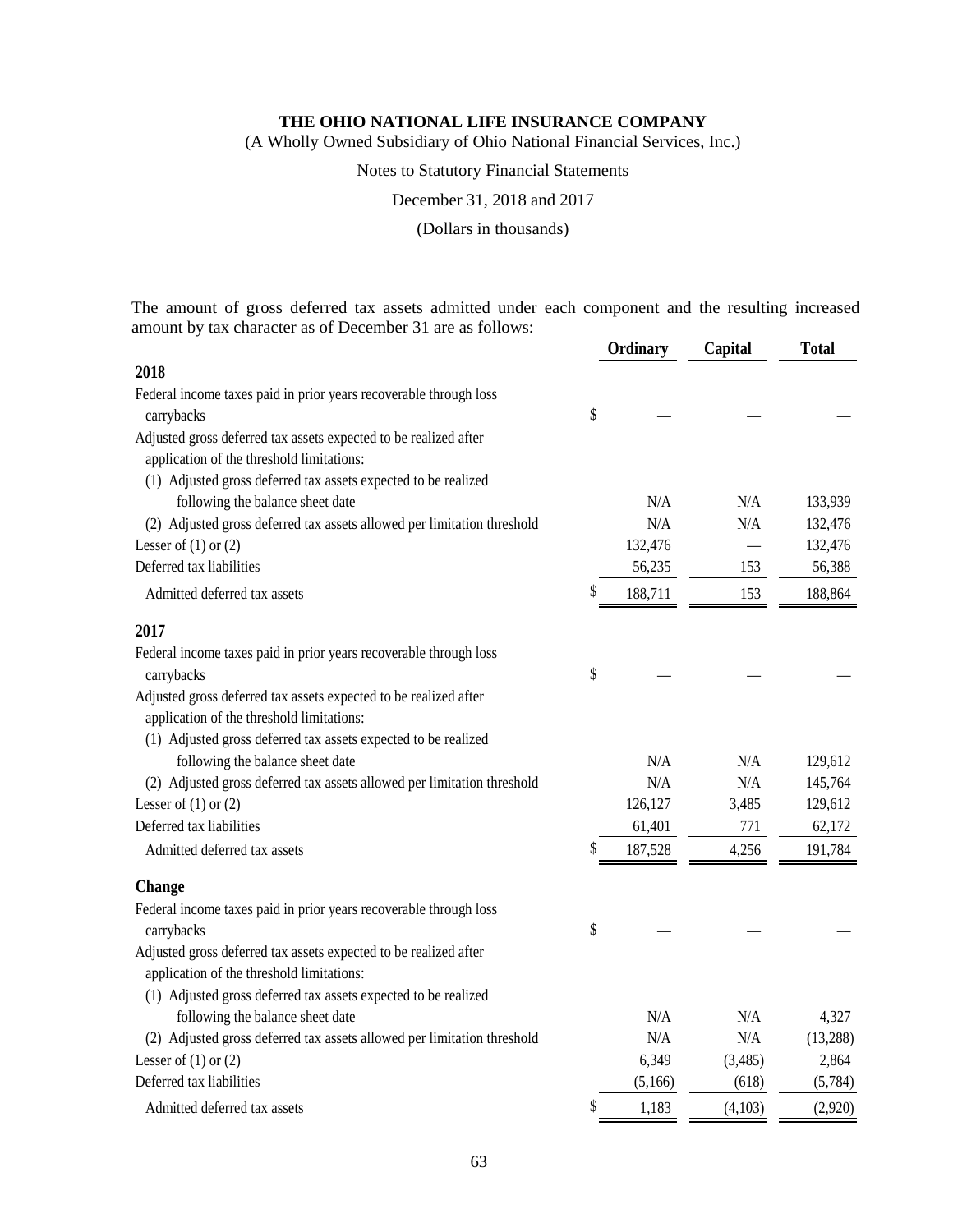(A Wholly Owned Subsidiary of Ohio National Financial Services, Inc.)

Notes to Statutory Financial Statements

December 31, 2018 and 2017

(Dollars in thousands)

The ratios used for threshold limitation (for SSAP 101 Paragraph 11b) as of December 31 are as follows:

|                                                                                                                                          |   | 2018    | 2017      | <b>Change</b> |
|------------------------------------------------------------------------------------------------------------------------------------------|---|---------|-----------|---------------|
| Ratio percentage used to determine the recovery period<br>and threshold limitation amount in above adjusted<br>gross deferred tax assets |   | 815.12% | 947.99%   | (132.87%)     |
| Amount of adjusted capital and surplus used to<br>determine the recovery period threshold limitation                                     |   |         |           |               |
| amount in above adjusted gross deferred tax assets                                                                                       | S | 969,648 | 1,052,457 | (82, 809)     |

The impact of tax-planning strategies as a percentage of adjusted gross and net admitted deferred tax assets as of December 31 are as follows:

|                                              | Ordinary | Capital | <b>Total</b> |
|----------------------------------------------|----------|---------|--------------|
| 2018                                         |          |         |              |
| Adjusted gross deferred tax assets:          |          |         |              |
| (Percentage of total adjusted gross deferred |          |         |              |
| tax assets)                                  | $-$ %    | $-$ %   | -%           |
| Net admitted gross deferred tax assets:      |          |         |              |
| (Percentage of total net admitted adjusted   |          |         |              |
| gross deferred tax assets)                   |          | 0.08    | 0.08         |
| 2017                                         |          |         |              |
| Adjusted gross deferred tax assets:          |          |         |              |
| (Percentage of total adjusted gross deferred |          |         |              |
| tax assets)                                  | $-$ %    | $-$ %   | -%           |
| Net admitted gross deferred tax assets:      |          |         |              |
| (Percentage of total net admitted adjusted   |          |         |              |
| gross deferred tax assets)                   |          | 1.82    | 1.82         |
| Change                                       |          |         |              |
| Adjusted gross deferred tax assets:          |          |         |              |
| (Percentage of total adjusted gross deferred |          |         |              |
| tax assets)                                  | $-$ %    | $-$ %   | -%           |
| Net admitted gross deferred tax assets:      |          |         |              |
| (Percentage of total net admitted adjusted   |          |         |              |
| gross deferred tax assets)                   |          | (1.74)  | (1.74)       |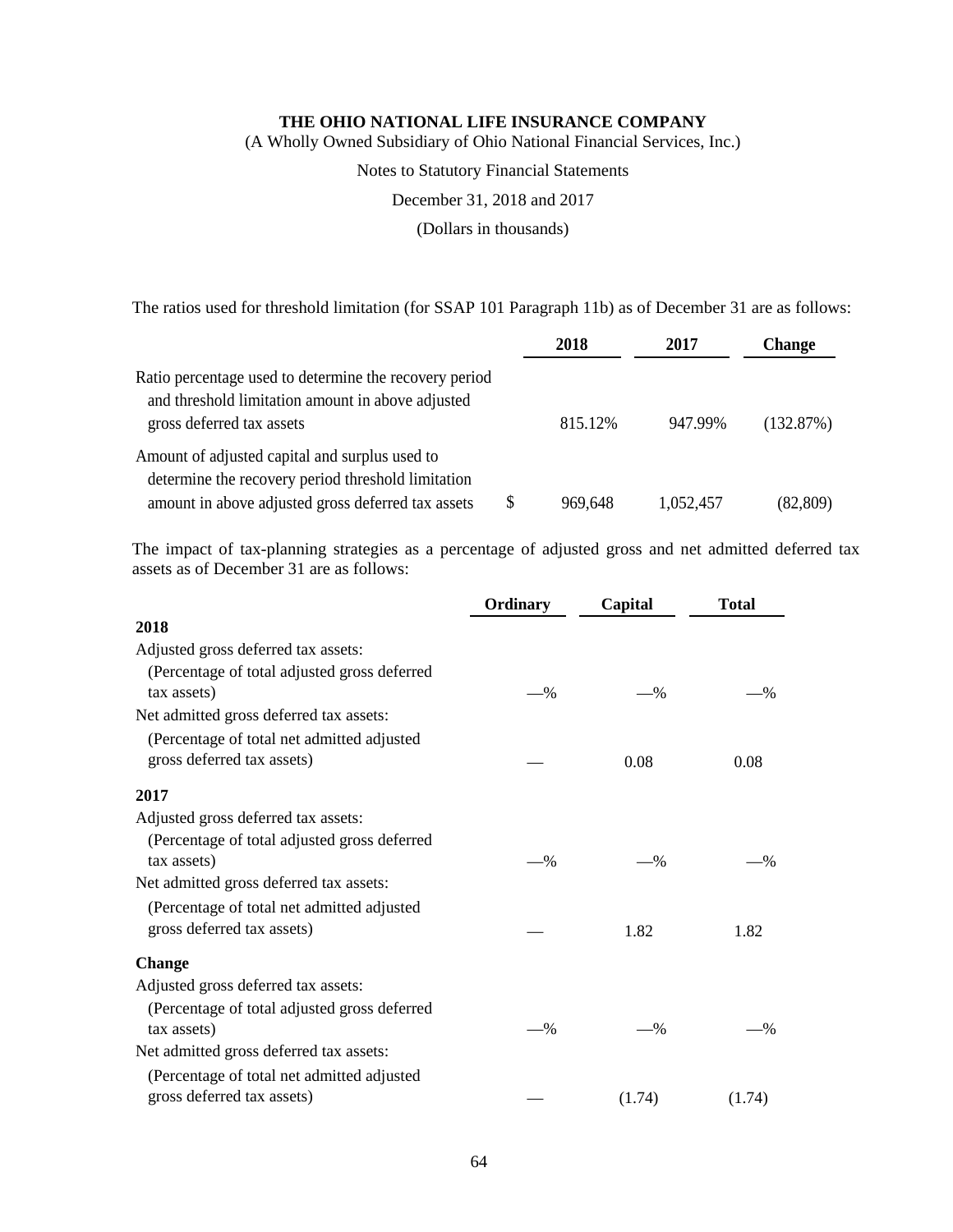(A Wholly Owned Subsidiary of Ohio National Financial Services, Inc.)

Notes to Statutory Financial Statements

December 31, 2018 and 2017

(Dollars in thousands)

The Company's tax planning strategies do not include the use of reinsurance tax planning strategies.

There are no temporary differences for which deferred tax liabilities are not recognized.

The provisions for current tax expenses on earnings for years ended December 31 are as follows:

|                                                       | 2018          | 2017      | <b>Change</b> |
|-------------------------------------------------------|---------------|-----------|---------------|
| Current year federal tax expense - ordinary income    | (9,704)       | (22, 489) | 12,785        |
| Current year foreign tax expense - ordinary income    |               |           |               |
| Subtotal                                              | (9,704)       | (22, 489) | 12,785        |
| Current year tax expense - net realized capital gains | 910           | 902       | 8             |
| Utilization of capital loss carry forwards            |               |           |               |
| Other                                                 |               |           |               |
| Federal and foreign income taxes incurred             | \$<br>(8,794) | (21, 587) | 12,793        |

The tax effects of temporary differences that give rise to significant components of the net deferred tax assets as of December 31 are as follows:

| Deferred tax assets:                     | 2018         | 2017     | <b>Change</b> |
|------------------------------------------|--------------|----------|---------------|
| Ordinary:                                |              |          |               |
| Policyholder reserves                    | \$<br>82,865 | 95,746   | (12,881)      |
| <b>Investments</b>                       |              | 4,856    | (4,856)       |
| Deferred acquisition costs               | 58,980       | 50,637   | 8,343         |
| Policyholder dividends accrued           | 23,561       | 20,428   | 3,133         |
| Compensation and benefit accruals        | 13,881       | 15,158   | (1,277)       |
| Tax credit carry-forward                 | 39,146       | 37,593   | 1,553         |
| Section 807(f) reserves                  | 13,419       |          | 13,419        |
| Net operating loss carryforward          | 11,382       |          | 11,382        |
| Nonadmitted asset                        | 4,713        | 4,831    | (118)         |
| Other                                    | 4,139        | 4,412    | (273)         |
| Ordinary deferred tax assets             | 252,086      | 233,661  | 18,425        |
| Statutory valuation allowance adjustment |              |          |               |
| Nonadmitted ordinary deferred tax assets | (63, 375)    | (45,362) | (18, 013)     |
| Admitted ordinary deferred tax assets    | 188,711      | 188,299  | 412           |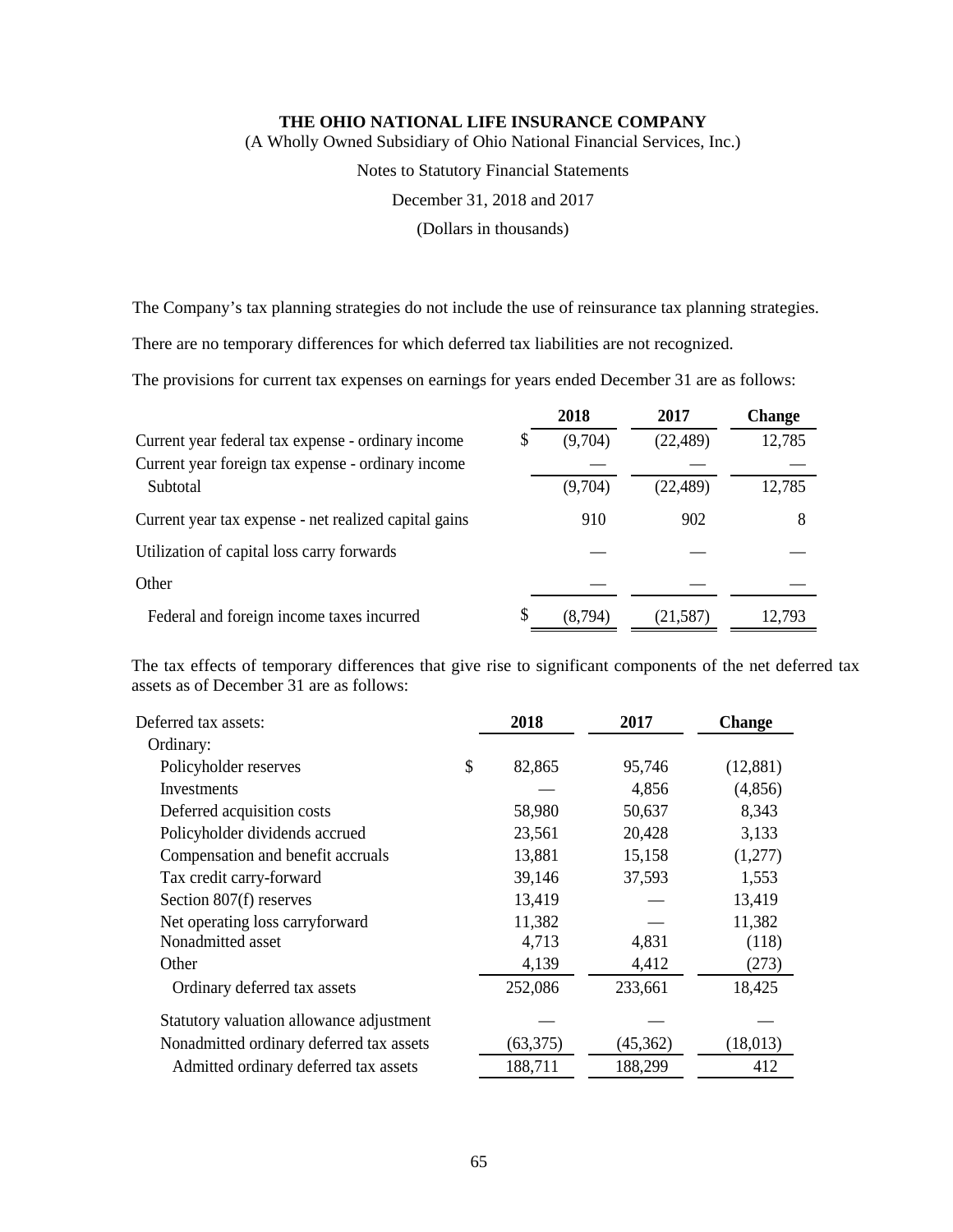(A Wholly Owned Subsidiary of Ohio National Financial Services, Inc.)

#### Notes to Statutory Financial Statements

December 31, 2018 and 2017

#### (Dollars in thousands)

| Deferred tax assets (continued):              | 2018    | 2017    | <b>Change</b> |
|-----------------------------------------------|---------|---------|---------------|
| Capital:                                      |         |         |               |
| Investments                                   | 6,275   | 3,485   | 2,790         |
| Net capital loss carryforward                 |         |         |               |
| Capital deferred tax assets                   | 6,275   | 3,485   | 2,790         |
| Statutory valuation allowance adjustment      |         |         |               |
| Nonadmitted capital deferred tax assets       | (6,122) |         | (6,122)       |
| Admitted capital deferred tax assets          | 153     | 3,485   | (3,332)       |
| Admitted deferred tax assets                  | 188,864 | 191,784 | (2,920)       |
| Deferred tax liabilities:                     |         |         |               |
| Ordinary:                                     |         |         |               |
| <b>Investments</b>                            | 3,164   |         | 3,164         |
| Section 807(f) reserves                       | 13,024  | 17,277  | (4,253)       |
| Deferred and uncollected premium              | 17,881  | 15,416  | 2,465         |
| Policyholder reserves - tax reform transition | 20,901  | 26,990  | (6,089)       |
| Other                                         | 1,265   | 1,718   | (453)         |
| Ordinary deferred tax liabilities             | 56,235  | 61,401  | (5,166)       |
| Capital:                                      |         |         |               |
| Investments                                   | 153     | 771     | (618)         |
| Subtotal                                      | 153     | 771     | (618)         |
| Capital deferred tax liabilities              | 56,388  | 62,172  | (5,784)       |
| Admitted deferred tax assets, net<br>S        | 132,476 | 129,612 | 2,864         |

There was no statutory valuation allowance adjustment to gross deferred tax assets and no net change in the total valuation allowance adjustments as of and for the periods ended December 31, 2018 and 2017.

The realization of the deferred tax asset is dependent upon the Company's ability to generate sufficient taxable income in future periods. Based on historical results and the prospects for future operations, management anticipates that it is more likely than not that future taxable income will be sufficient for the realization of the remaining deferred tax assets.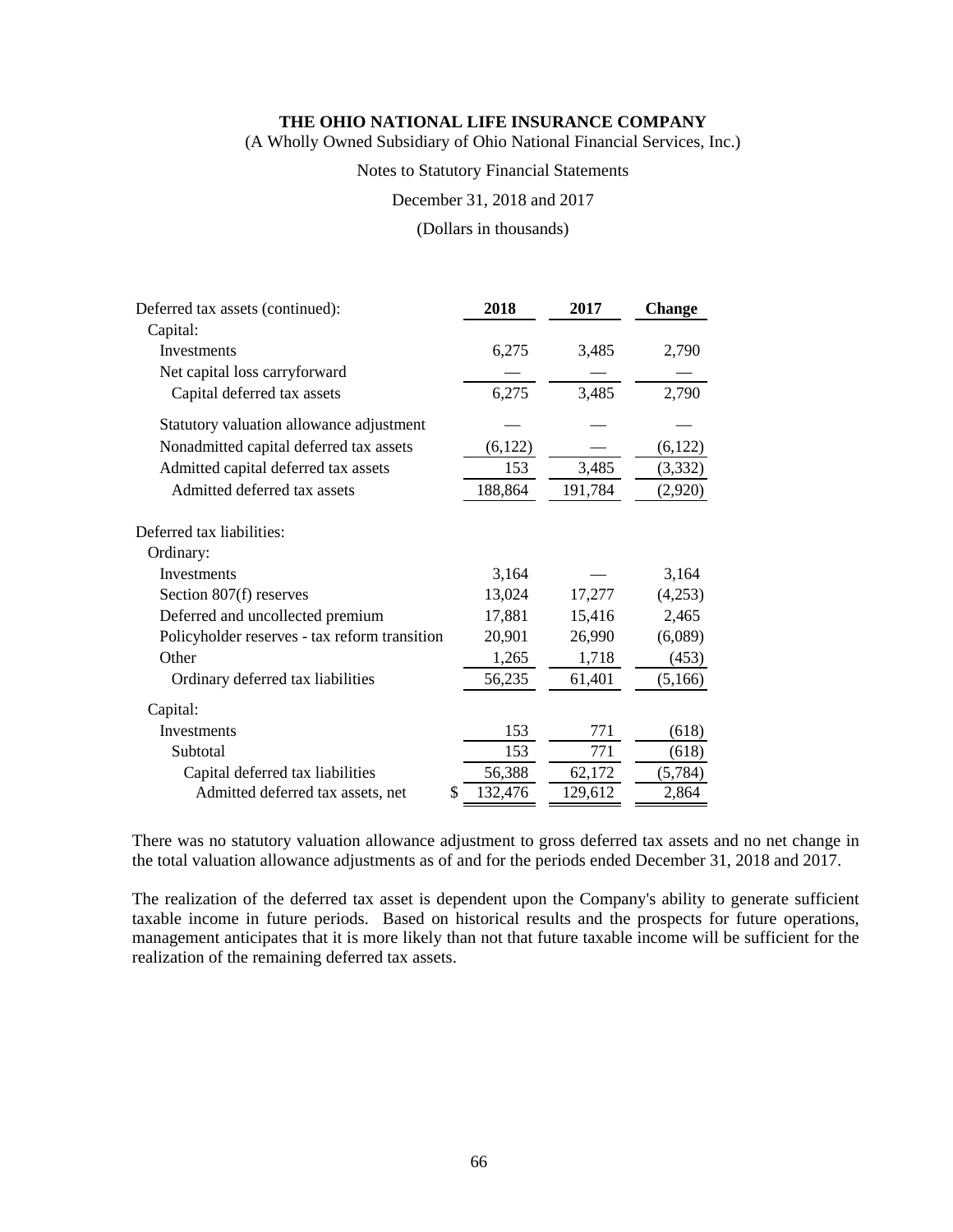(A Wholly Owned Subsidiary of Ohio National Financial Services, Inc.)

Notes to Statutory Financial Statements

December 31, 2018 and 2017

(Dollars in thousands)

The change in the net deferred income taxes of December 31 is comprised of the following:

|                                                                     | 2018          | 2017      | <b>Change</b> |
|---------------------------------------------------------------------|---------------|-----------|---------------|
| Total deferred tax assets                                           | \$<br>258,361 | 237,146   | 21,215        |
| Total deferred tax liabilities                                      | (56, 388)     | (62, 172) | 5,784         |
| Net deferred tax assets                                             | 201,973       | 174,974   | 26,999        |
| Statutory valuation allowance adjustment                            |               |           |               |
| Net deferred tax assets                                             | 201,973       | 174,974   | 26,999        |
| Tax effect of unrealized losses                                     | 675           | (2,055)   | 2,730         |
| Statutory valuation allowance adjustment<br>allocated to unrealized |               |           |               |
| Change in net deferred income taxes                                 | \$<br>202,648 | 172,919   | 29,729        |

The provision for federal income taxes incurred is different from that which would be obtained by applying the statutory federal income tax rate to income before income taxes. The significant tax effects causing this difference for the years ended December 31 are as follows:

|                                            | 2018            | 2017      |
|--------------------------------------------|-----------------|-----------|
| Income before taxes                        | \$<br>(13,283)  | 17,469    |
| Dividends received deduction               | (11,298)        | (36,591)  |
| Interest maintenance reserve               | (1,121)         | (1,965)   |
| Change in equity of subsidiaries           | (6,704)         | (12,293)  |
| Prior period adjustments                   |                 | 1,563     |
| Change in non-admitted deferred tax assets | 6,760           | (550)     |
| Voluntary reserve                          | 1,496           | (1, 135)  |
| Transfer pricing                           | (3,923)         | (2,556)   |
| Tax credits                                | (10,687)        | (4,969)   |
| Tax rate change                            |                 | 90,217    |
| Partnerships                               |                 | 5,376     |
| Other                                      | 237             | 1,325     |
| Total statutory taxes                      | \$<br>(38, 523) | 55,891    |
| Provision for federal income taxes         | \$<br>(9,704)   | (22, 489) |
| Tax on capital gains (losses)              | 910             | 902       |
| Change in net deferred income tax          | (29, 729)       | 77,478    |
|                                            | \$              |           |
| Total statutory taxes                      | (38, 523)       | 55,891    |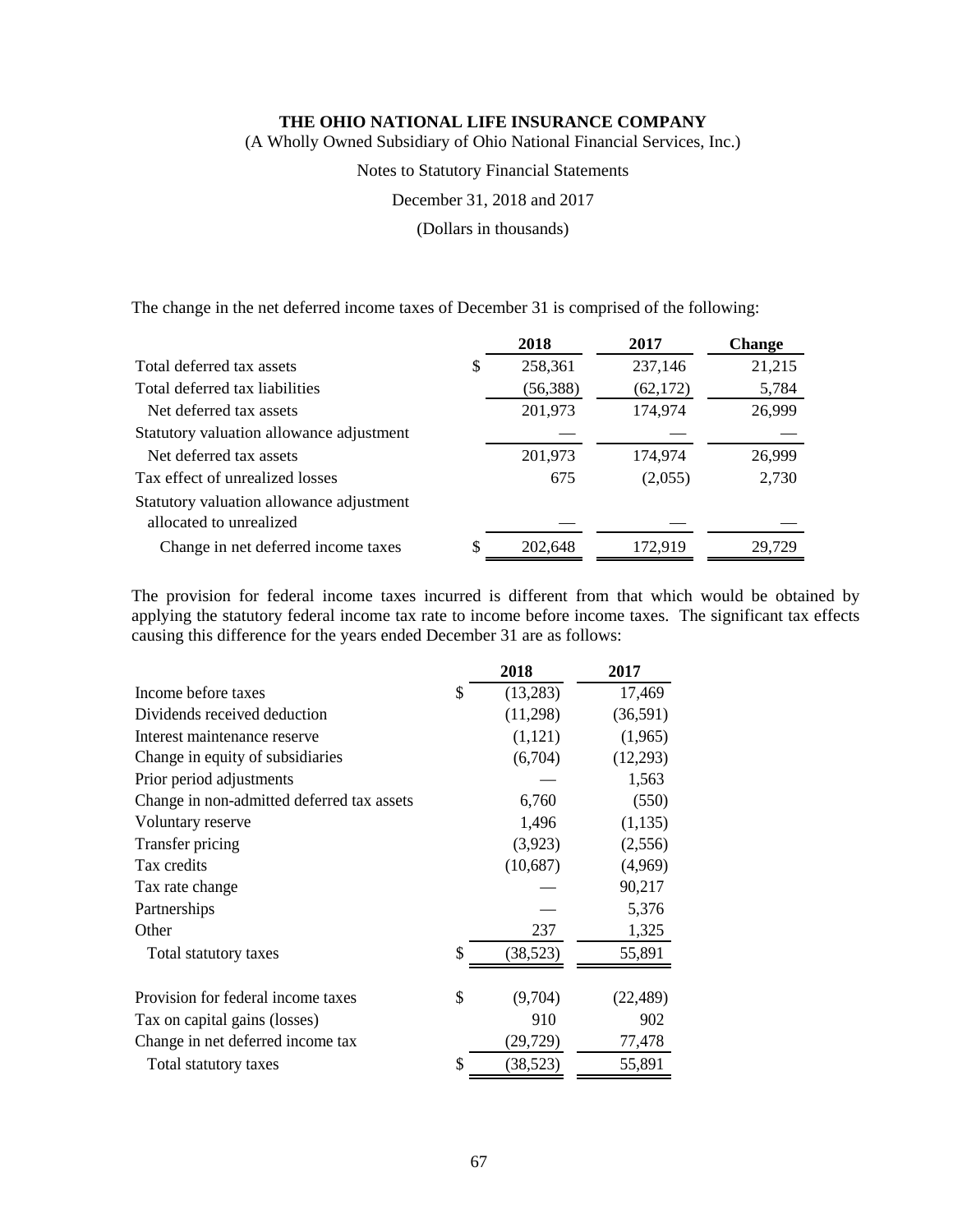(A Wholly Owned Subsidiary of Ohio National Financial Services, Inc.)

Notes to Statutory Financial Statements

December 31, 2018 and 2017

(Dollars in thousands)

The Company's policy for recording penalties associated with audits, claims, and adjustments is to record such amount as a component of income taxes.

Total federal income taxes received (including tax on capital gains) was \$4,430 and \$6,134 during the years ended December 31, 2018 and 2017, respectively.

As of December 31, 2018, the Company has a net operating loss carryforward of \$54,201. As of December 31, 2017, the Company had no net operating loss carryforward. As of December 31, 2018 and 2017, the company has no capital loss carryforwards or valuation allowances recorded. As of December 31, 2018, the Company established \$2,242 of uncertain tax positions related to the SA DRD company share percentage(s) for tax return years 2012-2017. As of December 31, 2018, the Company has tax credit carryforwards of \$39,146 expiring in years 2023 through 2036. As of December 31, 2017, the Company established \$2,153 of uncertain tax positions related to the SA DRD company share percentage(s) for tax return years 2012-2017. As of December 31, 2017, the Company has tax credit carryforwards of \$37,593 expiring in years 2023 through 2036. In addition, the Company has alternative minimum tax credit carryforwards of \$15,334, which were reclassed to the current tax receivable after the tax reform bill (H.R. 1) was signed on December 22, 2017 and made them refundable.

There are no federal income taxes incurred that are available for recoupment in the event of future net losses.

The Company has no tax loss contingencies for which it is reasonably possible that the total liability will significantly increase within twelve months of reporting.

There are no aggregate federal income tax deposits under Internal Revenue Code Section 6603 and none are recorded as admitted assets.

The Company's federal income tax return is consolidated with the other life insurance companies ONLAC, NSLAC, KENW, MONT, SYRE and CMGO and then with its common parent, ONMH.

The Company is not under current examination with the Internal Revenue Service. The statute of limitations remains open for tax years 2015, 2016 and 2017 for the consolidated tax group.

The allocation of taxes between members of the federal consolidated income tax return is subject to written agreement approved by the Board of Directors. Allocations are based on separate company calculations with current credit for losses. Intercompany balances are settled at least quarterly.

#### **(16) Pensions and Other Post-Retirement Benefit Plans**

#### *(a) Home Office Pension Plan*

The Company sponsors a funded qualified defined benefit pension plan covering all home office employees hired prior to January 1, 1998. This plan includes participants who are employees of the Company and devote substantially all of their time to service for the Company. Retirement benefits are based on years of service and the highest average earnings in five of the last ten years.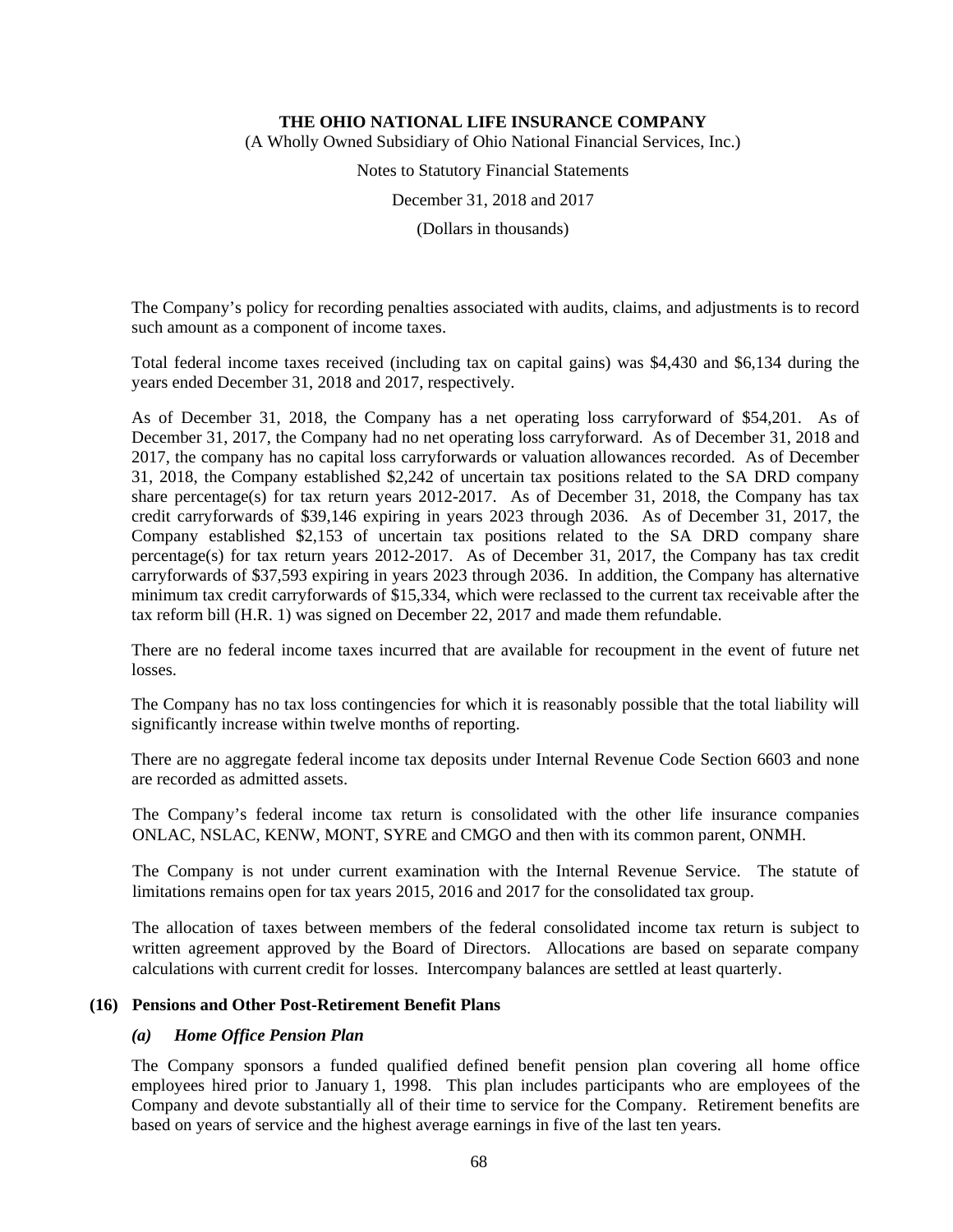(A Wholly Owned Subsidiary of Ohio National Financial Services, Inc.)

Notes to Statutory Financial Statements

December 31, 2018 and 2017

(Dollars in thousands)

The measurement dates were December 31, 2018 and 2017.

## *(b) Home Office Post-Retirement Benefit Plan*

The Company currently offers eligible retirees the opportunity to participate in a post-retirement health and group life plan. This plan was amended effective July 1, 2013, to provide participants younger than age 65 a fixed portion of the health insurance contract premium and for participants age 65 and older, a fixed dollar amount which the participant must use to independently purchase their own insurance. Previously, this plan provided all participants a fixed portion of the health insurance contract premium. The portion the Company pays is periodically increased and is a function of participant service. Only home office employees hired prior to January 1, 1998 may become eligible for these benefits provided that the employee meets the retirement age and years of service requirements.

This plan includes participants who are employees of the Company and devote substantially all of their time to service for the Company.

The post-retirement health plan does not provide benefits which are actuarially equivalent to Medicare Part D benefits. Therefore, the Company does not receive the associated federal Medicare subsidy.

The measurement dates were December 31, 2018 and 2017.

# *(c) General Agents' Pension Plan*

The Company sponsors an unfunded, nonqualified defined benefit pension plan covering its general agents hired prior to January 1, 2005. This plan provides benefits based on years of service and average compensation during the final five and ten years of service.

The measurement dates were December 31, 2018 and 2017.

#### *(d) Agents' Post-Retirement Benefits Plan*

The Company sponsors a post-retirement health and group life plan. Only agents with contracts effective prior to January 1, 1998 who meet the retirement age and service requirements are eligible for these benefits. The health and group life plan is contributory, with retirees contributing approximately 50% of premium for coverage. As with all plan participants, the Company reserves the right to change the retiree premium contribution at renewal.

The post-retirement health plan does not provide benefits which are actuarially equivalent to Medicare Part D benefits. Therefore, the Company does not receive the associated federal Medicare subsidy.

The measurement dates were December 31, 2018 and 2017.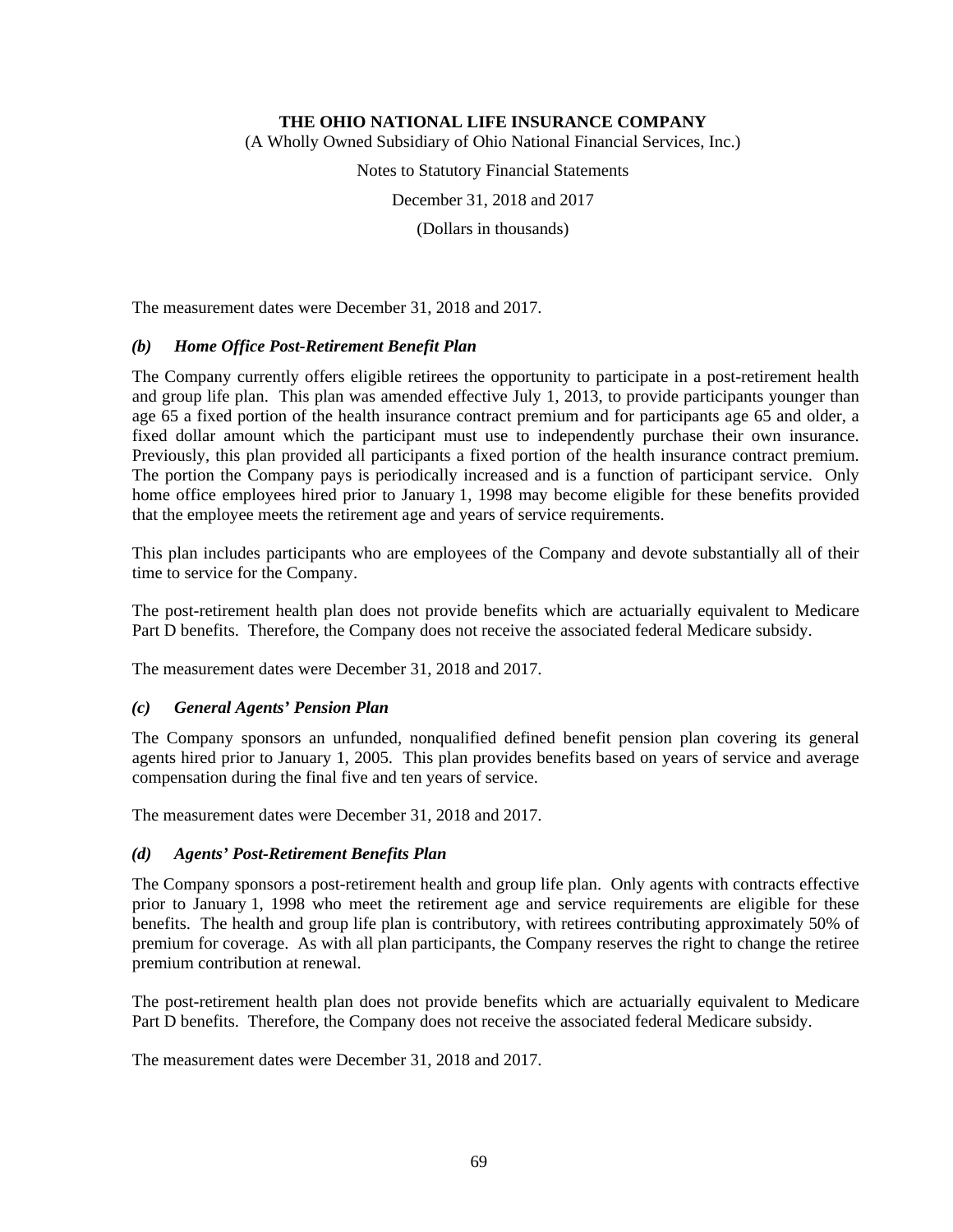(A Wholly Owned Subsidiary of Ohio National Financial Services, Inc.)

Notes to Statutory Financial Statements

December 31, 2018 and 2017

(Dollars in thousands)

## *(e) Obligations and Funded Status*

Information regarding the funded status of the pension plans as a whole and other benefit plans as a whole as of December 31 is as follows:

|                                                | <b>Pension benefits</b> |         | <b>Other benefits</b> |         |
|------------------------------------------------|-------------------------|---------|-----------------------|---------|
|                                                | 2018                    | 2017    | 2018                  | 2017    |
| Change in projected                            |                         |         |                       |         |
| benefit obligation:                            |                         |         |                       |         |
| Projected benefit obligation                   |                         |         |                       |         |
| at beginning of year                           | \$<br>99,168            | 89,781  | 6,764                 | 7,918   |
| Service cost                                   | 2,412                   | 2,430   | 43                    | 59      |
| Interest cost                                  | 3,994                   | 4,144   | 261                   | 299     |
| Actuarial (gain) loss                          | (13,714)                | 9,214   | 565                   | (1,146) |
| Benefits paid *                                | (13,793)                | (6,401) | (1,327)               | (366)   |
| Projected benefit obligation<br>at end of year | \$<br>78,067            | 99,168  | 6,306                 | 6,764   |

\* Benefits paid include amounts paid from both funded and unfunded benefit plans.

|                                             |     | <b>Pension benefits</b> |           | <b>Other benefits</b> |         |
|---------------------------------------------|-----|-------------------------|-----------|-----------------------|---------|
|                                             |     | 2018                    | 2017      | 2018                  | 2017    |
| Change in plan assets:                      |     |                         |           |                       |         |
| Fair value of plan assets at                |     |                         |           |                       |         |
| beginning of year                           | \$  | 66,944                  | 60,476    |                       |         |
| Plan sponsor contribution                   |     |                         | 3,922     |                       |         |
| Actual return on plan assets                |     | (5,686)                 | 8,823     |                       |         |
| Benefits and expenses paid                  |     | (10, 555)               | (6,277)   |                       |         |
| Fair value of plan assets at<br>end of year | \$. | 50,703                  | 66,944    |                       |         |
| <b>Funded status</b>                        | \$  | (27, 364)               | (32, 224) | (6,306)               | (6,764) |
| Unrecognized net actuarial                  |     |                         |           |                       |         |
| $loss$ (gain)                               |     | 29,015                  | 35,589    | 1,364                 | 856     |
| Unrecognized prior service cost             |     | 41                      | 195       | (373)                 | (386)   |
| Net prepaid (accrued) amount                |     |                         |           |                       |         |
| recognized                                  | S   | 1,692                   | 3,560     | (5,315)               | (6,294) |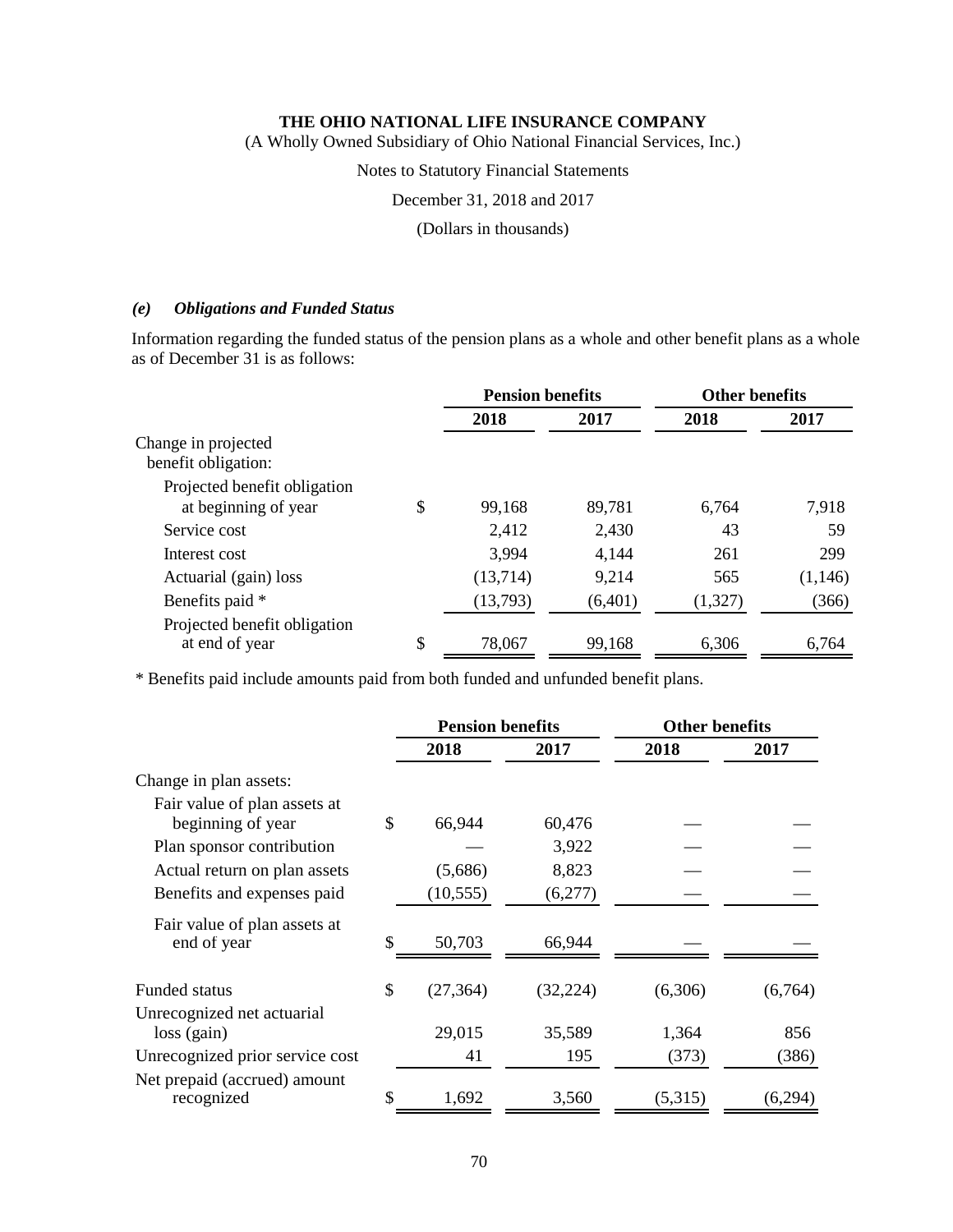(A Wholly Owned Subsidiary of Ohio National Financial Services, Inc.)

# Notes to Statutory Financial Statements

December 31, 2018 and 2017

(Dollars in thousands)

|                                                                                                                  | <b>Pension benefits</b> |           | <b>Other benefits</b> |         |
|------------------------------------------------------------------------------------------------------------------|-------------------------|-----------|-----------------------|---------|
| <b>Funded Status:</b>                                                                                            | 2018                    | 2017      | 2018                  | 2017    |
| Overfunded                                                                                                       |                         |           |                       |         |
| Assets (nonadmitted)                                                                                             |                         |           |                       |         |
| Prepaid benefit costs                                                                                            | \$                      |           |                       |         |
| Overfunded plan assets                                                                                           |                         |           |                       |         |
| Total assets (nonadmitted)                                                                                       | \$                      |           |                       |         |
| Underfunded                                                                                                      |                         |           |                       |         |
| Liabilities recognized                                                                                           |                         |           |                       |         |
| Net prepaid (accrued)                                                                                            |                         |           |                       |         |
| amount recognized                                                                                                | \$<br>1,692             | 3,560     | (5,315)               | (6,294) |
| Liabilities for benefits                                                                                         | (29,056)                | (35, 784) | (991)                 | (470)   |
| <b>Total liabilities</b>                                                                                         |                         |           |                       |         |
| recognized                                                                                                       | \$<br>(27, 364)         | (32, 224) | (6,306)               | (6,764) |
|                                                                                                                  | <b>Pension benefits</b> |           | Other benefits        |         |
|                                                                                                                  | 2018                    | 2017      | 2018<br>2017          |         |
| Amounts recognized in the<br>statutory statements of<br>admitted assets, liabilities,<br>and capital and surplus |                         |           |                       |         |
| consist of:<br>Prepaid benefit costs                                                                             | \$<br>12,848            | 15,980    |                       |         |
| Overfunded plan asset                                                                                            |                         | (15,980)  |                       |         |
| Accrued benefit costs                                                                                            | (11, 159)               | (12, 420) | (5,315)               | (6,294) |
| Surplus                                                                                                          | (29,053)                | (19,804)  | (991)                 | (470)   |
| <b>Total liabilities</b>                                                                                         |                         |           |                       |         |
| recognized                                                                                                       | \$<br>(27, 364)         | (32, 224) | (6,306)               | (6,764) |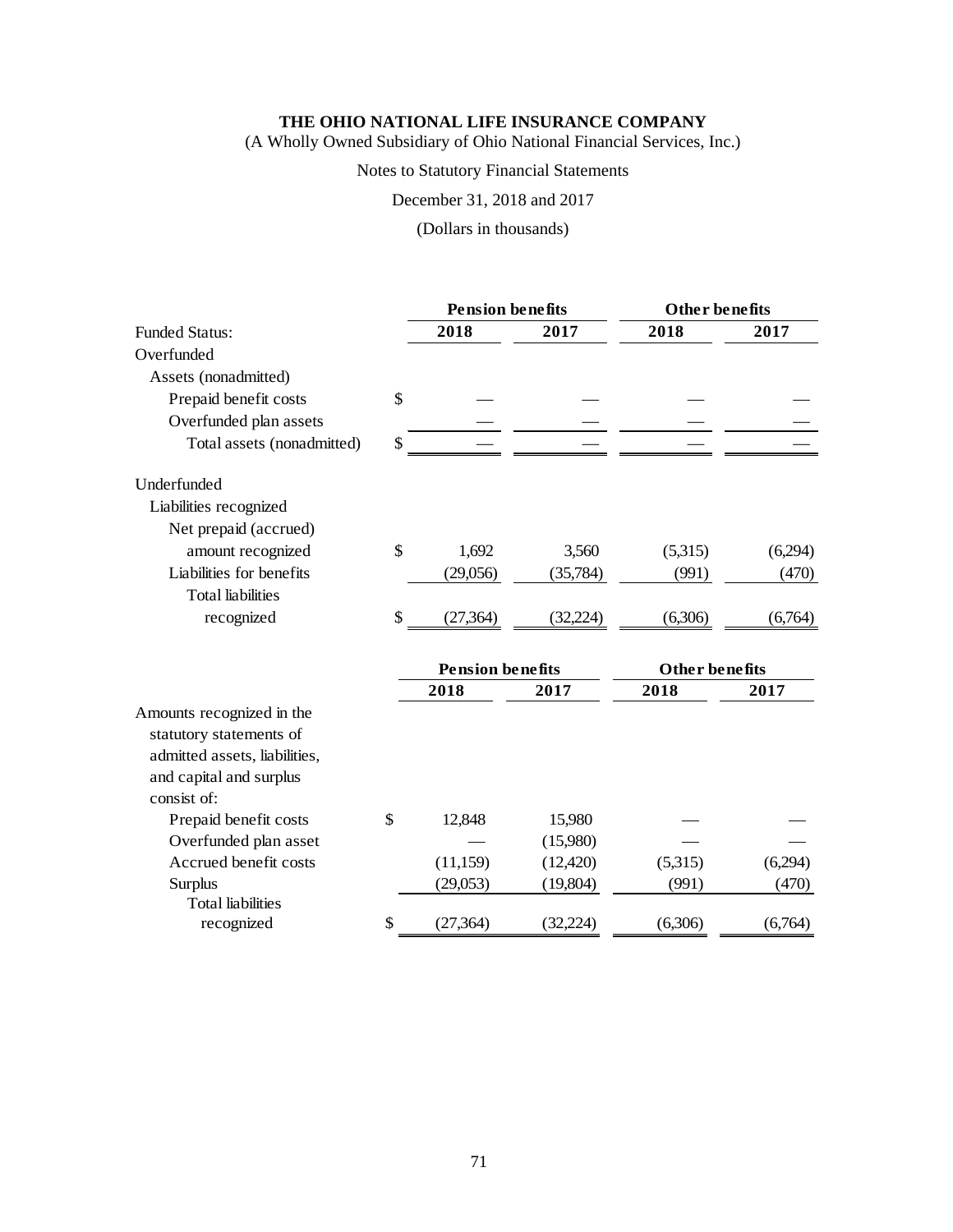(A Wholly Owned Subsidiary of Ohio National Financial Services, Inc.)

Notes to Statutory Financial Statements

December 31, 2018 and 2017

(Dollars in thousands)

|                                          | <b>Pension benefits</b> |                |         |
|------------------------------------------|-------------------------|----------------|---------|
|                                          |                         | 2018           | 2017    |
| Components of net periodic benefit cost: |                         |                |         |
| Service cost                             | \$                      | 2,412          | 2,430   |
| Interest cost                            |                         | 3,994          | 4,144   |
| Expected return on plan assets           |                         | (4,726)        | (4,375) |
| Amortization of prior service cost       |                         | 153            | 260     |
| Amortization of net loss                 |                         | 3,274          | 3,156   |
| Net periodic benefit cost                | \$                      | 5,107          | 5,615   |
|                                          |                         | Other benefits |         |
|                                          |                         | 2018           | 2017    |
| Components of net periodic benefit cost: |                         |                |         |
| Service cost                             | \$                      | 43             | 59      |
| Interest cost                            |                         | 261            | 299     |
| Amortization of prior service cost       |                         | (13)           | (13)    |
| Amortization of net gain                 |                         | 57             | 75      |
| Net periodic benefit cost                | \$                      | 348            | 420     |

The following is attributable to pension plans whose accumulated benefit obligation exceeds plan assets as of December 31:

|                                |   | <b>Pension benefits</b> |        |  |
|--------------------------------|---|-------------------------|--------|--|
|                                |   | 2018                    | 2017   |  |
| Projected benefit obligation   | S | 78,067                  | 17.458 |  |
| Accumulated benefit obligation |   | 67.132                  | 13,812 |  |
| Prepaid pension cost           |   |                         |        |  |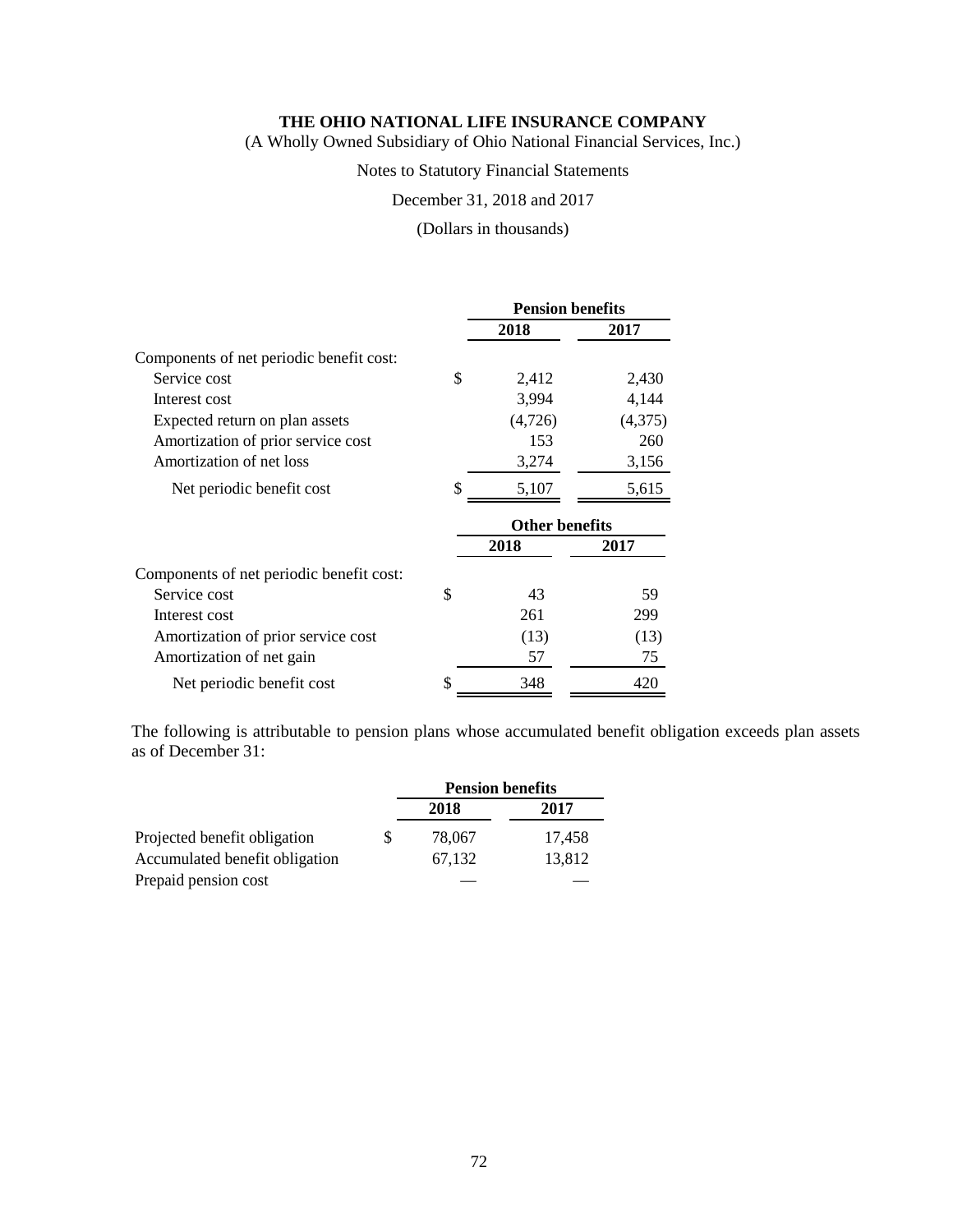(A Wholly Owned Subsidiary of Ohio National Financial Services, Inc.)

# Notes to Statutory Financial Statements

December 31, 2018 and 2017

# (Dollars in thousands)

# *(f) Assumptions*

|                                                | <b>Pension benefits</b> |       | <b>Other benefits</b> |       |
|------------------------------------------------|-------------------------|-------|-----------------------|-------|
|                                                | 2018                    | 2017  | 2018                  | 2017  |
| Weighted average assumptions used to determine |                         |       |                       |       |
| net periodic cost at January 1:                |                         |       |                       |       |
| Discount rate                                  | 4.15%                   | 4.70% | 4.04%                 | 4.53% |
| Expected long-term return on plan assets       | 7.50%                   | 7.50% |                       |       |
| Rate of compensation increase                  | 4.12%                   | 4.17% | 4.25%                 | 4.25% |
| Health care cost trend rate assumed for        |                         |       |                       |       |
| next year:                                     |                         |       |                       |       |
| Before 65                                      |                         |       | 7.80%                 | 8.53% |
| Age 65 and older                               |                         |       | 0.70%                 | 1.60% |
| Rate to which the health cost trend            |                         |       |                       |       |
| rate is assumed to decline (the ultimate       |                         |       |                       |       |
| trend rate):                                   |                         |       |                       |       |
| Before 65                                      |                         |       | 7.70%                 | 7.73% |
| Age 65 and older                               |                         |       | 0.70%                 | 0.80% |
| Year that the rate reaches the ultimate        |                         |       |                       |       |
| trend rate                                     |                         |       | 2023                  | 2020  |
| Weighted average assumptions used to determine |                         |       |                       |       |
| benefit obligations at December 31:            |                         |       |                       |       |
| Discount rate                                  | 4.90%                   | 4.15% | 4.74%                 | 4.04% |
| Rate of compensation increase                  | 3.50%                   | 4.16% | 3.50%                 | 4.25% |

Assumed health care cost trend rates have a significant effect on the amounts reported for the health care plans. A one percentage point change in assumed health care cost trend rates would have the following effects:

|                                                         | 1 Percentage   | 1 Percentage   |
|---------------------------------------------------------|----------------|----------------|
|                                                         | point increase | point decrease |
| Effect on total of 2018 service cost and interest cost  | 25.            | (21)           |
| Effect on 2018 other post-retirement benefit obligation | 452            | (392)          |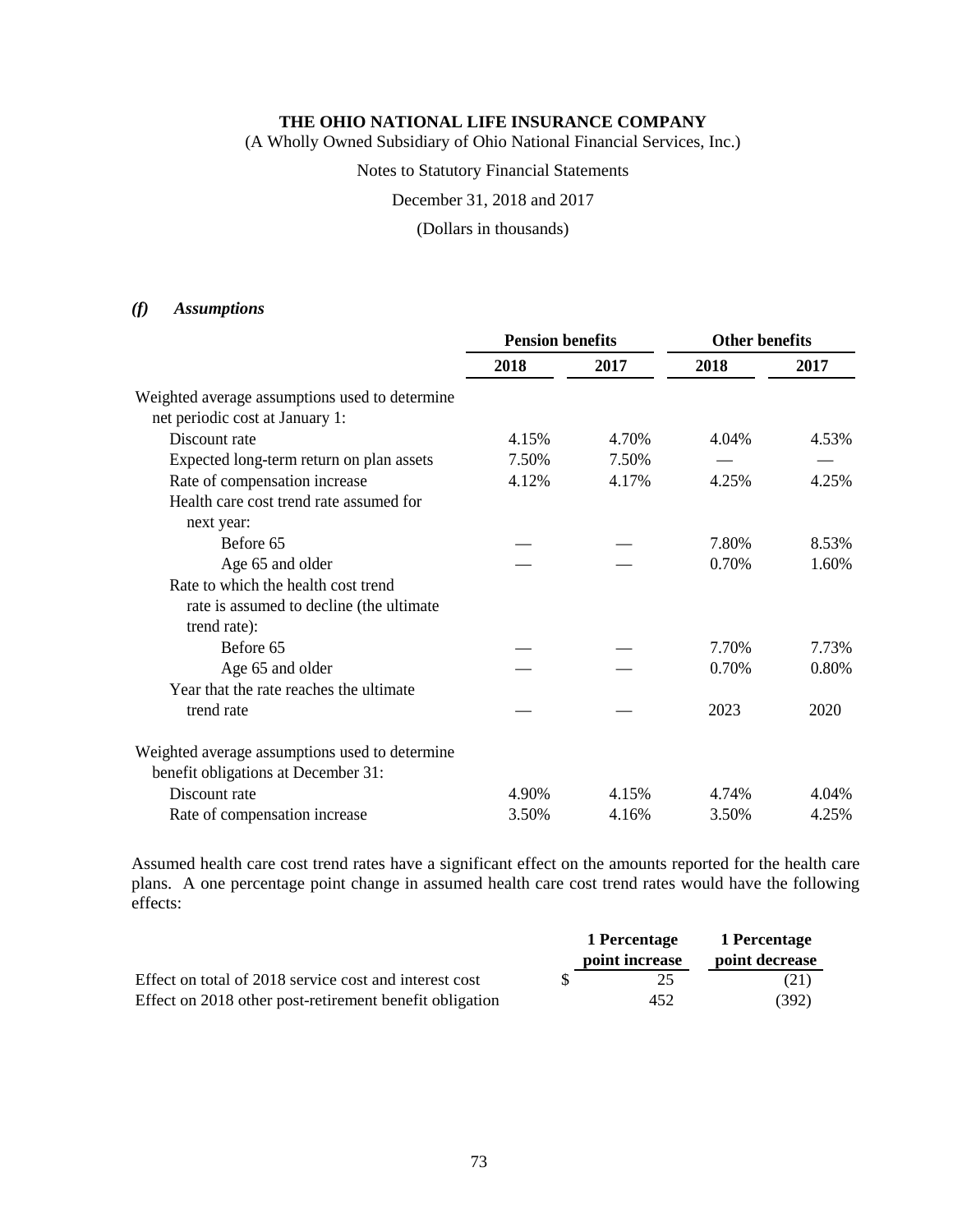(A Wholly Owned Subsidiary of Ohio National Financial Services, Inc.)

Notes to Statutory Financial Statements

December 31, 2018 and 2017

(Dollars in thousands)

# *(g) Plan Assets*

The following table presents the hierarchy of the Company's qualified pension plan assets at fair value as of December 31:

|              |    | <b>Level 1</b> | <b>Level 2</b> | Level 3 | <b>Total</b> |
|--------------|----|----------------|----------------|---------|--------------|
| 2018         |    |                |                |         |              |
| Bond funds   | \$ | 17,640         |                |         | 17,640       |
| Stock funds  |    | 33,063         |                |         | 33,063       |
| Total assets | S  | 50,703         |                |         | 50,703       |
| 2017         |    |                |                |         |              |
| Bond funds   | \$ | 18,496         |                |         | 18,496       |
| Stock funds  |    | 48,448         |                |         | 48,448       |
| Total assets | S  | 66,944         |                |         | 66,944       |

The Company categorizes pension benefit plan assets consistent with the Fair Value Hierarchy as described in Note 5.

The assets of the Company's Home Office Pension Plan ("Plan") are invested in group variable annuity contracts issued by the Company offering specific investment choices from various asset classes providing diverse and professionally managed options. As of December 31, 2018 and 2017, \$29,430 and \$41,198, respectively, of the Plan assets are funds that are affiliated with the Company. The assets are invested in a mix of stocks, bonds and real estate securities in allocations as determined from time to time by the Pension Plan Committee. The target allocations are designed to balance the Plan's short-term liquidity needs and its long-term liabilities. The target allocations are currently 65% stocks and 35% bonds.

For diversification and risk control purposes, where applicable, each asset class is further divided into sub classes such as large cap, mid cap and small cap and growth, core and value for stocks and U.S. domestic, global and high yield for bonds. To the extent possible, each sub asset class utilizes multiple fund choices and no single fund contains more than 25% of the Plan assets (exclusive of any short-term increases in assets due to any Plan funding). The Plan performance is measured by a weighted benchmark consisting of stock and bond benchmarks in weights determined by the Pension Plan committee.

The overall expected long-term rate of return on assets is determined by a weighted average return of bond and stock indexes. Bond securities (including cash) make up 40% of the weighted average return and stocks make up 60% of the weighted average return.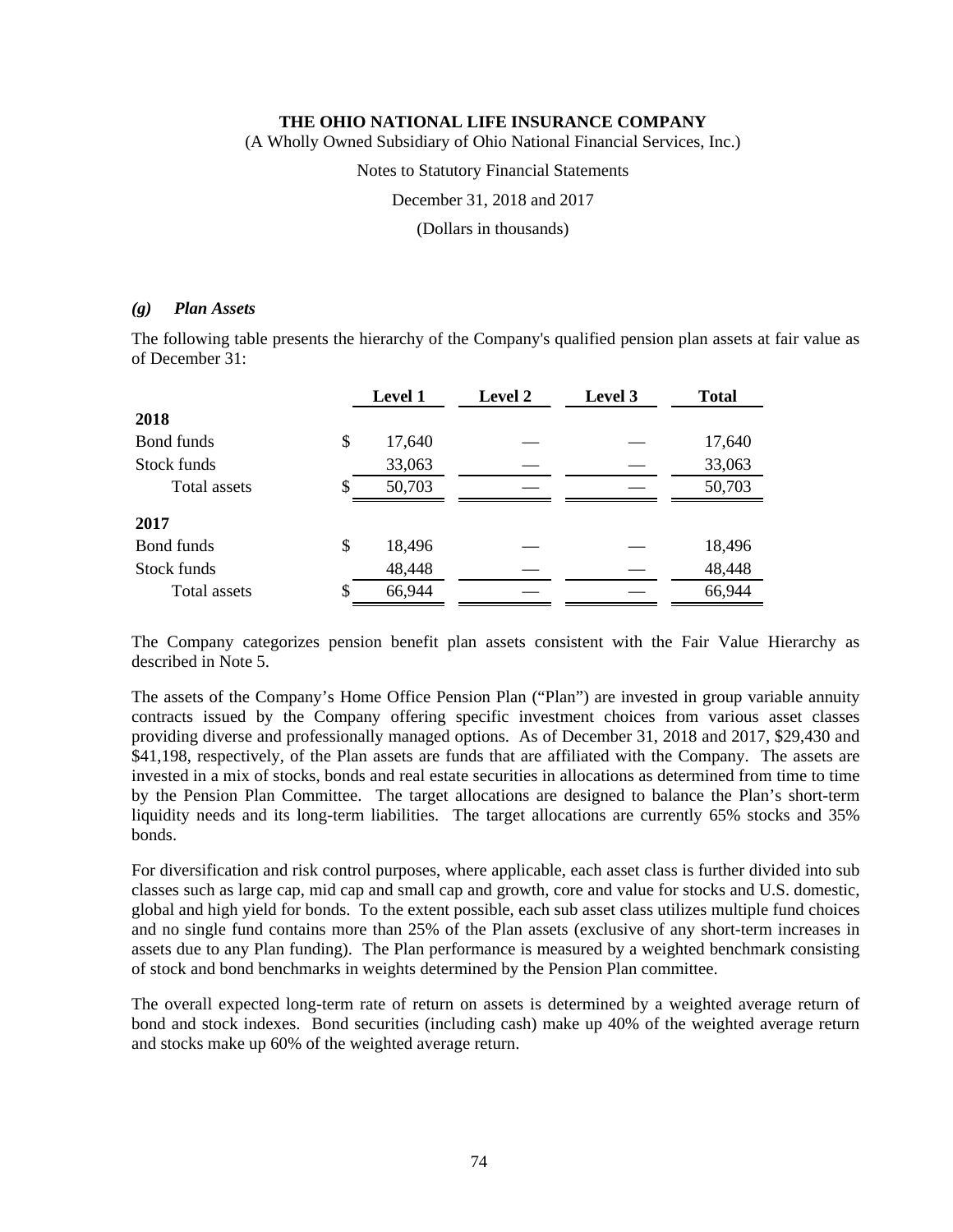(A Wholly Owned Subsidiary of Ohio National Financial Services, Inc.)

Notes to Statutory Financial Statements

December 31, 2018 and 2017

(Dollars in thousands)

The following table shows the weighted average asset allocation by class of the Plan's assets as of December 31:

|               | 2018 | 2017 |  |
|---------------|------|------|--|
| <b>Stocks</b> | 65%  | 72%  |  |
| <b>Bonds</b>  | 35   | 28   |  |
| Total         | 100% | 100% |  |

# *(h) Cash Flows*

#### *(i) Contributions*

The minimum funding requirement under The Employee Retirement Income Security Act of 1974 for 2017 was \$0. The Plan Sponsor contributed \$0 and \$3,922 to the qualified pension plan for the years ended December 31, 2018 and 2017, respectively. No contribution to the qualified pension plan is expected for the 2019 plan year.

# *(ii) Estimated Future Benefit Payments*

The following benefit payments, which reflect expected future service, as appropriate, are expected to be paid:

|           | <b>Pension</b><br>benefits | <b>Other</b><br>benefits |
|-----------|----------------------------|--------------------------|
| 2019      | \$<br>5,778                | 507                      |
| 2020      | 8,358                      | 508                      |
| 2021      | 6,687                      | 515                      |
| 2022      | 7,879                      | 520                      |
| 2023      | 7,752                      | 524                      |
| 2024-2028 | 37,061                     | 2,263                    |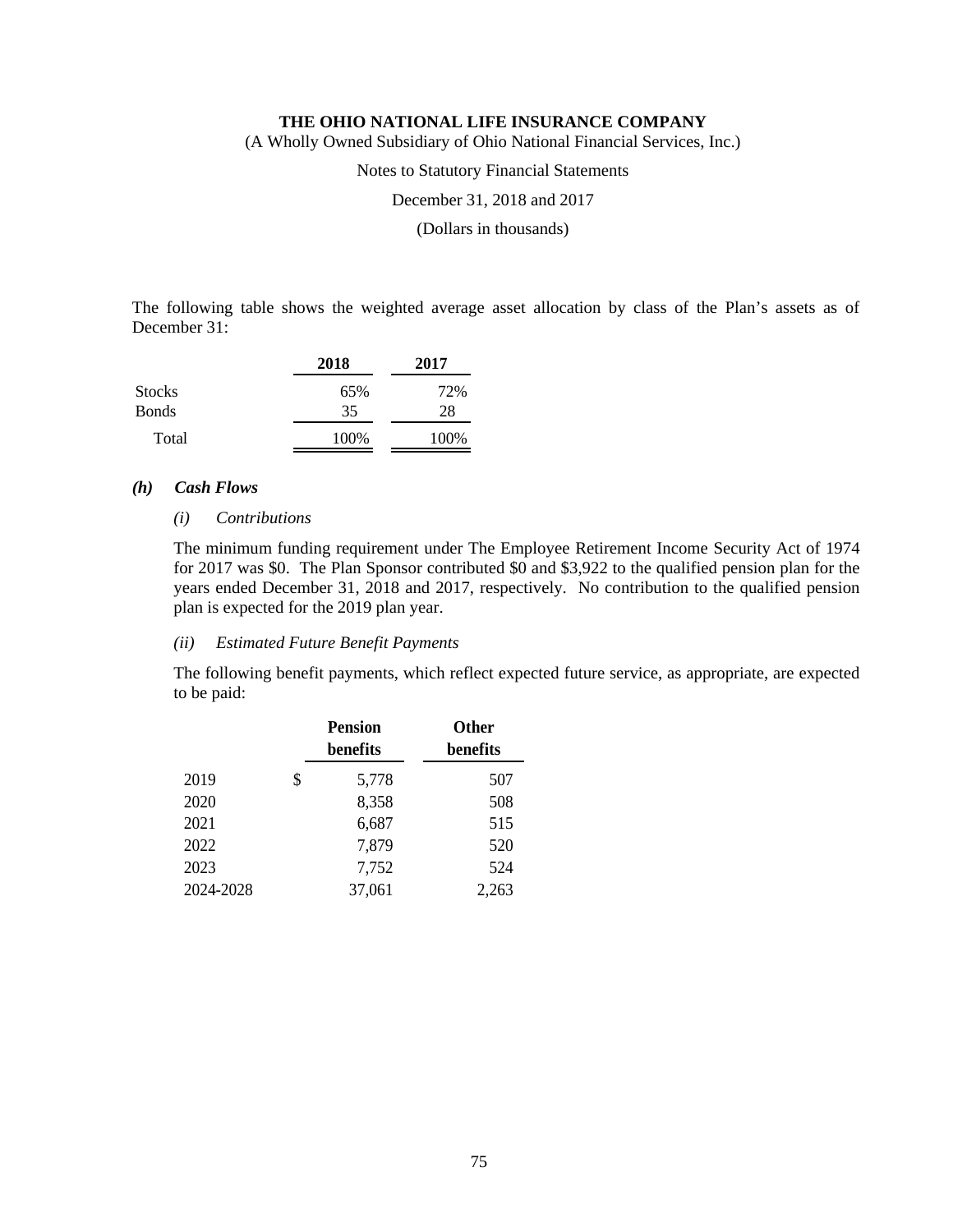(A Wholly Owned Subsidiary of Ohio National Financial Services, Inc.)

# Notes to Statutory Financial Statements

# December 31, 2018 and 2017

# (Dollars in thousands)

|                                               | <b>Pension benefits</b> |                         | <b>Other benefits</b> |          |
|-----------------------------------------------|-------------------------|-------------------------|-----------------------|----------|
|                                               | 2018                    | 2017                    | 2018                  | 2017     |
| Amounts in unassigned funds (surplus)         |                         |                         |                       |          |
| recognized in the next fiscal year as         |                         |                         |                       |          |
| components of periodic benefit cost:          |                         |                         |                       |          |
| Items not yet recognized as a component       |                         |                         |                       |          |
| of net periodic cost - prior year             | \$<br>35,783            | 34,433                  | 470                   | 1,678    |
| Net transition asset or obligation recognized |                         |                         |                       |          |
| Net period service cost or credit arising     |                         |                         |                       |          |
| during the period                             |                         |                         |                       |          |
| Net prior service cost or credit recognized   | (153)                   | (260)                   | 13                    | 13       |
| Net gain and loss arising during the period   | (3,301)                 | 4,766                   | 565                   | (1, 146) |
| Net gain and loss recognized                  | (3,273)                 | (3, 156)                | (57)                  | (75)     |
| Items not yet recognized as a component       |                         |                         |                       |          |
| of net periodic cost - current year           | \$<br>29,056            | 35,783                  | 991                   | 470      |
|                                               |                         |                         |                       |          |
|                                               | <b>Pension benefits</b> |                         | <b>Other benefits</b> |          |
|                                               | 2018                    | 2017                    | 2018                  | 2017     |
| Amounts in unassigned funds (surplus)         |                         |                         |                       |          |
| expected to be recognized in the next         |                         |                         |                       |          |
| fiscal year as components of net              |                         |                         |                       |          |
| periodic benefit cost:                        |                         |                         |                       |          |
| Net transition asset or obligation            | \$                      |                         |                       |          |
| Net prior service cost or credit              | 41                      | 153                     | (31)                  | (13)     |
| Net recognized gains and losses               | 2,756                   | 3,232                   | 138                   | 73       |
|                                               |                         |                         |                       |          |
|                                               |                         | <b>Pension benefits</b> | Other benefits        |          |
|                                               | 2018                    | 2017                    | 2018                  | 2017     |
| Amounts in unassigned funds (surplus)         |                         |                         |                       |          |
| that have not yet been recognized as          |                         |                         |                       |          |
| components of net periodic benefit cost:      |                         |                         |                       |          |
| Net transition asset or obligation            | \$                      |                         |                       |          |
| Net prior service cost or credit              | 41                      | 194                     | (373)                 | (386)    |
| Net recognized gains and losses               | 29,015                  | 35,589                  | 1,364                 | 856      |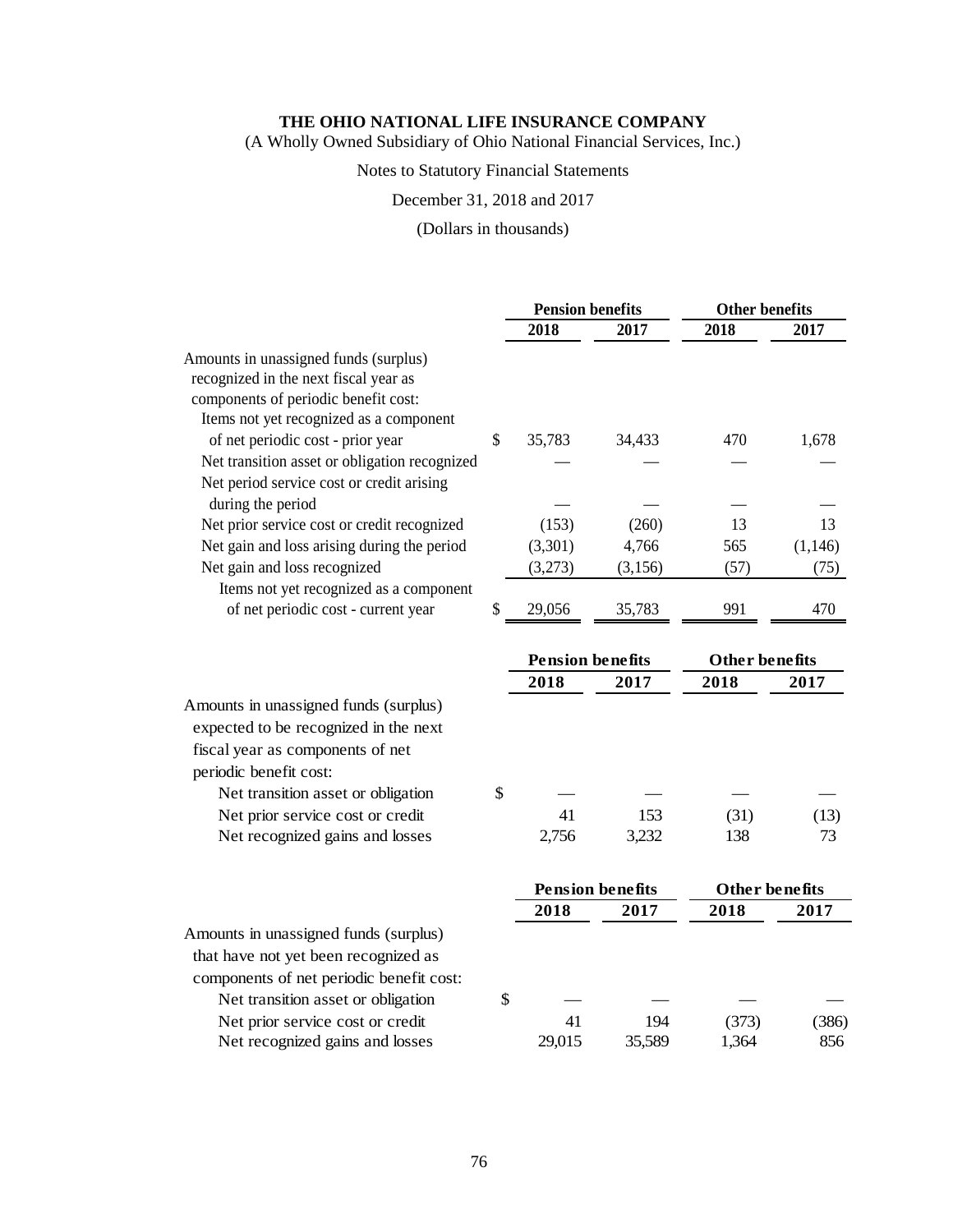(A Wholly Owned Subsidiary of Ohio National Financial Services, Inc.)

Notes to Statutory Financial Statements

December 31, 2018 and 2017

(Dollars in thousands)

# *(i) Other Plan Expenses*

The Company also maintains a qualified contributory defined contribution profit-sharing plan covering substantially all employees. Company contributions to the profit-sharing plan are based on the net earnings of the Company and are payable at the sole discretion of management. The expense for contributions to the profit-sharing plan for 2018 and 2017 was \$6,900 and \$6,450, respectively.

Employees hired on or after January 1, 1998 are covered by a defined contribution pension plan. The expense reported for this plan was \$2,891 and \$2,884 in 2018 and 2017, respectively.

# *(j) ONFS Employees*

The Company's qualified pension and post-retirement benefit plans include participants who are employees of ONFS. Participating ONFS employees are vice presidents and other executive officers of ONFS and devote substantially all of their time to service for the Company. Most of ONFS's employees were employees of the Company prior to January 1, 2001 and were participants in the benefit plan at that time.

### **(17) Capital and Surplus, Dividend Restrictions and Regulatory RBC**

### *Capital and Surplus*

The Company has 10,000,000 shares (\$1 par value) authorized, issued and outstanding of Class A common stock as of December 31, 2018 and 2017. The Company has no preferred stock issued or outstanding.

The Company did not receive a capital contribution from its parent, ONFS, during 2018 and 2017, respectively.

Surplus notes outstanding are as follows as of December 31:

|                            |   | 2018    |   | 2017    |
|----------------------------|---|---------|---|---------|
| Surplus notes              |   |         |   |         |
| 6.875% fixed rate due 2042 | S | 250,000 |   | 250,000 |
| 5,000% fixed rate due 2031 |   | 3,979   |   | 3,939   |
| 5.800% fixed rate due 2027 |   | 5,883   |   | 5,869   |
| 8.500% fixed rate due 2026 |   | 49,836  |   | 49,814  |
|                            |   |         |   |         |
| Total                      | S | 309.698 | S | 309,622 |

In June 2012, ONLIC issued a \$250,000, 6.875% fixed rate surplus note due June 15, 2042. Interest on this surplus note is payable semi-annually on June 15 and December 15. ONLIC may redeem this surplus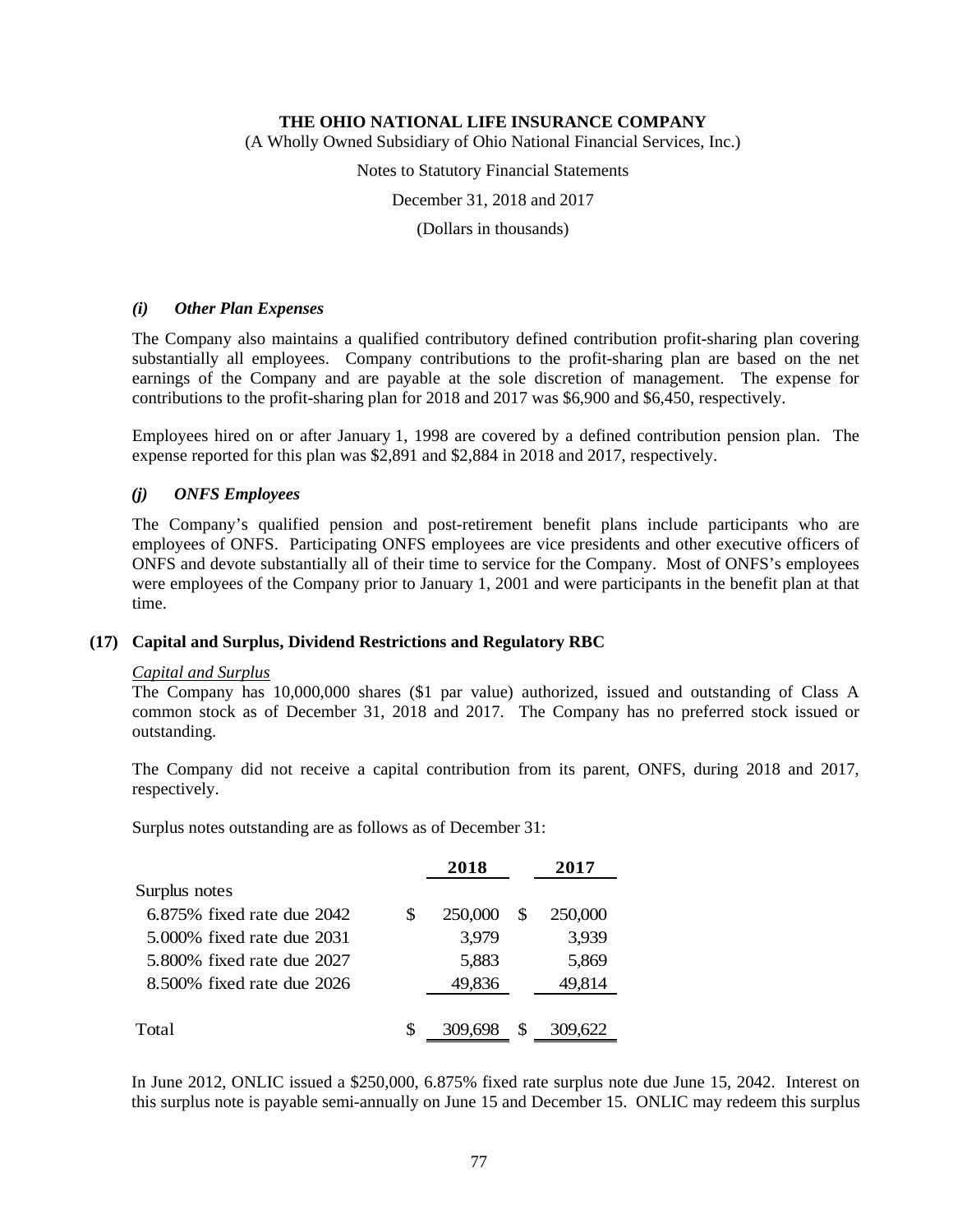(A Wholly Owned Subsidiary of Ohio National Financial Services, Inc.)

Notes to Statutory Financial Statements

December 31, 2018 and 2017

(Dollars in thousands)

note at its option. This surplus note is unsecured and subordinated to all present and future indebtedness and policy claims of ONLIC.

In December 2011, ONLIC issued a \$4,500, 5% fixed rate surplus note to Security Mutual Life Insurance Company of New York ("SML"), as payment for the purchase of the additional shares of NSLAC. This note matures on December 15, 2031. Interest on this surplus note is payable semi-annually on December 15 and June 15. ONLIC may redeem this surplus note at its option. This surplus note is unsecured and subordinated to all present and future indebtedness and policy claims of ONLIC.

In April 2007, ONLIC issued a \$6,000, 5.8% fixed rate surplus note to SML, as payment for the purchase of a portion of the shares of NSLAC. This note matures on April 1, 2027. Interest on this surplus note is payable semi-annually on April 1 and October 1. ONLIC may redeem this surplus note at its option. This surplus note is unsecured and subordinated to all present and future indebtedness and policy claims of ONLIC.

In May 1996, ONLIC issued \$50,000, 8.5% fixed rate surplus notes due May 15, 2026. Interest on this surplus note is payable semi-annually on May 15 and November 15. ONLIC may not redeem this surplus note at its option. This surplus note is unsecured and subordinated to all present and future indebtedness and policy claims of ONLIC.

Except as provided in Section 3901.72 of the Ohio Revised Code, the notes are not part of the legal liabilities of the Company and are not a liability or claim against the Company or any of its assets. Interest payments, scheduled semi-annually, must be approved for payment by the Department. The Company paid \$22,011 in interest related to these notes in 2018 and 2017. Principal payments must also be approved by the Department. Interest expense for surplus notes is not recognized in the statutory statements of income until it has been approved by the Department.

# *Regulatory RBC*

The NAIC has established RBC requirements to assist regulators in monitoring the financial strength and stability of life insurers and provides for an insurance commissioner to intervene if the insurer experiences financial difficulty. The RBC requirements instruct every life insurer to calculate its total adjusted capital and RBC position. The formula includes components for asset risk, liability risk, interest rate exposure, and other factors. Under the NAIC requirements, each insurer must maintain its total adjusted capital and surplus above a calculated minimum threshold or take corrective measures to achieve that threshold. Based upon the December 31, 2018 and 2017 statutory financial statements, the Company exceeded all required RBC levels.

### *Dividend Restrictions*

The payment of dividends by ONLIC to ONFS is limited by Ohio insurance laws. The maximum dividend that may be paid to ONFS without prior approval of the Director of Insurance is limited to the greater of ONLIC's statutory net income of the preceding calendar year or 10% of statutory surplus as of the preceding December 31. Any dividend that exceeds the earned surplus of the Company, even if it is within the above parameters, would be deemed extraordinary under Ohio law. Therefore, dividends of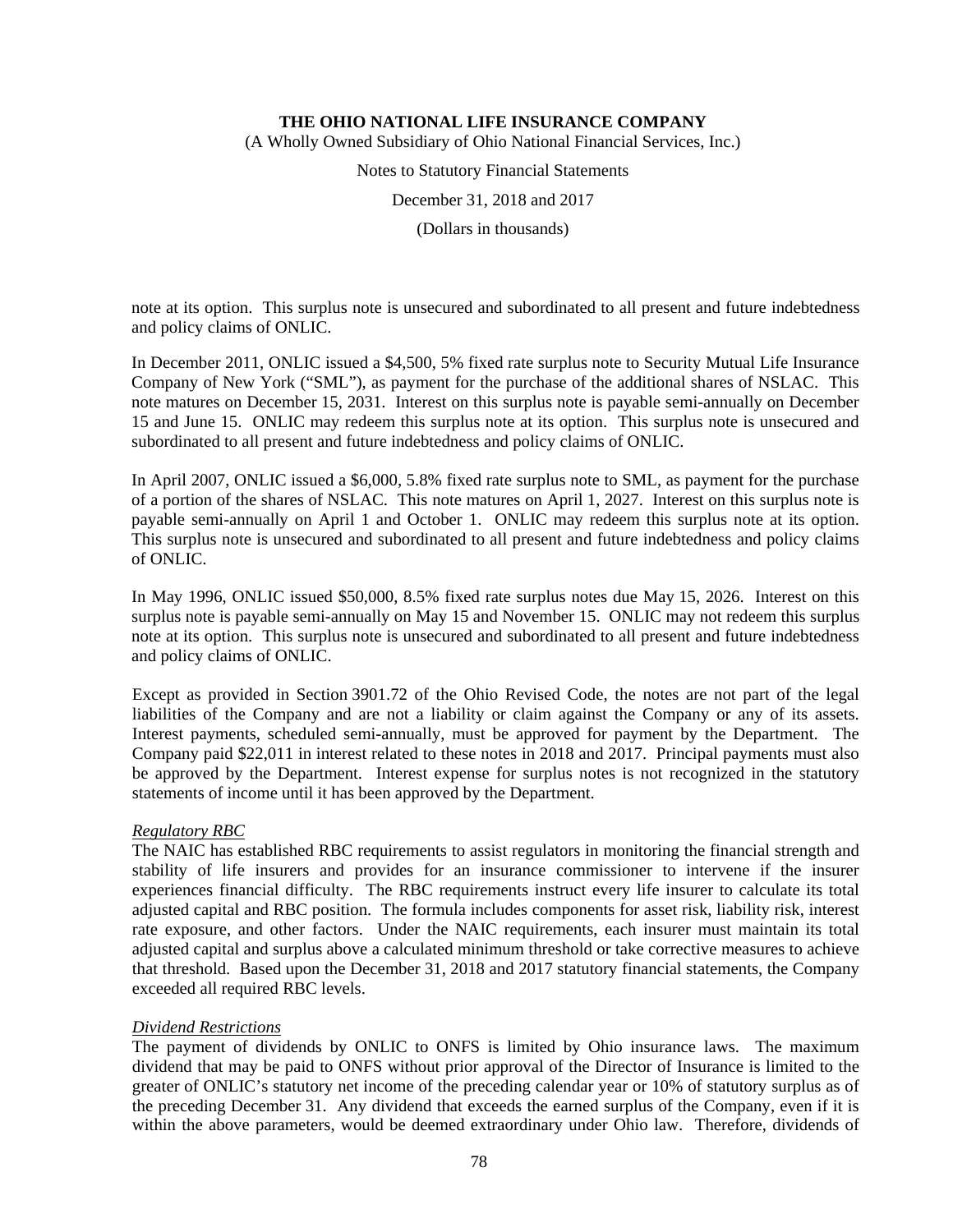(A Wholly Owned Subsidiary of Ohio National Financial Services, Inc.)

Notes to Statutory Financial Statements

December 31, 2018 and 2017

(Dollars in thousands)

approximately \$102,000 may be paid by ONLIC to ONFS in 2019 without prior approval. Dividends of \$60,000 and \$70,000 were declared and paid by ONLIC to ONFS in 2018 and 2017, respectively.

#### *Subsidiary Dividends*

The following table details the dividends received from each of the subsidiaries and included in investment income for the years:

|               | 2018         | 2017   |
|---------------|--------------|--------|
| ONLAC         | \$<br>27,000 | 27,000 |
| <b>ONII</b>   | 4,000        | 7,200  |
| <b>NSLAC</b>  |              |        |
| <b>ONESCO</b> | 924          | 924    |
| <b>ONEQ</b>   |              |        |
|               | \$<br>31,924 | 35,124 |
|               |              |        |

The payment of dividends by ONLAC to ONLIC is limited by Ohio insurance laws. The maximum dividend that may be paid without prior approval of the Director of Insurance is limited to the greater of ONLAC's statutory net income of the preceding calendar year or 10% of statutory surplus as of the preceding December 31. Any dividend that exceeds the earned surplus of ONLAC, even if it is within the above parameters, would be deemed extraordinary under Ohio law. Therefore, dividends of \$36,000 may be paid by ONLAC to ONLIC in 2019 without prior approval. ONLAC declared and paid dividends to ONLIC of \$27,000 in both 2018 and 2017.

The payment of dividends by CMGO to ONLIC is limited by Ohio insurance laws. CMGO may pay to their stockholder, ONLIC, a dividend from unassigned surplus at the end of any calendar quarter where CMGO's unassigned surplus is equal to the amount required for CMGO to have company action level RBC of 200%, after adjusting its capital level and its RBC level for such dividend. No dividends were declared or paid by CMGO in 2018 or 2017.

The payment of dividends by NSLAC to ONLIC is limited by New York insurance laws. The maximum ordinary dividend that may be paid without prior approval of the Superintendent of Financial Services is limited to the lesser of 10% of NSLAC's statutory surplus (defined by New York Insurance Law, Section 4207a as page 3, line 37 of the Annual Statement) as of the immediate preceding calendar year or NSLAC's net gain from operations for the immediately preceding calendar year, not including realized capital gains. Therefore, dividends of approximately \$2,000 may be paid by NSLAC to ONLIC in 2019 without prior approval. No dividends were declared or paid by NSLAC in 2018 or 2017.

MONT and KENW are subject to limitations, imposed by the State of Vermont, on the payment of dividends to their stockholder, ONLIC. Generally, dividends during any year may not be paid, without prior regulatory approval. No dividends were declared or paid by MONT to ONLIC in 2018 or 2017. No dividends were declared or paid by KENW to ONLIC in 2018 or 2017.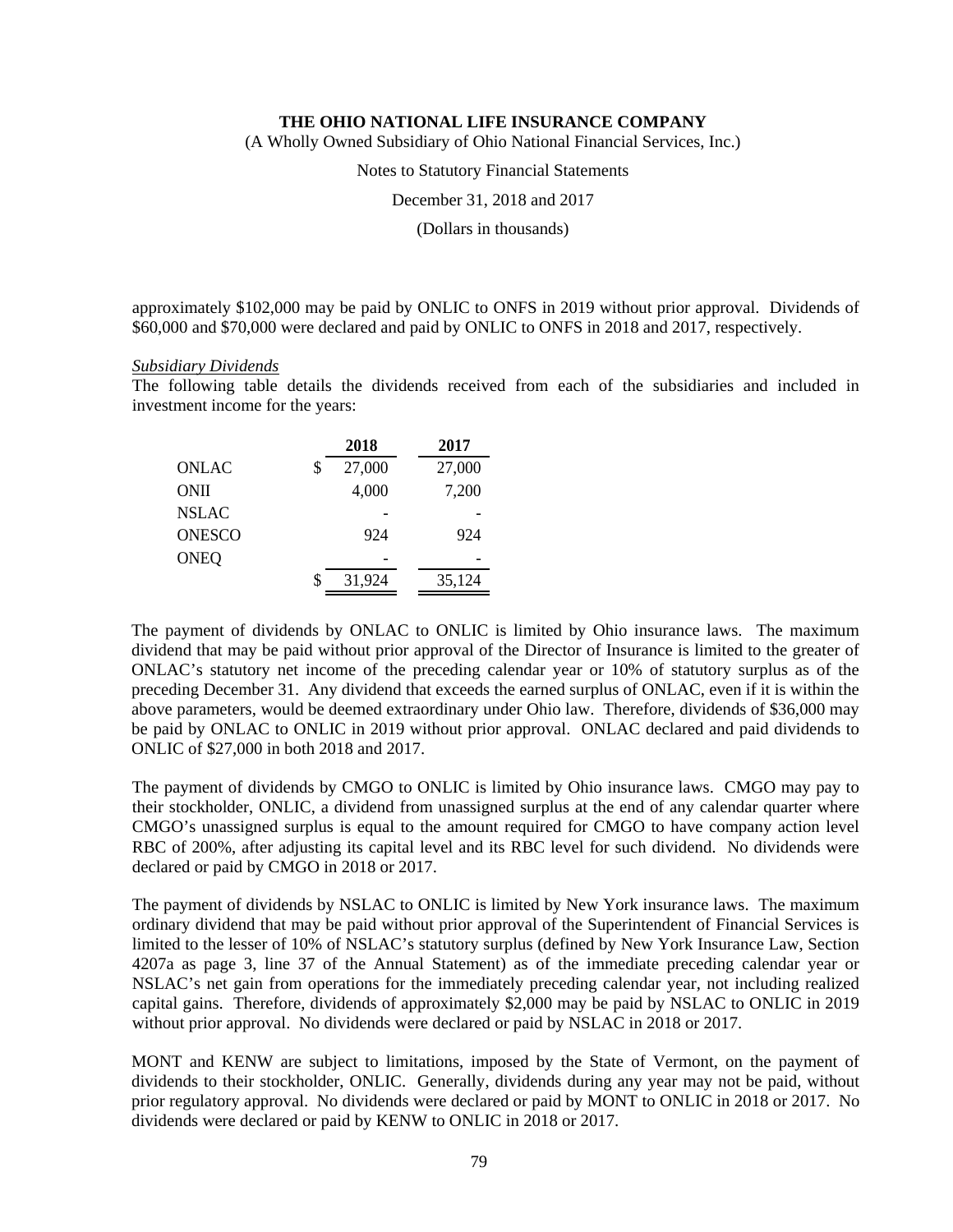(A Wholly Owned Subsidiary of Ohio National Financial Services, Inc.)

Notes to Statutory Financial Statements

December 31, 2018 and 2017

(Dollars in thousands)

### **(18) Additional Financial Instruments Disclosure**

### *Financial Instruments with Off Balance Sheet Risk*

The Company is a party to financial instruments with off balance sheet risk in the normal course of business through management of its investment portfolio. The Company had outstanding commitments to fund mortgage loans and bonds of \$67,661 and \$75,403 as of December 31, 2018 and 2017, respectively. These commitments involve, in varying degrees, elements of credit and market risk in excess of amounts recognized in the statutory financial statements. The credit risk of all financial instruments, whether on or off balance sheet, is controlled through credit approvals, limits, and monitoring procedures.

# **(19) Contingencies**

The Company and all other solvent life insurance companies are periodically assessed by certain state guaranty funds to cover losses to policyholders of insolvent or rehabilitated companies. Some of these assessments are partially recoverable through a reduction in future premium taxes in some states. In addition, the Company is subject to legal and regulatory proceedings in the ordinary course of its business. These include proceedings specific to the Company and proceedings generally applicable to business practices in the industry in which the Company operates. The outcomes of these proceedings cannot be predicted due to their complexity, scope and uncertainties. The Company believes, however, that based on currently known information, the ultimate outcome of all pending legal and regulatory proceedings as well as state guaranty fund assessments are not likely to have a material adverse effect on the Company's financial condition or results of operations.

In 2018, the Company was named in two threatened class action lawsuits pertaining to the strategic announcements in September 2018. At this time, no classes have been certified. The Company plans to defend these allegations vigorously. At this time, a loss is not probable, nor estimable.

The Company leases office equipment under various noncancelable operating lease agreements that expire through June 2022. Rental expense under these leases was \$342 and \$318 for the years ended December 31, 2018 and 2017, respectively. The Company also leases its home office from ONFS under a noncancelable operating lease agreement that expires in September 2021. Rental expense under this lease was \$2,793 for the years ended December 31, 2018 and 2017. The minimum aggregate rental commitments under these leases are as follows:

| S  | 3,147 |
|----|-------|
|    | 3,147 |
|    | 2,395 |
|    | 107   |
| \$ | 8,796 |
|    |       |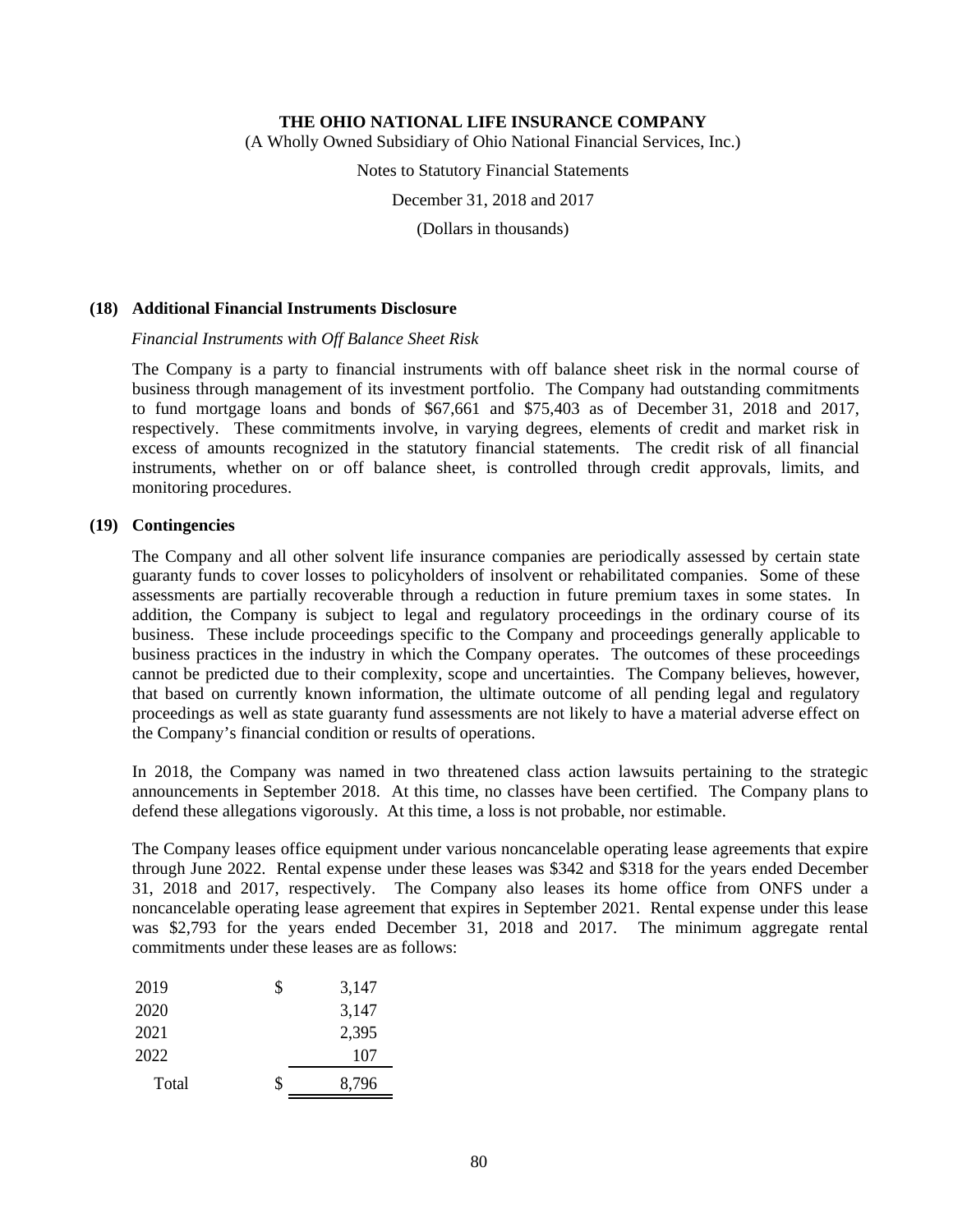(A Wholly Owned Subsidiary of Ohio National Financial Services, Inc.)

Notes to Statutory Financial Statements

December 31, 2018 and 2017

(Dollars in thousands)

#### **(20) Related-Party Transactions**

The Company made capital contributions of \$5,000, \$250, and \$1,100 to CMGO, SUNR and ONEQ, respectively, during the year ended December 31, 2018.

The Company has a written agreement to provide services for personnel, data processing and supplies to ONLAC, which either party may terminate upon a thirty day notice. ONLIC primarily uses multiple bases (head counts, salaries, number of policies, field compensation, time, reserve account balances, transaction counts, etc.) and believes they are reasonable for determining the expense charges. This agreement was approved by the Department. Generally, the apportionment is based upon specifically identifying the expense to the incurring entity. Where this is not feasible, apportionment is based upon pertinent factors and ratios. The terms call for a cash settlement at least quarterly. There is no assurance that these costs would be similar if the Company had to obtain such services on its own. This agreement resulted in services charges totaling \$59,927 and \$50,434 in 2018 and 2017, respectively. These amounts include pension costs for the personnel furnished to the Company. At December 31, 2018 ONLIC owed ONLAC \$6,999. At December 31, 2017 ONLIC owed ONLAC \$272.

The Company paid \$5,406 and \$5,434 for rent and operating expenses on the home office to ONFS for the years ended December 31, 2018 and 2017, respectively.

ONFS provides services for executive management and data processing equipment placed in service after December 31, 2000, to ONLIC. For the years ended December 31, 2018 and 2017, ONLIC recorded expenses of \$21,968 and \$17,068, respectively, for these services.

The Company is a party to an agreement with ONMH and most of its direct and indirect subsidiaries whereby ONLIC maintains a common checking account. It is ONLIC's duty to maintain sufficient funds to meet the reasonable needs of each party on demand. ONLIC must account for the balances of each party daily. Such funds are deemed to be held in escrow by ONLIC for the other parties. Settlement is made daily for each party's needs from or to the common account. It is ONLIC's duty to invest excess funds in an interest bearing account and/or short-term highly liquid investments. ONLIC will credit interest monthly at the average interest earned for positive cash balances during the period or charge interest on any negative balances. Interest credited for the years ended December 31, 2018 and 2017 was \$20 and \$290, respectively. The parties agree to indemnify one another for any losses of any nature relating to a party's breach of its duties under the terms of the agreement. The Company held the following balances for the participating entities in payable to parent, subsidiaries and affiliates as of December 31: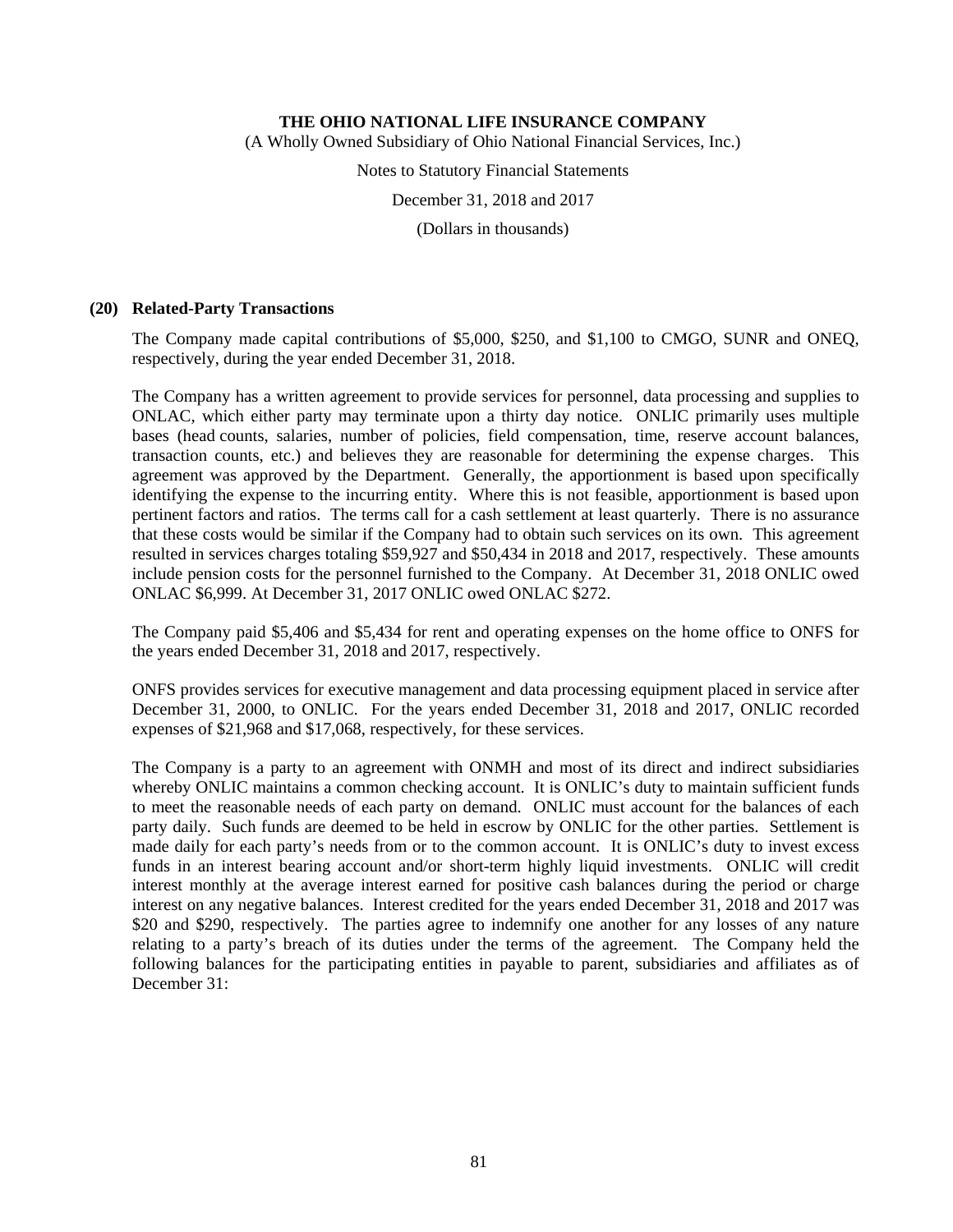(A Wholly Owned Subsidiary of Ohio National Financial Services, Inc.)

### Notes to Statutory Financial Statements

#### December 31, 2018 and 2017

#### (Dollars in thousands)

|                                    | 2018          | 2017    |
|------------------------------------|---------------|---------|
| <b>ONMH</b>                        | 747           | 564     |
| <b>ONFS</b>                        | 19,294        | 18,421  |
| <b>ONLAC</b>                       | 30,067        | 11,197  |
| <b>MONT</b>                        | 5,684         | 4,453   |
| <b>KENW</b>                        | 8,126         | 7,018   |
| <b>CMGO</b>                        | 10,465        | 3,601   |
| <b>SYRE</b>                        | 41,270        | 86,271  |
| <b>ONII</b>                        | 7,384         | 7,419   |
| ON Flight Inc.                     | 569           | 503     |
| ON Global Holdings Inc.            |               | 1       |
| ONTech, LLC                        | 6,139         | 1,491   |
| ON Foreign Holdings, LLC           | (19)          |         |
| Fiduciary Capital Management, Inc. | 1,436         | 1,646   |
| Financial Way Realty, Inc.         | 552           | 542     |
| Total                              | \$<br>131,714 | 143,127 |

#### **(21) Accounting Changes and Corrections of Errors**

The Company's December 31, 2018 financial statements reflect a prior period adjustment relating to the recording of swap interest income. As of December 31, 2017, net investment income was overstated by \$1,982. The events contributing to the adjustment impact surplus as follows:

| Net investment income            | $\frac{1}{982}$       |
|----------------------------------|-----------------------|
| Benefit for federal income taxes | 416                   |
| Correction of error, net of tax  | $\frac{1}{2}$ (1,566) |

The Company's December 31, 2018 financial statements reflect a prior period adjustment relating to the recording of net investment income. As of December 31, 2017, net investment income was understated by \$2,236. The events contributing to the adjustment impact surplus as follows:

| Net investment income            | $\frac{\$}{2.236}$ |
|----------------------------------|--------------------|
| Benefit for federal income taxes | (469)              |
| Correction of error, net of tax  | \$ 1.767           |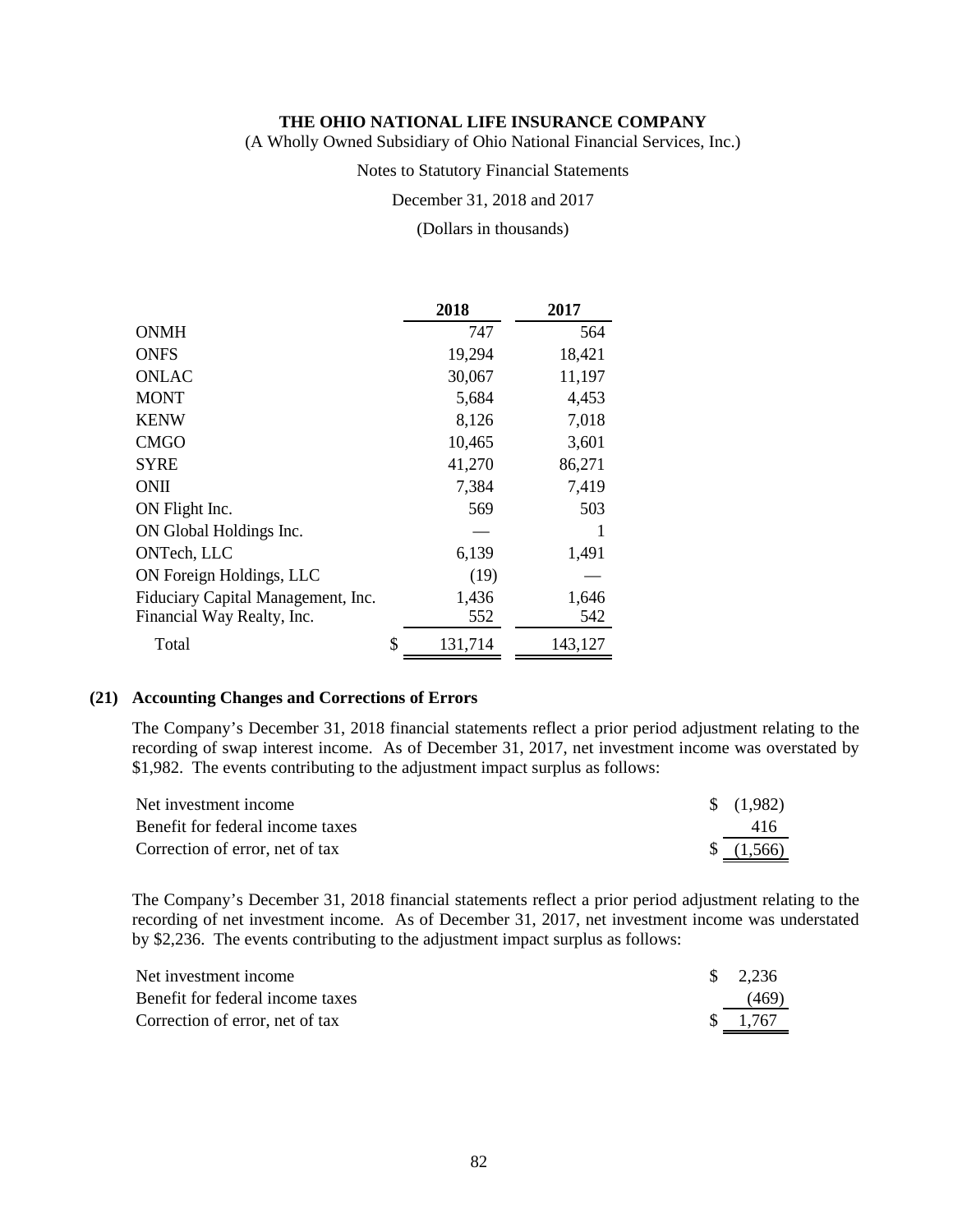(A Wholly Owned Subsidiary of Ohio National Financial Services, Inc.)

Notes to Statutory Financial Statements

December 31, 2018 and 2017

(Dollars in thousands)

The Company's December 31, 2018 financial statements reflect a prior period adjustment relating to the recording of assumed BOLI reserves. As of December 31, 2017, reserves were understated by \$1,600. The events contributing to the adjustment impact surplus as follows:

| Change in reserves for future policy benefits and other funds | $\frac{1}{2}$ (1,600) |
|---------------------------------------------------------------|-----------------------|
| Benefit for federal income taxes                              | 336                   |
| Correction of error, net of tax                               | $\{(1,264)$           |

The Company's December 31, 2017 financial statements reflect a prior period adjustment relating to the recording of income taxes, including tax credits, primarily related to the tax credit utilization changes as a result of amended returns. The events contributing to the adjustment impact surplus as follows:

| Benefit for federal income taxes | 1.497 |
|----------------------------------|-------|
| Correction of error, net of tax  | 1.497 |

The Company's December 31, 2017 financial statements reflect a prior period adjustment relating to the recording of BOLI reinsurance assumed premiums and expense allowances. As of December 31, 2016, premiums assumed and expense allowances were overstated by \$215. The events contributing to the adjustment impact surplus as follows:

| Annuity benefits, fund withdrawals, and other benefits to policyholders and beneficiaries | 230  |
|-------------------------------------------------------------------------------------------|------|
| <b>Commissions</b>                                                                        | (15) |
| Benefit for federal income taxes                                                          | (75) |
| Correction of error, net of tax                                                           | 140  |

The Company's December 31, 2017 financial statements reflect a prior period adjustment relating to the recording of intercompany operating expenses. As of December 31, 2016, operating expenses were understated by \$1,074. The events contributing to the adjustment impact surplus as follows:

| General insurance expenses       | $\frac{(1,075)}{2}$ |
|----------------------------------|---------------------|
| Benefit for federal income taxes | 376                 |
| Correction of error, net of tax  | (699)               |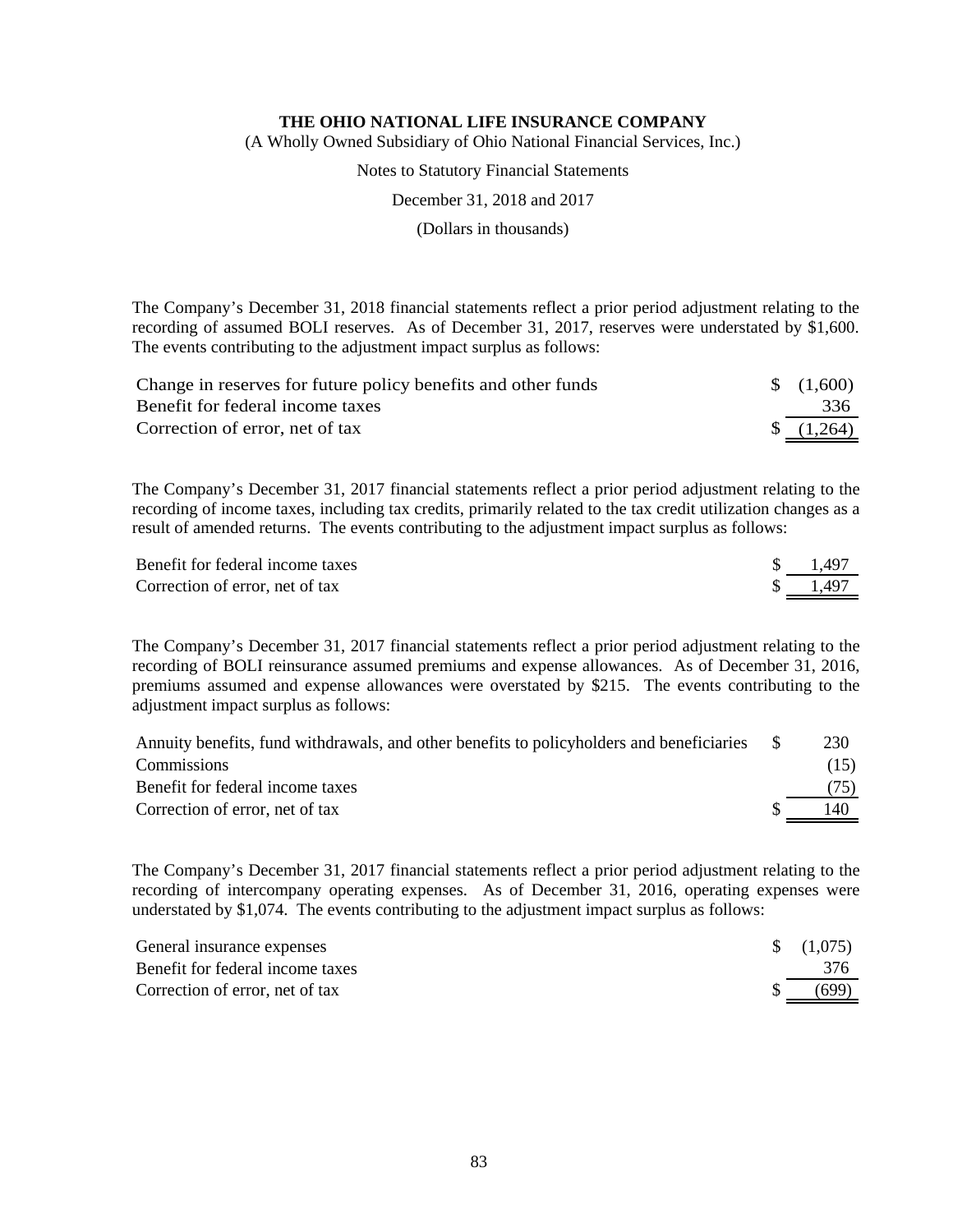(A Wholly Owned Subsidiary of Ohio National Financial Services, Inc.)

Notes to Statutory Financial Statements

December 31, 2018 and 2017

(Dollars in thousands)

The Company's December 31, 2017 financial statements reflect a prior period adjustment relating to the recording and valuation of the AVR. As of December 31, 2016, the AVR liability was overstated by \$911. The events contributing to the adjustment impact surplus as follows:

| Asset valuation reserve         | (911) |
|---------------------------------|-------|
| Correction of error, net of tax |       |

The cumulative prior period surplus impact of these errors is shown as a direct adjustment to surplus within the statutory statements of changes in capital and surplus. SSAP No. 3R, *Accounting Changes and Corrections of Errors*, prescribes that if a reporting entity becomes aware of a material accounting error in a previously filed financial statement after it has been submitted to the appropriate regulatory agency, the entity shall file an amended financial statement unless otherwise directed by the domiciliary regulator. Correction of all immaterial accounting errors in previously issued financial statements, for which an amended financial statement was not filed, shall be reported as adjustments to unassigned funds (surplus) in the period an error is detected.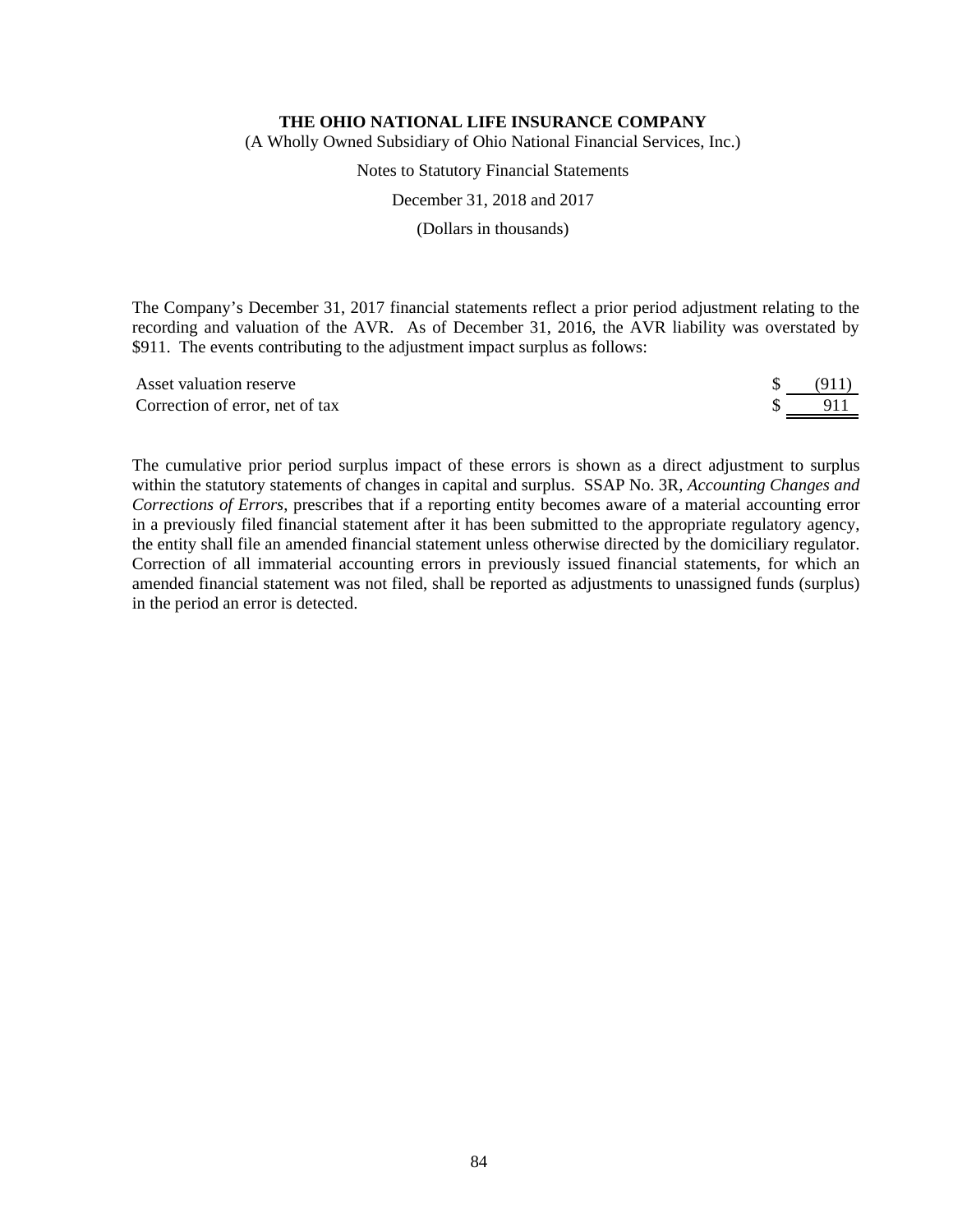#### **THE OHIO NATIONAL LIFE INSURANCE COMPANY**

(A Wholly Owned Subsidiary of Ohio National Financial Services, Inc.)

# Supplemental Insurance Information

December 31, 2018

#### (Dollars in thousands)

The following is a summary of certain financial data.

| \$<br>4,925<br>Other bonds (unaffiliated)<br>279,400<br>Bonds of affiliates<br>Preferred stocks (unaffiliated)<br>1,161<br>Preferred stocks of affiliates<br>Common stocks (unaffiliated)<br>2,218<br>Common stocks of affiliates<br>31,924<br>41,426<br>Mortgage loans<br>Real estate<br>1,932<br>27,261<br>Contract loans<br>Cash, cash equivalents and short-term investments<br>2,688<br>Other invested assets<br>5,156<br>Derivative instruments<br>185<br>Amortization of interest maintenance reserve<br>5,340<br>Aggregate write-ins for investment income<br>2,332<br>Total investment income earned<br>\$<br>405,948<br>\$<br>Real estate owned – book value less encumbrances<br>26,407<br>Mortgage loans - book value:<br>\$<br>Farm mortgages<br>Residential mortgages<br>Commercial mortgages<br>859,830<br>\$<br>859,830<br>Total mortgage loans - book value<br>Mortgage loans by standing - book value:<br>\$<br>Good standing<br>859,830<br>Good standing with restructured terms<br>Interest overdue more than three months, not in foreclosure<br>Foreclosure in process<br>\$<br>76,570<br>Other long-term assets - statement value<br>Bonds and stocks of parents, subsidiaries, and affiliates – book value:<br>\$<br><b>Bonds</b><br>Preferred stocks<br>361,444<br>Common stocks<br>\$<br>352,893<br>Due within one year or less<br>Over 1 year through 5 years<br>2,198,333<br>Over 5 years through 10 years<br>3,052,005<br>Over 10 years through 20 years<br>995,622<br>Over 20 years<br>419,290 | Investment income earned: |  |
|------------------------------------------------------------------------------------------------------------------------------------------------------------------------------------------------------------------------------------------------------------------------------------------------------------------------------------------------------------------------------------------------------------------------------------------------------------------------------------------------------------------------------------------------------------------------------------------------------------------------------------------------------------------------------------------------------------------------------------------------------------------------------------------------------------------------------------------------------------------------------------------------------------------------------------------------------------------------------------------------------------------------------------------------------------------------------------------------------------------------------------------------------------------------------------------------------------------------------------------------------------------------------------------------------------------------------------------------------------------------------------------------------------------------------------------------------------------------------------------------------------------------------|---------------------------|--|
|                                                                                                                                                                                                                                                                                                                                                                                                                                                                                                                                                                                                                                                                                                                                                                                                                                                                                                                                                                                                                                                                                                                                                                                                                                                                                                                                                                                                                                                                                                                              | Government bonds          |  |
|                                                                                                                                                                                                                                                                                                                                                                                                                                                                                                                                                                                                                                                                                                                                                                                                                                                                                                                                                                                                                                                                                                                                                                                                                                                                                                                                                                                                                                                                                                                              |                           |  |
|                                                                                                                                                                                                                                                                                                                                                                                                                                                                                                                                                                                                                                                                                                                                                                                                                                                                                                                                                                                                                                                                                                                                                                                                                                                                                                                                                                                                                                                                                                                              |                           |  |
|                                                                                                                                                                                                                                                                                                                                                                                                                                                                                                                                                                                                                                                                                                                                                                                                                                                                                                                                                                                                                                                                                                                                                                                                                                                                                                                                                                                                                                                                                                                              |                           |  |
|                                                                                                                                                                                                                                                                                                                                                                                                                                                                                                                                                                                                                                                                                                                                                                                                                                                                                                                                                                                                                                                                                                                                                                                                                                                                                                                                                                                                                                                                                                                              |                           |  |
|                                                                                                                                                                                                                                                                                                                                                                                                                                                                                                                                                                                                                                                                                                                                                                                                                                                                                                                                                                                                                                                                                                                                                                                                                                                                                                                                                                                                                                                                                                                              |                           |  |
|                                                                                                                                                                                                                                                                                                                                                                                                                                                                                                                                                                                                                                                                                                                                                                                                                                                                                                                                                                                                                                                                                                                                                                                                                                                                                                                                                                                                                                                                                                                              |                           |  |
|                                                                                                                                                                                                                                                                                                                                                                                                                                                                                                                                                                                                                                                                                                                                                                                                                                                                                                                                                                                                                                                                                                                                                                                                                                                                                                                                                                                                                                                                                                                              |                           |  |
|                                                                                                                                                                                                                                                                                                                                                                                                                                                                                                                                                                                                                                                                                                                                                                                                                                                                                                                                                                                                                                                                                                                                                                                                                                                                                                                                                                                                                                                                                                                              |                           |  |
|                                                                                                                                                                                                                                                                                                                                                                                                                                                                                                                                                                                                                                                                                                                                                                                                                                                                                                                                                                                                                                                                                                                                                                                                                                                                                                                                                                                                                                                                                                                              |                           |  |
|                                                                                                                                                                                                                                                                                                                                                                                                                                                                                                                                                                                                                                                                                                                                                                                                                                                                                                                                                                                                                                                                                                                                                                                                                                                                                                                                                                                                                                                                                                                              |                           |  |
|                                                                                                                                                                                                                                                                                                                                                                                                                                                                                                                                                                                                                                                                                                                                                                                                                                                                                                                                                                                                                                                                                                                                                                                                                                                                                                                                                                                                                                                                                                                              |                           |  |
|                                                                                                                                                                                                                                                                                                                                                                                                                                                                                                                                                                                                                                                                                                                                                                                                                                                                                                                                                                                                                                                                                                                                                                                                                                                                                                                                                                                                                                                                                                                              |                           |  |
|                                                                                                                                                                                                                                                                                                                                                                                                                                                                                                                                                                                                                                                                                                                                                                                                                                                                                                                                                                                                                                                                                                                                                                                                                                                                                                                                                                                                                                                                                                                              |                           |  |
|                                                                                                                                                                                                                                                                                                                                                                                                                                                                                                                                                                                                                                                                                                                                                                                                                                                                                                                                                                                                                                                                                                                                                                                                                                                                                                                                                                                                                                                                                                                              |                           |  |
|                                                                                                                                                                                                                                                                                                                                                                                                                                                                                                                                                                                                                                                                                                                                                                                                                                                                                                                                                                                                                                                                                                                                                                                                                                                                                                                                                                                                                                                                                                                              |                           |  |
|                                                                                                                                                                                                                                                                                                                                                                                                                                                                                                                                                                                                                                                                                                                                                                                                                                                                                                                                                                                                                                                                                                                                                                                                                                                                                                                                                                                                                                                                                                                              |                           |  |
|                                                                                                                                                                                                                                                                                                                                                                                                                                                                                                                                                                                                                                                                                                                                                                                                                                                                                                                                                                                                                                                                                                                                                                                                                                                                                                                                                                                                                                                                                                                              |                           |  |
|                                                                                                                                                                                                                                                                                                                                                                                                                                                                                                                                                                                                                                                                                                                                                                                                                                                                                                                                                                                                                                                                                                                                                                                                                                                                                                                                                                                                                                                                                                                              |                           |  |
|                                                                                                                                                                                                                                                                                                                                                                                                                                                                                                                                                                                                                                                                                                                                                                                                                                                                                                                                                                                                                                                                                                                                                                                                                                                                                                                                                                                                                                                                                                                              |                           |  |
|                                                                                                                                                                                                                                                                                                                                                                                                                                                                                                                                                                                                                                                                                                                                                                                                                                                                                                                                                                                                                                                                                                                                                                                                                                                                                                                                                                                                                                                                                                                              |                           |  |
|                                                                                                                                                                                                                                                                                                                                                                                                                                                                                                                                                                                                                                                                                                                                                                                                                                                                                                                                                                                                                                                                                                                                                                                                                                                                                                                                                                                                                                                                                                                              |                           |  |
|                                                                                                                                                                                                                                                                                                                                                                                                                                                                                                                                                                                                                                                                                                                                                                                                                                                                                                                                                                                                                                                                                                                                                                                                                                                                                                                                                                                                                                                                                                                              |                           |  |
|                                                                                                                                                                                                                                                                                                                                                                                                                                                                                                                                                                                                                                                                                                                                                                                                                                                                                                                                                                                                                                                                                                                                                                                                                                                                                                                                                                                                                                                                                                                              |                           |  |
|                                                                                                                                                                                                                                                                                                                                                                                                                                                                                                                                                                                                                                                                                                                                                                                                                                                                                                                                                                                                                                                                                                                                                                                                                                                                                                                                                                                                                                                                                                                              |                           |  |
|                                                                                                                                                                                                                                                                                                                                                                                                                                                                                                                                                                                                                                                                                                                                                                                                                                                                                                                                                                                                                                                                                                                                                                                                                                                                                                                                                                                                                                                                                                                              |                           |  |
|                                                                                                                                                                                                                                                                                                                                                                                                                                                                                                                                                                                                                                                                                                                                                                                                                                                                                                                                                                                                                                                                                                                                                                                                                                                                                                                                                                                                                                                                                                                              |                           |  |
|                                                                                                                                                                                                                                                                                                                                                                                                                                                                                                                                                                                                                                                                                                                                                                                                                                                                                                                                                                                                                                                                                                                                                                                                                                                                                                                                                                                                                                                                                                                              |                           |  |
|                                                                                                                                                                                                                                                                                                                                                                                                                                                                                                                                                                                                                                                                                                                                                                                                                                                                                                                                                                                                                                                                                                                                                                                                                                                                                                                                                                                                                                                                                                                              |                           |  |
|                                                                                                                                                                                                                                                                                                                                                                                                                                                                                                                                                                                                                                                                                                                                                                                                                                                                                                                                                                                                                                                                                                                                                                                                                                                                                                                                                                                                                                                                                                                              |                           |  |
|                                                                                                                                                                                                                                                                                                                                                                                                                                                                                                                                                                                                                                                                                                                                                                                                                                                                                                                                                                                                                                                                                                                                                                                                                                                                                                                                                                                                                                                                                                                              |                           |  |
|                                                                                                                                                                                                                                                                                                                                                                                                                                                                                                                                                                                                                                                                                                                                                                                                                                                                                                                                                                                                                                                                                                                                                                                                                                                                                                                                                                                                                                                                                                                              |                           |  |
|                                                                                                                                                                                                                                                                                                                                                                                                                                                                                                                                                                                                                                                                                                                                                                                                                                                                                                                                                                                                                                                                                                                                                                                                                                                                                                                                                                                                                                                                                                                              |                           |  |
|                                                                                                                                                                                                                                                                                                                                                                                                                                                                                                                                                                                                                                                                                                                                                                                                                                                                                                                                                                                                                                                                                                                                                                                                                                                                                                                                                                                                                                                                                                                              |                           |  |
|                                                                                                                                                                                                                                                                                                                                                                                                                                                                                                                                                                                                                                                                                                                                                                                                                                                                                                                                                                                                                                                                                                                                                                                                                                                                                                                                                                                                                                                                                                                              |                           |  |
|                                                                                                                                                                                                                                                                                                                                                                                                                                                                                                                                                                                                                                                                                                                                                                                                                                                                                                                                                                                                                                                                                                                                                                                                                                                                                                                                                                                                                                                                                                                              |                           |  |
|                                                                                                                                                                                                                                                                                                                                                                                                                                                                                                                                                                                                                                                                                                                                                                                                                                                                                                                                                                                                                                                                                                                                                                                                                                                                                                                                                                                                                                                                                                                              |                           |  |
|                                                                                                                                                                                                                                                                                                                                                                                                                                                                                                                                                                                                                                                                                                                                                                                                                                                                                                                                                                                                                                                                                                                                                                                                                                                                                                                                                                                                                                                                                                                              |                           |  |
|                                                                                                                                                                                                                                                                                                                                                                                                                                                                                                                                                                                                                                                                                                                                                                                                                                                                                                                                                                                                                                                                                                                                                                                                                                                                                                                                                                                                                                                                                                                              |                           |  |
| \$<br>7,018,143<br>Total bonds and short-term investments by maturity - statement value                                                                                                                                                                                                                                                                                                                                                                                                                                                                                                                                                                                                                                                                                                                                                                                                                                                                                                                                                                                                                                                                                                                                                                                                                                                                                                                                                                                                                                      |                           |  |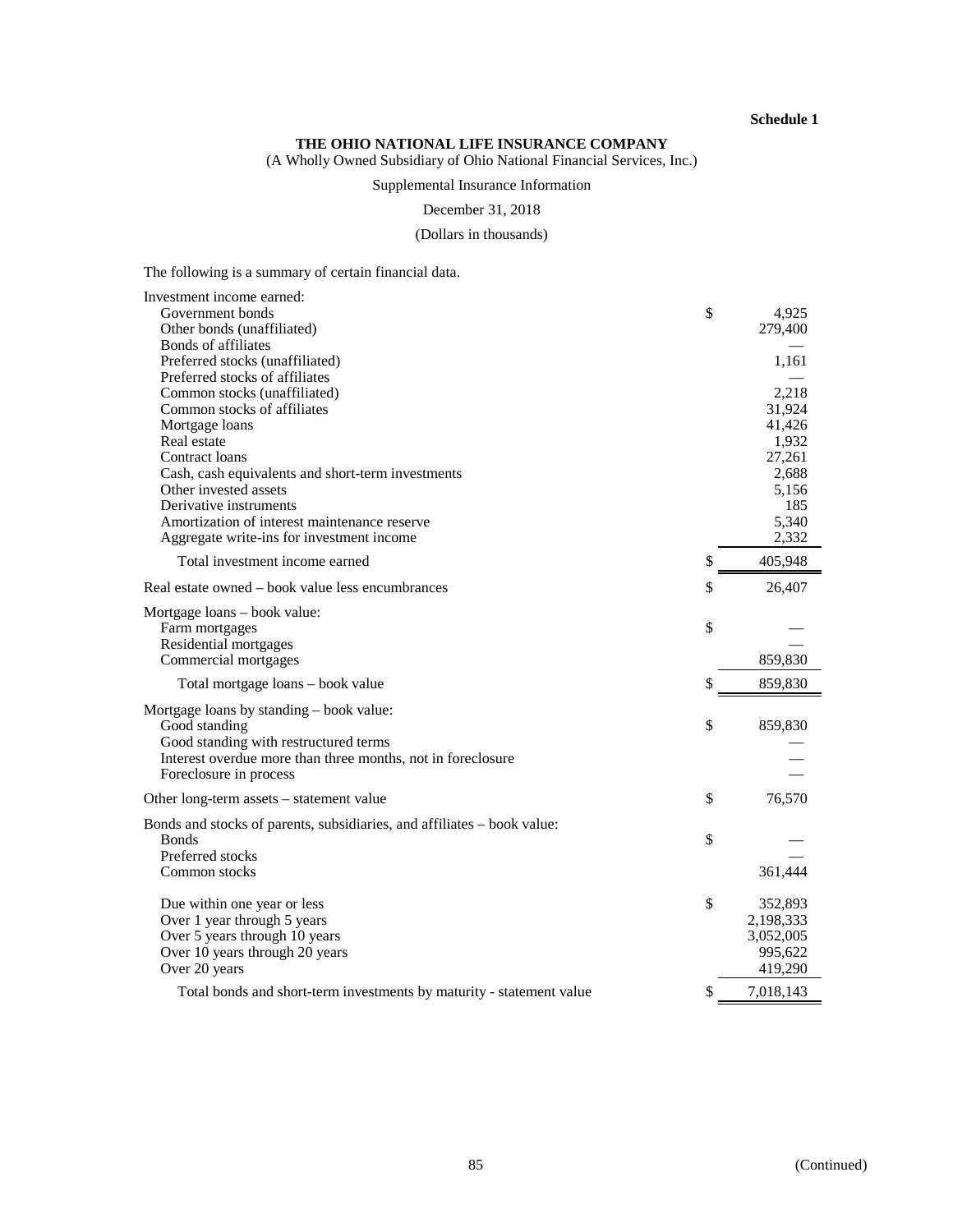#### **THE OHIO NATIONAL LIFE INSURANCE COMPANY**

(A Wholly Owned Subsidiary of Ohio National Financial Services, Inc.)

# Supplemental Insurance Information

December 31, 2018

(Dollars in thousands)

| Bonds and short-term investments by class - statement value:                                                        |                                                                   |
|---------------------------------------------------------------------------------------------------------------------|-------------------------------------------------------------------|
| Class 1<br>Class 2<br>Class 3<br>Class 4<br>Class 5<br>Class <sub>6</sub>                                           | \$<br>4,396,169<br>2,460,039<br>134,065<br>22,977<br>4,495<br>398 |
| Total bonds and short-term investments by class - statement value                                                   | \$<br>7,018,143                                                   |
| Total bonds and short-term investments publicly traded                                                              | \$<br>4,081,235                                                   |
| Total bonds and short-term investments privately placed                                                             | \$<br>2,936,908                                                   |
| Preferred stocks – statement value                                                                                  | \$<br>18,292                                                      |
| Common stocks – market value                                                                                        | \$<br>399,850                                                     |
| Short-term investments – book value                                                                                 | \$                                                                |
| Cash equivalents - book value                                                                                       | \$<br>112,628                                                     |
| Financial options owned - statement value                                                                           | \$                                                                |
| Financial options written and in force – statement value                                                            | \$                                                                |
| Financial futures contracts open – current price                                                                    | \$                                                                |
| Cash on deposit                                                                                                     | \$<br>214,802                                                     |
| Life insurance in force:<br>Industrial<br>Ordinary<br>Credit life<br>Group life                                     | \$<br>22,755,877<br>5,527                                         |
| Amount of accidental death insurance in force under ordinary policies                                               | \$<br>61,062                                                      |
| Life insurance policies with disability provisions in force:<br>Industrial<br>Ordinary<br>Credit life<br>Group life | \$<br>26,834,072<br>5,527                                         |
| Supplementary contracts in force:<br>Ordinary – not involving life contingencies:                                   |                                                                   |
| Amount on deposit<br>Income payable<br>Ordinary – involving life contingencies:                                     | \$<br>6,238                                                       |
| Income payable<br>Group – not involving life contingencies:<br>Amount on deposit                                    | 588                                                               |
| Income payable<br>Group – involving life contingencies:<br>Income payable                                           |                                                                   |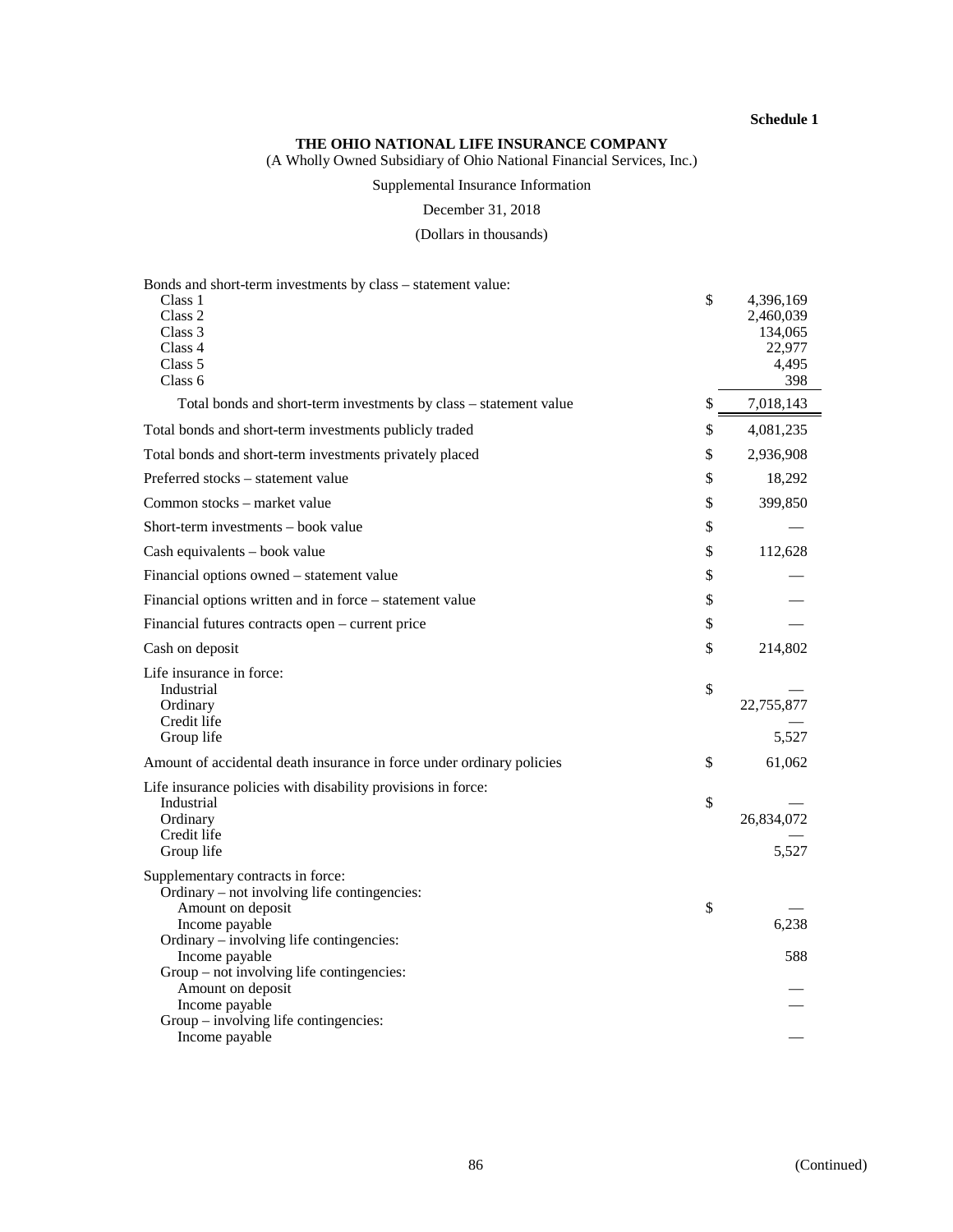#### **THE OHIO NATIONAL LIFE INSURANCE COMPANY**

(A Wholly Owned Subsidiary of Ohio National Financial Services, Inc.)

# Supplemental Insurance Information

#### December 31, 2018

# (Dollars in thousands)

| Annuities:                                                                    |                      |
|-------------------------------------------------------------------------------|----------------------|
| Ordinary:                                                                     | \$                   |
| Immediate – amount of income payable<br>Deferred – fully paid account balance | 52,065<br>20,871,256 |
| Deferred – not fully paid – account balance                                   |                      |
| Group:                                                                        |                      |
| Amount of income payable                                                      | \$<br>11,273         |
| Fully paid account balance                                                    | 1,031,644            |
| Not fully paid – account balance                                              |                      |
| Accident and health insurance – premiums in force:                            |                      |
| Ordinary                                                                      | \$<br>12,122         |
| Group                                                                         |                      |
| Credit                                                                        |                      |
| Deposit funds and dividend accumulations:                                     |                      |
| Deposit funds – account balance                                               | \$<br>631,218        |
| Dividend accumulations – account balance                                      | 34,266               |
| Claim payments:                                                               |                      |
| Group accident and health:                                                    |                      |
| 2018 (incurred)                                                               | \$                   |
| 2017 (incurred)                                                               |                      |
| 2016 (incurred)                                                               |                      |
| 2015 (incurred)                                                               |                      |
| 2014 (incurred)                                                               |                      |
| Prior (incurred)                                                              |                      |
| Other accident and health:                                                    |                      |
| 2018 (incurred)                                                               | \$<br>30<br>180      |
| 2017 (incurred)<br>2016 (incurred)                                            | 206                  |
| 2015 (incurred)                                                               | 201                  |
| 2014 (incurred)                                                               | 132                  |
| Prior (incurred)                                                              | 659                  |
| Other coverages that use developmental methods to calculate claims reserves:  |                      |
| 2018 (incurred)                                                               | \$                   |
| 2017 (incurred)                                                               |                      |
| 2016 (incurred)                                                               |                      |
| 2015 (incurred)                                                               |                      |
| 2014 (incurred)                                                               |                      |
| Prior (incurred)                                                              |                      |

See accompanying independent auditors' report.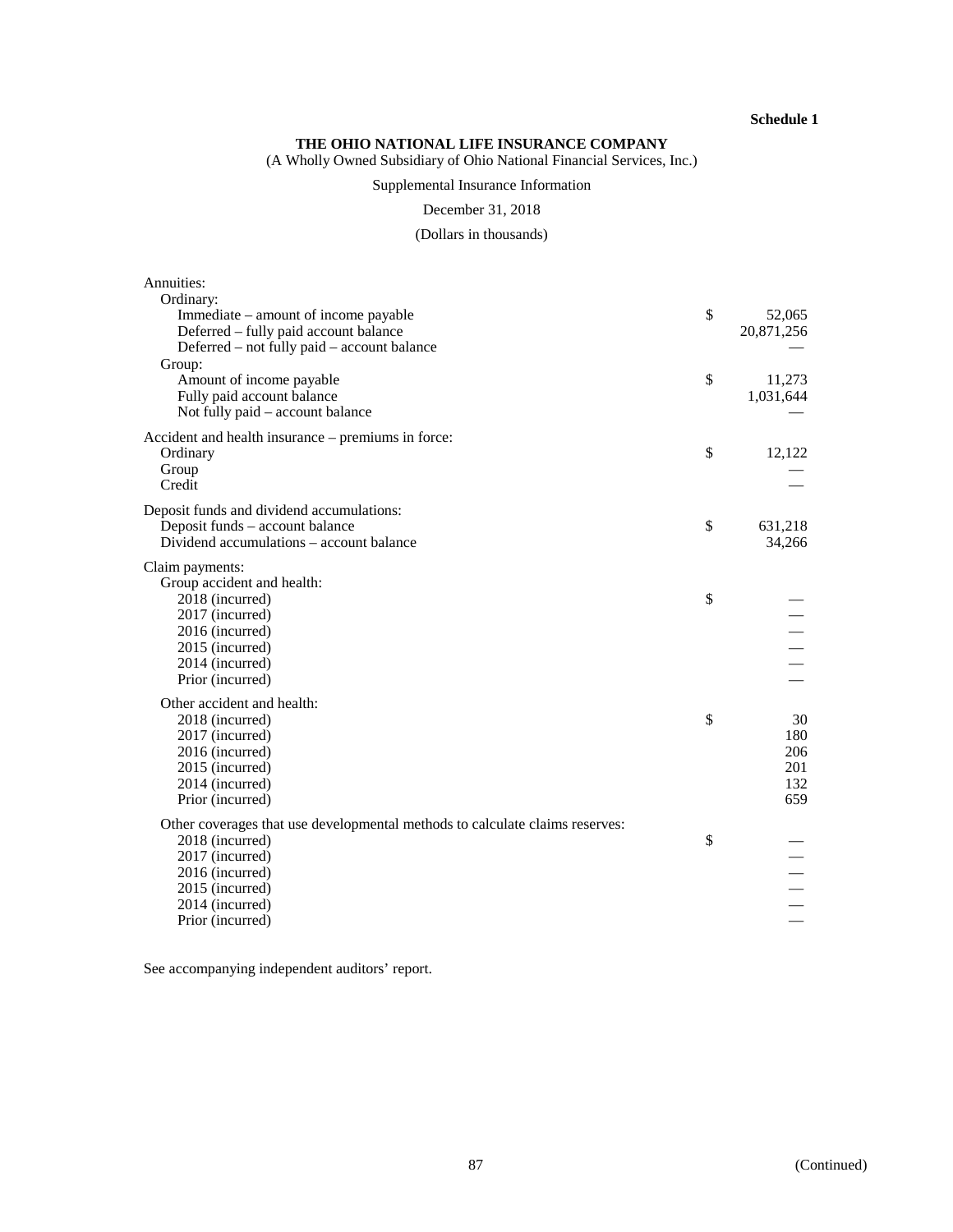(A Wholly Owned Subsidiary of Ohio National Financial Services, Inc.)

#### Investment Risks Interrogatories

### Year ended December 31, 2018

(Dollars in thousands)

Answer the following interrogatories by reporting the applicable U.S. dollar amounts and percentages of the reporting entity's total admitted assets held in that category of investments.

- 1. Reporting entity's total admitted assets excluding separate accounts as reported on page two of the Annual Statement: \$10,200,951.
- 2. Ten largest exposures to a single issuer/borrower/investment.

|      | <b>Issuer</b>                       | <b>Description</b><br>of exposure | Amount  | <b>Percentage</b><br>of total<br>admitted<br>assets |
|------|-------------------------------------|-----------------------------------|---------|-----------------------------------------------------|
| 2.01 | <b>OHIO NATIONAL LIFE ASSURANCE</b> | \$<br><b>EQUITY</b>               | 290,427 | 2.847%                                              |
| 2.02 | MONTGOMERY RE SURPLUS NOTE          | <b>SURPLUS NOTE</b>               | 75,000  | 0.735                                               |
| 2.03 | NATIONAL SECURITY LIFE & ANNUITY CO | <b>EQUITY</b>                     | 37,019  | 0.363                                               |
| 2.04 | FEDERAL HOME LOAN BANK - CINTI      | <b>COMMON STOCK</b>               | 36,552  | 0.358                                               |
| 2.05 | <b>JP MORGAN MORTGAGE TRUST</b>     | <b>BOND</b>                       | 33,217  | 0.326                                               |
| 2.06 | SEQUOIA MORTGAGE TRUST              | <b>BOND</b>                       | 31,497  | 0.309                                               |
| 2.07 | <b>FLAGSTAR MORTGAGE TRUST</b>      | <b>BOND</b>                       | 27,338  | 0.268                                               |
| 2.08 | CAMARGO RE INC                      | <b>EQUITY</b>                     | 25,250  | 0.248                                               |
| 2.09 | CITIGROUP INC                       | <b>BOND</b>                       | 23,557  | 0.231                                               |
| 2.10 | <b>CMWLTH FING AUTH PA</b>          | <b>BOND</b>                       | 22,243  | 0.218                                               |

3. Amounts and percentages of the reporting entity's total admitted assets held in bonds and preferred stocks by NAIC rating.

|      |          | <b>Bonds</b> |           |         |          |    |        |       | <b>Preferred stock</b> |  |
|------|----------|--------------|-----------|---------|----------|----|--------|-------|------------------------|--|
| 3.01 | NAIC-1   |              | 4,396,167 | 43.096% | $P/RP-1$ | \$ |        | $-$ % |                        |  |
| 3.02 | $NAIC-2$ |              | 2,460,039 | 24.116  | $P/RP-2$ |    | 13,292 | 0.130 |                        |  |
| 3.03 | NAIC-3   |              | 134,065   | 1.314   | $P/RP-3$ |    | 5,000  | 0.049 |                        |  |
| 3.04 | NAIC-4   |              | 22,978    | 0.225   | $P/RP-4$ |    |        |       |                        |  |
| 3.05 | NAIC-5   |              | 4,495     | 0.044   | $P/RP-5$ |    |        |       |                        |  |
| 3.06 | NAIC-6   |              | 398       | 0.004   | $P/RP-6$ |    |        |       |                        |  |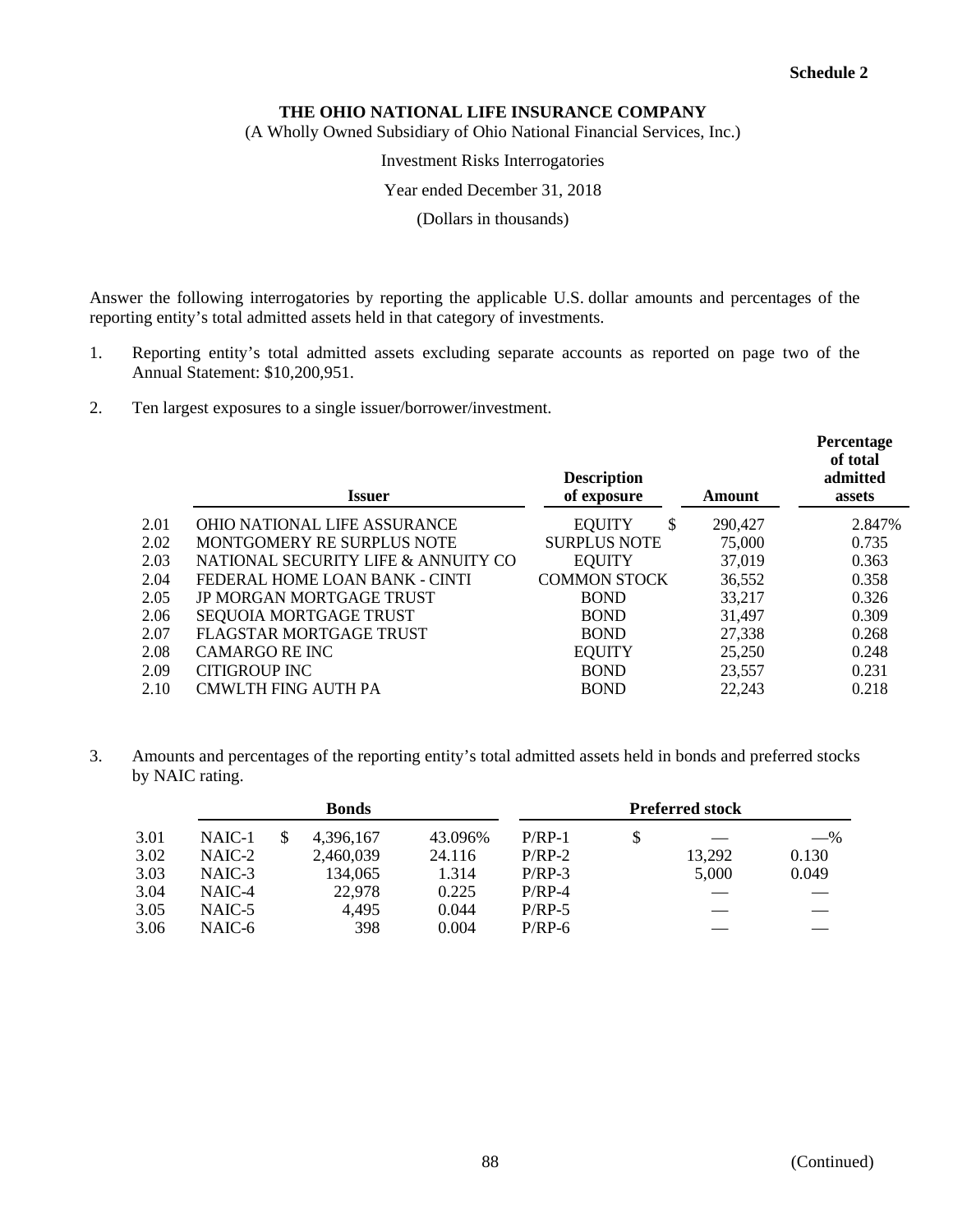# **THE OHIO NATIONAL LIFE INSURANCE COMPANY**

(A Wholly Owned Subsidiary of Ohio National Financial Services, Inc.)

Investment Risks Interrogatories

### Year ended December 31, 2018

(Dollars in thousands)

4. Assets held in foreign investments:

4.01 Are assets held in foreign investments less than 2.5% of the reporting entity's total admitted assets?

 $Yes [ ]$  No  $[X]$ 

| 4.02 | Total admitted assets held in foreign investments | 1.110.505 | 10.886% |
|------|---------------------------------------------------|-----------|---------|
| 4.03 | Foreign-currency-denominated investments          | 8.019     | 0.079   |
| 4.04 | Insurance liabilities denominated in that same    |           |         |
|      | foreign currency                                  |           |         |

If response to 4.01 above is yes, responses are not required for interrogatories  $5 - 10$ .

5. Aggregate foreign investment exposure categorized by NAIC sovereign rating:

| 5.01 | Countries rated $NAIC - 1$          | 1.008.803 | 9.889% |
|------|-------------------------------------|-----------|--------|
| 5.02 | Countries rated NAIC $-2$           | 93.284    | 0.914  |
| 5.03 | Countries rated NAIC $-$ 3 or below | 8.418     | 0.083  |

6. Largest foreign investment exposures by country, categorized by NAIC sovereign rating:

|      | Countries rated $NAIC - 1$ :         |               |         |
|------|--------------------------------------|---------------|---------|
| 6.01 | Country 1: CAYMAN ISLANDS            | \$<br>211,144 | 2.070\% |
| 6.02 | Country 2: UNITED KINGDOM            | 184,603       | 1.810   |
|      | Countries rated NAIC $-2$ :          |               |         |
| 6.03 | Country 1: MEXICO                    | 85,811        | 0.841   |
| 6.04 | Country 2: PORTUGAL                  | 7,473         | 0.073   |
|      | Countries rated NAIC $-$ 3 or below: |               |         |
| 6.05 | Country 1: BAHAMAS                   | 6.230         | 0.061   |
| 6.06 | Country 2: BARBADOS                  | 1,396         | 0.014   |
|      |                                      |               |         |

7. Aggregate unhedged foreign currency exposure:

|  | -- |
|--|----|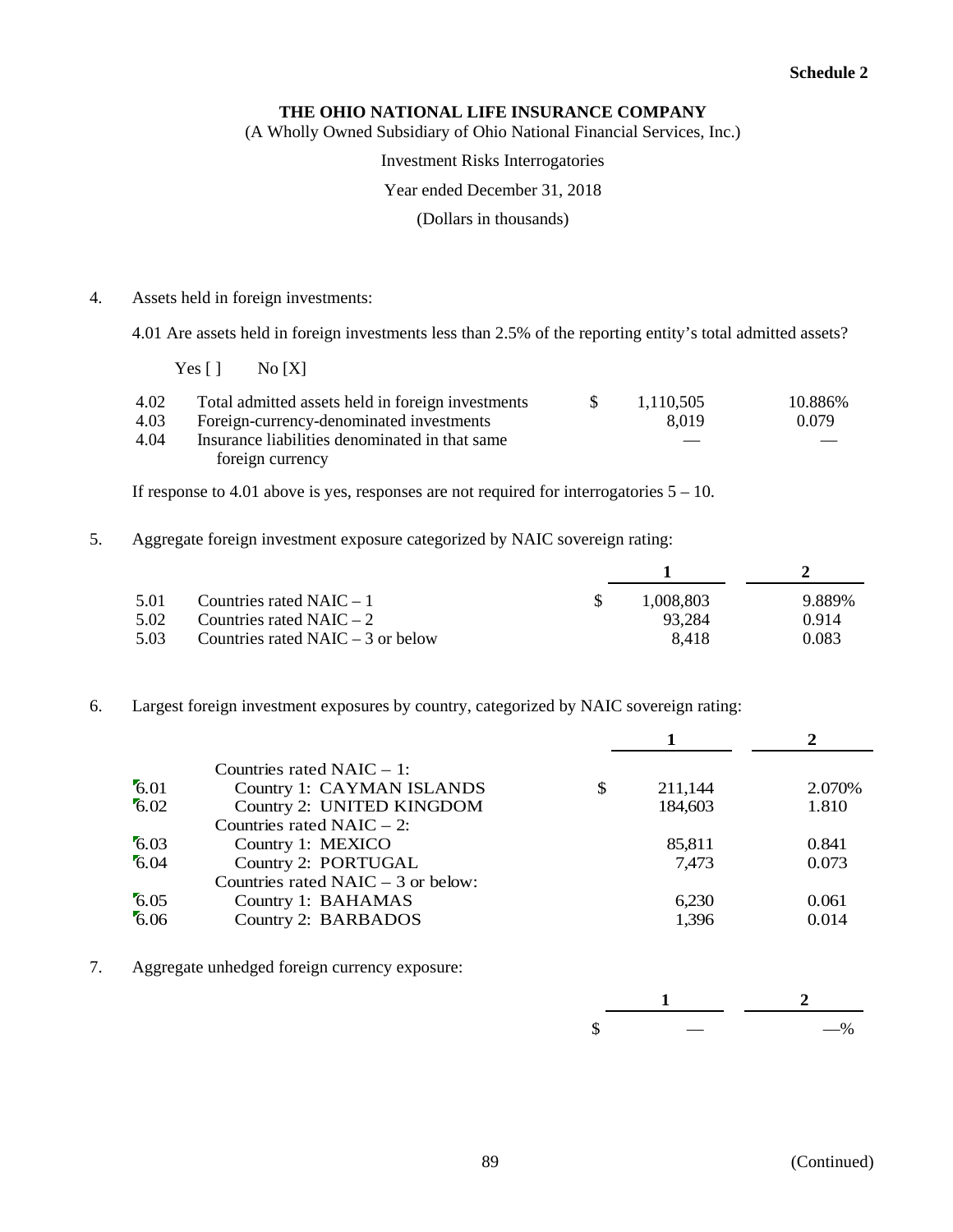(A Wholly Owned Subsidiary of Ohio National Financial Services, Inc.)

Investment Risks Interrogatories

#### Year ended December 31, 2018

(Dollars in thousands)

8. Aggregate unhedged foreign currency exposure categorized by NAIC sovereign rating:

| 8.01 Countries rated NAIC $-1$           |  | $-$ % |  |
|------------------------------------------|--|-------|--|
| 8.02 Countries rated NAIC $-2$           |  |       |  |
| 8.03 Countries rated NAIC $-$ 3 or below |  |       |  |

9. Largest unhedged foreign currency exposures by country, categorized by NAIC sovereign rating:

|      | Countries rated NAIC $-1$ :          |    |        |
|------|--------------------------------------|----|--------|
| 9.01 | Country:                             | \$ | $-9/0$ |
| 9.02 | Country:                             |    |        |
|      | Countries rated NAIC $-2$ :          |    |        |
| 9.03 | Country:                             |    |        |
| 9.04 | Country:                             |    |        |
|      | Countries rated NAIC $-$ 3 or below: |    |        |
| 9.05 | Country:                             |    |        |
| 9.06 | Country:                             |    |        |

10. Ten largest nonsovereign (i.e. nongovernmental) foreign issues:

|       | <b>Issuer</b>                     | <b>NAIC</b> rating |              | 2       |
|-------|-----------------------------------|--------------------|--------------|---------|
| 10.01 | BROOKFIELD WA RAIL PTY LTD        |                    | \$<br>17,500 | 0.172\% |
| 10.02 | PETROLEOS MEXICANOS               |                    | 17,002       | 0.167   |
| 10.03 | AXA                               |                    | 16,466       | 0.161   |
| 10.04 | VOYA CLO LTD                      |                    | 15.400       | 0.151   |
| 10.05 | STANDARD CHARTERED BANKK          |                    | 15,362       | 0.151   |
| 10.06 | <b>TRANSPOWER NEW ZEALAND LTD</b> |                    | 14.712       | 0.144   |
| 10.07 | UPLAND CLO LTD                    |                    | 14,500       | 0.142   |
| 10.08 | <b>BABSON CLO LTD</b>             |                    | 14,000       | 0.137   |
| 10.09 | HOFER FINANCIAL SERVICES GMBH     |                    | 14,000       | 0.137   |
| 10.10 | <b>SAUDI INTERNATIONAL BOND</b>   |                    | 13.859       | 0.136   |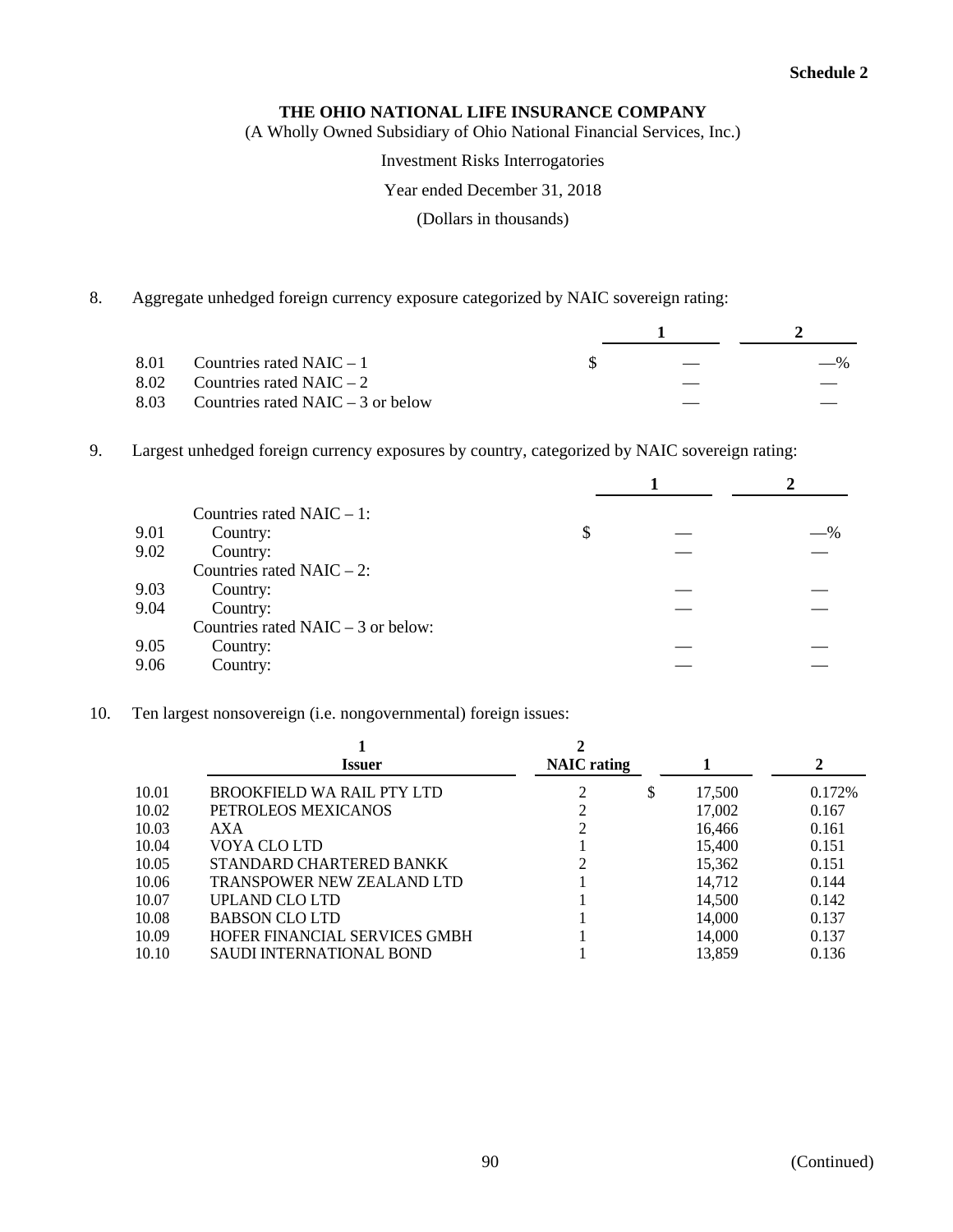(A Wholly Owned Subsidiary of Ohio National Financial Services, Inc.)

Investment Risks Interrogatories

#### Year ended December 31, 2018

(Dollars in thousands)

- 11. Amounts and percentages of the reporting entity's total admitted assets held in Canadian investments and unhedged Canadian currency exposure:
	- 11.01 Are assets held in Canadian investments less than 2.5% of the reporting entity's total admitted assets?
		- $Yes [X]$  No []

If response to 11.01 above is yes, detail is not required for remainder of Interrogatory 11.

- 12. Report aggregate amounts and percentages of the reporting entity's total admitted assets held in investments with contractual sales restrictions.
	- 12.01 Are assets held in investments with contractual sales restrictions less than 2.5% of the reporting entity's total admitted assets?

 $Yes [X]$  No []

If response to 12.01 above is yes, responses are not required for the remainder of Interrogatory 12.

- 13. Amounts and percentages of admitted assets held in the ten largest equity interests:
	- 13.01 Are assets held in equity interest less than 2.5% of the reporting entity's total admitted assets?
		- $Yes [ ]$  No  $[X]$

If response to 13.01 above is yes, responses are not required for the remainder of Interrogatory 13.

|       |                                         | 2             | 3      |
|-------|-----------------------------------------|---------------|--------|
|       | <b>Issuer</b>                           |               |        |
| 13.02 | <b>OHIO NATIONAL LIFE ASSURANCE</b>     | \$<br>290,427 | 2.847% |
| 13.03 | NATIONAL SECURITY LIFE & ANNUITY CO     | 37,019        | 0.363  |
| 13.04 | FEDERAL HOME LOAN BANK - CINTI          | 36,552        | 0.358  |
| 13.05 | CAMARGO RE INC                          | 25,250        | 0.248  |
| 13.06 | THE ON EQUITY SALES CO                  | 6,504         | 0.064  |
| 13.07 | PUBLIC STORAGE PFD SERIES Y             | 5,196         | 0.051  |
| 13.08 | MORGAN STANLEY SSERIES I PFD            | 5,000         | 0.049  |
| 13.09 | M&T BANK CORPORATION PFD SER C 5%       | 4,000         | 0.039  |
| 13.10 | BANK OF AMERICA CORP SERIES V PREFERRED | 3,000         | 0.029  |
| 13.11 | OHIO NATIONAL EQUITIES INC              | 1,994         | 0.020  |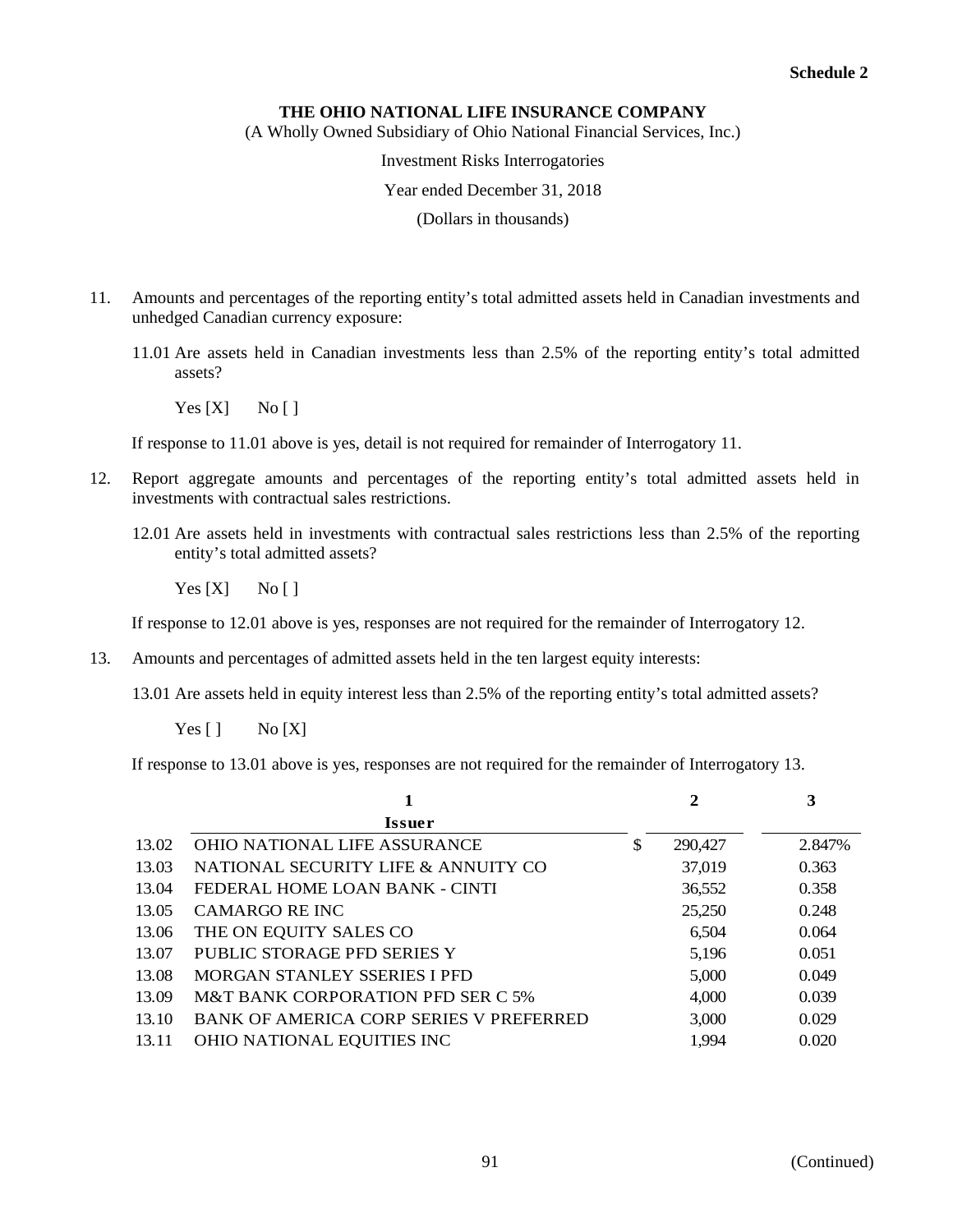(A Wholly Owned Subsidiary of Ohio National Financial Services, Inc.)

Investment Risks Interrogatories

Year ended December 31, 2018

(Dollars in thousands)

- 14. Amounts and percentages of the reporting entity's total admitted assets held in nonaffiliated privately placed equities:
	- 14.01 Are assets held in nonaffiliated, privately placed equities less than 2.5% of the reporting entity's total admitted assets?

 $Yes [X]$  No []

If response to 14.01 above is yes, responses are not required for the remainder of Interrogatory 14.

- 15. Amounts and percentages of the reporting entity's total admitted assets held in general partnership interests:
	- 15.01 Are assets held in general partnership interests less than 2.5% of the reporting entity's total admitted assets?

 $Yes [X]$  No []

If response to 15.01 above is yes, responses are not required for the remainder of Interrogatory 15.

- 16. Amounts and percentages of the reporting entity's total admitted assets held in mortgage loans:
	- 16.01 Are mortgage loans reported in Schedule B less than 2.5% of the reporting entity's total admitted assets?
		- $Yes [ ]$  No  $[X]$

If response to 16.01 above is yes, responses are not required for the remainder of Interrogatory 16 and Interrogatory 17.

|       | Type (residential, commercial, agricultural) | 2            |        |
|-------|----------------------------------------------|--------------|--------|
| 16.02 | <b>COMMERCIAL</b>                            | \$<br>23,636 | 0.232% |
| 16.03 | <b>COMMERCIAL</b>                            | 23,257       | 0.228  |
| 16.04 | <b>COMMERCIAL</b>                            | 10,567       | 0.104  |
| 16.05 | <b>COMMERCIAL</b>                            | 10,377       | 0.102  |
| 16.06 | <b>COMMERCIAL</b>                            | 9,935        | 0.097  |
| 16.07 | <b>COMMERCIAL</b>                            | 8,532        | 0.084  |
| 16.08 | <b>COMMERCIAL</b>                            | 8,125        | 0.080  |
| 16.09 | <b>COMMERCIAL</b>                            | 7,246        | 0.071  |
| 16.10 | <b>COMMERCIAL</b>                            | 7,198        | 0.071  |
| 16.11 | <b>COMMERCIAL</b>                            | 7,060        | 0.069  |
|       |                                              |              |        |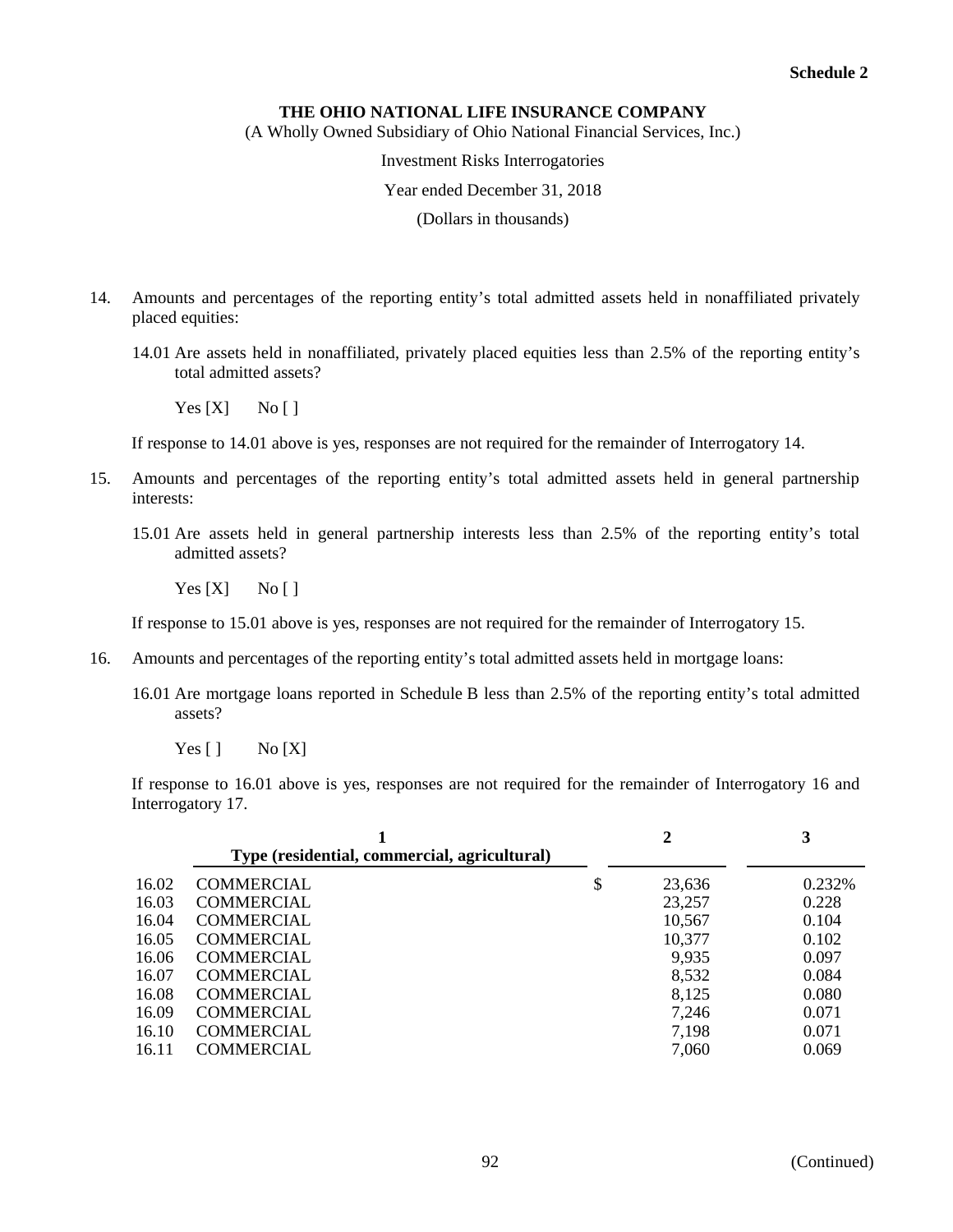(A Wholly Owned Subsidiary of Ohio National Financial Services, Inc.)

### Investment Risks Interrogatories

### Year ended December 31, 2018

(Dollars in thousands)

Amount and percentage of the reporting entity's total admitted assets held in the following categories of mortgage loans:

|       |                                                    |  | Loans |       |  |
|-------|----------------------------------------------------|--|-------|-------|--|
|       | 16.12 Construction loans                           |  |       | $-$ % |  |
| 16.13 | Mortgage loans over 90 days past due               |  |       |       |  |
|       | 16.14 Mortgage loans in the process of foreclosure |  |       |       |  |
|       | 16.15 Mortgage loans foreclosed                    |  |       |       |  |
|       | 16.16 Restructured mortgage loans                  |  |       |       |  |

17. Aggregate mortgage loans having the following loan-to-value ratios as determined from the most current appraisal as of the annual statement date:

|       | Loan-to-value |  | <b>Residential</b> |          | Commercial |              | <b>Agricultural</b> |       |
|-------|---------------|--|--------------------|----------|------------|--------------|---------------------|-------|
| 17.01 | Above 95%     |  |                    | $-$ % \$ | 766        | $0.008\%$ \$ |                     | $-$ % |
| 17.02 | 91% to 95%    |  |                    |          | 5.178      | 0.051        |                     |       |
| 17.03 | 81\% to 90\%  |  |                    |          | 9.791      | 0.096        |                     |       |
| 17.04 | 71\% to 80\%  |  |                    |          | 82,425     | 0.808        |                     |       |
| 17.05 | Below 70%     |  |                    |          | 761.670    | 7.467        |                     |       |

18. Amounts and percentages of the reporting entity's total admitted assets held in each of the five largest investments in real estate:

18.01 Are assets held in real estate reported less than 2.5% of the reporting entity's total admitted assets?

 $Yes [X]$  No [ ]

If response to 18.01 above is yes, responses are not required for the remainder of Interrogatory 18.

- 19. Report aggregate amounts and percentages of the reporting entity's total admitted assets held in investments held in mezzanine real estate loans:
	- 19.01 Are assets held in investments held in mezzanine real estate loans less than 2.5% of the reporting entity's total admitted assets?

 $Yes [X]$  No []

If response to 19.01 above is yes, responses are not required for the remainder of Interrogatory 19.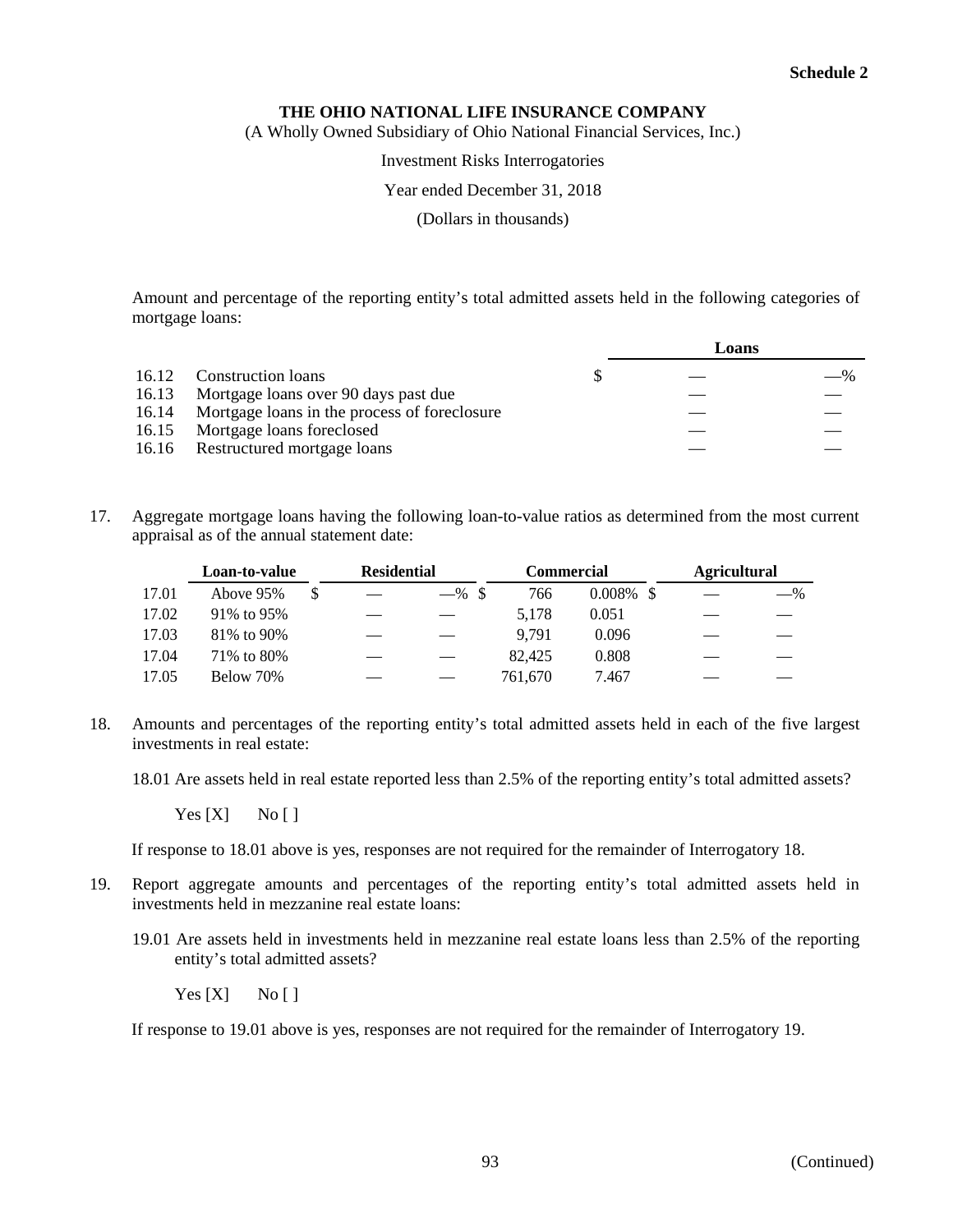(A Wholly Owned Subsidiary of Ohio National Financial Services, Inc.)

Investment Risks Interrogatories

### Year ended December 31, 2018

(Dollars in thousands)

20. Amounts and percentages of the reporting entity's total admitted assets subject to the following types of agreements:

|       |                                                                                                         | At end of each quarter |             |        |          |          |          |
|-------|---------------------------------------------------------------------------------------------------------|------------------------|-------------|--------|----------|----------|----------|
|       |                                                                                                         |                        | At year-end |        | 1st Qtr. | 2nd Qtr. | 3rd Qtr. |
|       |                                                                                                         |                        |             |        | 3        |          |          |
| 20.01 | Securities lending agreements<br>(do not include assets held<br>as collateral for such<br>transactions) | S                      | 233,155     | 2.188% | 277,020  | 293,768  | 266,633  |
|       | 20.02 Repurchase agreements                                                                             |                        |             |        |          |          |          |
|       | 20.03 Reverse repurchase agreements                                                                     |                        |             |        |          |          |          |
| 20.04 | Dollar repurchase agreements                                                                            |                        |             |        |          |          |          |
| 20.05 | Dollar reverse repurchase                                                                               |                        |             |        |          |          |          |
|       | agreements                                                                                              |                        |             |        |          |          |          |

21. Amounts and percentages of the reporting entity's total admitted assets for warrants not attached to other financial instruments, options, caps, and floors:

|                         |  | Owned |          | Written |       |  |  |
|-------------------------|--|-------|----------|---------|-------|--|--|
|                         |  |       |          |         |       |  |  |
| 21.01 Hedging           |  |       | $-$ % \$ |         | $-$ % |  |  |
| 21.02 Income generation |  |       |          |         |       |  |  |
| 21.03 Other             |  |       |          |         |       |  |  |

22. Amounts and percentages of the reporting entity's total admitted assets of potential exposure for collars, swaps, and forwards:

|                         |             |        | At end of each quarter |          |          |  |  |  |
|-------------------------|-------------|--------|------------------------|----------|----------|--|--|--|
|                         | At year-end |        | 1st Qtr.               | 2nd Qtr. | 3rd Qtr. |  |  |  |
|                         |             |        |                        |          |          |  |  |  |
| 22.01 Hedging           | 110         | 0.001% | 117                    | 114      | 112      |  |  |  |
| 22.02 Income generation |             |        |                        |          |          |  |  |  |
| 22.03 Replications      |             |        |                        |          |          |  |  |  |
| 22.04 Other             |             |        | 736                    | 780      | 830      |  |  |  |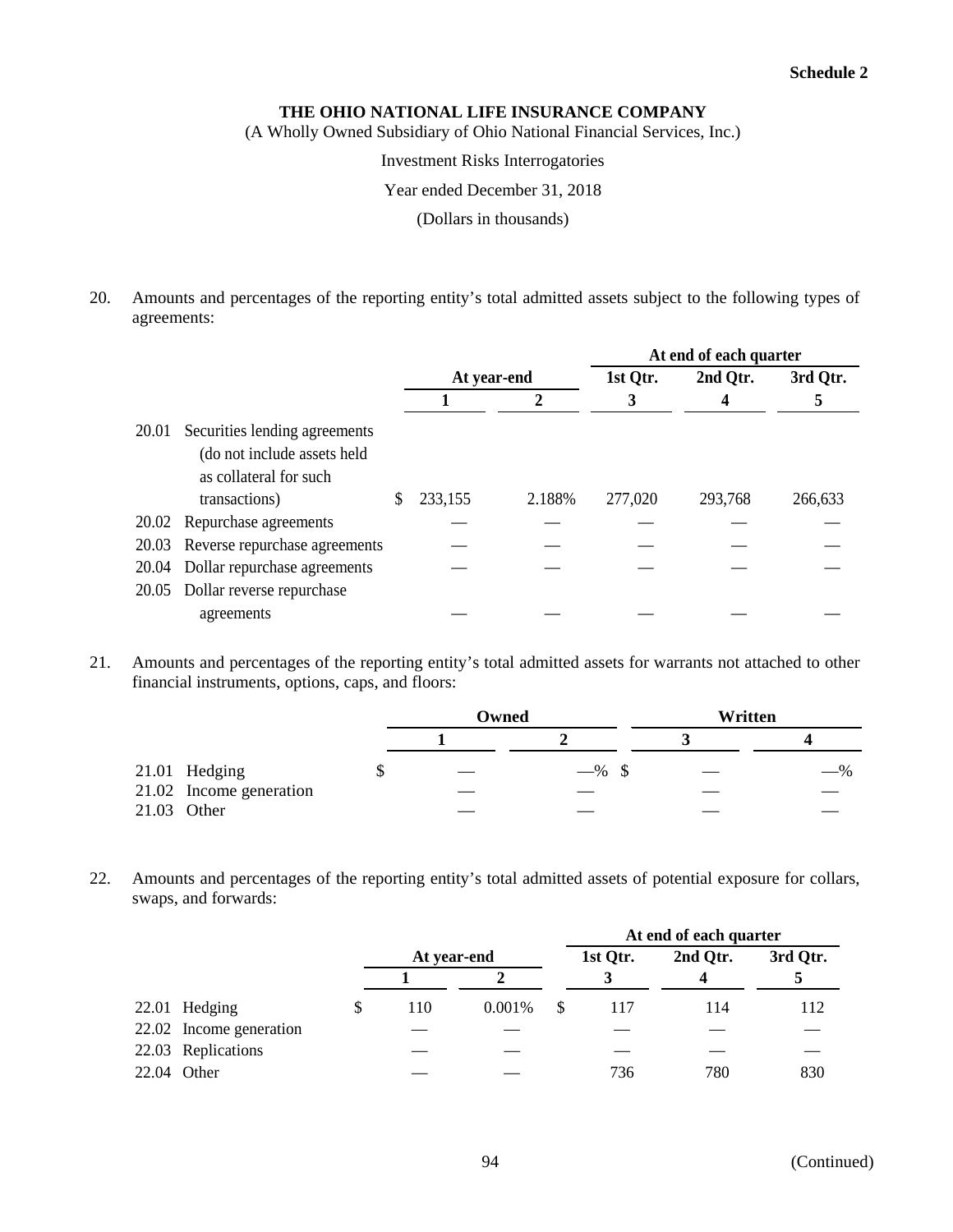(A Wholly Owned Subsidiary of Ohio National Financial Services, Inc.)

# Investment Risks Interrogatories

# Year ended December 31, 2018

(Dollars in thousands)

23. Amounts and percentages of the reporting entity's total admitted assets of potential exposure for future contracts:

|             |                         |             |        | At end of each quarter |          |          |  |  |
|-------------|-------------------------|-------------|--------|------------------------|----------|----------|--|--|
|             |                         | At year-end |        | 1st Qtr.               | 2nd Qtr. | 3rd Qtr. |  |  |
|             |                         |             |        |                        |          |          |  |  |
|             | 23.01 Hedging           |             | $-$ %  |                        |          |          |  |  |
|             | 23.02 Income generation |             |        |                        |          |          |  |  |
|             | 23.03 Replications      |             |        |                        |          |          |  |  |
| 23.04 Other |                         | 21,406      | 0.210% | 40,932                 | 37.678   | 29,014   |  |  |

See accompanying independent auditors' report.